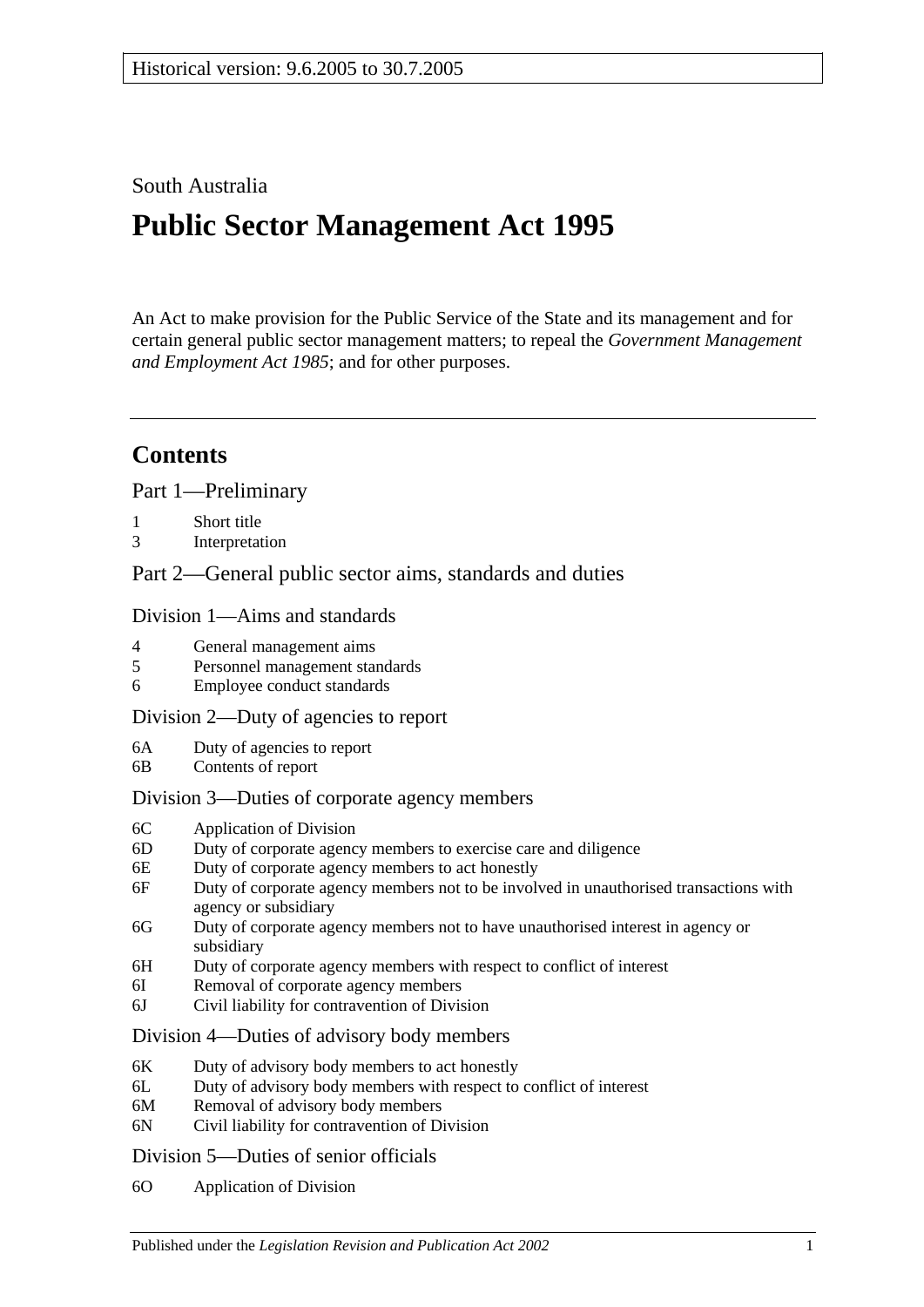- 6P [Duty of senior officials to act honestly](#page-16-4)
- 6Q [Duty of senior officials with respect to conflict of interest](#page-16-5)
- 6R [Civil liability for contravention of Division](#page-17-0)

#### [Division 6—Duties of corporate agency executives](#page-18-0)

- 6S [Application of Division](#page-18-1)
- 6T [Duty of corporate agency executives to act honestly](#page-18-2)
- 6U [Duty of corporate agency executives not to be involved in unauthorised transactions with](#page-18-3)  [agency or subsidiary](#page-18-3)
- 6V [Duty of corporate agency executives not to have unauthorised interest in agency or](#page-19-0)  [subsidiary](#page-19-0)
- 6W [Duty of corporate agency executives with respect to conflict of interest](#page-19-1)
- 6X [Civil liability for contravention of Division](#page-20-0)

#### [Division 7—Duties of employees](#page-20-1)

- 6Y [Application of Division](#page-20-2)
- 6Z [Duty of employees to act honestly](#page-21-0)
- 6ZA [Duty of employees with respect to conflict of interest](#page-21-1)
- 6ZB [Civil liability for contravention of Division](#page-22-0)

#### [Division 8—Duties of persons performing contract work](#page-22-1)

- 6ZC [Duty of persons performing contract work to act honestly](#page-22-2)
- 6ZD [Duty of persons performing contract work with respect to conflict of interest](#page-22-3)
- 6ZE [Civil liability for contravention of Division](#page-23-0)

#### [Division 9—Exemptions](#page-24-0)

6ZF [Exemptions](#page-24-1)

#### [Part 3—Public Service structure](#page-24-2)

- 7 [Public Service structure](#page-24-3)
- 8 [Crown employees to be employed in Public Service](#page-25-0)

#### [Part 4—Chief Executives](#page-25-1)

- 9 [Administrative units to have Chief Executives](#page-25-2)
- 10 [Conditions of Chief Executive's appointment](#page-25-3)
- 11 [Contract overrides other provisions](#page-26-0)
- 12 [Termination of Chief Executive's appointment](#page-26-1)
- 13 [Provision for statutory office holder to have powers etc of Chief Executive](#page-27-0)
- 14 [Chief Executive's general responsibilities](#page-27-1)
- 15 [Extent to which Chief Executive is subject to Ministerial direction](#page-27-2)
- 16 [Right of employee representatives and recognised organisations to make representations](#page-27-3)
- 17 [Delegation](#page-28-0)

## [Part 5—Commissioner for Public Employment](#page-28-1)

- 19 [Commissioner for Public Employment](#page-28-2)
- 20 [Conditions of Commissioner's appointment](#page-28-3)
- 21 [Termination of Commissioner's appointment](#page-28-4)
- 22 Functions [of Commissioner](#page-29-0)
- 23 [Extent to which Commissioner is subject to Ministerial direction](#page-30-0)<br>24 Recognised organisations and right of employee representatives a
- 24 [Recognised organisations and right of employee representatives and organisations to make](#page-30-1)  [representations](#page-30-1)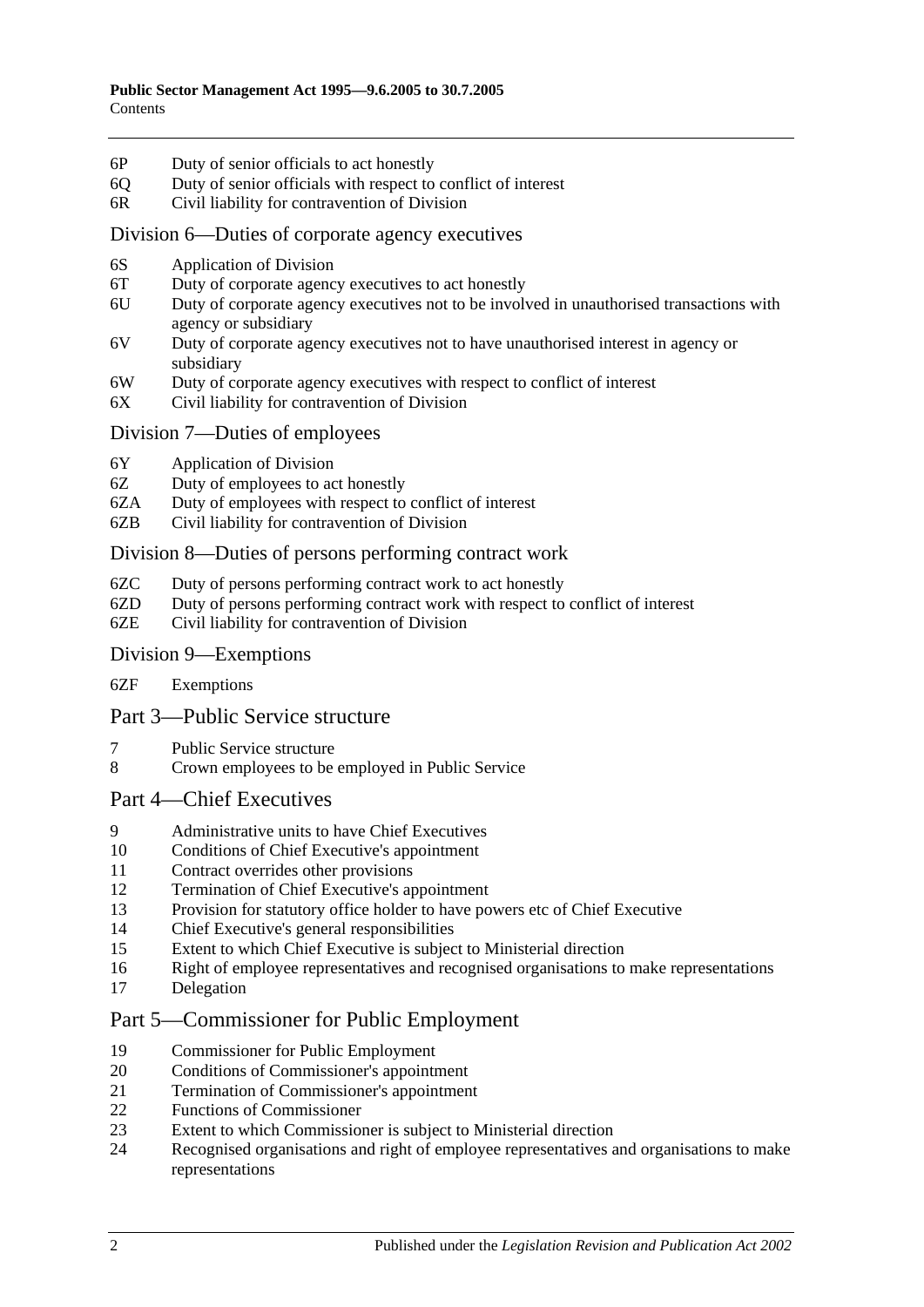- [Investigative powers of Commissioner](#page-31-0)
- [Delegation by Commissioner](#page-32-0)
- [Annual report](#page-32-1)
- [Special reports](#page-33-0)

## [Part 6—General employment determinations and positions](#page-33-1)

- [General employment determinations](#page-33-2)
- [Positions](#page-34-0)
- [Review of remuneration level of position](#page-34-1)

#### [Part 7—Public Service appointments \(apart from Chief Executives\)](#page-35-0)

#### [Division 1—Executive positions](#page-35-1)

- [Appointment of executives](#page-35-2)
- [Conditions of executive's employment](#page-36-0)
- [Contract overrides other provisions](#page-37-0)
- [Termination of executive's employment by notice](#page-37-1)
- [Executive's general responsibilities](#page-38-0)

#### [Division 2—Other positions](#page-38-1)

- [Division applies to positions other than executive positions](#page-38-2)
- [Appointment](#page-38-3)
- [Conditions of employment](#page-38-4)
- [Probation](#page-39-0)

## [Division 3—Appointment procedures and promotion appeals](#page-40-0)

- [Appointment procedures](#page-40-1)
- [Promotion appeals](#page-41-0)

## [Part 8—General Public Service employment provisions](#page-42-0)

#### [Division 1—Assignment between positions](#page-42-1)

[Assignment](#page-42-2)

#### [Division 2—Remuneration](#page-42-3)

- [Remuneration](#page-42-4)
- [Additional duties allowance](#page-42-5)
- [Reduction in salary arising from refusal or failure to carry out duties](#page-43-0)
- [Payment of remuneration on death](#page-43-1)

#### [Division 3—Hours of duty and leave](#page-43-2)

[Hours of duty and leave](#page-43-3)

#### [Division 4—Excess employees](#page-43-4)

[Excess employees](#page-43-5)

#### [Division 5—Mental or physical incapacity](#page-44-0)

[Mental or physical incapacity](#page-44-1)

#### [Division 6—Unsatisfactory performance](#page-46-0)

[Unsatisfactory performance](#page-46-1)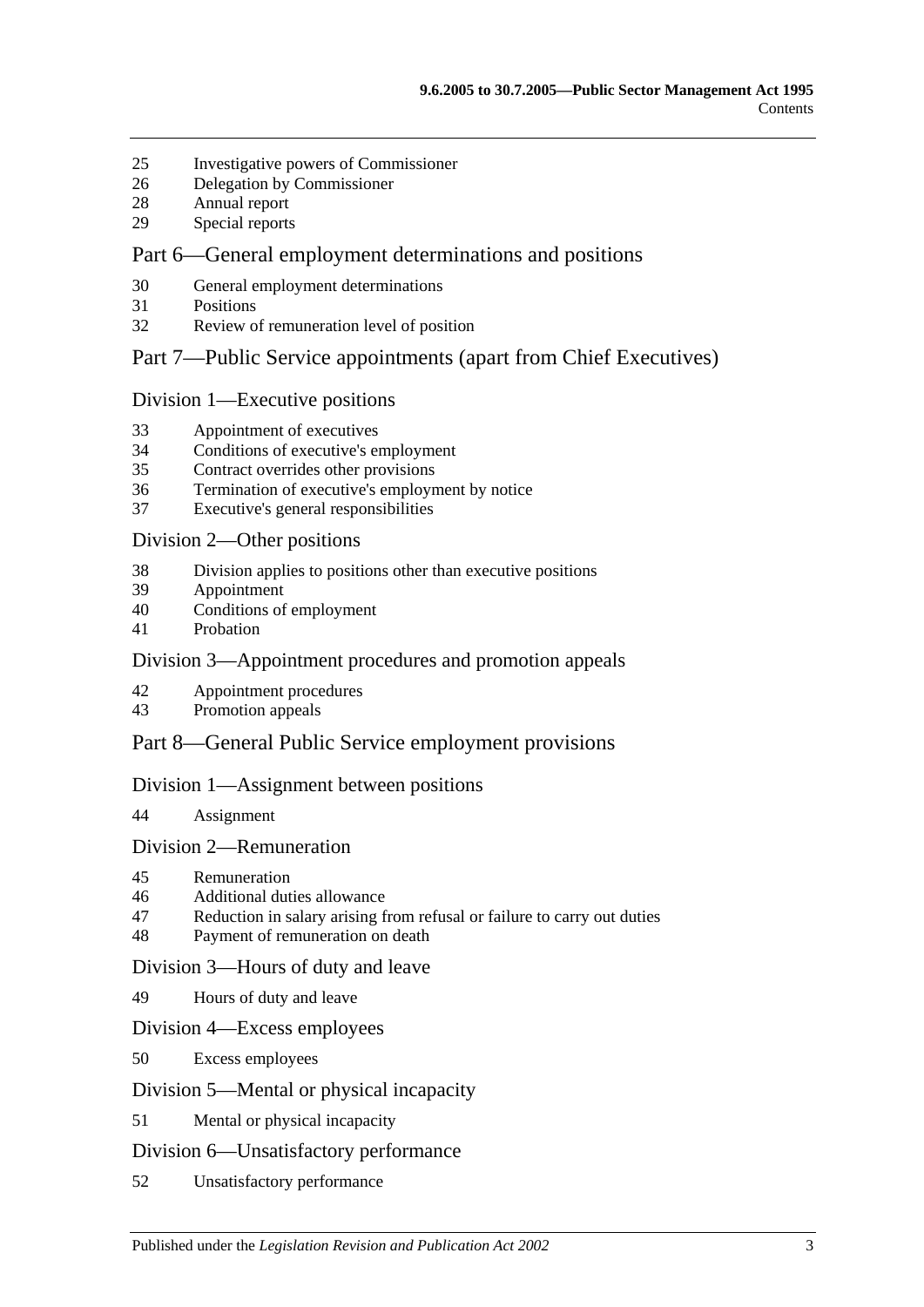#### [Division 7—Resignation and retirement](#page-47-0)

- [Resignation](#page-47-1)
- [Reappointment of employee who resigns to contest election](#page-47-2)
- [Retirement](#page-47-3)

## [Division 8—Conduct and discipline](#page-47-4)

- [General rules of conduct](#page-47-5)
- [Inquiries and disciplinary action](#page-48-0)
- [Suspension or transfer where disciplinary inquiry or offence punishable by imprisonment](#page-49-0)  [charged](#page-49-0)
- [Disciplinary action on conviction of an offence punishable by imprisonment](#page-50-0)
- [Disciplinary appeals](#page-51-0)
- [Payments where employee has liability to Crown](#page-51-1)

#### [Division 9—Appeal against administrative decisions](#page-52-0)

- [Chief Executive's responsibility to conciliate grievances](#page-52-1)
- [Grievance appeals](#page-52-2)

#### [Part 9—Miscellaneous](#page-52-3)

- [Preservation of powers of Governor to appoint, transfer and dismiss](#page-52-4)
- [Equal employment opportunity programs](#page-53-0)
- [Transfers of employees within public sector](#page-53-1)
- [Appointment of Ministerial staff](#page-53-2)
- [Commissioner may approve arrangements for multiple appointments etc](#page-54-0)
- 70A [Incompatible public offices](#page-54-1)
- [Extension of operation of certain provisions of Act](#page-55-0)
- [Operation of Industrial and Employee Relations Act](#page-55-1)
- [Freedom of association for employees](#page-55-2)
- [Immunity from civil liability](#page-56-0)
- [Temporary exercise of statutory powers](#page-56-1)
- [Obsolete references](#page-56-2)
- [Evidentiary provision](#page-56-3)
- [War Service \(Preference in Employment\) Act](#page-57-0)
- [Service of notices](#page-57-1)
- 79A [Proceedings for offences](#page-57-2)
- [Regulations](#page-57-3)

[Schedule 1—Persons excluded from Public Service](#page-57-4)

[Schedule 2—Hours of attendance, holidays and leave of absence](#page-58-0)

## Part 1—Hours of attendance

- [Hours of attendance](#page-58-1)
- [Directions relating to part-time employment](#page-59-0)

## Part 2—Holidays and closure of offices

- [Public Service holidays](#page-59-1)
- [Closure of offices etc](#page-59-2)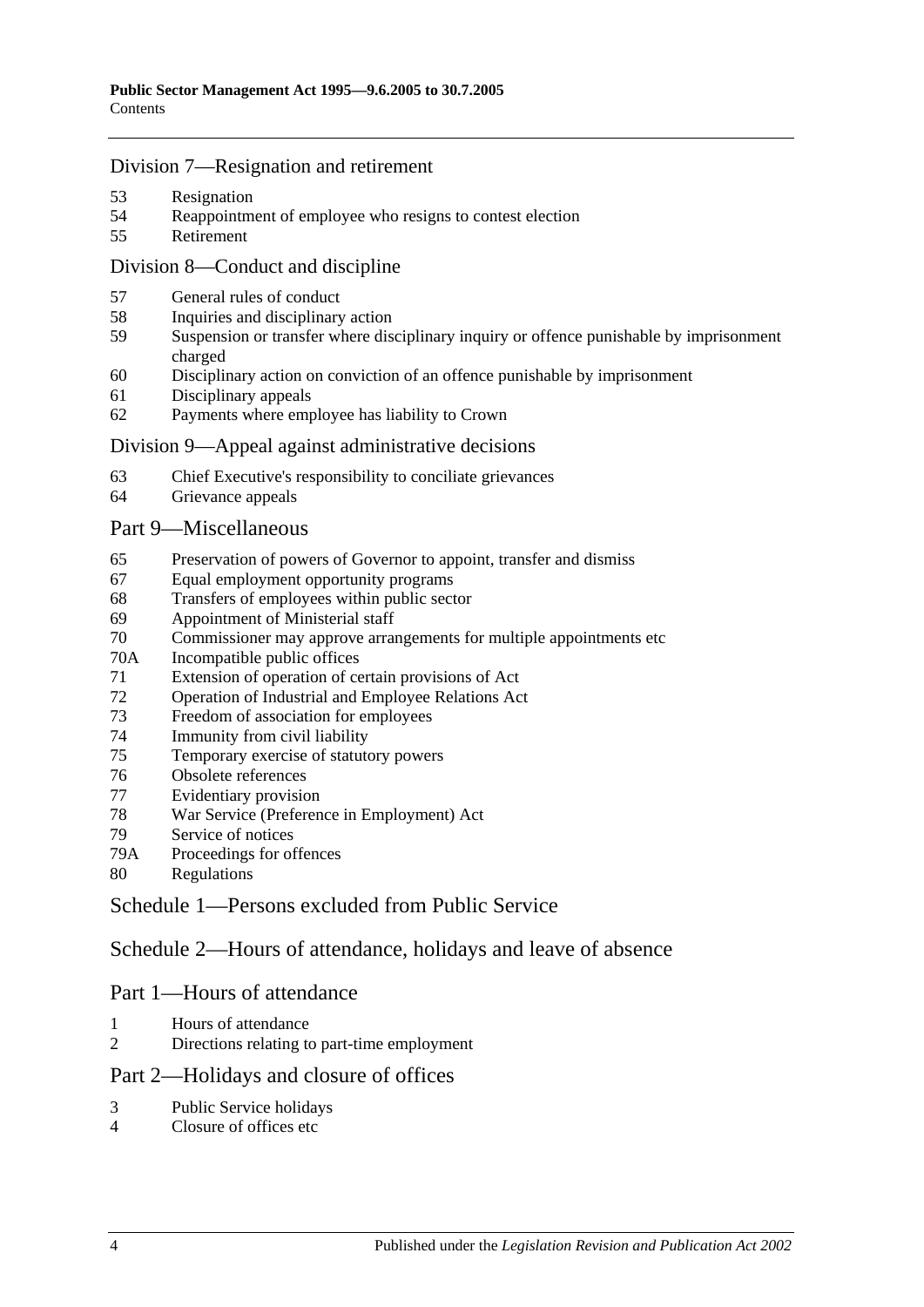### Part 3—Recreation leave

- Part 4—Sick leave
- [Sick leave etc](#page-60-0)
- Part 5—Special leave
- [Special leave](#page-61-0)

#### Part 6—Long service leave

- [Long service leave](#page-62-0)
- [Time and manner in which long service leave is to be taken](#page-62-1)
- [Long service leave to be on full pay](#page-62-2)
- [Payment in lieu of long service leave](#page-63-0)

#### Part 7—Adjustment to leave rights based on prior service

[Adjustment to leave rights based on prior service](#page-63-1)

#### Part 8—Payments on death

[Payment in respect of leave on death](#page-64-0)

## [Schedule 3—Promotion and Grievance Appeals Tribunal and Disciplinary](#page-64-1)  [Appeals Tribunal](#page-64-1)

- [Promotion and Grievance Appeals Tribunal and Disciplinary Appeals Tribunal](#page-64-2)<br>2 Appointment of Presiding Officer and Deputy Presiding Officer
- [Appointment of Presiding Officer and Deputy Presiding Officer](#page-64-3)
- [Panels of nominees](#page-65-0)
- [Constitution of Tribunal and divisions of Tribunal](#page-66-0)
- [Procedure at meetings of Tribunal](#page-66-1)
- [Employee not subject to direction](#page-67-0)
- [Secretary to Tribunal](#page-67-1)
- [Principles on which Promotion and Grievance Appeals Tribunal is to act](#page-67-2)
- [Notice of proceedings etc](#page-67-3)
- [Representation](#page-67-4)
- [Powers of Tribunal](#page-67-5)
- [Witness fees](#page-68-0)
- [Reasons for decision](#page-68-1)
- [Report on proceedings of Tribunal](#page-68-2)

#### [Schedule 4—Repeal and transitional provisions](#page-68-3)

- [Repeal](#page-68-4)
- [Commissioner](#page-69-0)
- [Administrative units continued](#page-69-1)
- [Positions continued](#page-69-2)
- [Employees continued in positions](#page-69-3)
- [Basis of employment](#page-69-4)
- **[Executives](#page-70-0)**
- [Chief Executives](#page-70-1)
- [Temporary promotional reassignments](#page-72-0)
- [Classification and remuneration levels of positions](#page-72-1)
- [Tribunals continued](#page-72-2)
- [Leave rights](#page-72-3)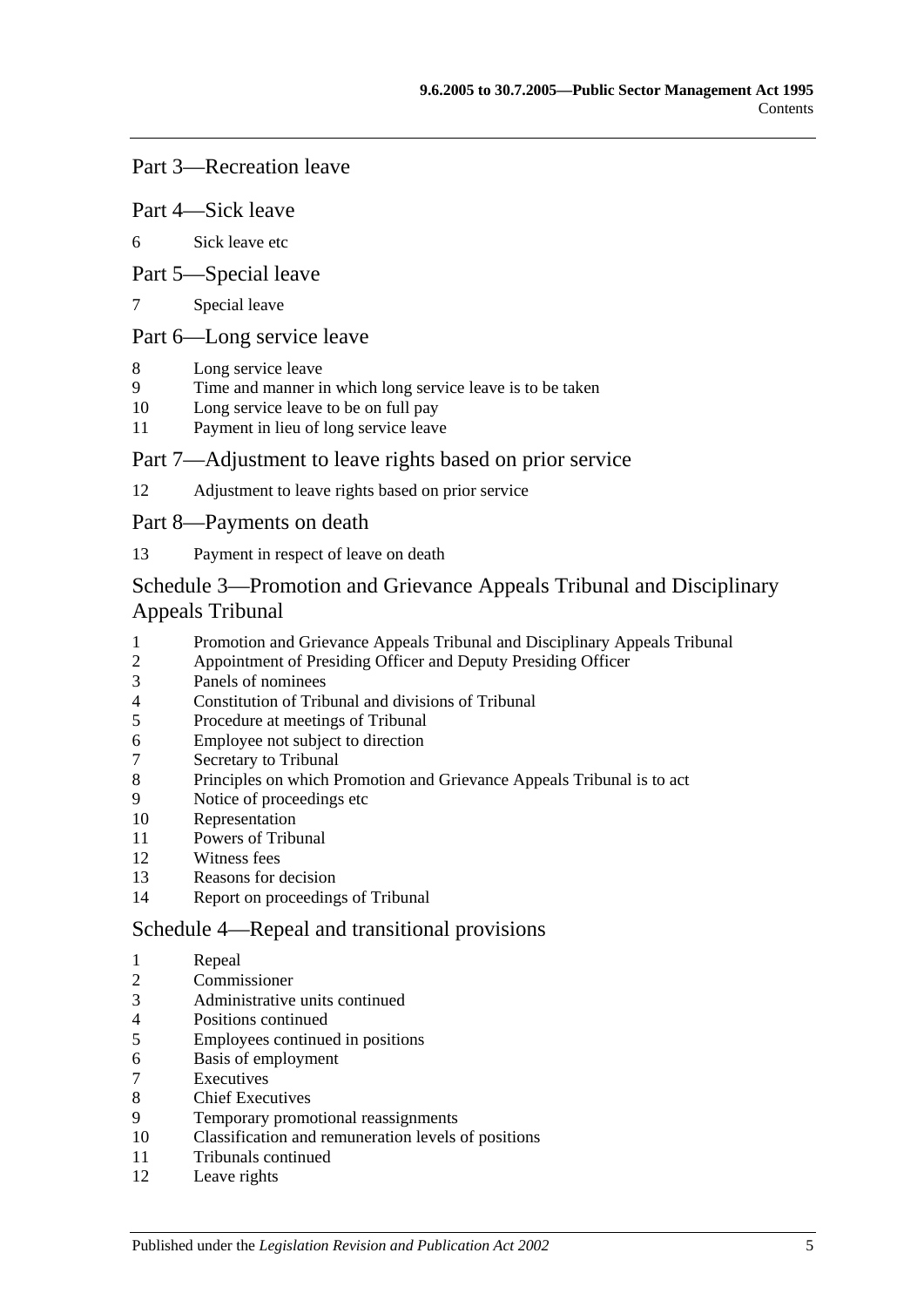- 13 [Directions etc continued](#page-72-4)
- 14 [Acts Interpretation Act applies](#page-72-5)
- 15 [Interaction with Superannuation legislation](#page-72-6)

#### [Legislative history](#page-73-0)

[Appendix—Divisional penalties and expiation fees](#page-76-0)

## <span id="page-5-0"></span>**The Parliament of South Australia enacts as follows:**

## **Part 1—Preliminary**

#### <span id="page-5-1"></span>**1—Short title**

This Act may be cited as the *Public Sector Management Act 1995*.

#### <span id="page-5-2"></span>**3—Interpretation**

(1) In this Act, unless the contrary intention appears—

#### *administrative decision* means—

- (a) a decision; or
- (b) failure or refusal to make a decision,

in the exercise or purported exercise of administrative authority, but does not include a decision or failure or refusal on the part of—

- (c) the Governor; or
- (d) a Minister; or
- (e) the Commissioner when acting under [Part 5](#page-28-1) or [6;](#page-33-1) or
- (f) the Disciplinary Appeals Tribunal or the Promotion and Grievance Appeals Tribunal; or
- (g) the Director of Public Prosecutions when acting under [section](#page-57-2) 79A;

*administrative unit* means an administrative structure in which persons are or are to be employed, established under this Act as an administrative unit;

*advisory body* means an unincorporated body comprised of members appointed by the Governor or a Minister (whether or not under an Act) with a function of providing advice to a public sector agency;

**beneficiary** includes a person who is an object of a discretionary trust;

*casual position* means a position with duties required to be performed—

- (a) for a period not exceeding four weeks; or
- (b) for hours that are not regular or do not exceed 15 hours in a week;

*Chief Executive* means a person holding, or acting in, the position of Chief Executive of an administrative unit;

*the Commissioner* means the person holding, or acting in, the position of Commissioner for Public Employment;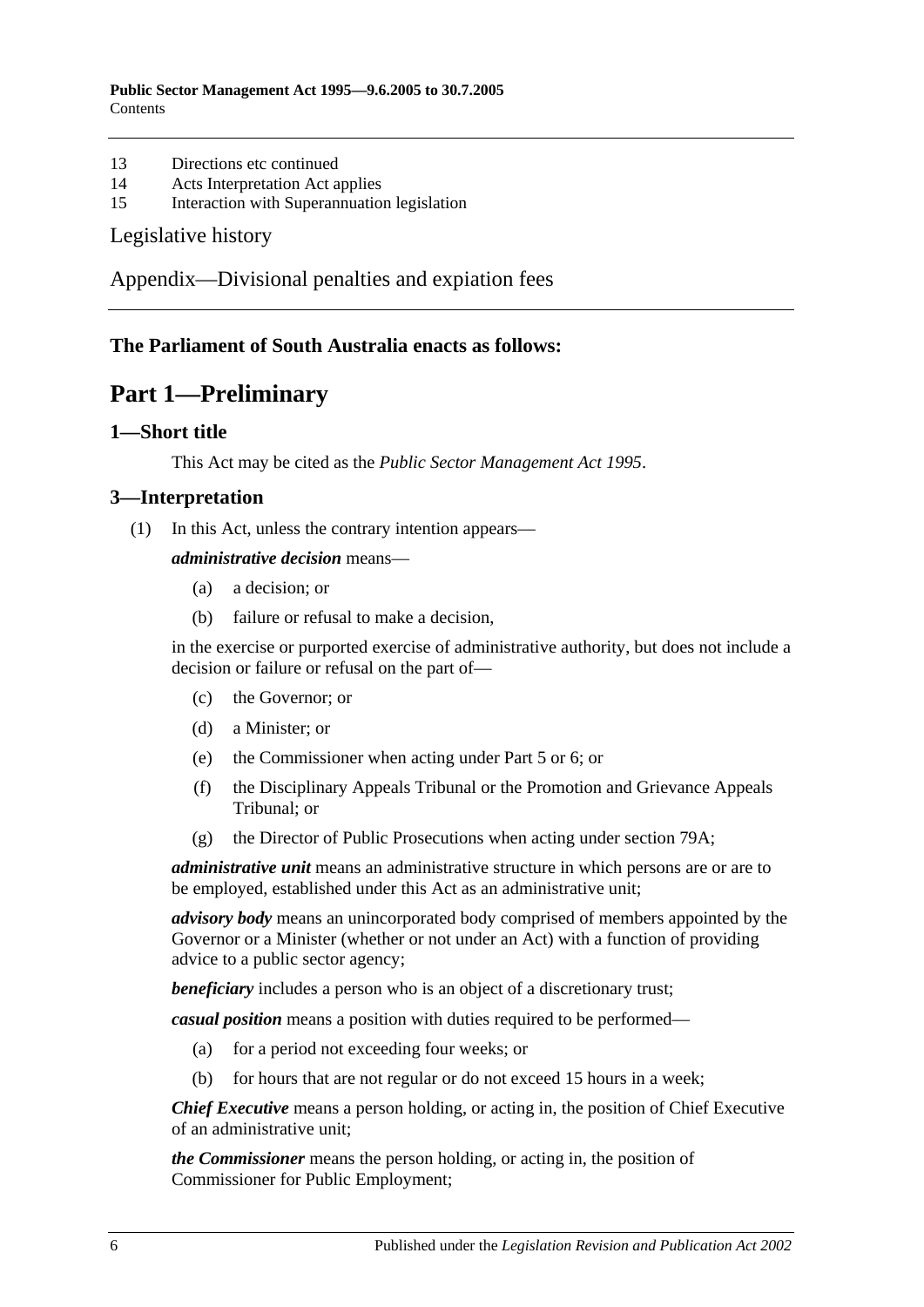*contractor* does not include a public sector agency:

*contract work* means work performed by a person as a contractor or as an employee of a contractor or otherwise directly or indirectly on behalf of a contractor, but does not include work performed as a member of an unincorporated body with a function of advising a public sector agency;

*corporate agency executive* means a person who is employed by a public sector agency that is a body corporate and is concerned or takes part in the management of the agency;

*corporate agency member* means—

- (a) a member of a public sector agency that is a body corporate; or
- (b) a member of the governing body of a public sector agency that is a body corporate;

*debenture* has the same meaning as in the *Corporations Act 2001* of the Commonwealth;

*the Disciplinary Appeals Tribunal* means the Tribunal of that name established under [Schedule 3;](#page-64-1)

*effective service* of an employee means the period of the employee's continuous service in the Public Service subject to any adjustment required to be made to that period under this Act;

*employee* means—

- (a) in relation to [Part 2—](#page-9-0)a public sector employee; or
- (b) in relation to the remainder of this Act—a Chief Executive or executive of an administrative unit or any other person appointed to the Public Service;

*executive* means an employee occupying a position determined by the Commissioner under [Part 6](#page-33-1) to be an executive position;

*managed investment scheme* has the same meaning as in the *Corporations Act 2001* of the Commonwealth;

*merit*, in relation to selection processes, means—

- (a) the extent to which each of the applicants has abilities, aptitude, skills, qualifications, knowledge, experience (including community experience) and personal qualities relevant to the carrying out of the duties in question; and
- (b) if relevant—
	- (i) the manner in which each of the applicants carried out any previous employment or occupational duties or functions; and
	- (ii) the extent to which each of the applicants has potential for development;

*the Minister* means the Minister to whom the administration of this Act is for the time being committed;

*the Promotion and Grievance Appeals Tribunal* means the Tribunal of that name established under [Schedule 3;](#page-64-1)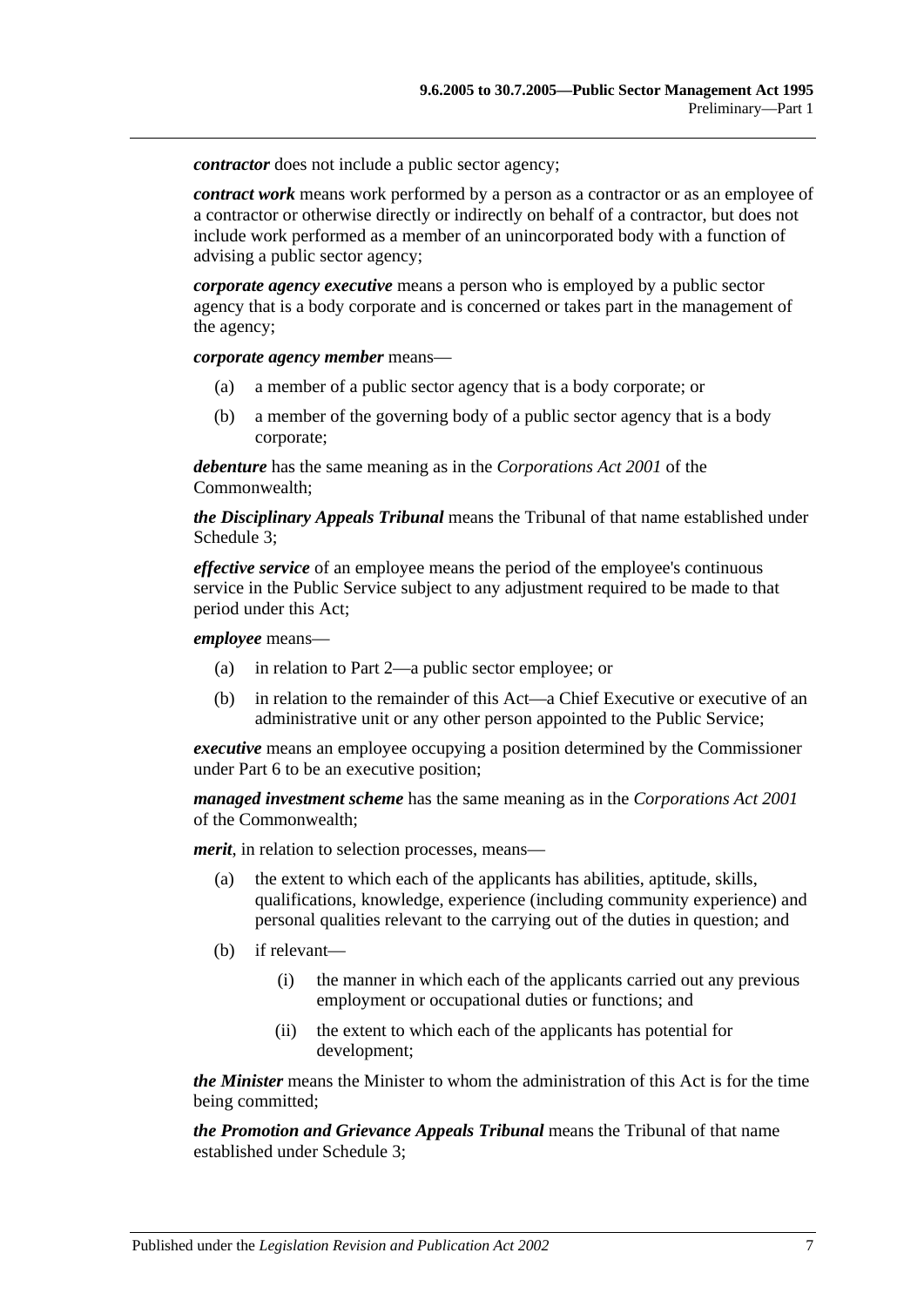*the public sector* means all public sector agencies and public sector employees and the operations and activities carried on by the agencies and employees;

<span id="page-7-0"></span>*public sector agency* means—

- (a) an administrative unit; or
- (b) an agency or instrumentality of the Crown (including a Minister); or
- <span id="page-7-1"></span>(c) a body corporate—
	- (i) comprised of persons, or with a governing body comprised of persons, a majority of whom are appointed by the Governor, a Minister or an agency or instrumentality of the Crown; or
	- (ii) subject to control or direction by a Minister; or
	- (iii) declared under [subsection](#page-9-3) (2) to be a public sector agency; or
- (d) a subsidiary of a person or body referred to in [paragraph](#page-7-0) (b) or [\(c\),](#page-7-1)

but does not include a person or body declared under [subsection](#page-9-3) (2) not to be a public sector agency;

*public sector employee* means a person appointed to the Public Service or employed by the Crown or a public sector agency;

*recognised organisation* means an association declared to be a recognised organisation by the Commissioner under [Part 5;](#page-28-1)

*relative*, in relation to a person, means the spouse, parent or remoter linear ancestor, son, daughter or remoter issue or brother or sister of the person;

*relevant interest* has the same meaning as in the *Corporations Act 2001* of the Commonwealth;

*relevant Minister* means—

- (a) in relation to a public sector agency—
	- (i) in the case of an agency that is a Minister—that Minister; or
	- (ii) in the case of an agency (other than an incorporated Minister) established under an Act other than this Act—the Minister responsible for the administration of the Act; or
	- (iii) in any other case—the Minister responsible for the agency; or
- (b) in relation to a corporate agency member or corporate agency executive—the relevant Minister in relation to the agency; or
- (c) in relation to an advisory body member—the relevant Minister in relation to a public sector agency to which the body provides advice; or
- (d) in relation to a senior official or employee—
	- (i) in the case of the Commissioner or the Deputy Commissioner for Public Employment—the Minister responsible for the administration of this Act; or
	- (ii) in the case of a senior official or employee appointed under an Act other than this Act—the Minister responsible for the administration of the Act; or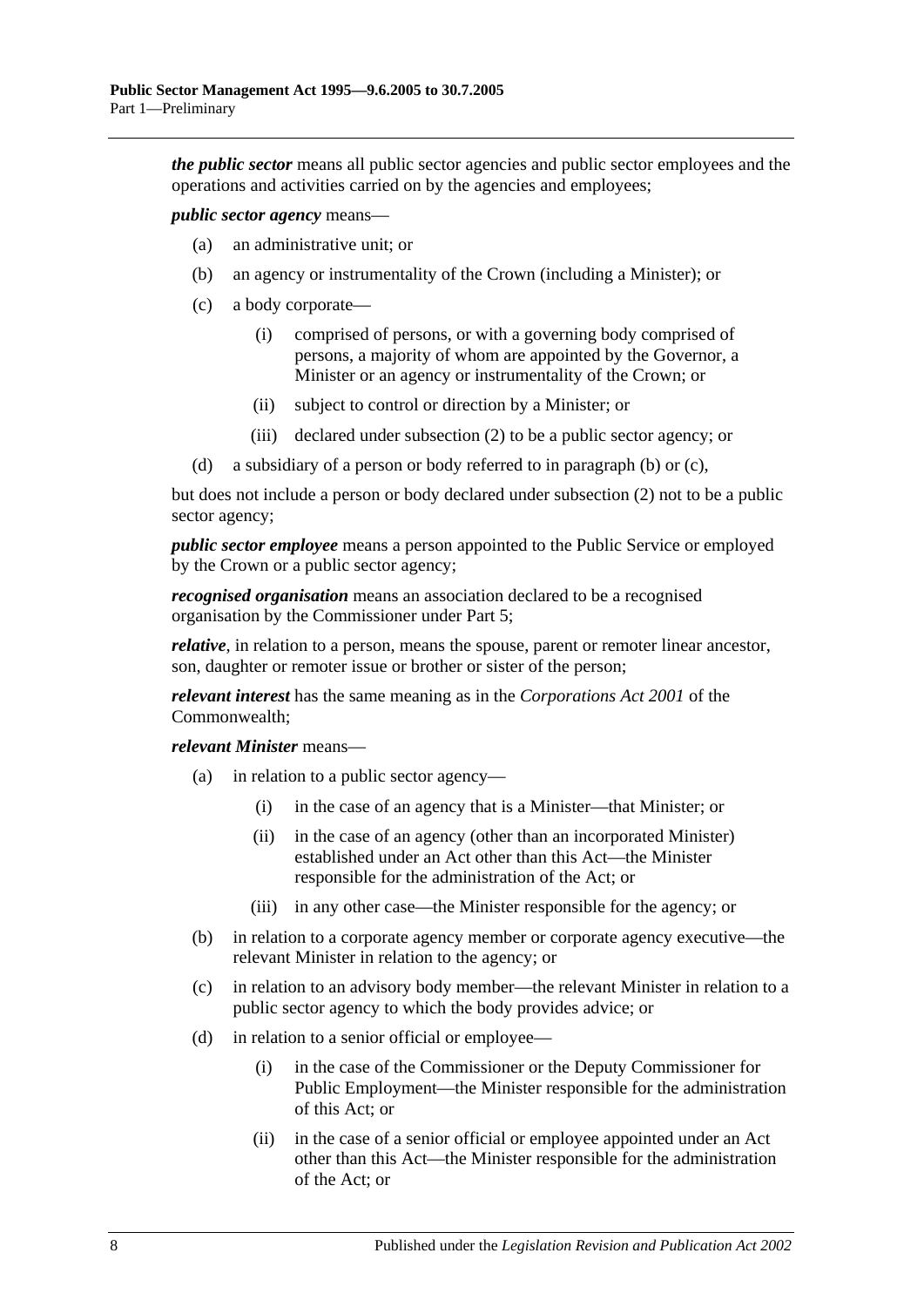- (iii) in any other case—the relevant Minister in relation to the agency by or in which the senior official or employee is employed; or
- (e) in relation to a person performing contract work—
	- (i) for a public sector agency—the relevant Minister in relation to the agency; or
	- (ii) for the Crown—the Minister responsible for the administration of this Act;

*remuneration* means salary, allowances and other monetary benefits payable to an employee;

*remuneration level* of a position in the Public Service means the level fixed for the position in a structure of remuneration levels in accordance with the appropriate determination of the Commissioner under [Part 6;](#page-33-1)

*selection processes* means the processes by which applications are sought and applicants selected for the purpose of employment in the public sector;

*senior official* means—

- (a) the Commissioner for Public Employment; or
- (b) the Deputy Commissioner for Public Employment; or
- (c) the Chief Executive of an administrative unit; or
- (d) a statutory office holder with the powers and functions of a Chief Executive of an administrative unit; or
- (e) a chief executive (or acting chief executive) of a public sector agency other than an administrative unit; or
- (f) a person declared by another Act or under [subsection](#page-9-3) (2) to be a senior official;

*spouse* includes a putative spouse (whether or not a declaration of the relationship has been made under the *[Family Relationships Act](http://www.legislation.sa.gov.au/index.aspx?action=legref&type=act&legtitle=Family%20Relationships%20Act%201975) 1975*);

*subsidiary* has the same meaning as in the *Corporations Act 2001* of the Commonwealth;

*temporary position* means a position—

- (a) with duties that—
	- (i) are of a temporary nature; or
	- (ii) are required to be performed urgently without the delay involved in conducting selection processes; and
- (b) with a term of employment not exceeding 12 months;

*total remuneration package value* of a position under a contract means the sum that results from aggregating—

- (a) the remuneration specified in the contract; and
- (b) the sums specified in the contract as representing the values of the benefits (other than remuneration) to which the employee is entitled under the contract;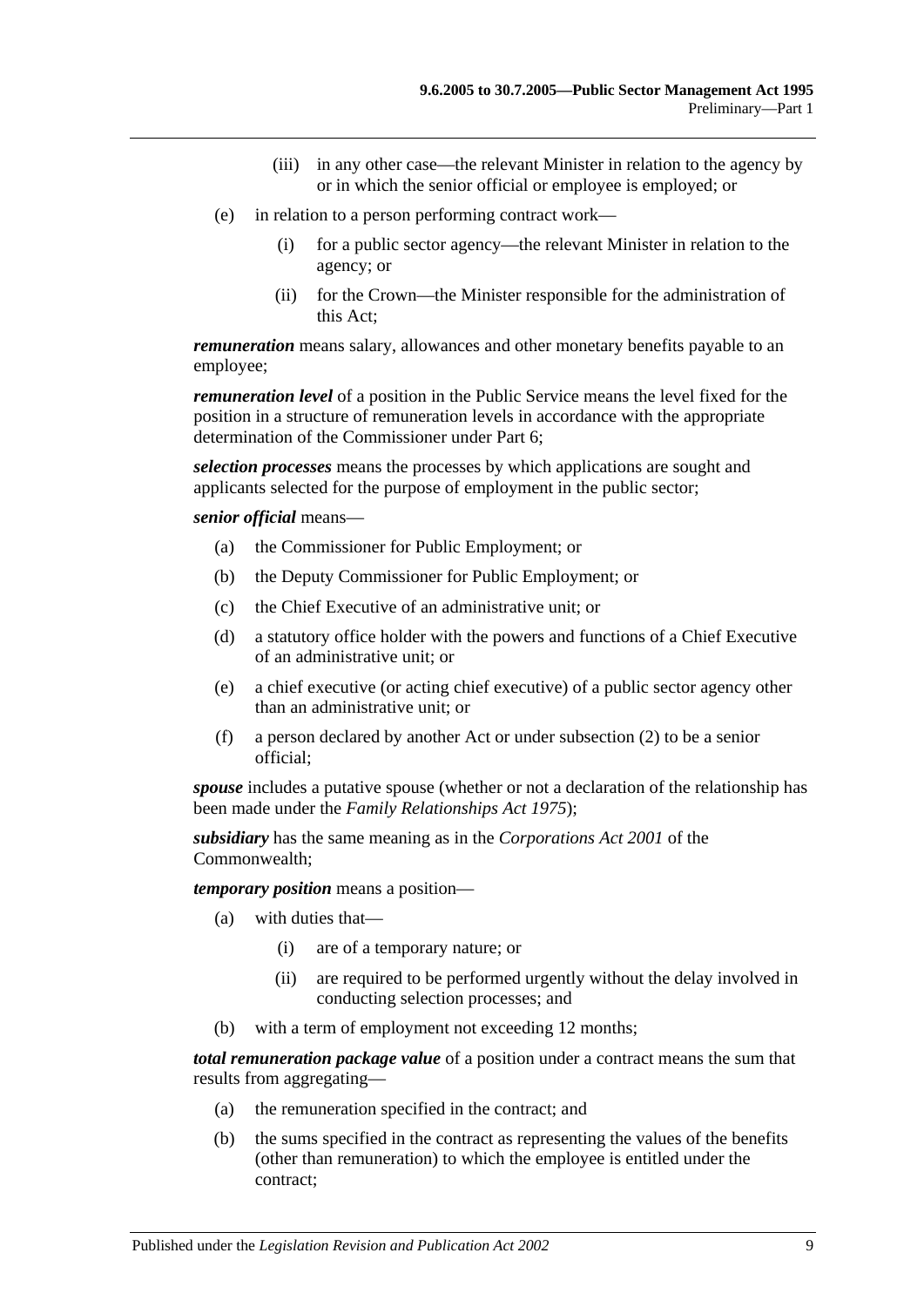*whole-of-Government objectives* means objectives for Government that are approved in Cabinet from time to time and relate to the functions or operations of all or various public sector agencies.

- <span id="page-9-4"></span>(1a) For the purposes of this Act—
	- (a) a person is an *associate* of another person if—
		- (i) the other person is a relative of the person or of the person's spouse; or
		- (ii) the other person—
			- (A) is a body corporate; and
			- (B) the person or a relative of the person or of the person's spouse has, or two or more such persons together have, a relevant interest or relevant interests in shares in the body corporate the nominal value of which is not less than 10 per cent of the nominal value of the issued share capital of the body corporate; or
		- (iii) the other person is a trustee of a trust of which the person, a relative of the person or of the person's spouse or a body corporate referred to in [subparagraph](#page-9-4) (ii) is a beneficiary; or
		- (iv) the person is declared by the regulations to be an associate of the other person;
	- (b) in determining whether a company is a *subsidiary* of a public sector agency, any shares held, or powers exercisable by, the agency or any other body are not to be taken to be held or exercisable in a fiduciary capacity by reason of the fact that the agency is an instrumentality of the Crown or holds its property on behalf of the Crown.
- <span id="page-9-3"></span>(2) The Minister may, by notice published in the Gazette—
	- (a) declare that a specified person or body is or is not a public sector agency for the purposes of this Act; or
	- (ab) declare that a person holding or acting in a specified position (being a position established by an Act or an executive position) is a senior official; or
	- (b) vary or revoke a notice under this subsection.

**Note—**

For definition of divisional penalties (and divisional expiation fees) see Appendix.

## <span id="page-9-0"></span>**Part 2—General public sector aims, standards and duties**

## <span id="page-9-1"></span>**Division 1—Aims and standards**

#### <span id="page-9-2"></span>**4—General management aims**

- (1) Public sector agencies will aim to—
	- (a) provide responsive, effective and efficient services to the community and the Government; and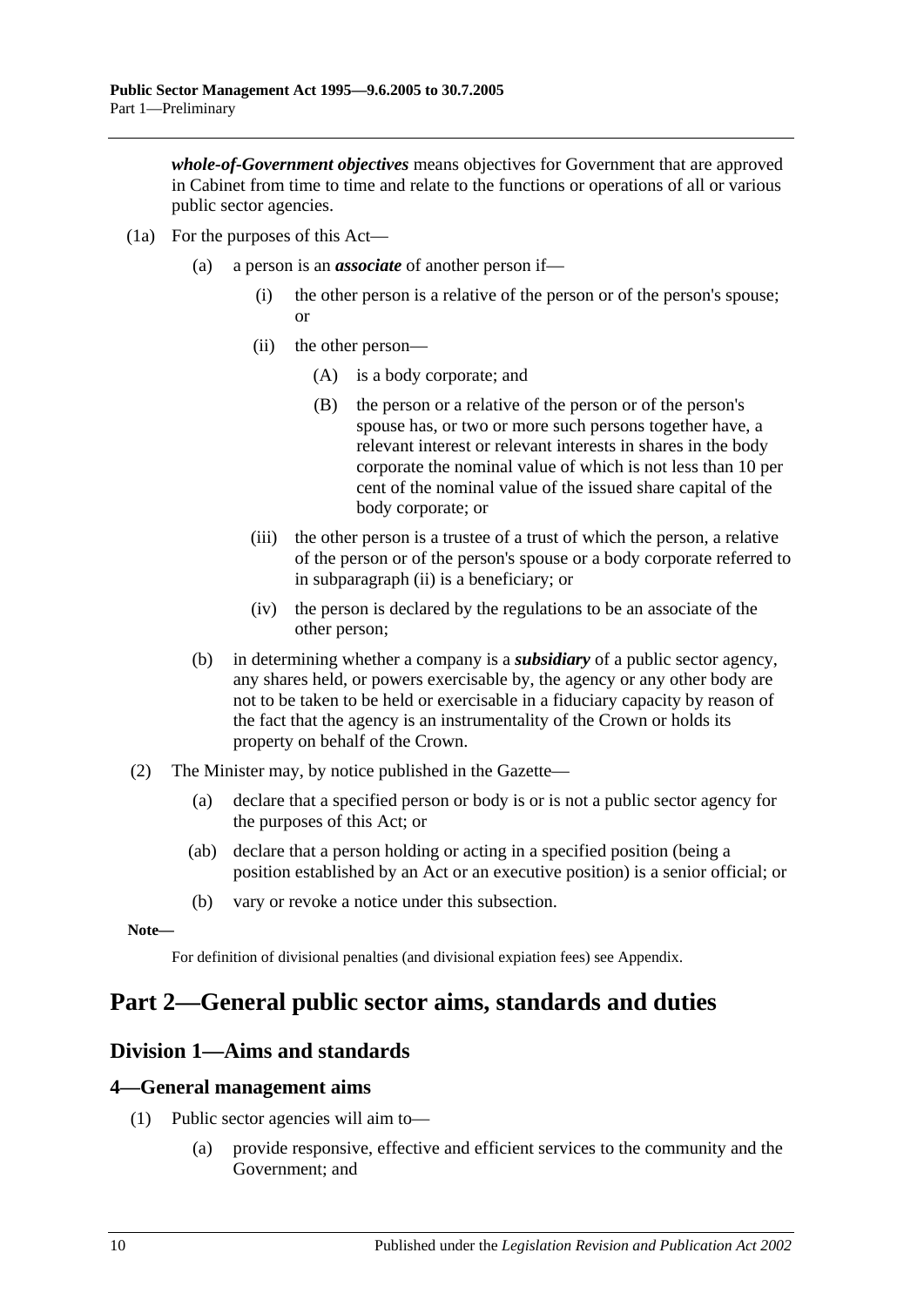- (b) maintain structures, systems and processes that work without excessive formality and that can adapt quickly to changing demands; and
- (c) recognise the importance of their people through training, ongoing development and appropriate remuneration; and
- (d) manage all resources effectively, prudently and in a fully accountable manner; and
- (e) continuously improve their performance in delivering services.
- (2) Public sector agencies must implement all legislative requirements relevant to the agencies.

## <span id="page-10-0"></span>**5—Personnel management standards**

In personnel management, public sector agencies will—

- (a) base all selection decisions on a proper assessment of merit; and
- (b) treat employees fairly and consistently and not subject employees to arbitrary or capricious administrative decisions; and
- (c) prevent unlawful discrimination against employees or persons seeking employment in the public sector on the ground of sex, sexuality, marital status, pregnancy, race, physical impairment or any other ground and ensure that no form of unjustifiable discrimination is exercised against employees or persons seeking employment in the public sector; and
- (d) use diversity in their workforces to advantage and afford employees equal opportunities to secure promotion and advancement in their employment; and
- (e) afford employees reasonable avenues of redress against improper or unreasonable administrative decisions; and
- (f) provide safe and healthy working conditions; and
- (g) prevent nepotism and patronage.

#### <span id="page-10-1"></span>**6—Employee conduct standards**

Public sector employees are expected to—

- (a) treat the public and other employees with respect and courtesy; and
- (b) utilise resources at their disposal in an efficient, responsible and accountable manner; and
- (c) deal with information of which they have knowledge as a result of their work only in accordance with the requirements of their agencies; and
- (d) endeavour to give their best to meet performance standards and other organisational requirements; and
- (e) conduct themselves in public in a manner that will not reflect adversely on the public sector, their agencies and other employees; and
- (ea) observe the requirements of any code of conduct for employees issued from time to time by the Commissioner and published in the Gazette; and
- (f) observe all relevant legislative requirements.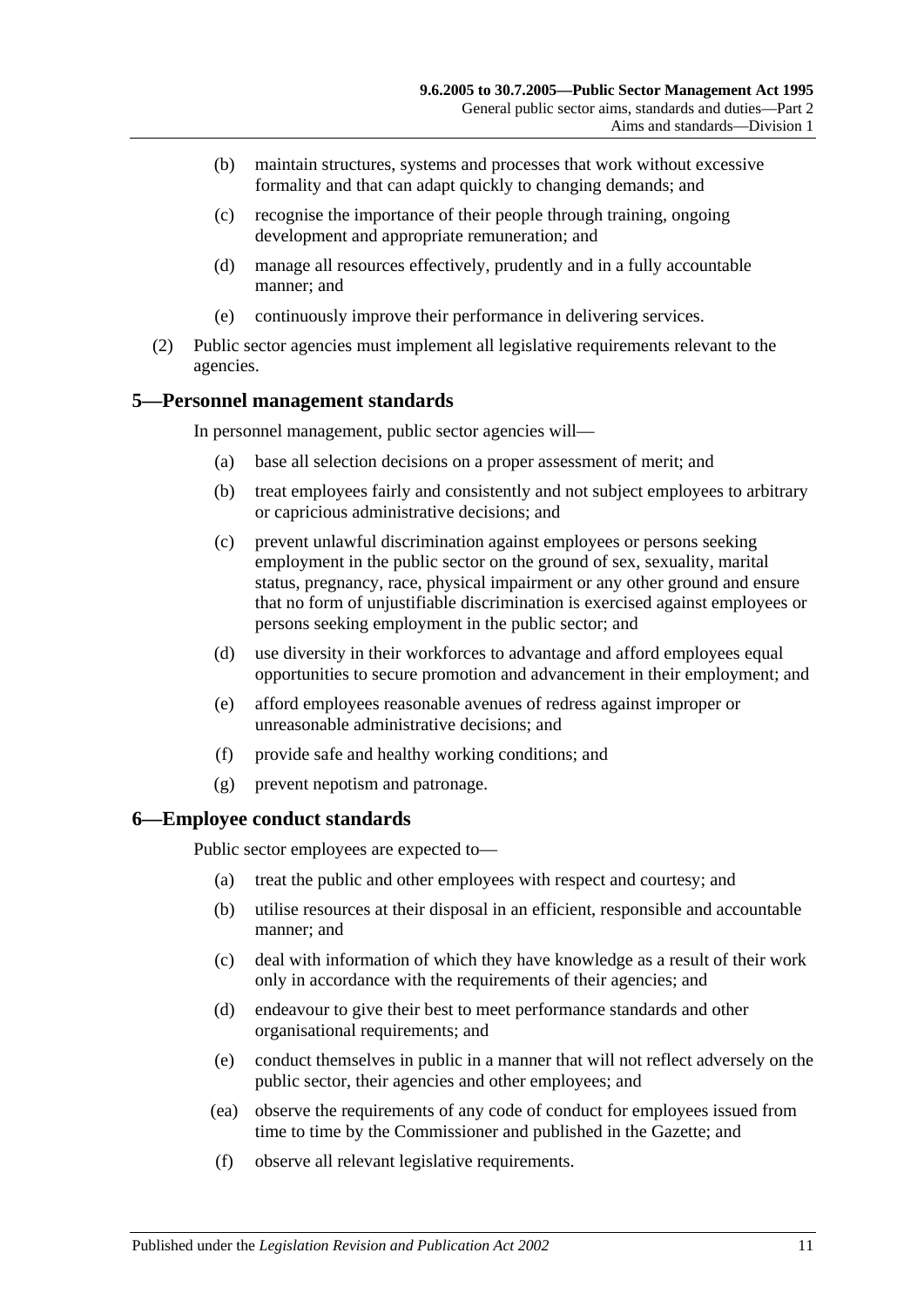## <span id="page-11-0"></span>**Division 2—Duty of agencies to report**

## <span id="page-11-1"></span>**6A—Duty of agencies to report**

- (1) Each public sector agency must, once in each year, present a report on the agency's operations to the relevant Minister in accordance with this Division.
- (2) Subject to this section, the report must be related to a financial year and must be presented within three months after the end of the financial year to which it relates.
- (3) If a public sector agency is under some other statutory obligation to make an annual report to the relevant Minister—
	- (a) the report required by this section may be incorporated with that other report; and
	- (b) the period to which the report relates must be the same as for that other report; and
	- (c) the report must be presented within three months after the end of the reporting period referred to above.
- (4) A Minister must, within 12 sitting days after receipt of a report under this section, cause copies of the report to be laid before each House of Parliament.
- (5) The copy of the report to be laid before Parliament must set out in a prominent position the date on which it was presented to the relevant Minister and if a report is presented to the relevant Minister after the end of the period allowed under this section, the report must be accompanied by a written statement of the reasons for the delay and the statement must be laid before each House of Parliament together with the report.

## <span id="page-11-2"></span>**6B—Contents of report**

- (1) The public sector agency must ensure that the report is accurate, comprehensive, deals with all significant issues affecting the agency and written and presented in a manner that aids ready comprehension.
- (2) The report must contain the information required by the regulations.

## <span id="page-11-3"></span>**Division 3—Duties of corporate agency members**

#### <span id="page-11-4"></span>**6C—Application of Division**

- (1) This Division does not apply in relation to a corporation sole.
- (2) This Division does not apply to a corporate agency member if provisions of the *[Public](http://www.legislation.sa.gov.au/index.aspx?action=legref&type=act&legtitle=Public%20Corporations%20Act%201993)  [Corporations Act](http://www.legislation.sa.gov.au/index.aspx?action=legref&type=act&legtitle=Public%20Corporations%20Act%201993) 1993* apply to the public sector agency.

#### <span id="page-11-5"></span>**6D—Duty of corporate agency members to exercise care and diligence**

- (1) A corporate agency member must at all times exercise a reasonable degree of care and diligence in the performance of his or her functions.
- <span id="page-11-6"></span>(2) If a corporate agency member is culpably negligent in the performance of his or her functions, the member is guilty of an offence.

Penalty: Division 4 fine.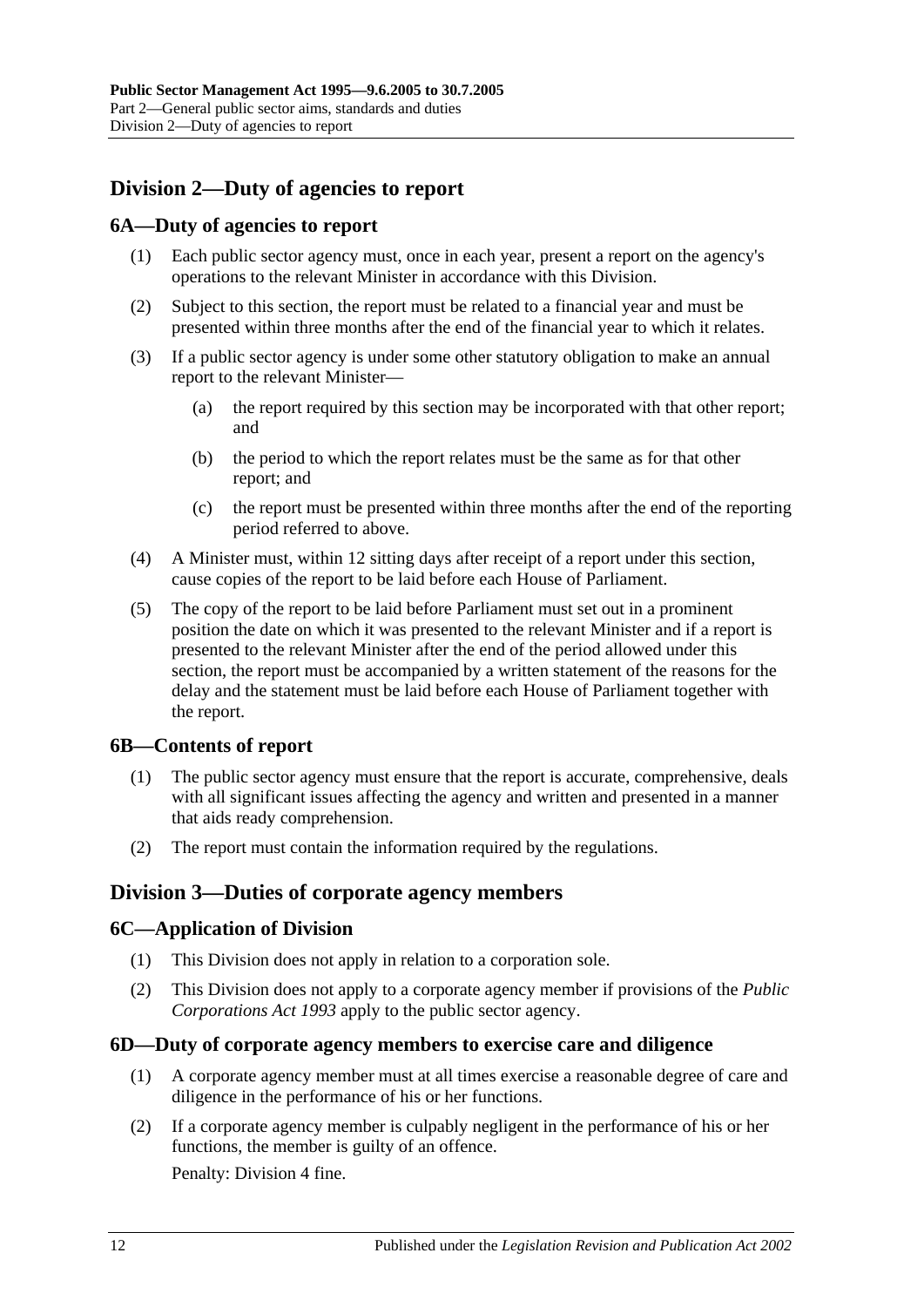- (3) A corporate agency member is not culpably negligent for the purposes of [subsection](#page-11-6) (2) unless the court is satisfied the member's conduct fell sufficiently short of the standards required under this Act of the member to warrant the imposition of a criminal sanction.
- (4) A corporate agency member does not commit any breach of duty under this section by acting in accordance with a direction or requirement of the relevant Minister.

## <span id="page-12-2"></span><span id="page-12-0"></span>**6E—Duty of corporate agency members to act honestly**

(1) A corporate agency member must at all times act honestly in the performance of the functions of his or her office, whether within or outside the State.

Penalty: Division 4 fine or division 4 imprisonment, or both.

(2) [Subsection](#page-12-2) (1) does not apply to conduct that is merely of a trivial character and does not result in significant detriment to the public interest.

## <span id="page-12-1"></span>**6F—Duty of corporate agency members not to be involved in unauthorised transactions with agency or subsidiary**

- <span id="page-12-3"></span>(1) Neither a corporate agency member nor an associate of a corporate agency member may, without the approval of the relevant Minister, be directly or indirectly involved in a transaction with the agency or any subsidiary of the agency.
- (2) A person will be treated as being indirectly involved in a transaction for the purposes of [subsection](#page-12-3) (1)—
	- (a) if the person initiates, promotes or takes any part in negotiations or steps leading to the making of the transaction with a view to that person or an associate of that person gaining some financial or other benefit (whether immediately or at a time after the making of the transaction); and
	- (b) despite the fact that neither that person nor an agent, nominee or trustee of that person becomes a party to the transaction.
- (3) [Subsection](#page-12-3) (1) does not apply—
	- (a) to the provision of services by the agency or any subsidiary of the agency in the ordinary course of its ordinary business and on ordinary terms; or
	- (b) to the employment of a person under a contract of service with the agency or a subsidiary of the agency or to a transaction that is ancillary or incidental to such employment; or
	- (c) to transactions of a prescribed class.
- <span id="page-12-4"></span>(4) If a transaction is made with an agency or any subsidiary of the agency in contravention of [subsection](#page-12-3) (1), the transaction is liable to be avoided by the agency or by the relevant Minister.
- (5) A transaction may not be avoided under [subsection](#page-12-4) (4) if a person has acquired an interest in property the subject of the transaction in good faith for valuable consideration and without notice of the contravention.
- (6) A corporate agency member must not counsel, procure, induce or be in any way (whether by act or omission or directly or indirectly) knowingly concerned in, or party to, a contravention of [subsection](#page-12-3) (1).

Penalty: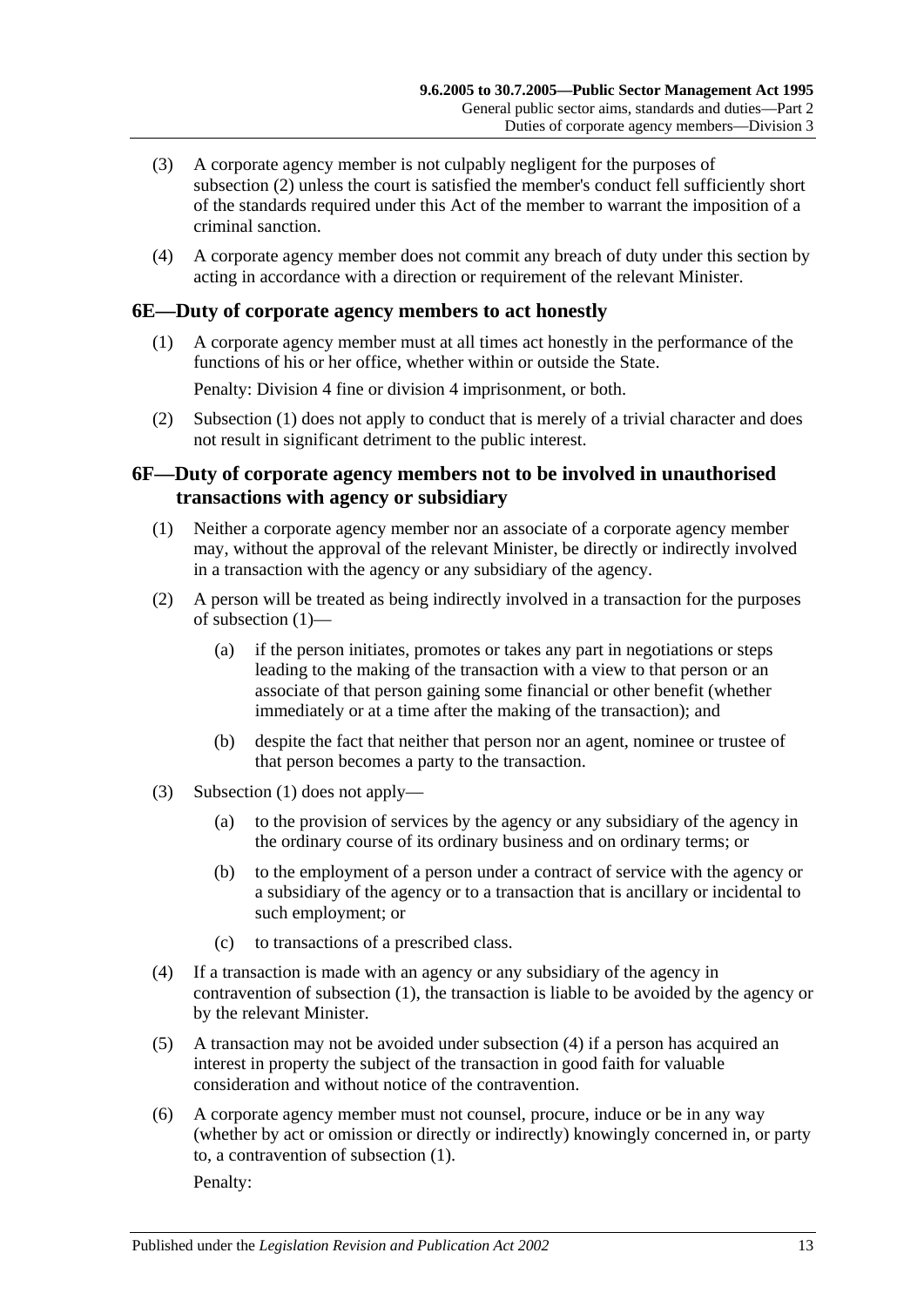If an intention to deceive or defraud is proved—Division 4 fine or division 4 imprisonment, or both.

In any other case—Division 6 fine.

### <span id="page-13-0"></span>**6G—Duty of corporate agency members not to have unauthorised interest in agency or subsidiary**

- <span id="page-13-2"></span>(1) Neither a corporate agency member nor an associate of a corporate agency member may, without the approval of the relevant Minister—
	- (a) have or acquire a beneficial interest in shares in, debentures of or managed investment schemes of the agency or any subsidiary of the agency; or
	- (b) have or hold or acquire (whether alone or with another person or persons) a right or option in respect of the acquisition or disposal of shares in, debentures of or interests in managed investment schemes of the agency or any subsidiary of the agency; or
	- (c) be a party to, or entitled to a benefit under, a contract under which a person has a right to call for or make delivery of shares in, debentures of or interests in managed investment schemes of the agency or any subsidiary of the agency.
- (2) A corporate agency member must not counsel, procure, induce or be in any way (whether by act or omission or directly or indirectly) knowingly concerned in, or party to, a contravention of [subsection](#page-13-2) (1).

Penalty:

If an intention to deceive or defraud is proved—Division 4 fine or division 4 imprisonment, or both.

In any other case—Division 6 fine.

## <span id="page-13-3"></span><span id="page-13-1"></span>*6H—Duty of corporate agency members with respect to conflict of interest*

- *(1) A corporate agency member who has a direct or indirect personal or pecuniary interest in a matter decided or under consideration by the agency or the governing body of the agency—*
	- *(a) must, as soon as reasonably practicable, disclose in writing to the agency or the governing body of the agency full and accurate details of the interest; and*
	- *(b) must not take part in any discussion by the agency or the governing body of the agency relating to that matter; and*
	- *(c) must not vote in relation to that matter; and*
	- *(d) must be absent from the meeting room when any such discussion or voting is taking place.*

*Penalty: Division 4 fine.*

- *(2) If a corporate agency member makes a disclosure of interest and complies with the other requirements of [subsection](#page-13-3) (1) in respect of a proposed contract—*
	- *(a) the contract is not liable to be avoided by the agency; and*
	- *(b) the corporate agency member is not liable to account to the agency for profits derived from the contract.*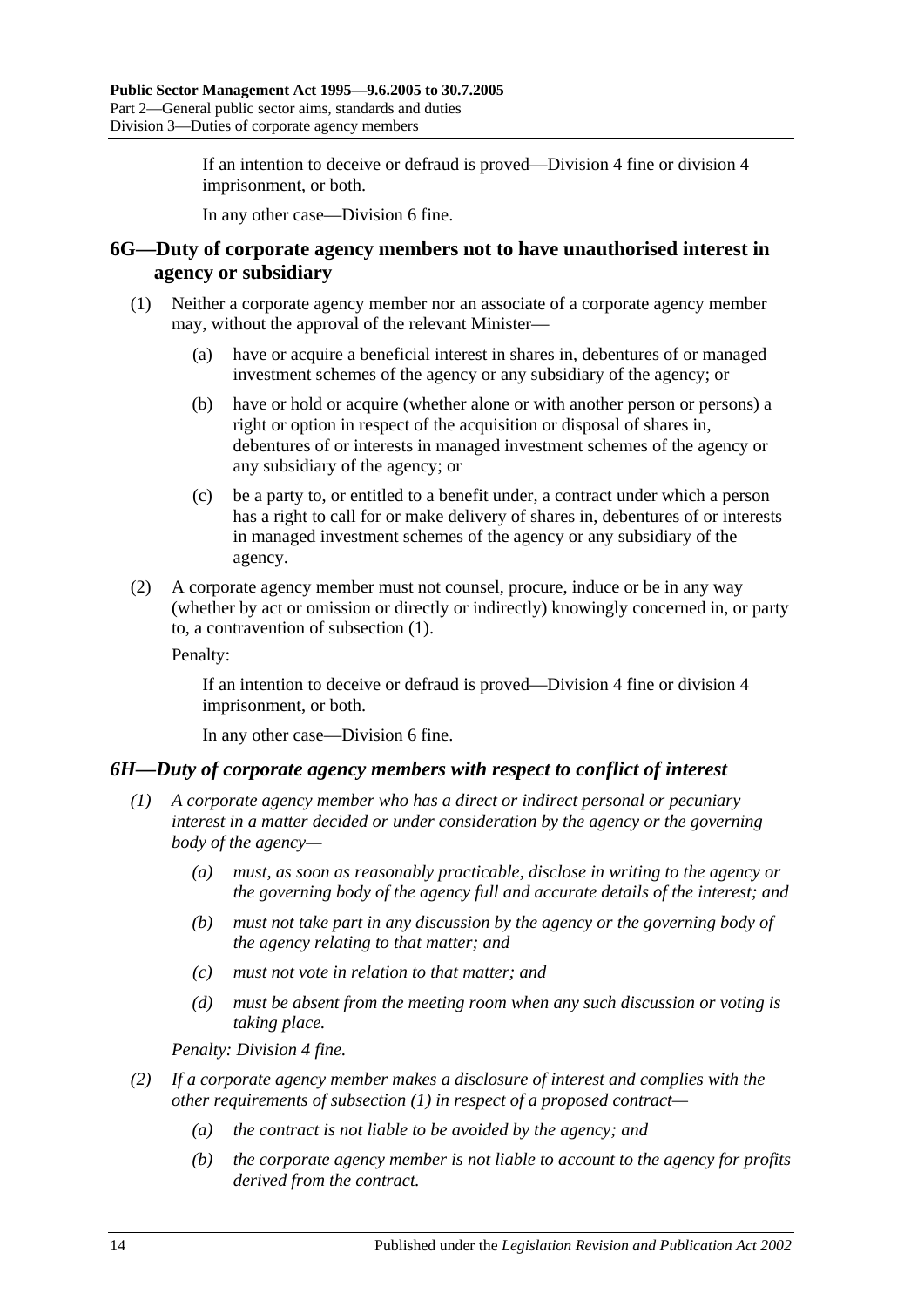- <span id="page-14-2"></span>*(3) If a corporate agency member fails to make a disclosure of interest or fails to comply with any other requirement of [subsection](#page-13-3) (1) in respect of a proposed contract, the contract is liable to be avoided by the agency or by the relevant Minister.*
- *(4) A contract may not be avoided under [subsection](#page-14-2) (3) if a person has acquired an interest in property the subject of the contract in good faith for valuable consideration and without notice of the contravention.*
- *(5) Where a corporate agency member has or acquires a personal or pecuniary interest, or is or becomes the holder of an office, such that it is reasonably foreseeable that a conflict might arise with his or her duties as a corporate agency member of the agency, the corporate agency member must, as soon as reasonably practicable, disclose in writing to the agency or the governing body of the agency full and accurate details of the interest or office.*

*Penalty: Division 4 fine.*

- *(6) A disclosure under this section must be recorded in the minutes of the agency or the governing body of the agency and reported to the relevant Minister.*
- *(7) If, in the opinion of the relevant Minister, a particular interest or office of a corporate agency member is of such significance that the holding of the interest or office is not consistent with the proper discharge of the duties of the corporate agency member, the Minister may require the corporate agency member either to divest himself or herself of the interest or office or to resign from the agency or governing body of the agency (and non-compliance with the requirement constitutes misconduct and hence a ground for removal of the corporate agency member from the agency or governing body of the agency).*
- *(8) Without limiting the effect of this section, a corporate agency member will be taken to have an interest in a matter for the purposes of this section if an associate of the corporate agency member has an interest in the matter.*
- *(9) This section does not apply in relation to a matter in which a corporate agency member has an interest while the corporate agency member remains unaware that he or she has an interest in the matter, but in any proceedings against the corporate agency member the burden will lie on the corporate agency member to prove that he or she was not, at the material time, aware of his or her interest.*

#### *Note—*

*Section 6H had not been brought into operation at the date of the publication of this version.*

#### <span id="page-14-0"></span>**6I—Removal of corporate agency members**

Non-compliance by a corporate agency member with a duty imposed by this Division constitutes a ground for removal of the corporate agency member from office.

## <span id="page-14-1"></span>**6J—Civil liability for contravention of Division**

- (1) If a person who is a corporate agency member or former corporate agency member is convicted of an offence for a contravention of this Division (other than an offence consisting of culpable negligence), the court by which the person is convicted may, in addition to imposing a penalty, order the convicted person to pay to the agency—
	- (a) if the court is satisfied that the person or any other person made a profit as a result of the contravention—an amount equal to the profit; and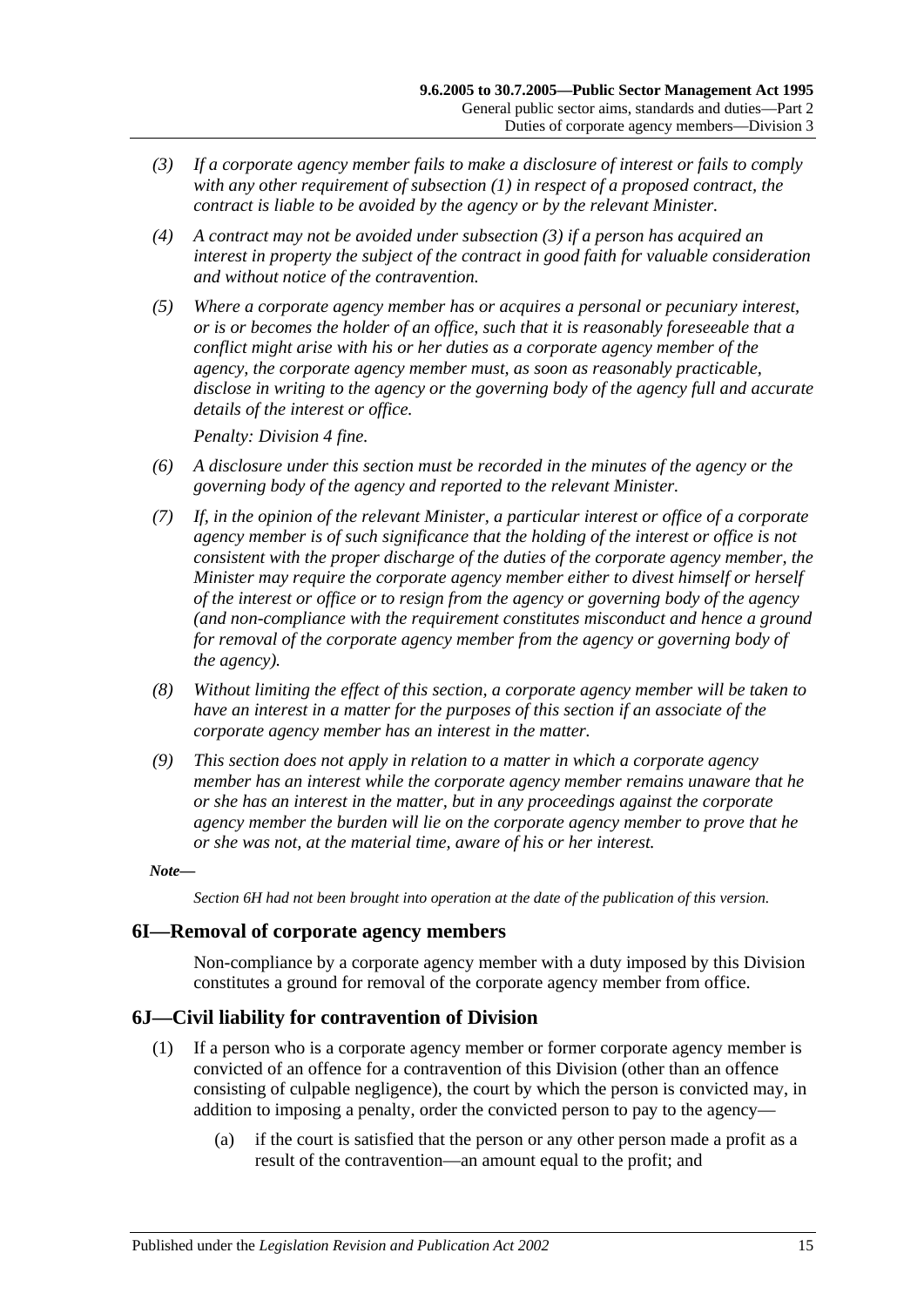- (b) if the court is satisfied that the agency or a subsidiary of the agency suffered loss or damage as a result of the contravention—compensation for the loss or damage.
- (2) If a person who is a corporate agency member or former corporate agency member is guilty of a contravention of this Division for which a criminal penalty is fixed (other than a contravention consisting of culpable negligence), the agency or the relevant Minister may (whether or not proceedings have been brought for the offence) recover from the person by action in a court of competent jurisdiction—
	- (a) if the person or any other person made a profit as a result of the contravention—an amount equal to the profit; and
	- (b) if the agency or a subsidiary of the agency suffered loss or damage as a result of the contravention—compensation for the loss or damage.

## <span id="page-15-0"></span>**Division 4—Duties of advisory body members**

## <span id="page-15-3"></span><span id="page-15-1"></span>**6K—Duty of advisory body members to act honestly**

(1) An advisory body member must at all times act honestly in the performance of the functions of his or her office, whether within or outside the State.

Penalty: Division 4 fine or division 4 imprisonment, or both.

(2) [Subsection](#page-15-3) (1) does not apply to conduct that is merely of a trivial character and does not result in significant detriment to the public interest.

## <span id="page-15-2"></span>*6L—Duty of advisory body members with respect to conflict of interest*

- *(1) An advisory body member who has a direct or indirect personal or pecuniary interest in a matter decided or under consideration by the body—*
	- *(a) must, as soon as reasonably practicable, disclose in writing to the relevant Minister full and accurate details of the interest; and*
	- *(b) must not take part in any discussion by the body relating to that matter; and*
	- *(c) must not vote in relation to that matter; and*
	- *(d) must be absent from the meeting room when any such discussion or voting is taking place.*

*Penalty: Division 4 fine.*

- *(2) Without limiting the effect of this section, an advisory body member will be taken to have an interest in a matter for the purposes of this section if an associate of the advisory body member has an interest in the matter.*
- *(3) This section does not apply in relation to a matter in which an advisory body member has an interest while the member remains unaware that he or she has an interest in the matter, but in any proceedings against the advisory body member the burden will lie on the advisory body member to prove that he or she was not, at the material time, aware of his or her interest.*

*Note—*

*Section 6L had not been brought into operation at the date of the publication of this version.*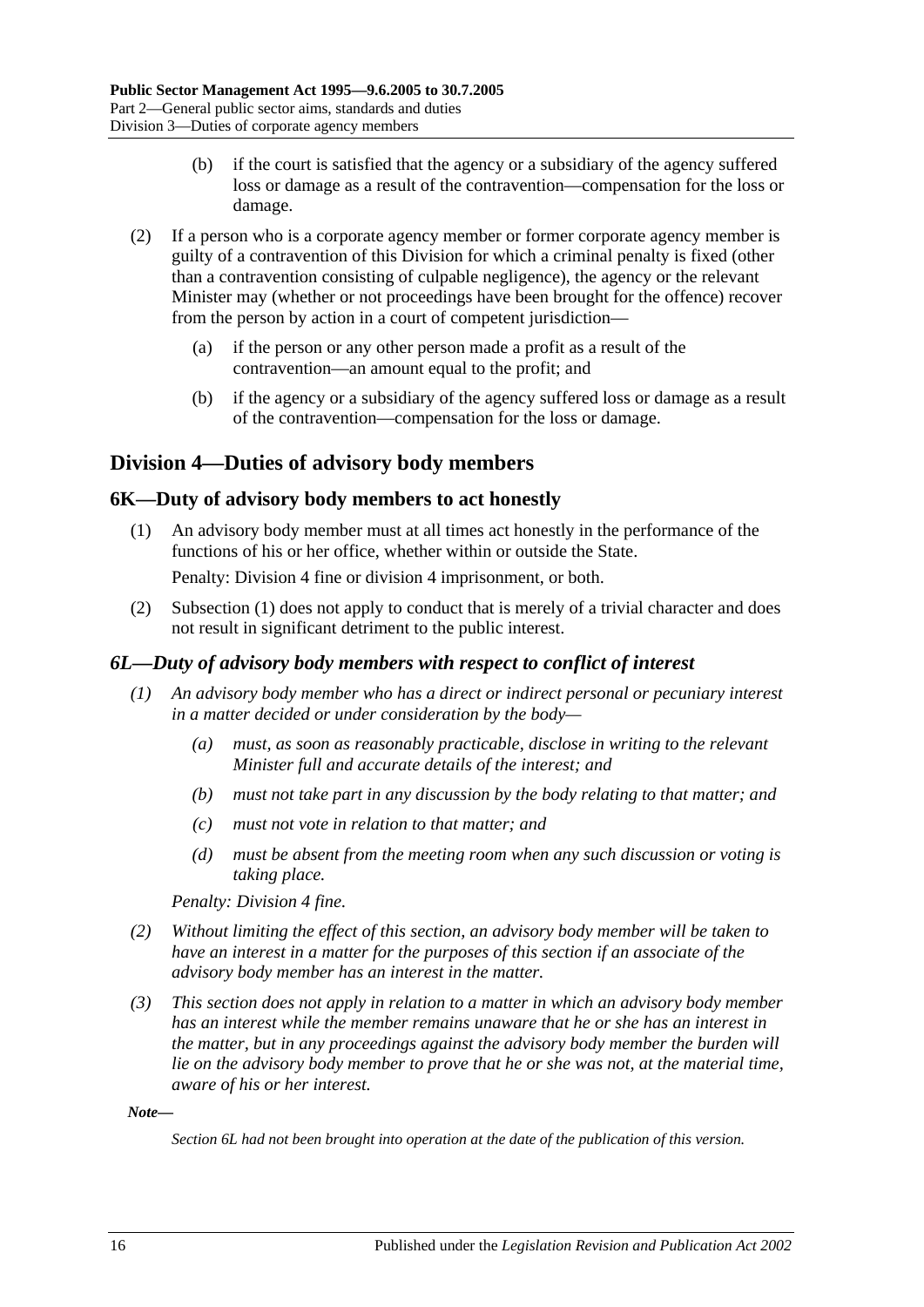#### <span id="page-16-0"></span>**6M—Removal of advisory body members**

Non-compliance by an advisory body member with a duty imposed by this Division constitutes a ground for removal of the member from office.

## <span id="page-16-1"></span>**6N—Civil liability for contravention of Division**

- (1) If a person who is an advisory body member or former advisory body member is convicted of an offence for a contravention of this Division, the court by which the person is convicted may, in addition to imposing a penalty, order the convicted person to pay to the relevant Minister—
	- (a) if the court is satisfied that the person or any other person made a profit as a result of the contravention—an amount equal to the profit; and
	- (b) if the court is satisfied that any loss or damage has been suffered as a result of the contravention—compensation for the loss or damage.
- (2) If a person who is an advisory body member or former advisory body member is guilty of a contravention of this Division, the relevant Minister may (whether or not proceedings have been brought for the offence) recover from the person by action in a court of competent jurisdiction—
	- (a) if the person or any other person made a profit as a result of the contravention—an amount equal to the profit; and
	- (b) if any loss or damage has been suffered as a result of the contravention—compensation for the loss or damage.

## <span id="page-16-2"></span>**Division 5—Duties of senior officials**

#### <span id="page-16-3"></span>**6O—Application of Division**

This Division does not apply to a senior official if provisions of the *[Public](http://www.legislation.sa.gov.au/index.aspx?action=legref&type=act&legtitle=Public%20Corporations%20Act%201993)  [Corporations Act](http://www.legislation.sa.gov.au/index.aspx?action=legref&type=act&legtitle=Public%20Corporations%20Act%201993) 1993* apply to the senior official.

## <span id="page-16-6"></span><span id="page-16-4"></span>**6P—Duty of senior officials to act honestly**

(1) A senior official must at all times act honestly in the performance of his or her duties, whether within or outside the State.

Penalty: Division 4 fine or division 4 imprisonment, or both.

(2) [Subsection](#page-16-6) (1) does not apply to conduct that is merely of a trivial character and does not result in significant detriment to the public interest.

## <span id="page-16-9"></span><span id="page-16-5"></span>**6Q—Duty of senior officials with respect to conflict of interest**

- <span id="page-16-8"></span><span id="page-16-7"></span>(1) A senior official must—
	- (a) on appointment as a senior official, disclose his or her pecuniary interests to the relevant Minister in writing in accordance with the regulations; and
	- (b) on acquiring any further pecuniary interest of a kind specified in the regulations, disclose the pecuniary interest to the relevant Minister in writing in accordance with the regulations; and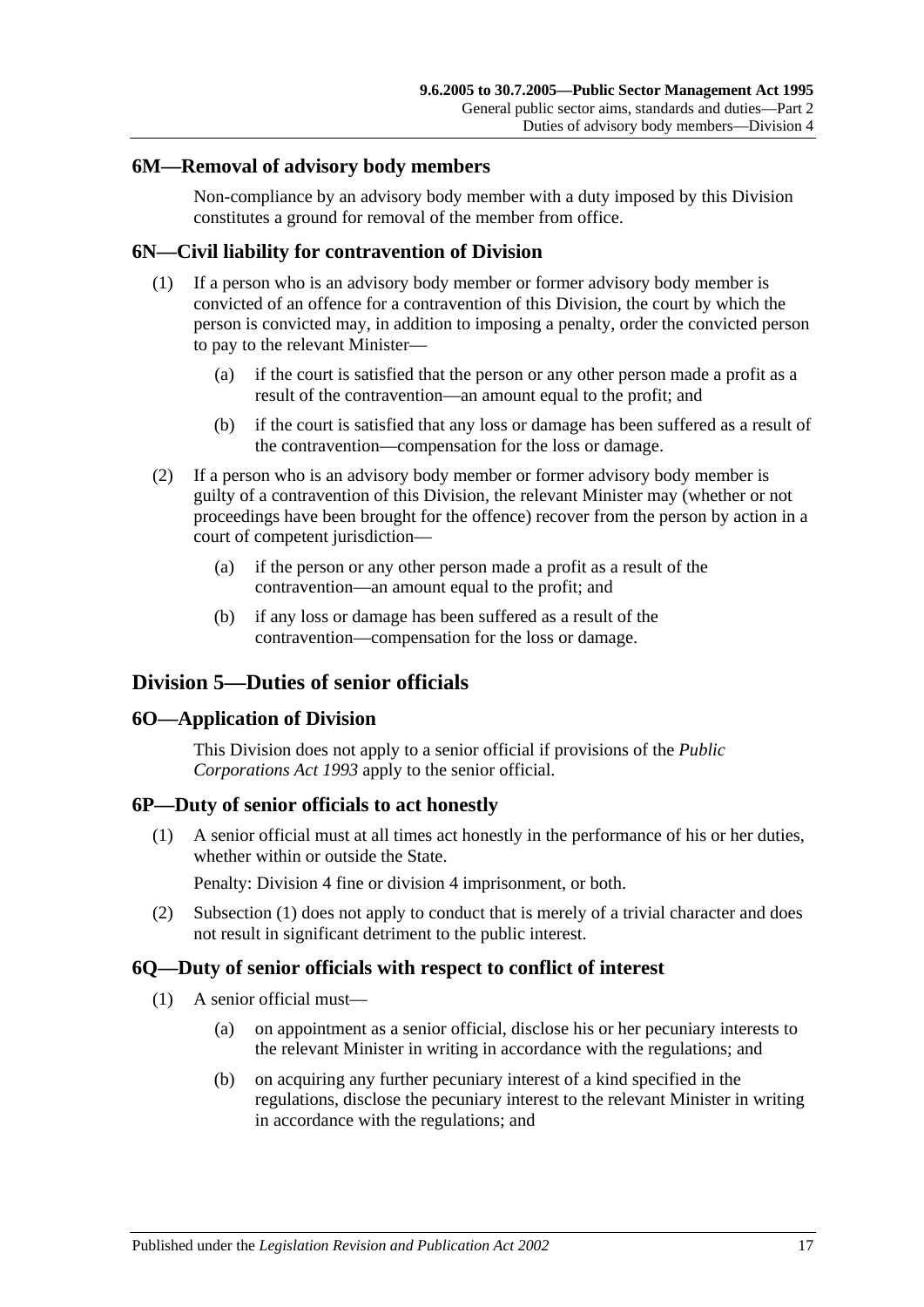- (c) if a pecuniary interest (whether or not required to be disclosed under [paragraph](#page-16-7) (a) or [\(b\)\)](#page-16-8) or other personal interest of the senior official conflicts or may conflict with his or her duties—
	- (i) disclose in writing to the relevant Minister the nature of the interest and the conflict or potential conflict; and
	- (ii) not take action or further action in relation to the matter except as authorised in writing by the relevant Minister.

Penalty: Division 4 fine.

- (2) [Subsection](#page-16-7) (1)(a) applies to a person who is a senior official on the commencement of this section as if the requirement to disclose interests on appointment as a senior official were a requirement to disclose the interests within one month after that commencement.
- (3) A senior official must comply with any written directions given by the relevant Minister to resolve a conflict between the senior official's duties and a pecuniary or other personal interest.

Penalty: Division 4 fine.

- (4) Without limiting the effect of this section, a senior official will be taken to have an interest in a matter for the purposes of this section if an associate of the senior official has an interest in the matter.
- (5) If a senior official makes a disclosure of interest and complies with the other requirements of [subsection](#page-16-9) (1) in respect of a proposed contract—
	- (a) the contract is not liable to be avoided; and
	- (b) the senior official is not liable to account for profits derived from the contract.
- <span id="page-17-1"></span>(6) If a senior official fails to make a disclosure of interest or fails to comply with any other requirement of [subsection](#page-16-9) (1) in respect of a proposed contract, the contract is liable to be avoided by the relevant Minister.
- (7) A contract may not be avoided under [subsection](#page-17-1) (6) if a person has acquired an interest in property the subject of the contract in good faith for valuable consideration and without notice of the contravention.
- (8) This section does not apply in relation to a conflict or potential conflict between a senior official's duties and a pecuniary or other personal interest while the senior official remains unaware of the conflict or potential conflict, but in any proceedings against the senior official the burden will lie on the senior official to prove that he or she was not, at the material time, aware of the conflict or potential conflict.

## <span id="page-17-0"></span>**6R—Civil liability for contravention of Division**

- (1) If a person is convicted of an offence against this Division, the court by which the person is convicted may, in addition to imposing a penalty, order the convicted person to pay to the relevant Minister—
	- (a) if the court is satisfied that the person or any other person made a profit as a result of the contravention—an amount equal to the profit; and
	- (b) if the court is satisfied that any loss or damage has been suffered as a result of the contravention—compensation for the loss or damage.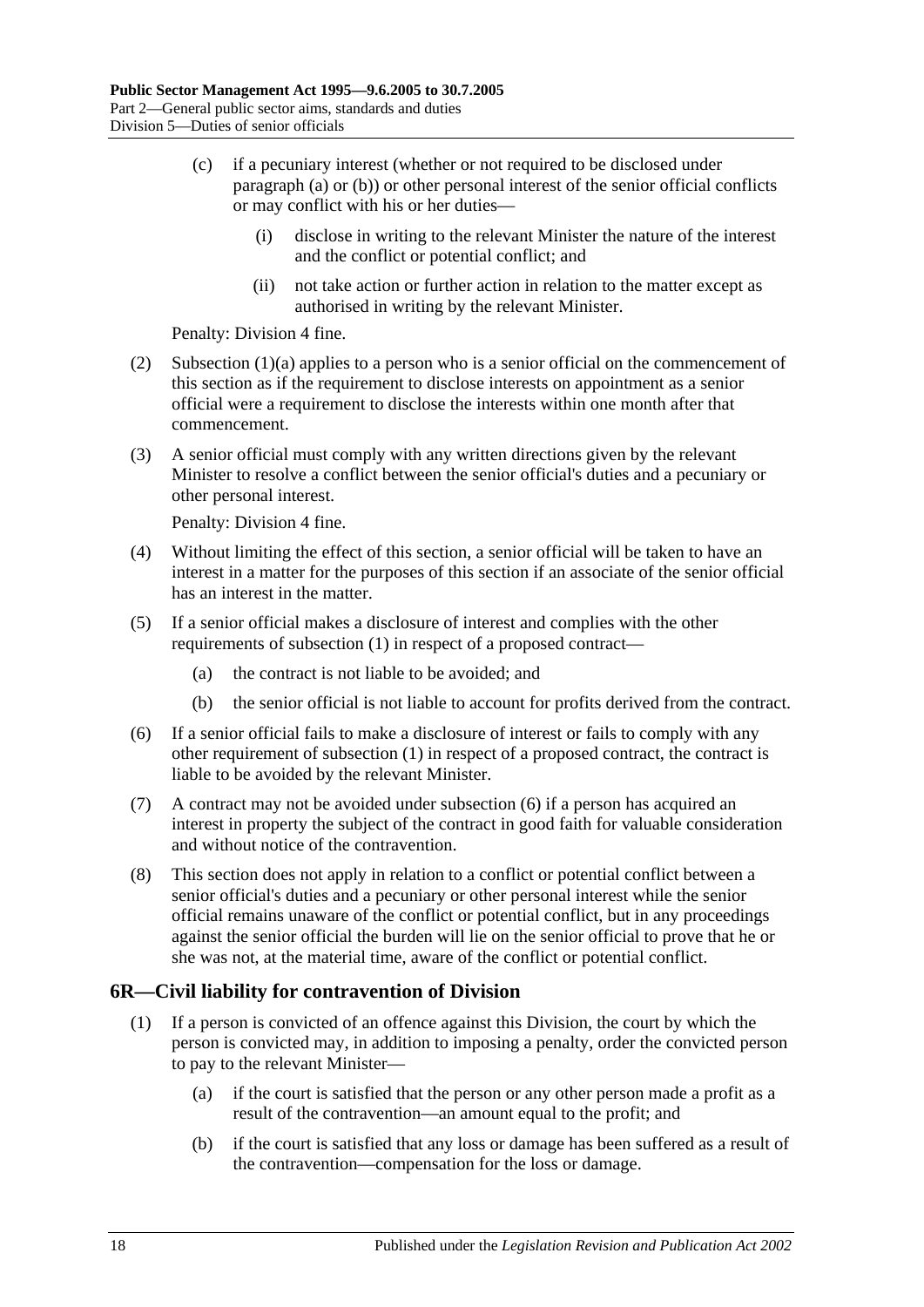- (2) If a person contravenes this Division, the relevant Minister may (whether or not proceedings have been brought for the offence) recover from the person by action in a court of competent jurisdiction—
	- (a) if the person or any other person made a profit as a result of the contravention—an amount equal to the profit; and
	- (b) if any loss or damage has been suffered as a result of the contravention—compensation for the loss or damage.

## <span id="page-18-0"></span>**Division 6—Duties of corporate agency executives**

## <span id="page-18-1"></span>**6S—Application of Division**

- (1) This Division does not apply to a corporate agency executive if provisions of the *[Public Corporations Act](http://www.legislation.sa.gov.au/index.aspx?action=legref&type=act&legtitle=Public%20Corporations%20Act%201993) 1993* apply to the public sector agency.
- (2) [Sections](#page-18-2) 6T and [6W](#page-19-1) do not apply to a corporate agency executive who is a senior official.

## <span id="page-18-4"></span><span id="page-18-2"></span>**6T—Duty of corporate agency executives to act honestly**

- (1) A corporate agency executive must at all times act honestly in the performance of his or her duties, whether within or outside the State. Penalty: Division 4 fine or division 4 imprisonment, or both.
- (2) [Subsection](#page-18-4) (1) does not apply to conduct that is merely of a trivial character and does not result in significant detriment to the public interest.

## <span id="page-18-3"></span>**6U—Duty of corporate agency executives not to be involved in unauthorised transactions with agency or subsidiary**

- <span id="page-18-5"></span>(1) Neither a corporate agency executive nor an associate of a corporate agency executive may, without the approval of the relevant Minister, be directly or indirectly involved in a transaction with the agency or any subsidiary of the agency.
- (2) A person will be treated as being indirectly involved in a transaction for the purposes of [subsection](#page-18-5) (1)—
	- (a) if the person initiates, promotes or takes any part in negotiations or steps leading to the making of the transaction with a view to that person or an associate of that person gaining some financial or other benefit (whether immediately or at a time after the making of the transaction); and
	- (b) despite the fact that neither that person nor an agent, nominee or trustee of that person becomes a party to the transaction.
- (3) [Subsection](#page-18-5) (1) does not apply—
	- (a) to the provision of services by the agency or any subsidiary of the agency in the ordinary course of its ordinary business and on ordinary terms; or
	- (b) to the employment of a person under a contract of service with the agency or a subsidiary of the agency or to a transaction that is ancillary or incidental to such employment; or
	- (c) to transactions of a prescribed class.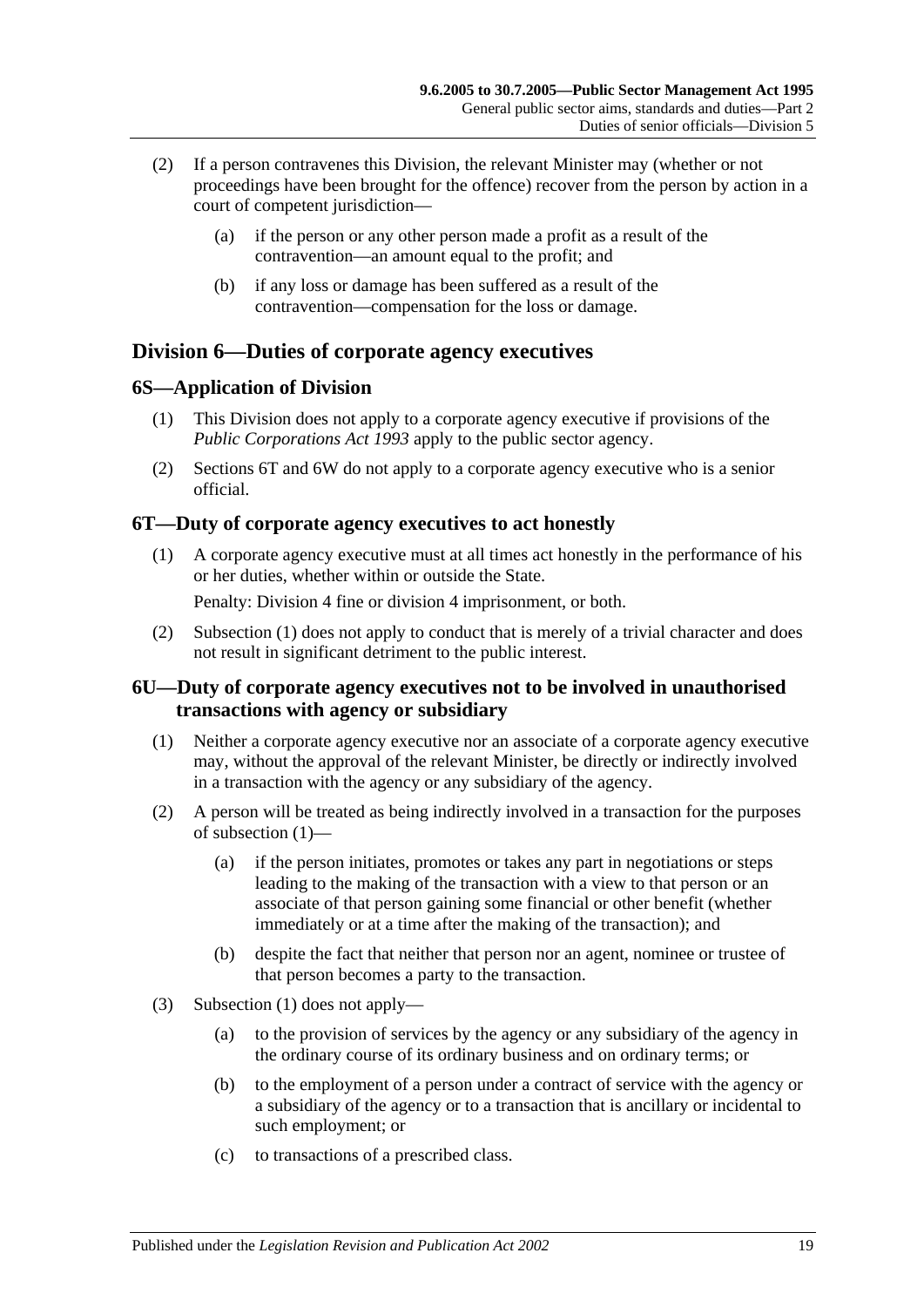- <span id="page-19-2"></span>(4) If a transaction is made with an agency or any subsidiary of the agency in contravention of [subsection](#page-18-5) (1), the transaction is liable to be avoided by the agency or by the relevant Minister.
- (5) A transaction may not be avoided under [subsection](#page-19-2) (4) if a person has acquired an interest in property the subject of the transaction in good faith for valuable consideration and without notice of the contravention.
- (6) A corporate agency executive must not counsel, procure, induce or be in any way (whether by act or omission or directly or indirectly) knowingly concerned in, or party to, a contravention of [subsection](#page-18-5) (1).

Penalty:

If an intention to deceive or defraud is proved—Division 4 fine or division 4 imprisonment, or both.

In any other case—Division 6 fine.

### <span id="page-19-0"></span>**6V—Duty of corporate agency executives not to have unauthorised interest in agency or subsidiary**

- <span id="page-19-3"></span>(1) Neither a corporate agency executive nor an associate of a corporate agency executive may, without the approval of the relevant Minister—
	- (a) have or acquire a beneficial interest in shares in, debentures of or managed investment schemes of the agency or any subsidiary of the agency; or
	- (b) have or hold or acquire (whether alone or with another person or persons) a right or option in respect of the acquisition or disposal of shares in, debentures of or interests in managed investment schemes of the agency or any subsidiary of the agency; or
	- (c) be a party to, or entitled to a benefit under, a contract under which a person has a right to call for or make delivery of shares in, debentures of or interests in managed investment schemes of the agency or any subsidiary of the agency.
- (2) A corporate agency executive must not counsel, procure, induce or be in any way (whether by act or omission or directly or indirectly) knowingly concerned in, or party to, a contravention of [subsection](#page-19-3) (1).

Penalty:

If an intention to deceive or defraud is proved—Division 4 fine or division 4 imprisonment, or both.

In any other case—Division 6 fine.

#### <span id="page-19-4"></span><span id="page-19-1"></span>**6W—Duty of corporate agency executives with respect to conflict of interest**

- (1) If a corporate agency executive has a pecuniary or other personal interest that conflicts or may conflict with the executive's duties, the executive must disclose in writing to the agency the nature of the interest and the conflict or potential conflict.
- (2) A corporate agency executive must comply with any written directions given by the agency to resolve a conflict between the executive's duties and a pecuniary or other personal interest.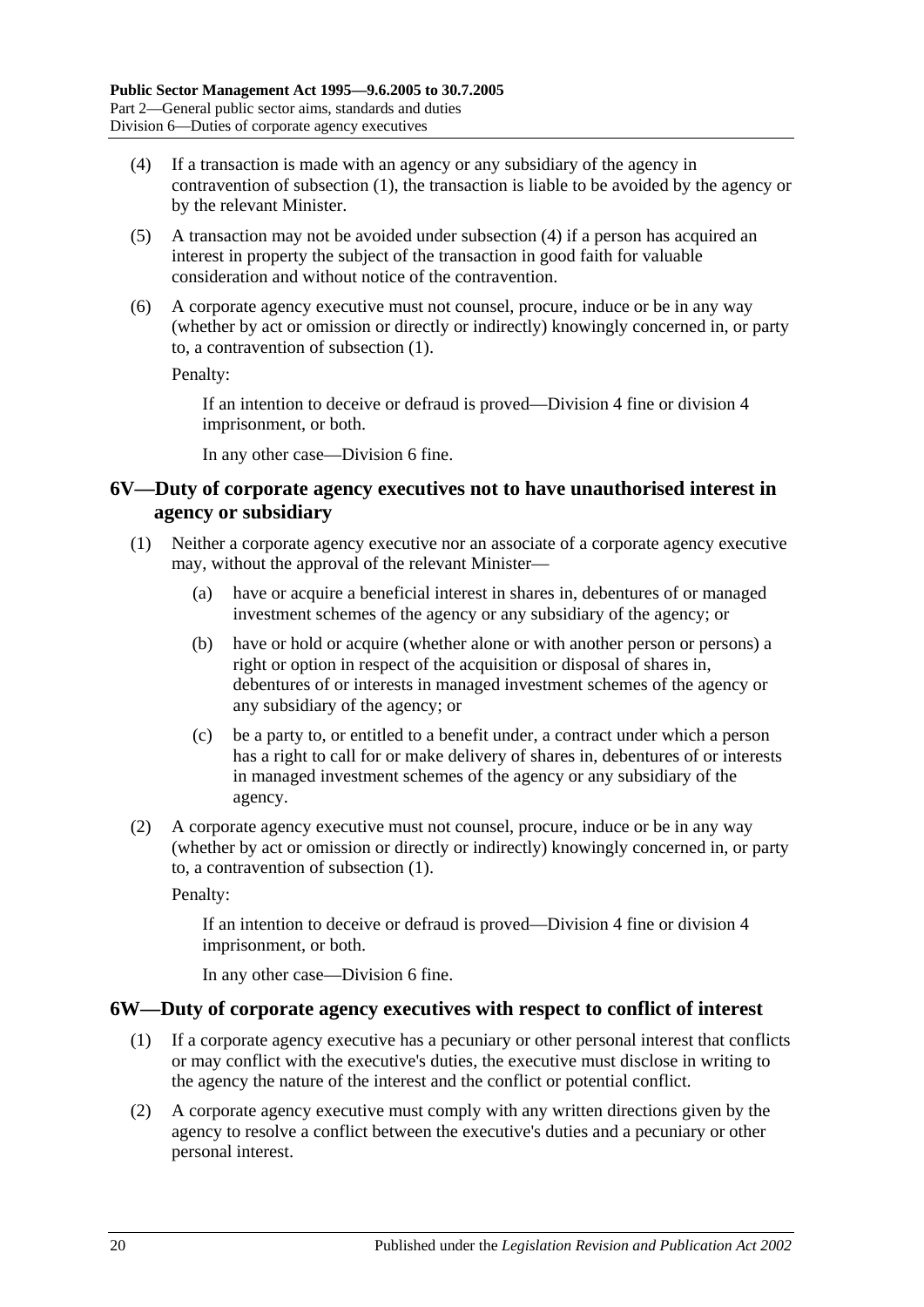- (3) Without limiting the effect of this section, a corporate agency executive will be taken to have an interest in a matter for the purposes of this section if an associate of the executive has an interest in the matter.
- (4) Failure by a corporate agency executive to comply with this section constitutes grounds for termination of the executive's employment (but this does not derogate from any statutory provisions or other law governing the process for discipline or termination of employment of an employee).
- (5) If a corporate agency executive makes a disclosure of interest under [subsection](#page-19-4) (1) in respect of a proposed contract—
	- (a) the contract is not liable to be avoided; and
	- (b) the executive is not liable to account for profits derived from the contract.
- <span id="page-20-3"></span>(6) If a corporate agency executive fails to make a disclosure of interest under [subsection](#page-19-4) (1) in respect of a proposed contract, the contract is liable to be avoided by the relevant Minister.
- (7) A contract may not be avoided under [subsection](#page-20-3) (6) if a person has acquired an interest in property the subject of the contract in good faith for valuable consideration and without notice of the contravention.
- (8) This section does not apply in relation to a conflict or potential conflict between a corporate agency executive's duties and a pecuniary or other personal interest while the executive remains unaware of the conflict or potential conflict, but in any proceedings against the executive the burden will lie on the executive to prove that he or she was not, at the material time, aware of the conflict or potential conflict.

## <span id="page-20-0"></span>**6X—Civil liability for contravention of Division**

- (1) If a person is convicted of an offence against this Division, the court by which the person is convicted may, in addition to imposing a penalty, order the convicted person to pay to the relevant Minister—
	- (a) if the court is satisfied that the person or any other person made a profit as a result of the contravention—an amount equal to the profit; and
	- (b) if the court is satisfied that any loss or damage has been suffered as a result of the contravention—compensation for the loss or damage.
- (2) If a person contravenes this Division, the relevant Minister may (whether or not proceedings have been brought for an offence) recover from the person by action in a court of competent jurisdiction—
	- (a) if the person or any other person made a profit as a result of the contravention—an amount equal to the profit; and
	- (b) if any loss or damage has been suffered as a result of the contravention—compensation for the loss or damage.

## <span id="page-20-1"></span>**Division 7—Duties of employees**

## <span id="page-20-2"></span>**6Y—Application of Division**

This Division does not apply to an employee if [Division 5,](#page-16-2) [Division 6](#page-18-0) or provisions of the *[Public Corporations Act](http://www.legislation.sa.gov.au/index.aspx?action=legref&type=act&legtitle=Public%20Corporations%20Act%201993) 1993* apply to the employee.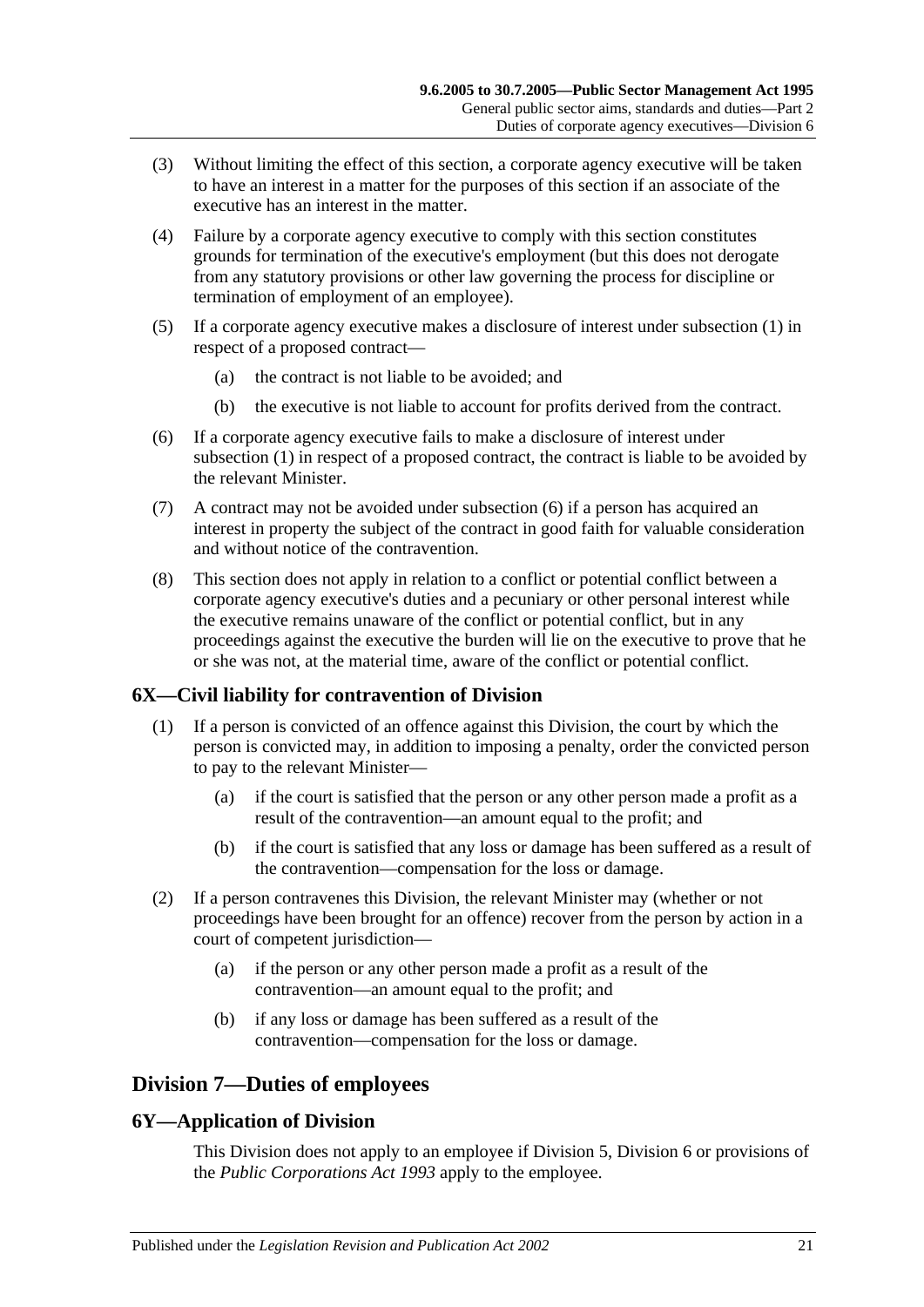## <span id="page-21-2"></span><span id="page-21-0"></span>**6Z—Duty of employees to act honestly**

(1) A public sector employee must at all times act honestly in the performance of his or her duties, whether within or outside the State.

Penalty: Division 4 fine or division 4 imprisonment, or both.

(2) [Subsection](#page-21-2) (1) does not apply to conduct that is merely of a trivial character and does not result in significant detriment to the public interest.

#### <span id="page-21-3"></span><span id="page-21-1"></span>**6ZA—Duty of employees with respect to conflict of interest**

- (1) If a public sector employee has a pecuniary or other personal interest that conflicts or may conflict with the employee's duties, the employee must disclose in writing to the relevant authority the nature of the interest and the conflict or potential conflict.
- (2) A public sector employee must comply with any written directions given by the relevant authority to resolve a conflict between the employee's duties and a pecuniary or other personal interest.
- (3) Without limiting the effect of this section, a public sector employee will be taken to have an interest in a matter for the purposes of this section if an associate of the employee has an interest in the matter.
- (4) Failure by an employee to comply with this section constitutes grounds for termination of the employee's employment (but this does not derogate from any statutory provisions or other law governing the process for discipline or termination of employment of an employee).
- (5) If an employee makes a disclosure of interest under [subsection](#page-21-3) (1) in respect of a proposed contract—
	- (a) the contract is not liable to be avoided; and
	- (b) the employee is not liable to account for profits derived from the contract.
- <span id="page-21-4"></span>(6) If an employee fails to make a disclosure of interest under [subsection](#page-21-3) (1) in respect of a proposed contract, the contract is liable to be avoided by the relevant Minister.
- (7) A contract may not be avoided under [subsection](#page-21-4) (6) if a person has acquired an interest in property the subject of the contract in good faith for valuable consideration and without notice of the contravention.
- (8) This section does not apply in relation to a conflict or potential conflict between an employee's duties and a pecuniary or other personal interest while the employee remains unaware of the conflict or potential conflict, but in any proceedings against the employee the burden will lie on the employee to prove that he or she was not, at the material time, aware of the conflict or potential conflict.
- (9) In this section—

*relevant authority* means—

- (a) in relation to an employee employed by or in a public sector agency with a chief executive (or acting chief executive)—the chief executive (or acting chief executive) of the agency; or
- (b) in any other case—the relevant Minister or the nominee of the relevant Minister.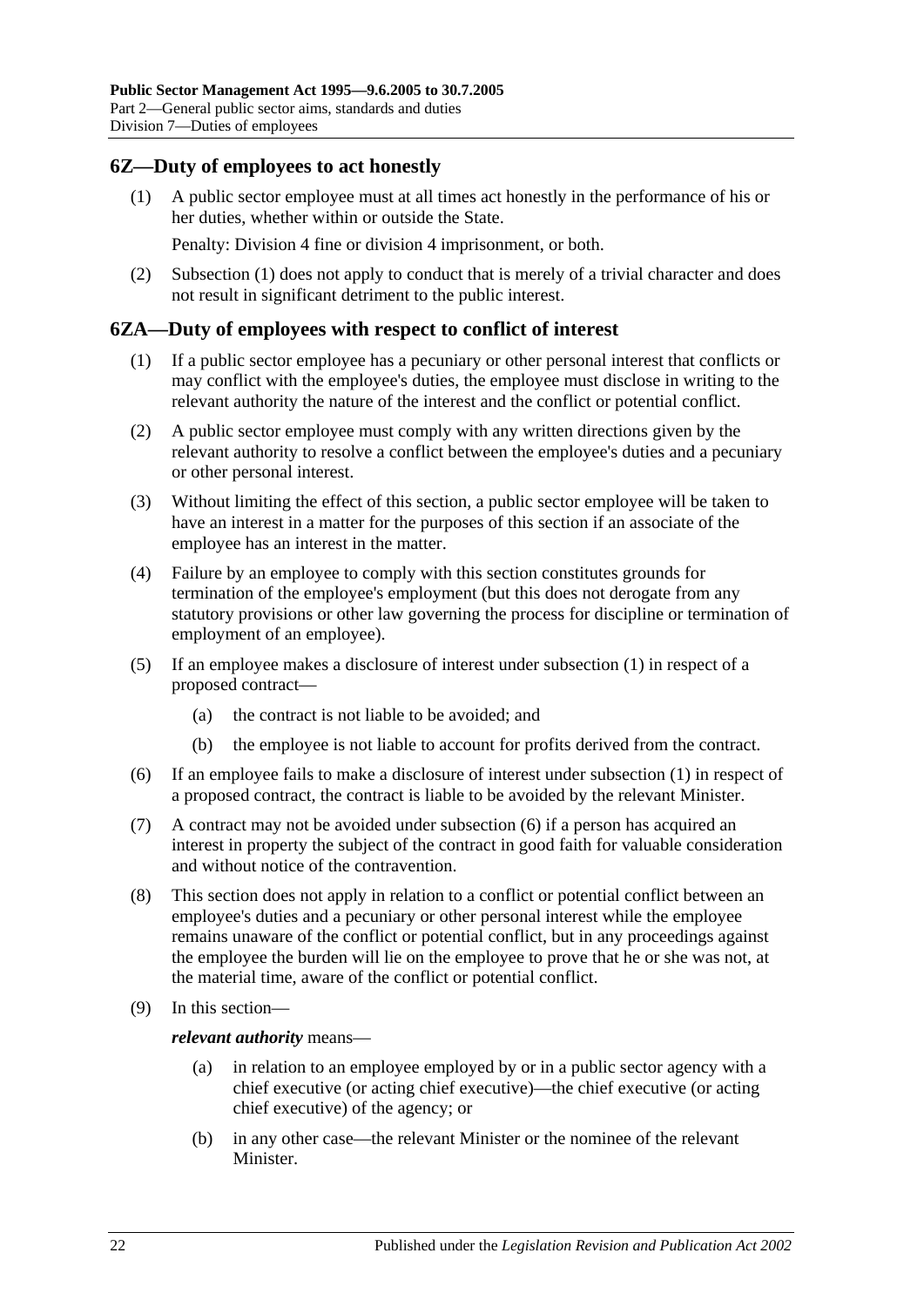## <span id="page-22-0"></span>**6ZB—Civil liability for contravention of Division**

- (1) If a person is convicted of an offence against this Division, the court by which the person is convicted may, in addition to imposing a penalty, order the convicted person to pay to the relevant Minister—
	- (a) if the court is satisfied that the person or any other person made a profit as a result of the contravention—an amount equal to the profit; and
	- (b) if the court is satisfied that any loss or damage has been suffered as a result of the contravention—compensation for the loss or damage.
- (2) If a person contravenes this Division, the relevant Minister may (whether or not proceedings have been brought for an offence) recover from the person by action in a court of competent jurisdiction—
	- (a) if the person or any other person made a profit as a result of the contravention—an amount equal to the profit; and
	- (b) if any loss or damage has been suffered as a result of the contravention—compensation for the loss or damage.

## <span id="page-22-1"></span>**Division 8—Duties of persons performing contract work**

## <span id="page-22-4"></span><span id="page-22-2"></span>**6ZC—Duty of persons performing contract work to act honestly**

(1) A person performing contract work for a public sector agency or the Crown must at all times act honestly in the performance of that work, whether within or outside the State.

Penalty: Division 4 fine or division 4 imprisonment, or both.

(2) [Subsection](#page-22-4) (1) does not apply to conduct that is merely of a trivial character and does not result in significant detriment to the public interest.

## <span id="page-22-3"></span>**6ZD—Duty of persons performing contract work with respect to conflict of interest**

- <span id="page-22-5"></span>(1) If a person performing contract work for a public sector agency or the Crown has a pecuniary or other personal interest that conflicts or may conflict with duties that the person has in that capacity and the conflict relates to a contract or proposed contract binding the agency or the Crown (other than the contract for the performance of the contract work), the person must—
	- (a) disclose in writing to the relevant authority the nature of the interest and the conflict or potential conflict; and
	- (b) not take action or further action in relation to the matter except as authorised in writing by the relevant authority.

Penalty: Division 4 fine.

(2) Without limiting the effect of this section, a person will be taken to have an interest in a matter for the purposes of this section if an associate of the person has an interest in the matter.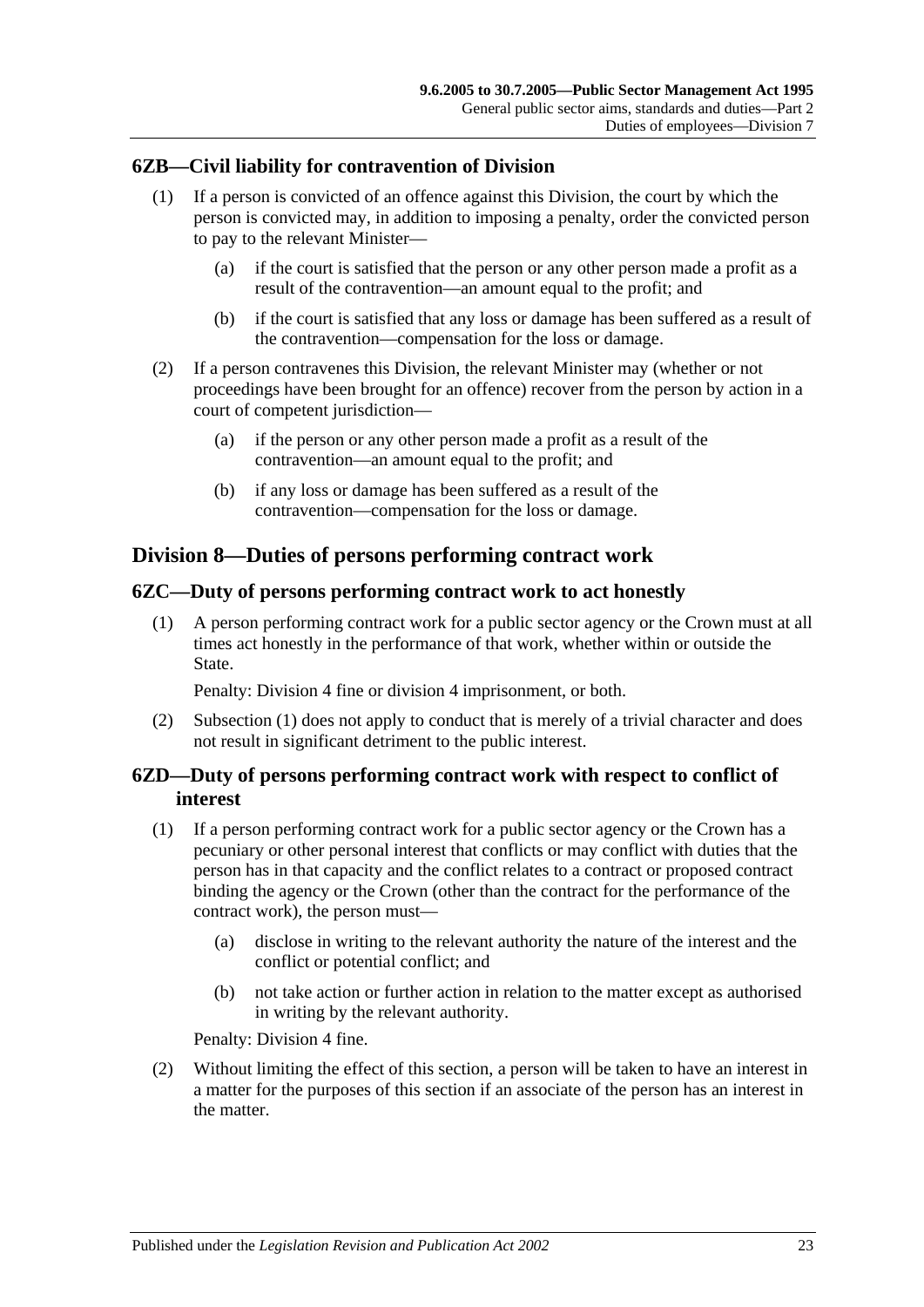- (3) If a person performing contract work for a public sector agency or the Crown makes a disclosure of interest under [subsection](#page-22-5) (1) in respect of a proposed contract—
	- (a) the contract is not liable to be avoided; and
	- (b) the person is not liable to account for profits derived from the contract.
- <span id="page-23-1"></span>(4) If a person performing contract work for a public sector agency or the Crown fails to make a disclosure of interest under [subsection](#page-22-5) (1) in respect of a proposed contract, the contract is liable to be avoided by the relevant Minister.
- (5) A contract may not be avoided under [subsection](#page-23-1) (4) if a person has acquired an interest in property the subject of the contract in good faith for valuable consideration and without notice of the contravention.
- (6) This section does not apply in relation to a conflict or potential conflict between a person's duties and a pecuniary or other personal interest while the person remains unaware of the conflict or potential conflict, but in any proceedings against the person the burden will lie on the person to prove that he or she was not, at the material time, aware of the conflict or potential conflict.
- (7) In this section—

#### *relevant authority* means—

- (a) in relation to a person performing contract work for a public sector agency with a chief executive (or acting chief executive)—the chief executive (or acting chief executive) of the agency; or
- (b) in any other case—the relevant Minister or the nominee of the relevant Minister.

#### <span id="page-23-0"></span>**6ZE—Civil liability for contravention of Division**

- (1) If a person is convicted of an offence against this Division, the court by which the person is convicted may, in addition to imposing a penalty, order the convicted person to pay to the relevant Minister—
	- (a) if the court is satisfied that the person or any other person made a profit as a result of the contravention—an amount equal to the profit; and
	- (b) if the court is satisfied that any loss or damage has been suffered as a result of the contravention—compensation for the loss or damage.
- (2) If a person contravenes this Division, the relevant Minister may (whether or not proceedings have been brought for the offence) recover from the person by action in a court of competent jurisdiction—
	- (a) if the person or any other person made a profit as a result of the contravention—an amount equal to the profit; and
	- (b) if any loss or damage has been suffered as a result of the contravention—compensation for the loss or damage.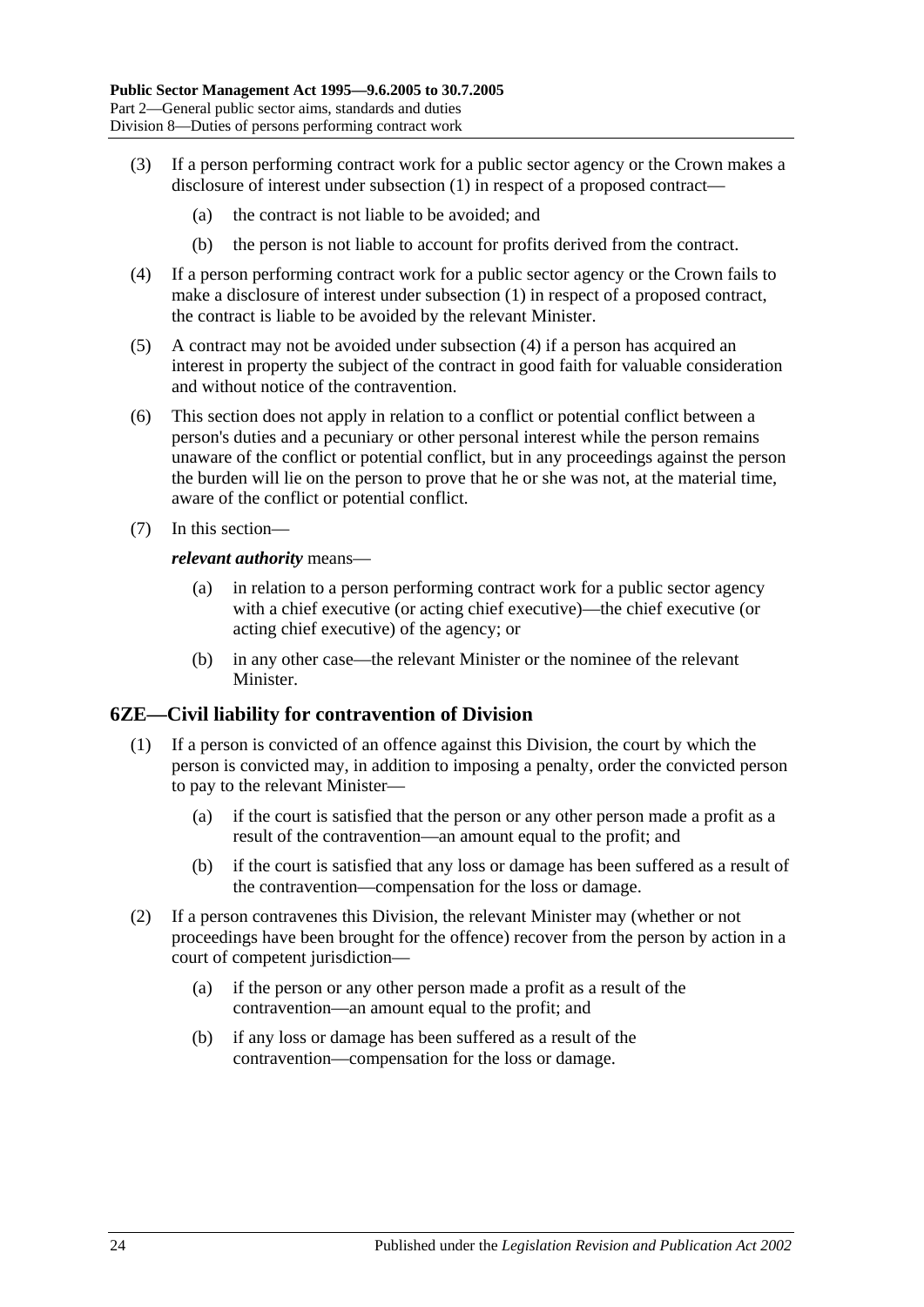## <span id="page-24-0"></span>**Division 9—Exemptions**

## <span id="page-24-1"></span>**6ZF—Exemptions**

The Governor may, by regulation, exempt a person or class of persons, conditionally or unconditionally, from the application of a provision of this Part other than a provision of [Division 1](#page-9-1) or [2.](#page-11-0)

## <span id="page-24-2"></span>**Part 3—Public Service structure**

## <span id="page-24-3"></span>**7—Public Service structure**

- (1) The Public Service consists of administrative units established under this Act.
- (2) The Governor may, by proclamation—
	- (a) establish an administrative unit and assign a title to it; and
	- (b) alter the title of an administrative unit; and
	- (c) abolish an administrative unit.
- <span id="page-24-4"></span>(3) The Governor may, by the same or a separate proclamation—
	- (a) transfer particular employees or classes of employees from an administrative unit to another administrative unit; and
	- (b) incorporate particular public sector employees or classes of public sector employees (not forming part of the Public Service) into an administrative unit; and
	- (c) exclude from the Public Service particular public sector employees or classes of public sector employees previously incorporated into an administrative unit; and
	- (d) make any appointment or transitional or ancillary provision that may be necessary or expedient in the circumstances.
- (4) The Governor may, by proclamation, vary or revoke a proclamation under this section.
- (5) If a proclamation abolishing an administrative unit makes no provision for the transfer of employees in the administrative unit, the employees become employees in an administrative unit designated by the Commissioner.
- (6) Before a recommendation is made to the Governor as to a matter referred to in [subsection](#page-24-4) (3) that will affect a significant number of employees, the Minister must, so far as is practicable—
	- (a) give notice of the proposed recommendation—
		- (i) to the employees; and
		- (ii) if a significant number of the members of a recognised organisation will be affected by the proposed recommendation—to the organisation; and
	- (b) hear any representations or argument that representatives of the employees or the organisation may wish to present in relation to the proposed recommendation.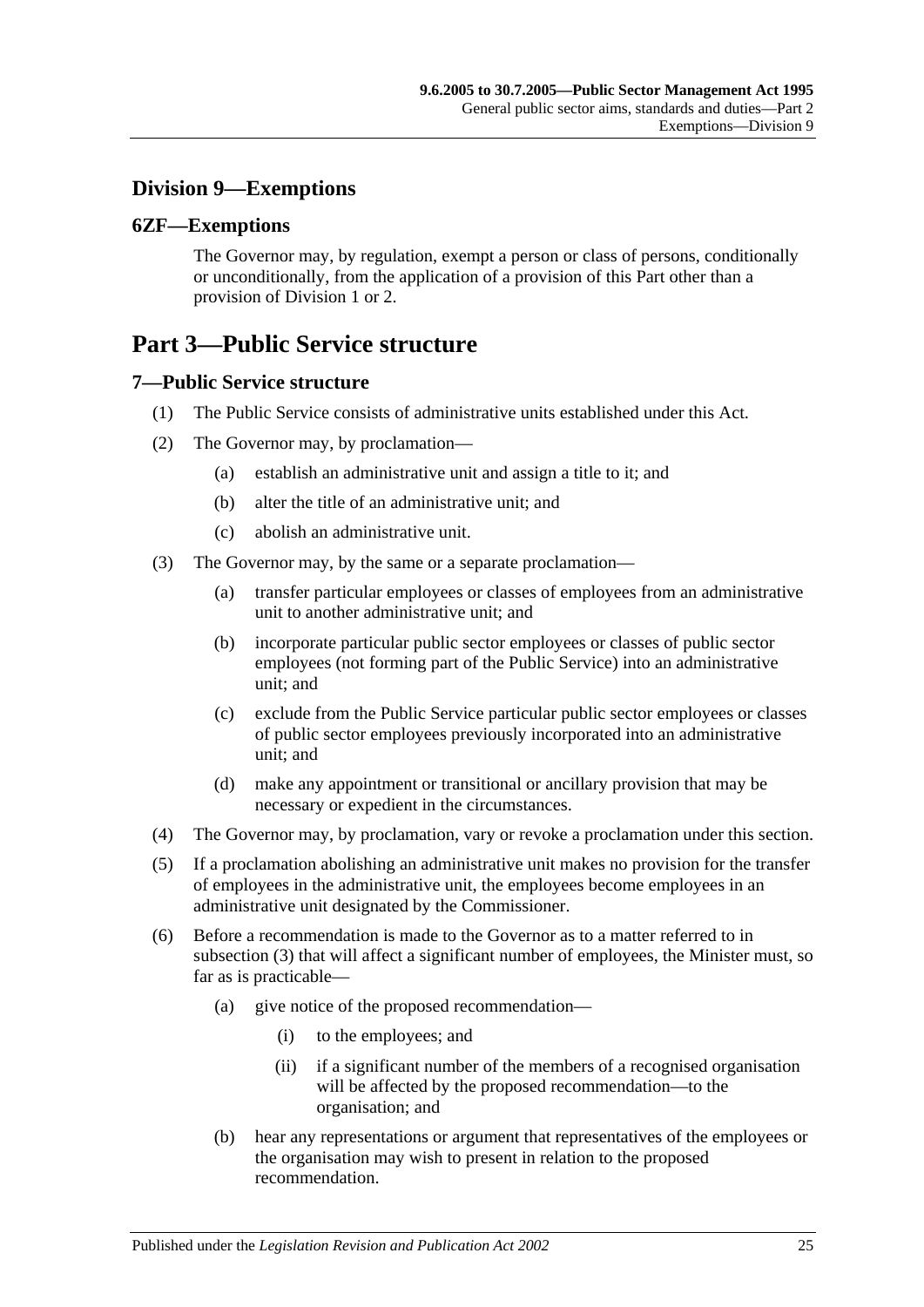(7) A proclamation under this section has effect according to its terms and despite any other Act.

### <span id="page-25-0"></span>**8—Crown employees to be employed in Public Service**

Subject to [Schedule 1,](#page-57-4) all persons employed by or on behalf of the Crown must be employed in the Public Service under this Act.

## <span id="page-25-1"></span>**Part 4—Chief Executives**

#### <span id="page-25-2"></span>**9—Administrative units to have Chief Executives**

- (1) There is to be a Chief Executive of each administrative unit.
- (2) A Chief Executive is to be appointed by the Governor.
- (3) The Governor may assign a title to a position of Chief Executive and may subsequently alter the title.
- (4) When—
	- (a) there is a temporary vacancy in the position of Chief Executive of an administrative unit; or
	- (b) the Chief Executive is absent from, or unable to discharge, official duties,

the Minister may assign an employee to act in the position or the Minister responsible for the unit may assign an employee in the unit to act in the position.

### <span id="page-25-3"></span>**10—Conditions of Chief Executive's appointment**

- (1) The conditions of appointment to a position of Chief Executive of an administrative unit are to be subject to a contract made between the Chief Executive and the Premier in consultation with the Minister responsible for the unit.
- (2) The contract must specify—
	- (a) that the Chief Executive is appointed for a term not exceeding five years specified in the contract and is eligible for reappointment; and
	- (b) that the Chief Executive is to meet performance standards as set from time to time by the Premier and the Minister responsible for the administrative unit; and
	- (c) that the Chief Executive is entitled to remuneration and other benefits specified in the contract; and
	- (d) the sums representing the values of the benefits (other than remuneration); and
	- (e) the total remuneration package value of the position under the contract.
- (3) The decision whether to reappoint to the position at the end of a term of appointment must be made and notified to the Chief Executive not less than three months before the end of the term.
- (4) If the contract so provides, the Chief Executive will be entitled to some other specified appointment in the Public Service (without any requirement for selection processes to be conducted) in the event that he or she is not reappointed at the end of a term of appointment or in other circumstances specified in the contract.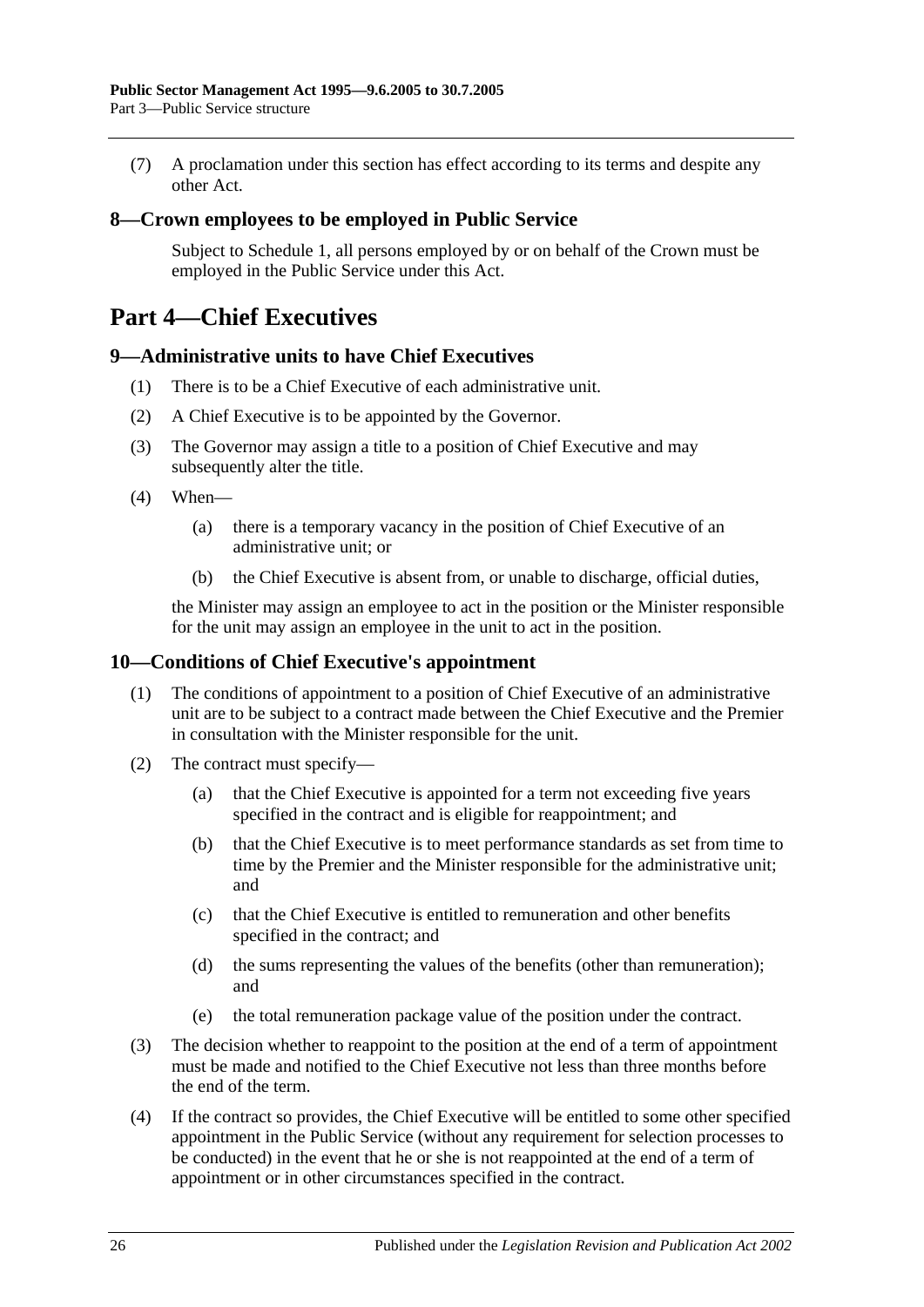### <span id="page-26-0"></span>**11—Contract overrides other provisions**

- (1) The contract relating to a Chief Executive's appointment may make any other provision considered appropriate, including provision excluding or modifying a provision of this Act (other than this Part).
- (2) The contract will prevail, to the extent of any inconsistency, over the provisions of this Act (other than this Part).

#### <span id="page-26-1"></span>**12—Termination of Chief Executive's appointment**

- (1) A Chief Executive's appointment may be terminated by the Governor—
	- (a) on the ground that the Chief Executive—
		- (i) has been guilty of misconduct; or
		- (ii) has been convicted of an offence against this Act or an offence punishable by imprisonment; or
		- (iii) has engaged in any remunerative employment, occupation or business outside the duties of the position without the consent of the Minister responsible for the administrative unit; or
		- (iv) has become bankrupt or has applied to take the benefit of a law for the relief of insolvent debtors; or
		- (v) has, because of mental or physical incapacity, failed to carry out duties of the position satisfactorily or to the performance standards set from time to time by the Premier and the Minister responsible for the administrative unit under the contract relating to his or her appointment; or
		- (vi) has, for any other reason, in the opinion of the Premier and the Minister responsible for the administrative unit, failed to carry out duties of the position satisfactorily or to the performance standards set from time to time by the Premier and the Minister under the contract relating to his or her appointment; or
	- (b) by not less than three months notice in writing to the Chief Executive.
- <span id="page-26-2"></span>(2) A Chief Executive's appointment is terminated if the Chief Executive—
	- (a) becomes a member, or a candidate for election as a member, of the Parliament of the State or the Commonwealth; or
	- (b) is sentenced to imprisonment for an offence.
- (3) A Chief Executive may resign from the position by not less than three months notice in writing to the Minister responsible for the administrative unit (unless notice of a shorter period is accepted by that Minister).
- (4) Subject to this section and any provision in the contract relating to the Chief Executive's appointment, if a Chief Executive's appointment is terminated by the Governor by notice under [subsection](#page-26-2) (1)(b), the Chief Executive is entitled to a termination payment of an amount equal to three months remuneration (as determined for the purposes of this subsection under the contract) for each uncompleted year of the term of appointment (with a *pro rata* adjustment in relation to part of a year) up to a maximum of 12 months remuneration (as so determined).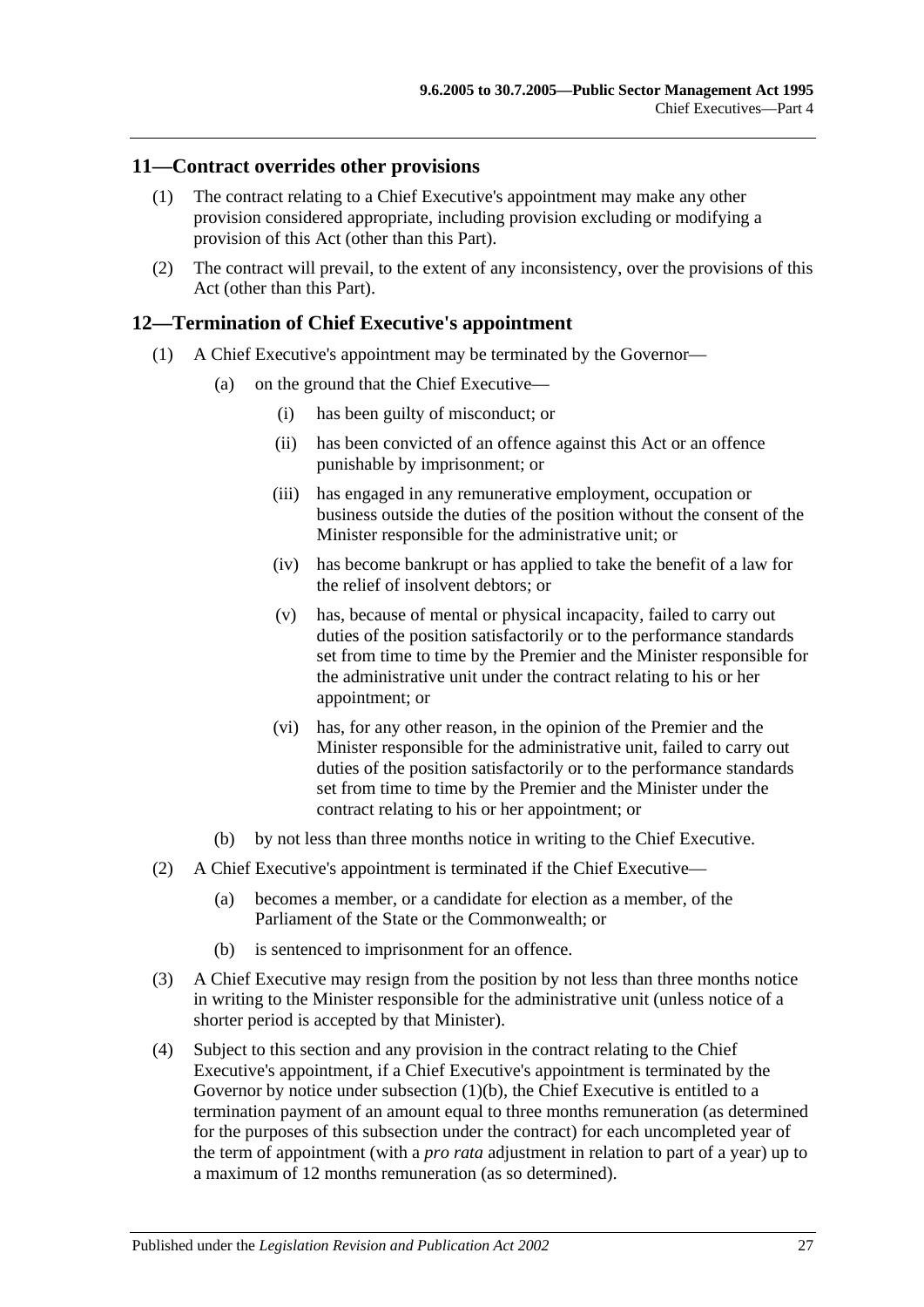(5) A Chief Executive is not entitled to a termination payment if the Chief Executive is appointed to some other position in the Public Service in accordance with the contract relating to his or her appointment.

### <span id="page-27-0"></span>**13—Provision for statutory office holder to have powers etc of Chief Executive**

Despite the preceding provisions of this Part, the Minister may, by notice published in the Gazette—

- (a) declare that the person for the time being holding or acting in a specified statutory office established under an Act will have the powers and functions of Chief Executive in relation to an administrative unit; and
- (b) revoke a declaration under this section.

#### <span id="page-27-1"></span>**14—Chief Executive's general responsibilities**

The Chief Executive of an administrative unit is responsible to the Premier and the Minister responsible for the unit for—

- (a) ensuring that the unit makes an effective contribution to the attainment of the whole-of-Government objectives that are from time to time communicated in writing to the Chief Executive of the unit by the Premier or the Minister responsible for the unit and relate to the functions or operations of the unit; and
- (b) the effective management of the unit and the general conduct of its employees; and
- (c) the attainment of the performance standards set from time to time by the Premier and the Minister responsible for the unit under the contract relating to the Chief Executive's appointment; and
- (d) ensuring the observance within the unit of the aims and standards contained in Part 2.

#### <span id="page-27-2"></span>**15—Extent to which Chief Executive is subject to Ministerial direction**

- (1) Subject to this section, the Chief Executive of an administrative unit is subject to direction—
	- (a) by the Premier with respect to matters concerning the attainment of whole-of-Government objectives; and
	- (b) by the Minister responsible for the unit.
- (2) No Ministerial direction may be given to a Chief Executive relating to the appointment, assignment, transfer, remuneration, discipline or termination of a particular person.

## <span id="page-27-3"></span>**16—Right of employee representatives and recognised organisations to make representations**

- (1) Before making a decision, or taking action, that will affect a significant number of employees, a Chief Executive must, so far as is practicable—
	- (a) give notice of the proposed decision or action—
		- (i) to the employees; and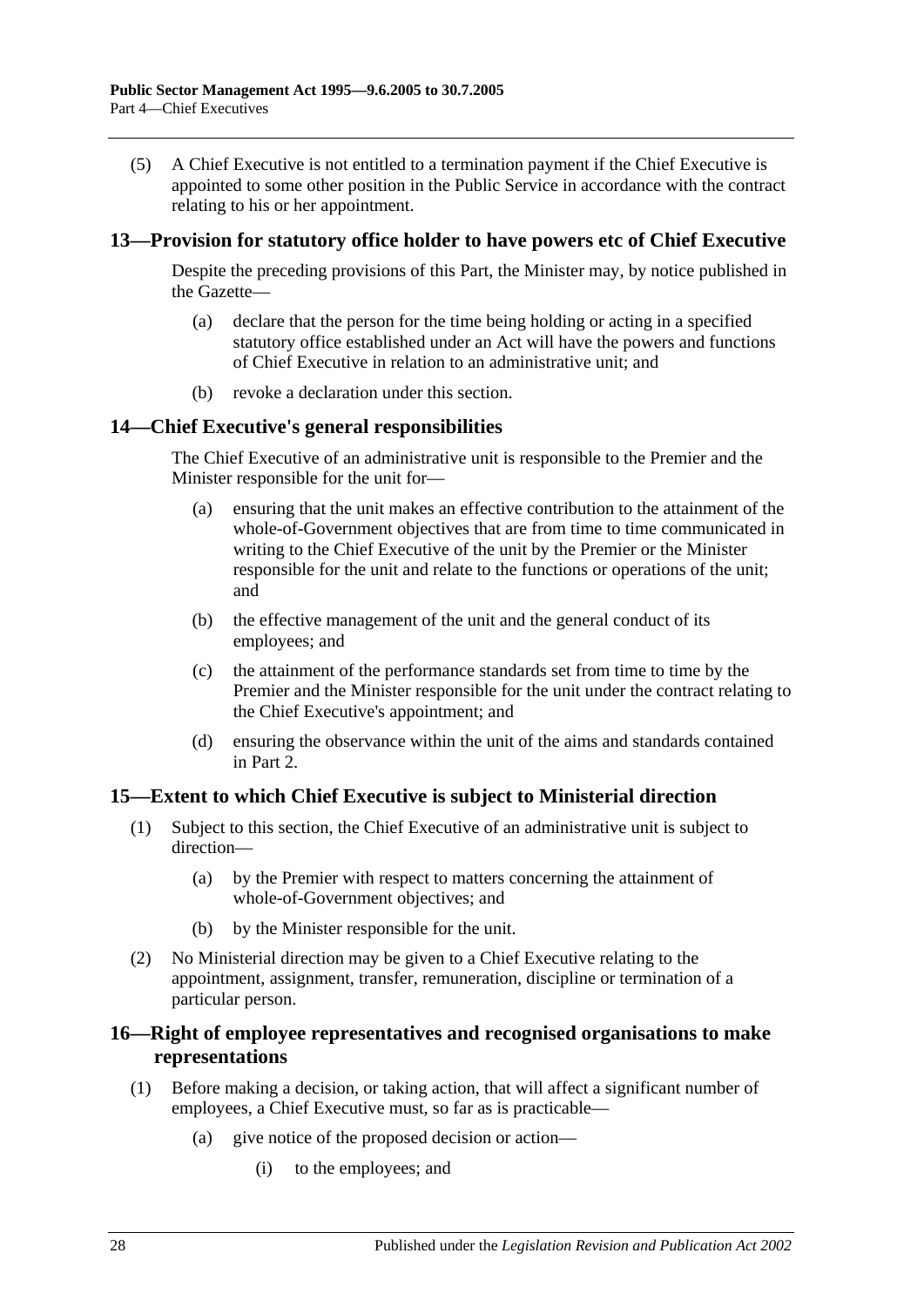- (ii) if a significant number of the members of a recognised organisation will be affected by the proposed decision or action—to the organisation; and
- (b) hear any representations or argument that representatives of the employees or the organisation may wish to present in relation to the proposed decision or action.
- (2) Nothing in this section limits or restricts the carrying out of a function or exercise of a power by a Chief Executive under this Act.

## <span id="page-28-0"></span>**17—Delegation**

- (1) The Chief Executive of an administrative unit may, by instrument in writing, delegate a power or function under this Act—
	- (a) to a particular person or committee; or
	- (b) to the person for the time being occupying a particular position.
- (2) A power or function delegated under this section may, if the instrument of delegation so provides, be further delegated.
- (3) A delegation—
	- (a) may be absolute or conditional; and
	- (b) does not derogate from the power of the delegator to act personally in a matter; and
	- (c) is revocable at will.

## <span id="page-28-1"></span>**Part 5—Commissioner for Public Employment**

## <span id="page-28-2"></span>**19—Commissioner for Public Employment**

- (1) There is to be a *Commissioner for Public Employment*.
- (2) The Commissioner is to be appointed by the Governor.
- (3) There is to be a *Deputy Commissioner for Public Employment* who is also to be appointed by the Governor.
- (4) The Deputy Commissioner is to act as Commissioner—
	- (a) during a vacancy in the position of the Commissioner; or
	- (b) when the Commissioner is absent from, or unable to discharge, official duties.

## <span id="page-28-3"></span>**20—Conditions of Commissioner's appointment**

- (1) The Commissioner is to be appointed for a term not exceeding five years and on conditions determined by the Governor.
- (2) The Commissioner is, at the end of a term of appointment, eligible for reappointment.

## <span id="page-28-4"></span>**21—Termination of Commissioner's appointment**

- (1) The Commissioner's appointment may be terminated by the Governor on the ground that the Commissioner—
	- (a) has been guilty of misconduct; or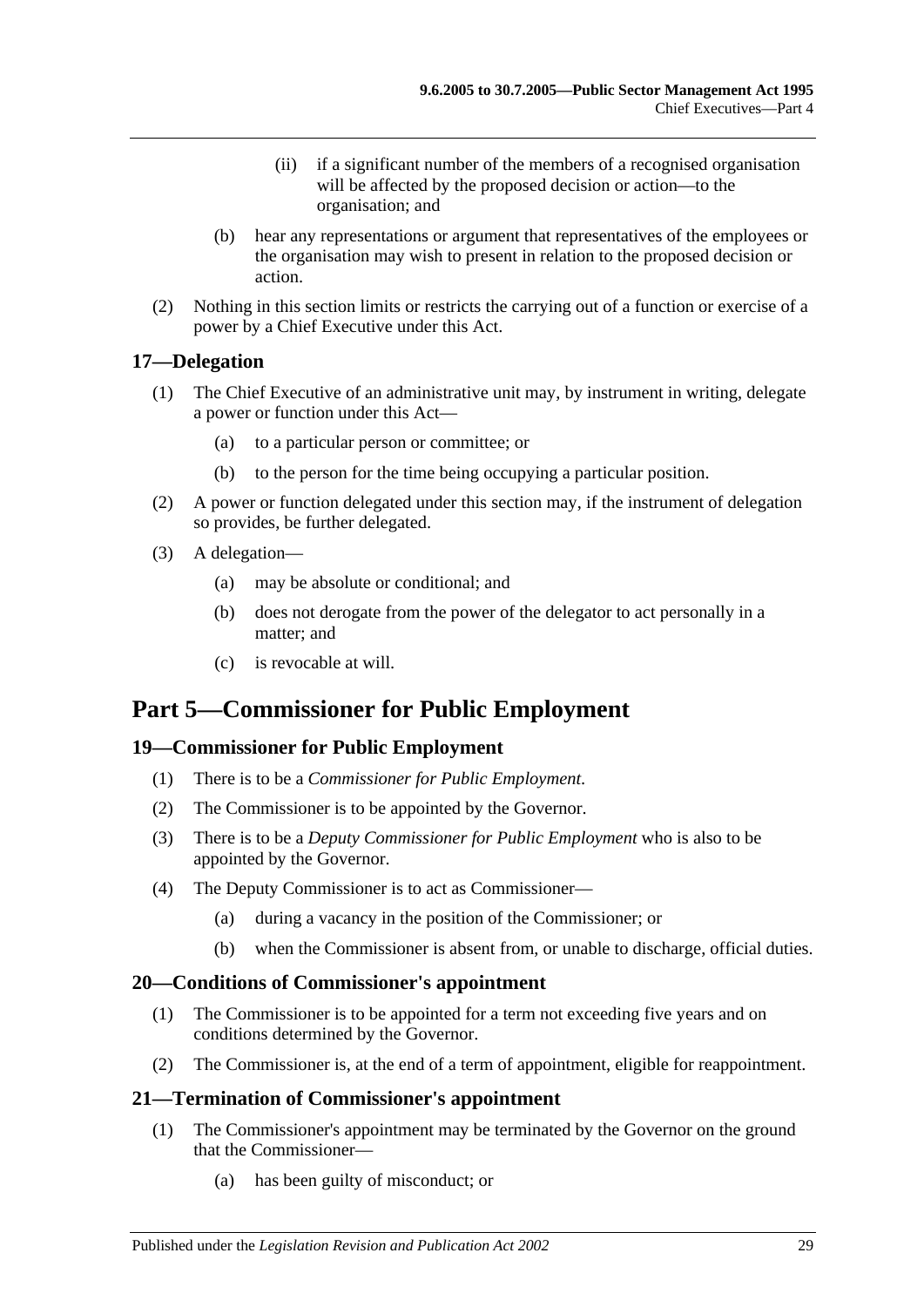- (b) has been convicted of an offence against this Act or an offence punishable by imprisonment; or
- (c) has engaged in any remunerative employment, occupation or business outside the duties of the position without the consent of the Minister; or
- (d) has become bankrupt or has applied to take the benefit of a law for the relief of insolvent debtors; or
- (e) has, because of mental or physical incapacity, failed to carry out duties of the position satisfactorily; or
- (f) is incompetent or has neglected the duties of the position.
- (2) The Commissioner's appointment is terminated if the Commissioner—
	- (a) becomes a member, or a candidate for election as a member, of the Parliament of the State or the Commonwealth; or
	- (b) is sentenced to imprisonment for an offence.
- (3) The Commissioner may resign from the position by not less than three months notice in writing to the Minister (unless notice of a shorter period is accepted by the Minister).

#### <span id="page-29-0"></span>**22—Functions of Commissioner**

- (1) The functions of the Commissioner are as follows:
	- (a) to develop and issue directions and guidelines relating to personnel management matters in the Public Service, including—
		- (i) appointment; and
		- (ii) deployment; and
		- (iii) termination of employment; and
		- (iv) merit and equity; and
		- (v) performance management; and
		- (vi) conduct, discipline and grievances;
	- (b) to provide advice on personnel management issues, including—
		- (i) conditions of employment; and
		- (ii) remuneration; and
		- (iii) selection and development of executives;
	- (c) to monitor and review personnel management and industrial relations practices, including—
		- (i) observance of the personnel management standards contained in [Part](#page-9-0) 2; and
		- (ii) observance of the directions and guidelines issued by the Commissioner; and
		- (iii) the resolution of grievances in respect of administrative decisions;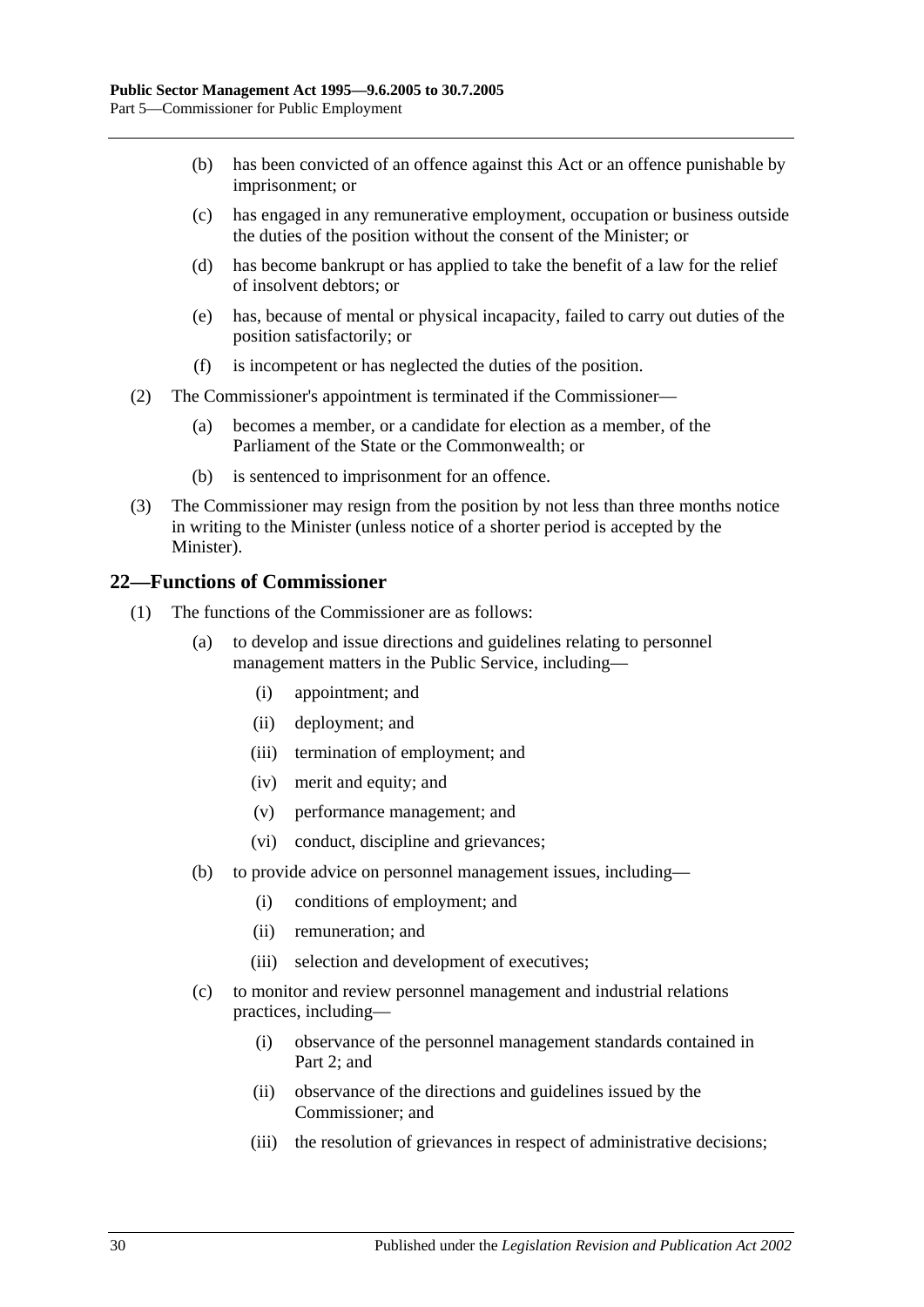- (d) to make binding determinations as to the cases or classes of cases in which selection processes will not be required to be conducted for appointments to positions in the Public Service;
- (e) to conduct reviews of personnel management or industrial relations practices as required by the Minister or on the Commissioner's own initiative;
- (f) to investigate or assist in the investigation of matters in connection with the conduct or discipline of employees;
- (g) to perform any other functions assigned to the Commissioner under this Act or by the Minister.
- (2) The Commissioner's directions—
	- (a) may be expressed to apply to all employees or particular employees or classes of employees (including statutory office holders with the powers and functions of a Chief Executive under this Act); and
	- (b) are binding on the persons to whom they are expressed to apply.

#### <span id="page-30-0"></span>**23—Extent to which Commissioner is subject to Ministerial direction**

- (1) Subject to this section, the Commissioner is subject to direction by the Minister.
- (2) No Ministerial direction may be given to the Commissioner—
	- (a) relating to the appointment, assignment, transfer, remuneration, discipline or termination of a particular person; or
	- (b) requiring that material be included in, or excluded from, a report that is to be laid before Parliament; or
	- (c) requiring the Commissioner to refrain from making a particular review or investigation; or
	- (d) requiring the Commissioner to declare, or refrain from declaring, a particular association to be a recognised organisation or to revoke, or refrain from revoking, such a declaration.
- (3) A Ministerial direction to the Commissioner—
	- (a) must be communicated to the Commissioner in writing; and
	- (b) must be included in the annual report of the Commissioner.

## <span id="page-30-1"></span>**24—Recognised organisations and right of employee representatives and organisations to make representations**

- <span id="page-30-2"></span>(1) If the Commissioner is of the opinion that an association registered under the *[Industrial and Employee Relations Act](http://www.legislation.sa.gov.au/index.aspx?action=legref&type=act&legtitle=Industrial%20and%20Employee%20Relations%20Act%201994) 1994* or under the *Industrial Relations Act 1988* of the Commonwealth represents the interests of a significant number of employees, the Commissioner must, by notice published in the Gazette, declare the association to be a recognised organisation for the purposes of this Act.
- (2) If the Commissioner is of the opinion that a recognised organisation has ceased to represent the interests of a significant number of employees, the Commissioner must, by notice published in the Gazette, revoke a declaration under [subsection](#page-30-2) (1).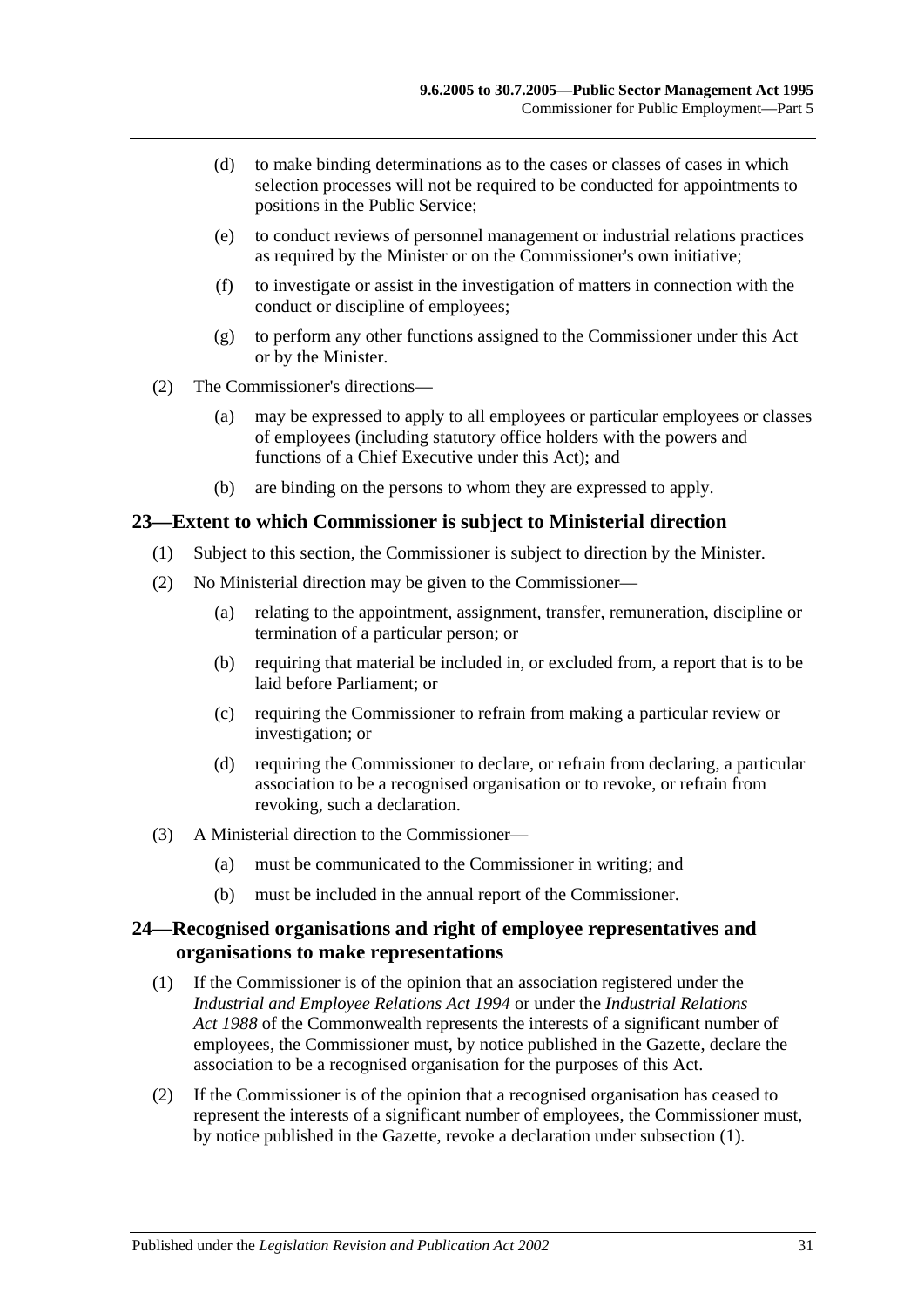- (3) Before making a decision or determination, or taking action, that will affect a significant number of employees, the Commissioner must, so far as is practicable—
	- (a) give notice of the proposed decision, determination or action—
		- (i) to the employees; and
		- (ii) if a significant number of the members of a recognised organisation will be affected by the proposed decision, determination or action—to the organisation; and
	- (b) hear any representations or argument that representatives of the employees or the organisation may wish to present in relation to the proposed decision, determination or action.
- (4) Nothing in this section limits or restricts the carrying out of a function or exercise of a power by the Commissioner under this Act.

#### <span id="page-31-0"></span>**25—Investigative powers of Commissioner**

- (1) The powers conferred by this section—
	- (a) may be exercised as reasonably required for the purposes of—
		- (i) the Commissioner's function of reviewing personnel management or industrial relations practices; or
		- (ii) the Commissioner's function of investigating matters in connection with the conduct or discipline of employees; or
		- (iii) a disciplinary inquiry under [Division 8](#page-47-4) of [Part 8;](#page-42-0)
	- (b) may (without limiting the Commissioner's power of delegation) be delegated by the Commissioner to a Chief Executive or a person conducting such a review, investigation or inquiry.
- (2) The Commissioner may—
	- (a) by notice in writing—
		- (i) require a public sector employee or former public sector employee to appear at a specified time and place for examination; or
		- (ii) require a public sector employee or former public sector employee to produce a specified record or object that is relevant to the subject matter of the review, investigation or inquiry; and
	- (b) require a public sector employee or former public sector employee to answer truthfully questions that are relevant to the subject matter of the review, investigation or inquiry; and
	- (c) enter and inspect premises occupied by the Crown or a public sector agency.
- (3) A public sector employee or former public sector employee who fails to comply with a requirement under this section or hinders the exercise of powers under this section is—
	- (a) in the case of a public sector employee—liable to disciplinary action (whether under this Act or otherwise, as the case requires); or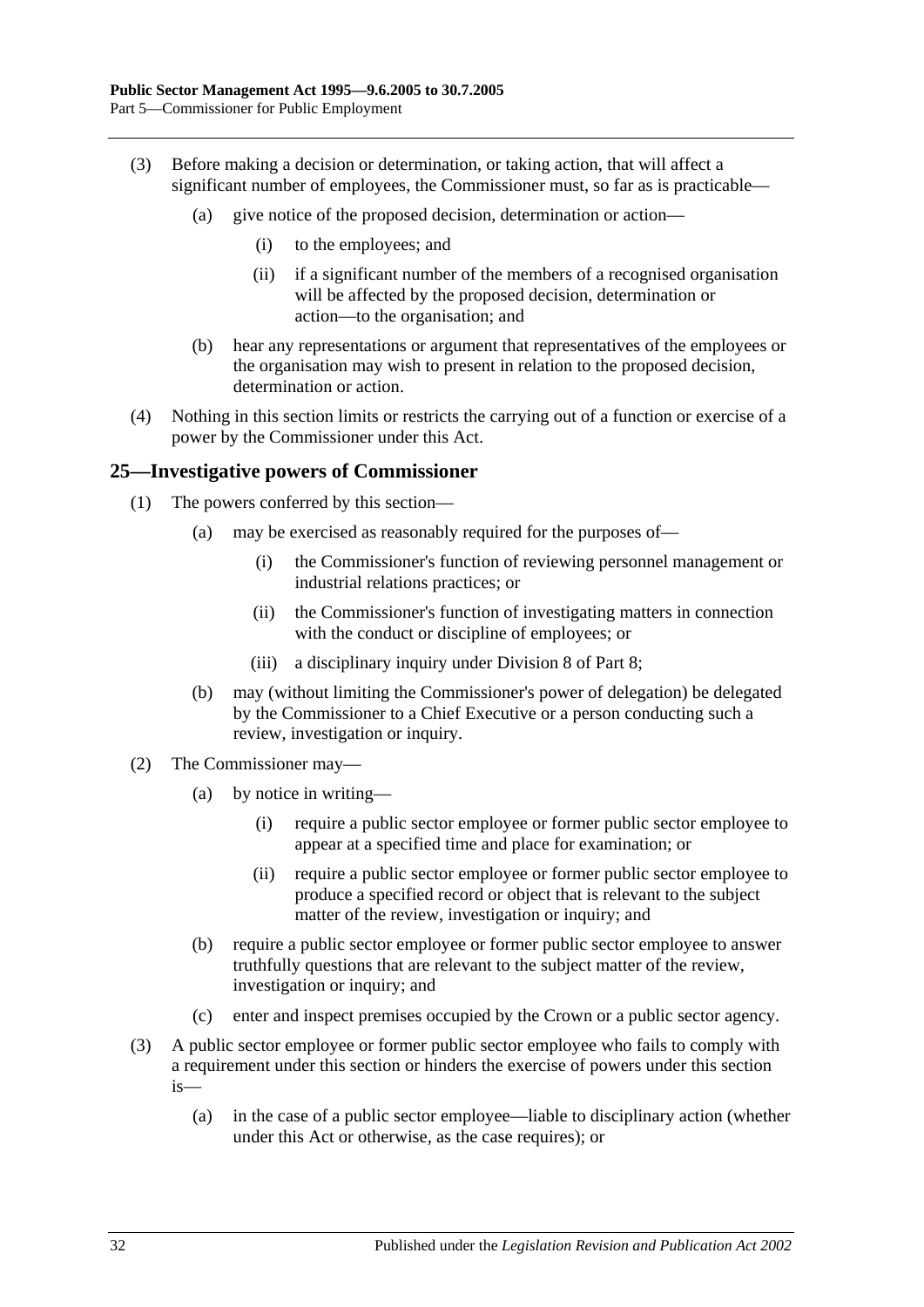(b) in the case of a former public sector employee—guilty of an offence.

Penalty: Division 7 fine.

(4) A person is not obliged to answer a question or to produce a record or object (other than a record or object of the Government) under this section if to do so would tend to incriminate the person of an offence.

#### <span id="page-32-0"></span>**26—Delegation by Commissioner**

- (1) The Commissioner may, by instrument in writing, delegate a power or function under this Act—
	- (a) to a particular person or committee; or
	- (b) to the person for the time being occupying a particular position.
- (2) A power or function delegated under this section may, if the instrument of delegation so provides, be further delegated.
- (3) A delegation—
	- (a) may be absolute or conditional; and
	- (b) does not derogate from the power of the delegator to act personally in a matter; and
	- (c) is revocable at will.

#### <span id="page-32-1"></span>**28—Annual report**

- (1) The Commissioner must, before 30 September in each year, present a report to the Minister on personnel management and industrial relations in the Public Service during the preceding financial year.
- (2) The report must—
	- (a) describe the extent of observance within the Public Service of—
		- (i) the personnel management standards contained in [Part 2;](#page-9-0) and
		- (ii) the personnel management guidelines and directions issued by the Commissioner,

and measures taken to ensure observance of those standards, guidelines and directions; and

- (b) describe measures taken to improve personnel management in the various administrative units; and
- (c) describe any determinations made by the Commissioner that selection processes are not required to be conducted for appointments to positions in the Public Service; and
- (d) describe the extent to which disciplinary procedures were invoked in the Public Service; and
- (e) deal with any other matters stipulated by the regulations.
- (3) The Minister must, within 12 sitting days after receipt of a report under this section, cause copies of the report to be laid before each House of Parliament.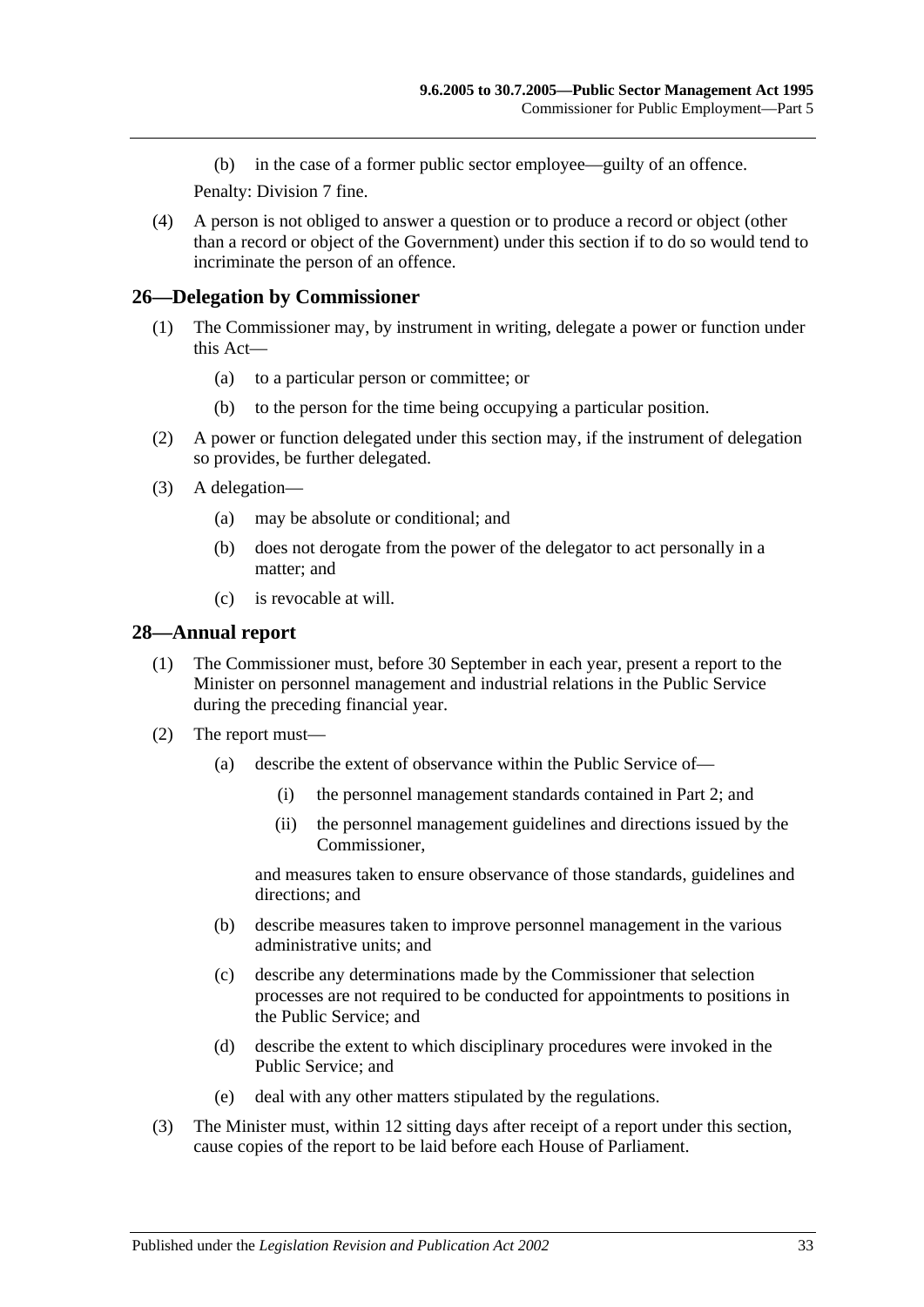## <span id="page-33-0"></span>**29—Special reports**

- (1) The Commissioner may at any time submit a special report to the Minister on matters relating to personnel management or industrial relations in the Public Service or a part of the Public Service.
- <span id="page-33-3"></span>(2) If the Commissioner becomes aware that significant breaches or evasions of—
	- (a) the personnel management standards contained in [Part 2;](#page-9-0) or
	- (b) the personnel management guidelines or directions issued by the Commissioner,

have occurred in an administrative unit, the Commissioner must make a special report to the Minister describing the breaches or evasions.

- <span id="page-33-4"></span>(3) On receipt of a special report under [subsection](#page-33-3) (2), the Minister must obtain a report from the Minister responsible for the administrative unit dealing with the matters raised by the Commissioner and describing any corrective measures taken by the Chief Executive of the administrative unit.
- (4) The Minister must, within 12 sitting days after receipt of a special report under this section, cause copies of the report (together with any further report obtained under [subsection](#page-33-4) (3)) to be laid before each House of Parliament.

## <span id="page-33-1"></span>**Part 6—General employment determinations and positions**

## <span id="page-33-2"></span>**30—General employment determinations**

- (1) The Commissioner may determine—
	- (a) structures in accordance with which remuneration levels may be fixed for positions in the Public Service; and
	- (b) conditions of employment other than remuneration; and
	- (c) processes to be followed in fixing remuneration levels and other employment conditions for positions; and
	- (d) classes of positions that are to be executive positions for the purposes of this Act; and
	- (e) allowances payable to employees and the circumstances in which they are payable; and
	- (f) charges payable by employees in respect of accommodation, services, goods or other benefits provided to them in connection with their employment.
- (2) A determination by the Commissioner—
	- (a) may be varied or revoked by subsequent determination; and
	- (b) must be published in accordance with the regulations; and
	- (c) is binding on Chief Executives and other employees; and
	- (d) has effect from a date fixed by the Commissioner which may be a date earlier than the date of the determination.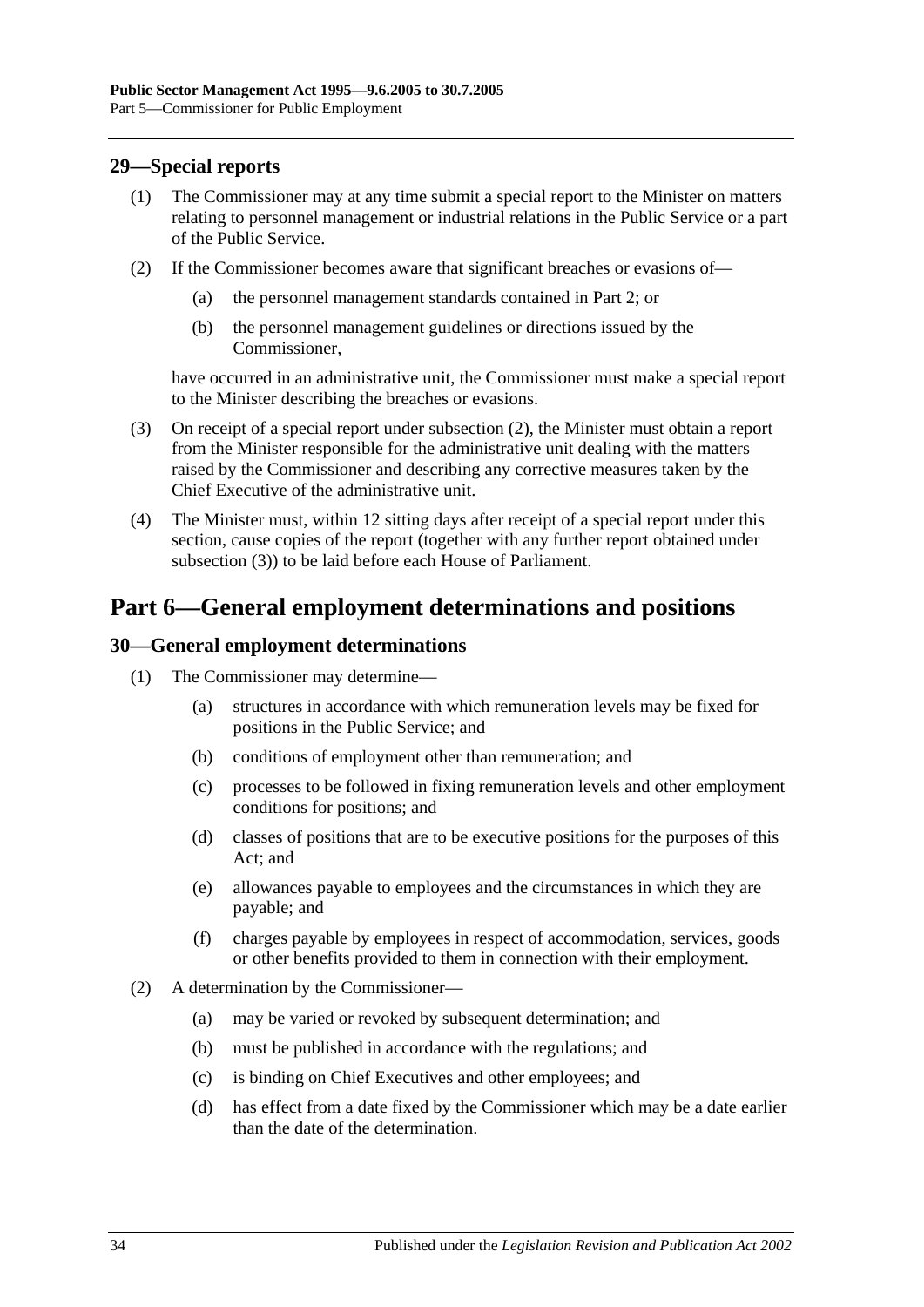#### <span id="page-34-0"></span>**31—Positions**

- (1) The Chief Executive of an administrative unit may fix or vary the duties, titles and remuneration levels of positions in the unit.
- (2) The remuneration level of a position may be varied at the initiative of the Chief Executive or on application made in accordance with the regulations by the employee occupying the position.
- (3) A variation of the remuneration level of a position has effect from a date determined by the Chief Executive which may be a date earlier than the date of the decision to vary the level.
- (4) No position may—
	- (a) be abolished while the position is occupied by an employee; or
	- (b) have its remuneration level reduced while the position is occupied by an employee except—
		- (i) with the employee's consent; or
		- (ii) in order to correct a clerical error made in the course of the process of fixing or varying the remuneration level of the position.

#### <span id="page-34-1"></span>**32—Review of remuneration level of position**

- (1) The Commissioner may establish review panels for the purposes of this section.
- <span id="page-34-2"></span>(2) A review panel is to consist of—
	- (a) the Commissioner or a delegate of the Commissioner; and
	- (b) an employee selected by the Commissioner from a panel of employees nominated by recognised organisations; and
	- (c) an employee selected by the Commissioner from a panel of employees nominated by the Commissioner.
- <span id="page-34-3"></span>(3) The Minister may from time to time invite the recognised organisations to nominate employees to constitute the panel referred to in [subsection](#page-34-2) (2)(b).
- (4) If a recognised organisation fails to make a nomination in response to an invitation under [subsection](#page-34-3) (3) within the time allowed in the invitation, the Minister may choose employees instead of nominees of the recognised organisation and any employees so chosen are to be taken to have been nominated to the relevant panel.
- (5) A person ceases to be a member of a panel if the person—
	- (a) ceases to be an employee; or
	- (b) resigns by notice in writing addressed to the Minister; or
	- (c) is removed from the panel by the Minister on the ground of misconduct, neglect of duty, incompetence or mental or physical incapacity to carry out official duties; or
	- (d) has completed a period of two years as a member of the panel since being nominated, or last renominated, as a member of the panel, and is not renominated to the panel.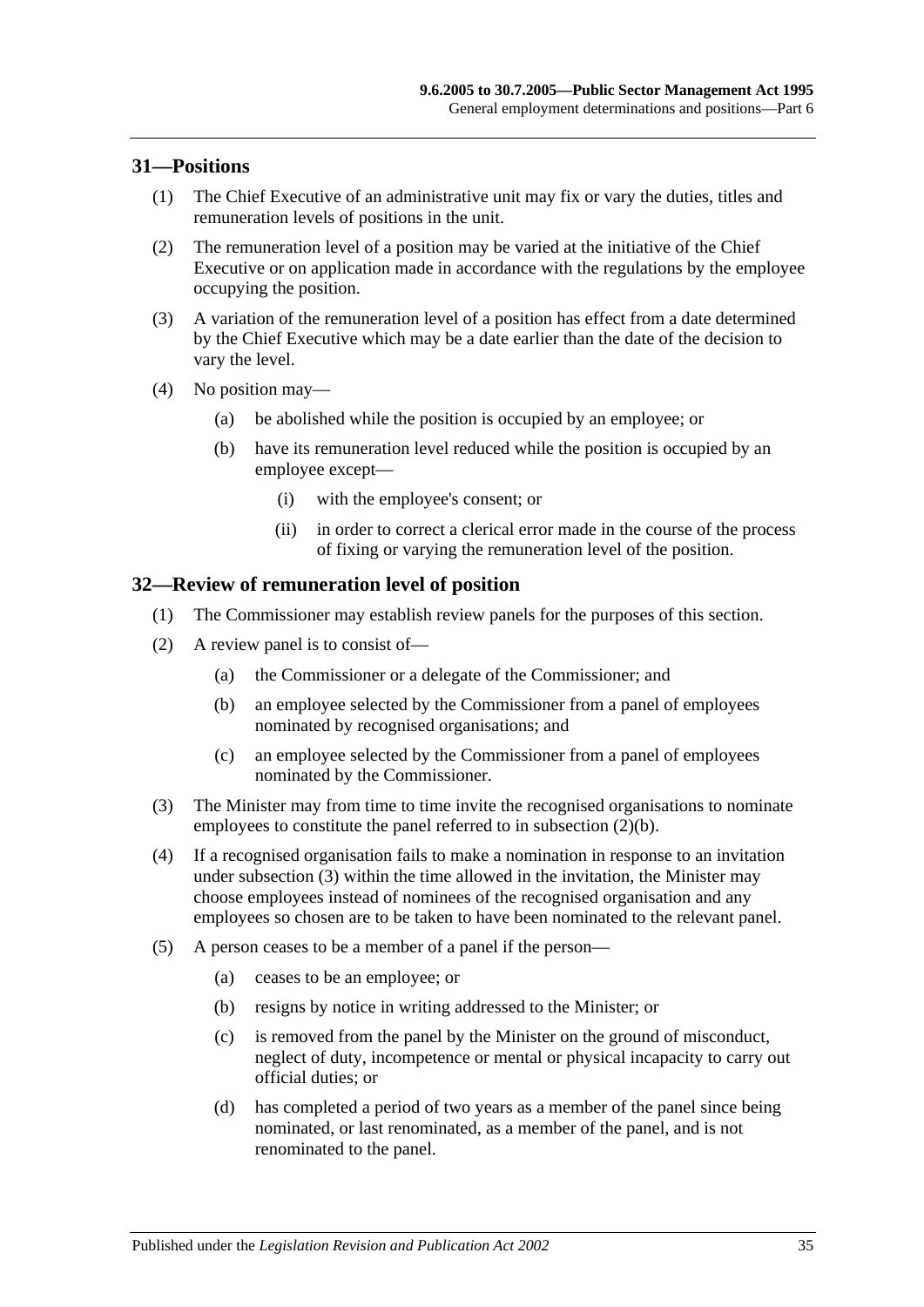- (6) Subject to [subsection](#page-35-3) (7), an employee who—
	- (a) has made an application under this Part for variation of the remuneration level of the employee's position; and
	- (b) is dissatisfied with the decision on the application,

may, within 30 days after receiving notice of the decision, apply to the Commissioner for a review of the remuneration level of the employee's position.

- <span id="page-35-3"></span>(7) An application for review may not be made—
	- (a) by an executive or any employee whose employment is subject to a contract under [Part 7;](#page-35-0) or
	- (b) in a case of a kind excluded by the regulations.
- (8) On an application for review, the Commissioner must refer the application to a review panel.
- (9) A review panel to which an application for review is referred must afford—
	- (a) the applicant; and
	- (b) the Chief Executive, or a nominee of the Chief Executive of the administrative unit in which the applicant is employed,

a reasonable opportunity to make submissions orally or in writing to the panel on the questions raised by the application.

- (10) If an applicant wishes to make oral submissions, the applicant may appear before the panel personally or by a representative (who may not be a legal practitioner).
- (11) On completion of a review, the review panel may—
	- (a) confirm the existing remuneration level of the applicant's position; or
	- (b) determine that the remuneration level of the position should be varied with effect from a date determined by the panel (which may not be earlier than the date of the application for review nor later than three months from the date of that application).
- (13) A decision in which any two or more members of a review panel concur is a decision of the panel.
- (14) If a review panel determines that the remuneration level of a position should be varied, the Chief Executive must vary the remuneration level of the position in accordance with the determination.

## <span id="page-35-0"></span>**Part 7—Public Service appointments (apart from Chief Executives)**

## <span id="page-35-1"></span>**Division 1—Executive positions**

#### <span id="page-35-2"></span>**33—Appointment of executives**

(1) The Chief Executive of an administrative unit may appoint persons as executives of the unit.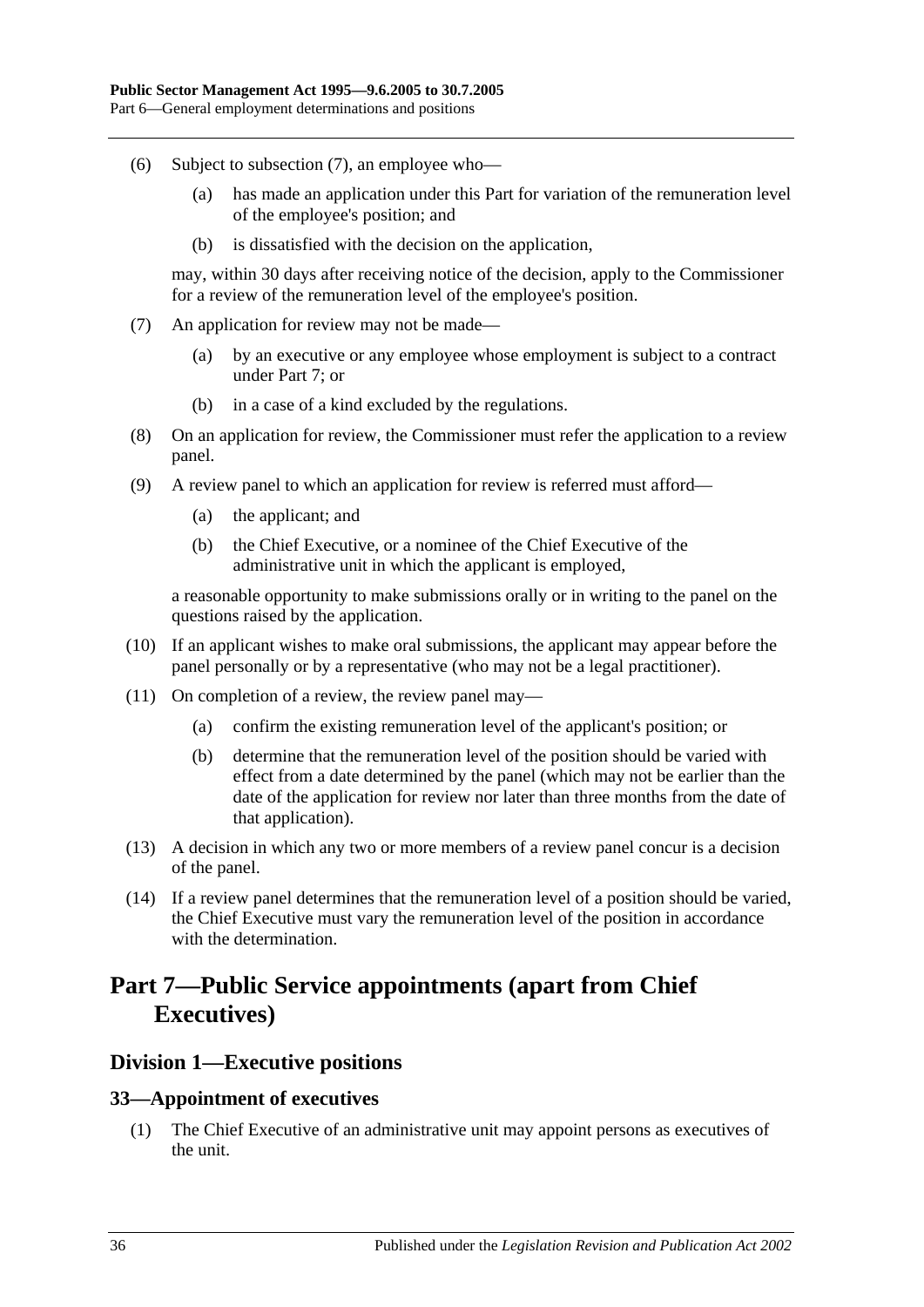(2) Subject to a determination of the Commissioner under [Part 5,](#page-28-0) an appointment to an executive position may only be made as a consequence of selection processes conducted on the basis of merit in accordance with the regulations.

### **34—Conditions of executive's employment**

- (1) The conditions of employment in an executive position are to be subject to a contract made between the executive and the Chief Executive.
- (2) The contract must specify—
	- (a) that the executive is employed for a term not exceeding five years specified in the contract and is eligible for reappointment to the position; and
	- (b) that the executive is to meet performance standards as set from time to time by the Chief Executive; and
	- (c) that the executive is entitled to remuneration and other benefits specified in the contract; and
	- (d) the sums representing the values of the benefits (other than remuneration); and
	- (e) the total remuneration package value of the position under the contract; and
	- (f) that the executive may resign from the Public Service by not less than three months notice in writing to the Chief Executive (unless notice of a shorter period is accepted by the Chief Executive).
- (3) The decision whether to reappoint to the position at the end of a term of employment must be made and notified to the executive not less than three months before the end of the term.
- (4) If the contract so provides, the executive will be entitled to some other specified appointment in the Public Service (without any requirement for selection processes to be conducted) in the event that he or she is not reappointed to the position at the end of a term of employment or in other circumstances specified in the contract.
- <span id="page-36-0"></span> $(5)$  If—
	- (a) the executive is not reappointed to the position at the end of a term of employment; and
	- (b) the contract does not provide that he or she is entitled to some other specified appointment in that event; and
	- (c) immediately before the executive was first appointed to any executive position under this Act, he or she was employed in the Public Service (but not under a contract for a fixed term with no entitlement to employment in another position at the end of the fixed term); and
	- (d) the contract does not exclude the operation of this subsection,

the executive is entitled to be appointed (without any requirement for selection processes to be conducted) to a position in the Public Service with a remuneration level the same as, or at least equivalent to, that of the position he or she occupied immediately before the commencement of his or her first term of employment in the position to which he or she is not being reappointed.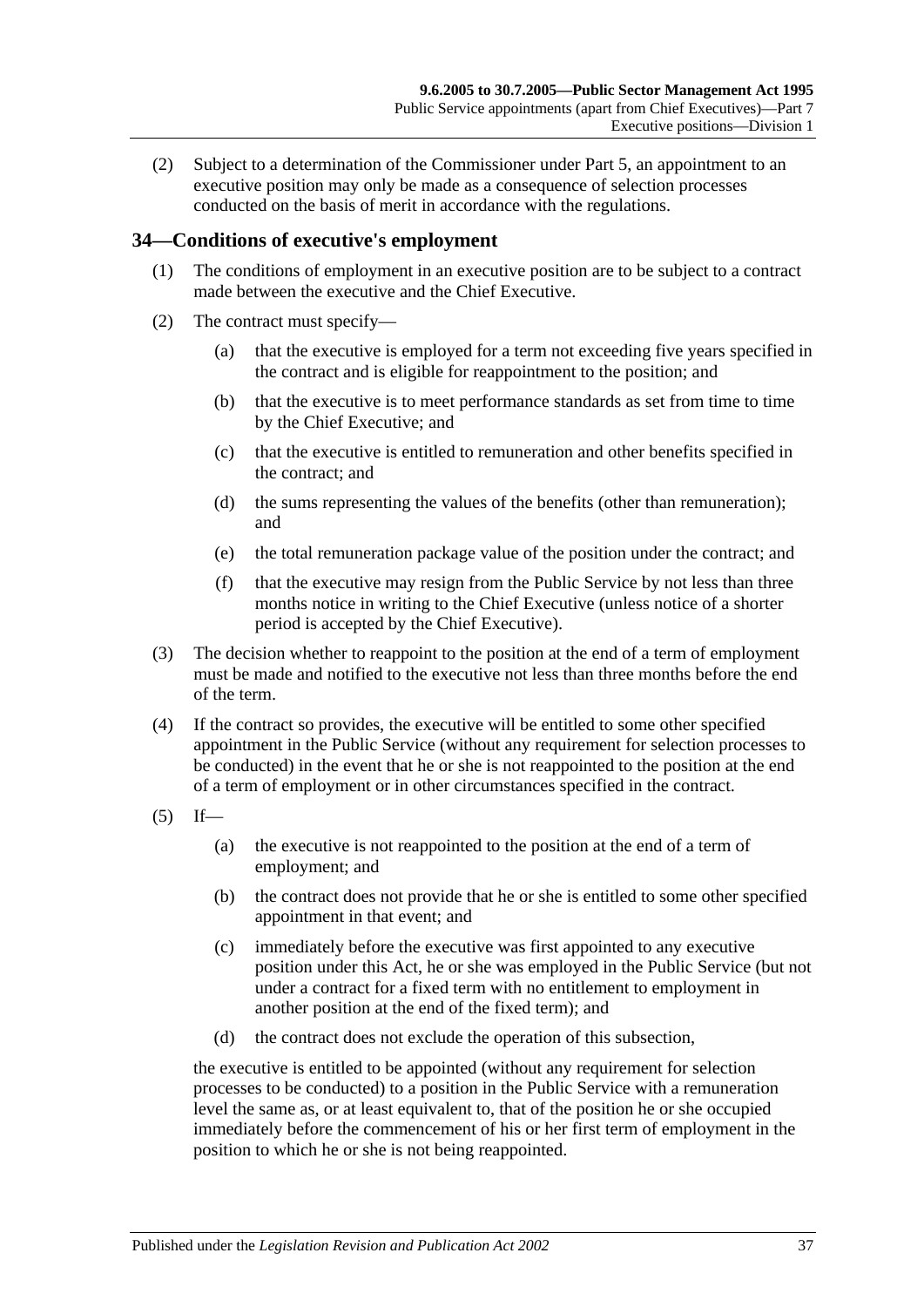- (6) If an employee is appointed as required by [subsection](#page-36-0) (5) to a position that is an executive position, the conditions of his or her employment will not be required to be subject to a contract under this section (except in the event that he or she is appointed to another executive position).
- (7) This section does not apply to an employee who is an executive as a result of assignment from a position other than an executive position.

### **35—Contract overrides other provisions**

- (1) The contract relating to an executive's employment may make any other provision considered appropriate, including provision excluding or modifying a provision of this Act (other than this Division).
- (2) The contract will prevail, to the extent of any inconsistency, over the provisions of this Act (other than [Part 2](#page-9-0) and this Division).

#### **36—Termination of executive's employment by notice**

- (1) This section applies only to an executive whose conditions of employment are subject to a contract under this Division.
- (2) The Chief Executive of the administrative unit in which an executive is employed may, with the approval of the Commissioner, terminate the executive's employment by not less than three months notice in writing to the executive.
- <span id="page-37-0"></span>(3) If an executive's employment is terminated by the Chief Executive by notice under this section, the following provisions apply:
	- $(a)$  if—
		- (i) the contract relating to the executive's employment does not provide that he or she is entitled to some other specified appointment in the event of such termination; and
		- (ii) immediately before the executive was first appointed to any executive position under this Act, he or she was employed in the Public Service (but not under a contract for a fixed term containing provision for termination of his or her employment by notice in writing of a specified period); and
		- (iii) the contract does not exclude the operation of this paragraph,

the executive is entitled to be appointed (without any requirement for selection processes to be conducted) to a position in the Public Service with a remuneration level the same as, or at least equivalent to, that of the position he or she occupied immediately before the commencement of his or her first term of employment in the position occupied at the time of termination;

(b) in any other case—the executive is, subject to any provision in the contract, entitled to a termination payment of an amount equal to three months remuneration (as determined for the purposes of this subsection under the contract) for each uncompleted year of the term of employment (with a *pro rata* adjustment in relation to part of a year) up to a maximum of 12 months remuneration (as so determined).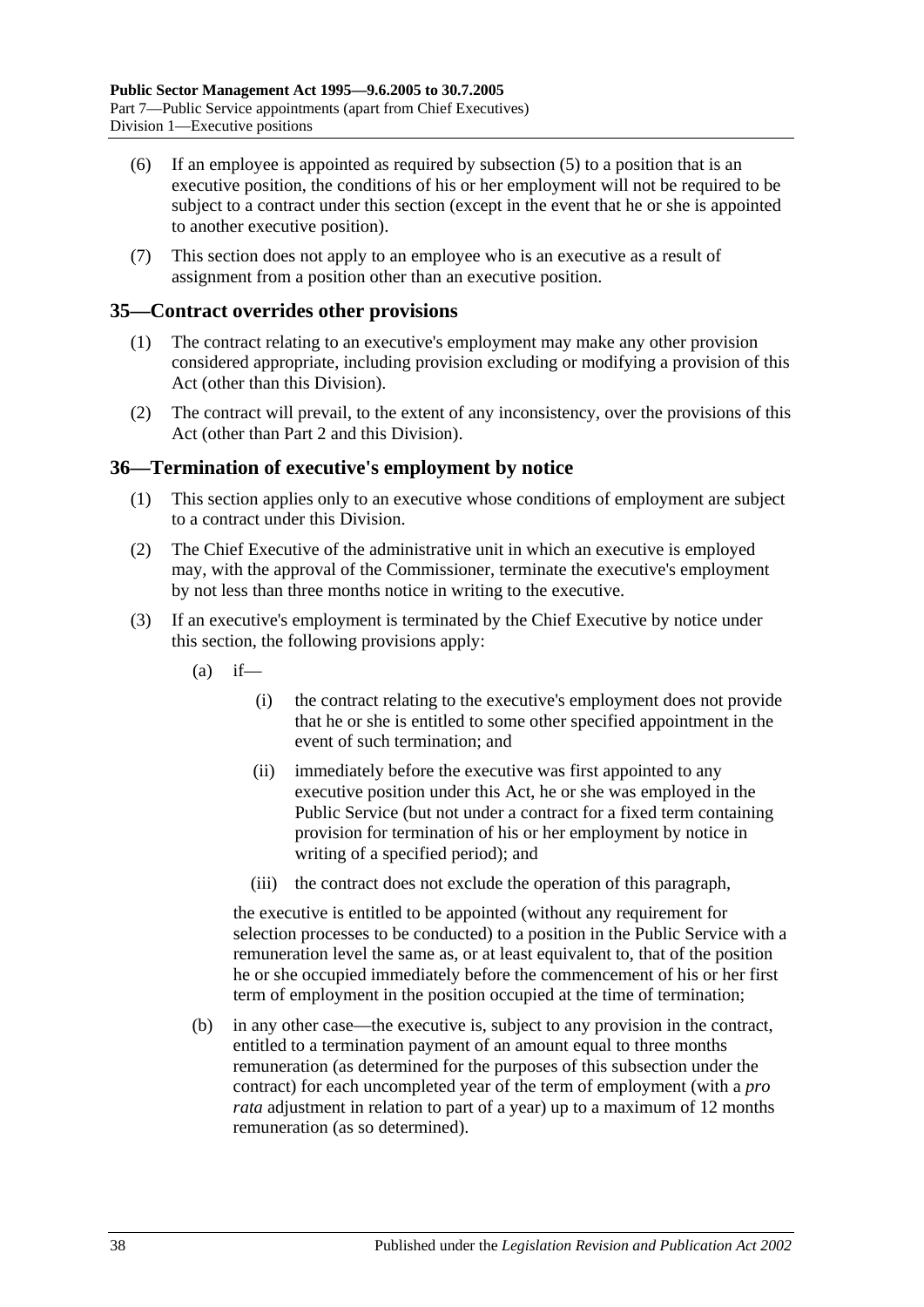- (4) If an employee is appointed as required by [subsection](#page-37-0) (3)(a) to a position that is an executive position, the conditions of his or her employment will not be required to be subject to a contract under this Division (except in the event that he or she is appointed to another executive position).
- (5) Nothing in this section prevents termination of an executive's employment by a shorter period of notice than three months provided that a payment is made to the executive in lieu of notice of an amount equal to the salary and allowances (if any) that the executive would have been entitled to receive during the balance of the period of three months less, in the case of an executive appointed to another position under [subsection](#page-37-0) (3)(a), the salary and allowances (if any) payable in respect of employment in that position during the balance of the period of three months.
- (6) The provisions of [Part 8](#page-42-0) relating to termination of an employee's employment apply to an executive in addition to this section but subject to any provision in the contract relating to the executive's employment.

## **37—Executive's general responsibilities**

An executive is responsible to the Chief Executive of the administrative unit in which he or she is employed for—

- (a) the efficient and effective management of the resources under his or her control; and
- (b) the attainment of the performance standards set from time to time under the contract relating to his or her employment; and
- (c) ensuring the observance within the areas under his or her control of the aims and standards contained in [Part 2;](#page-9-0) and
- (d) contributing to the attainment of the Government's overall objectives consistently with legislative requirements.

# **Division 2—Other positions**

### **38—Division applies to positions other than executive positions**

This Division applies to positions other than executive positions.

#### **39—Appointment**

- (1) The Chief Executive of an administrative unit may appoint a person to a position in the unit.
- (2) Subject to a determination of the Commissioner under [Part 5](#page-28-0) and except in the case of appointment to a temporary or casual position, an appointment may only be made as a consequence of selection processes conducted on the basis of merit in accordance with the regulations.

#### **40—Conditions of employment**

- (1) The conditions of an employee's employment in a position in an administrative unit may—
	- (a) be left to be governed by the provisions of this Act; or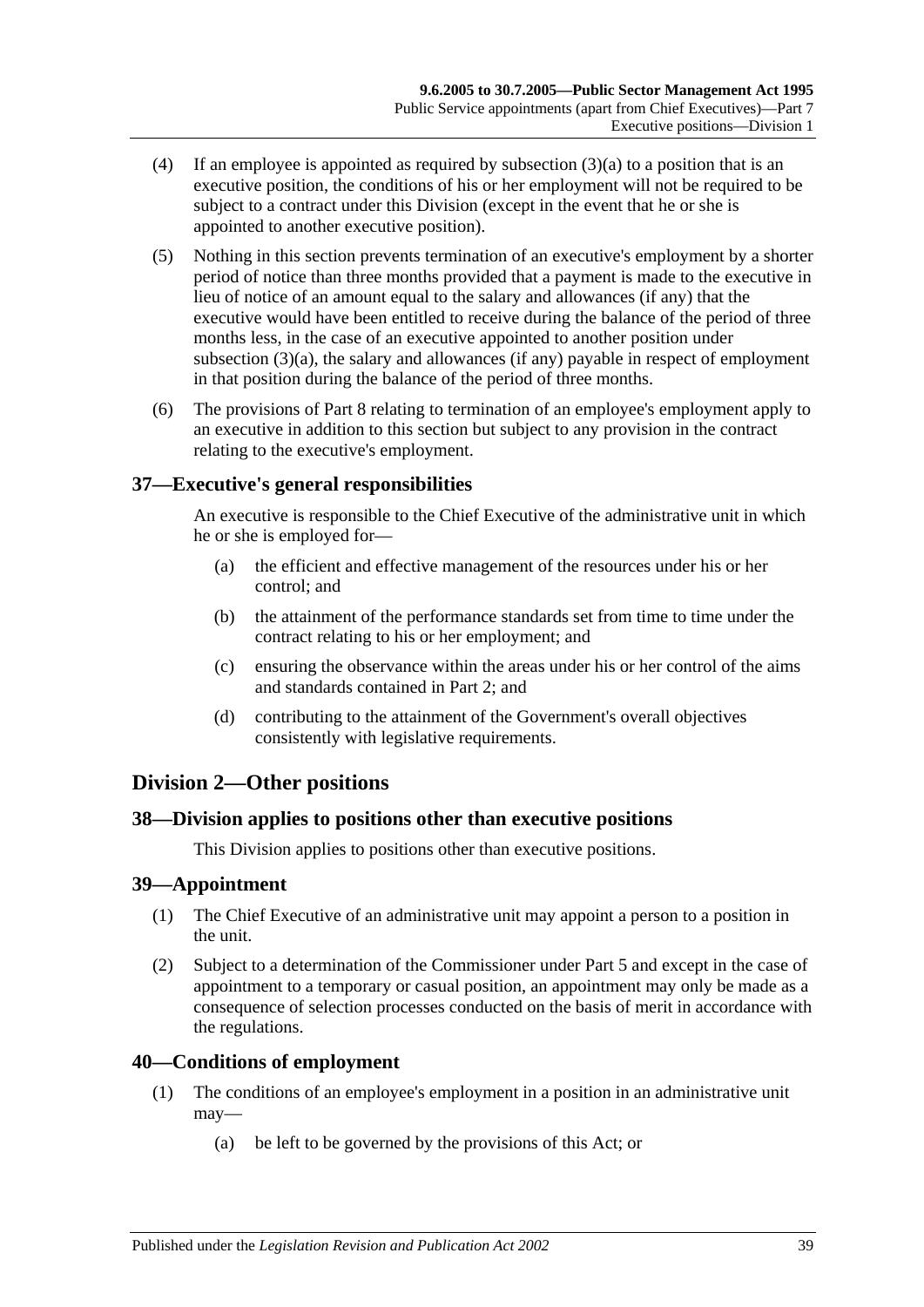- (b) subject to this section, be made subject to a contract between the employee and the Chief Executive of the administrative unit.
- <span id="page-39-0"></span>(2) A contract may do one or more of the following:
	- (a) provide that the employee is employed for a term of not less than 12 months (except in the case of a casual or temporary position) and not exceeding five years specified in the contract;
	- (b) provide that the employee is, at the end of a term of employment specified under [paragraph](#page-39-0) (a), eligible for reappointment, or entitled to some other appointment in the Public Service, without any requirement for selection processes to be conducted;
	- (c) provide that the employee is entitled to remuneration and other benefits specified in the contract;
	- (d) in the case of a temporary or casual position, provide that the Chief Executive may terminate the employee's employment at any time;
	- (e) make any other provision that the Chief Executive considers appropriate, including provision excluding or modifying a provision of this Act.
- (3) A contract will prevail, to the extent of any inconsistency, over the provisions of this Act (other than [Part 2\)](#page-9-0).
- <span id="page-39-1"></span>(4) Conditions of employment may not be made subject to a contract under this section except—
	- (a) in the case of a temporary or casual position; or
	- (b) with the Commissioner's approval—
		- (i) in the case of a position required for the carrying out of a project of a duration not exceeding five years; or
		- (ii) where special conditions need to be offered in respect of a position to secure or retain the services of a suitable person; or
		- (iii) in other cases of a special or exceptional kind prescribed by regulation.
- (5) The term of an employee's employment in a temporary position may be extended from time to time and an employee may be reappointed to a temporary position, but the aggregate period for which an employee continues in a temporary position may not exceed two years.
- (6) The Commissioner may give a general approval that will be sufficient for the purposes of [subsection](#page-39-1) (4)(b) in relation to a class of positions that the Commissioner is satisfied are required for the carrying out of projects of a duration not exceeding five years.

### **41—Probation**

- (1) Unless the Chief Executive otherwise determines, a person who is not already employed in the Public Service is when appointed to a position in an administrative unit at first on probation.
- (2) The appointment of an employee who is on probation may be terminated by the Chief Executive at any time.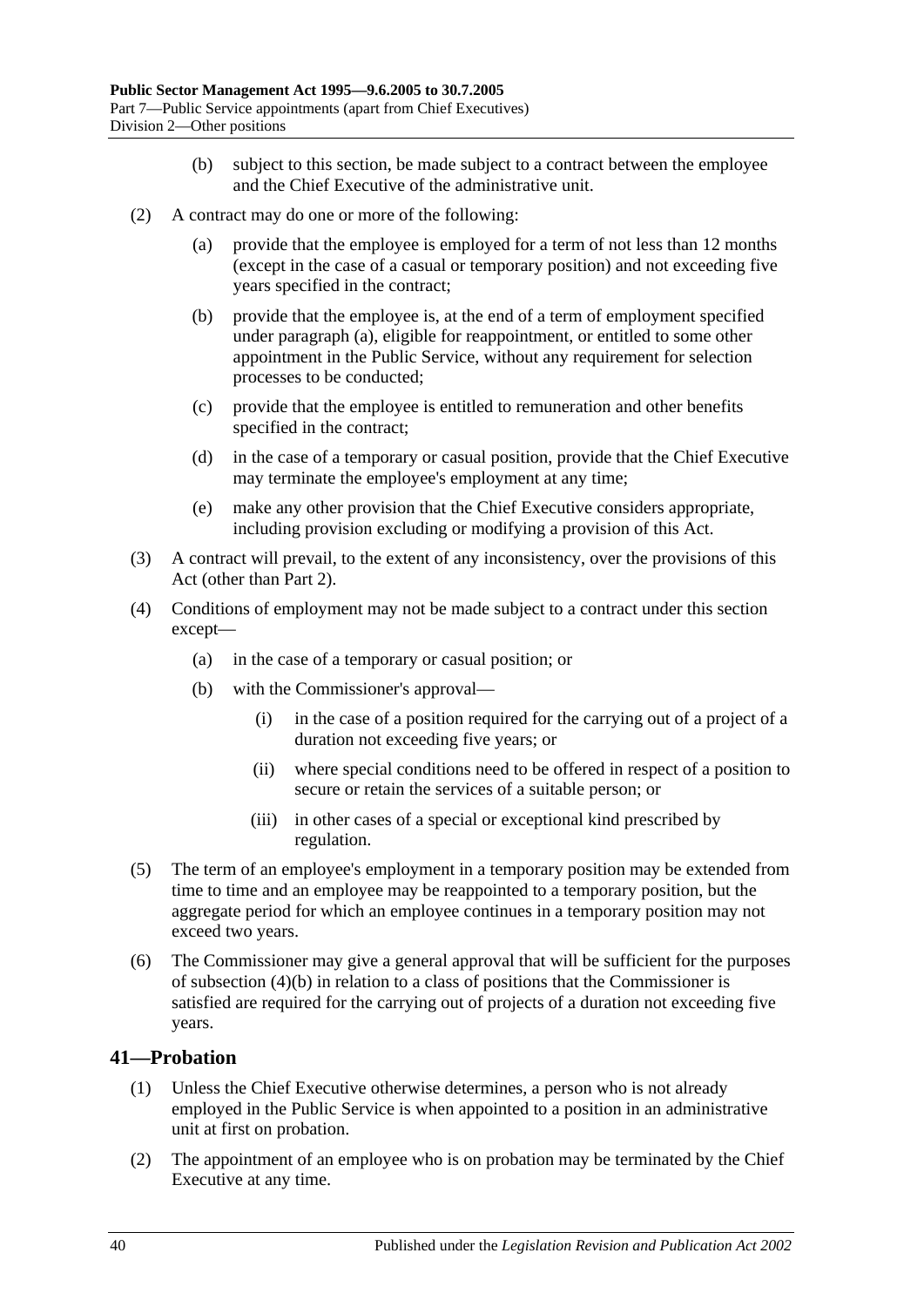- (3) If an employee has been on probation for six months or more, the Chief Executive may confirm the appointment and, in that event, the employee ceases to be on probation.
- (4) Unless the appointment is sooner confirmed or terminated, the employee ceases to be on probation at the end of a period of 12 months probationary service.
- (5) For the purposes of this section, probationary service does not include a period for which the employee has been absent on leave without pay.

# **Division 3—Appointment procedures and promotion appeals**

# **42—Appointment procedures**

- (1) This section applies to an appointment to a position that is required to be made as a consequence of selection procedures conducted on the basis of merit.
- (2) A Chief Executive may, for the purpose of filling a position—
	- (a) cause applications to be sought and an applicant selected on the basis of merit in accordance with the regulations; or
	- (b) if a pool of applicants has been established under [subsection](#page-40-0) (3) for the purpose of filling positions of a class to which the position belongs—cause an applicant to be selected on the basis of merit in accordance with the regulations from amongst applicants in the pool.
- <span id="page-40-0"></span>(3) A Chief Executive may, with the approval of the Commissioner, for the purpose of filling positions of a class prescribed by regulation—
	- (a) cause applications to be sought in accordance with the regulations; and
	- (b) cause selections to be made on the basis of merit in accordance with the regulations for the purpose of establishing a pool of applicants from which further selections may be made to fill positions of that class as from time to time required.
- (4) If an applicant selected for a position is not an employee, the Chief Executive may proceed directly to appoint the person to the position.
- (5) If an applicant selected for a position is an employee, then—
	- (a) in a case where no other employee applied for the position or the Chief Executive is authorised by the regulations to do so—the Chief Executive may proceed directly to appoint the person to the position;
	- (b) in any other case—the Chief Executive must first nominate the person for appointment to the position.
- (6) The Chief Executive may withdraw a nomination for appointment to a position at any time before appointment of the nominee if—
	- (a) the nominee requests in writing that the nomination be withdrawn; or
	- (b) the Commissioner approves withdrawal of the nomination,

and, in the event of such withdrawal, another applicant may be selected for appointment to the position.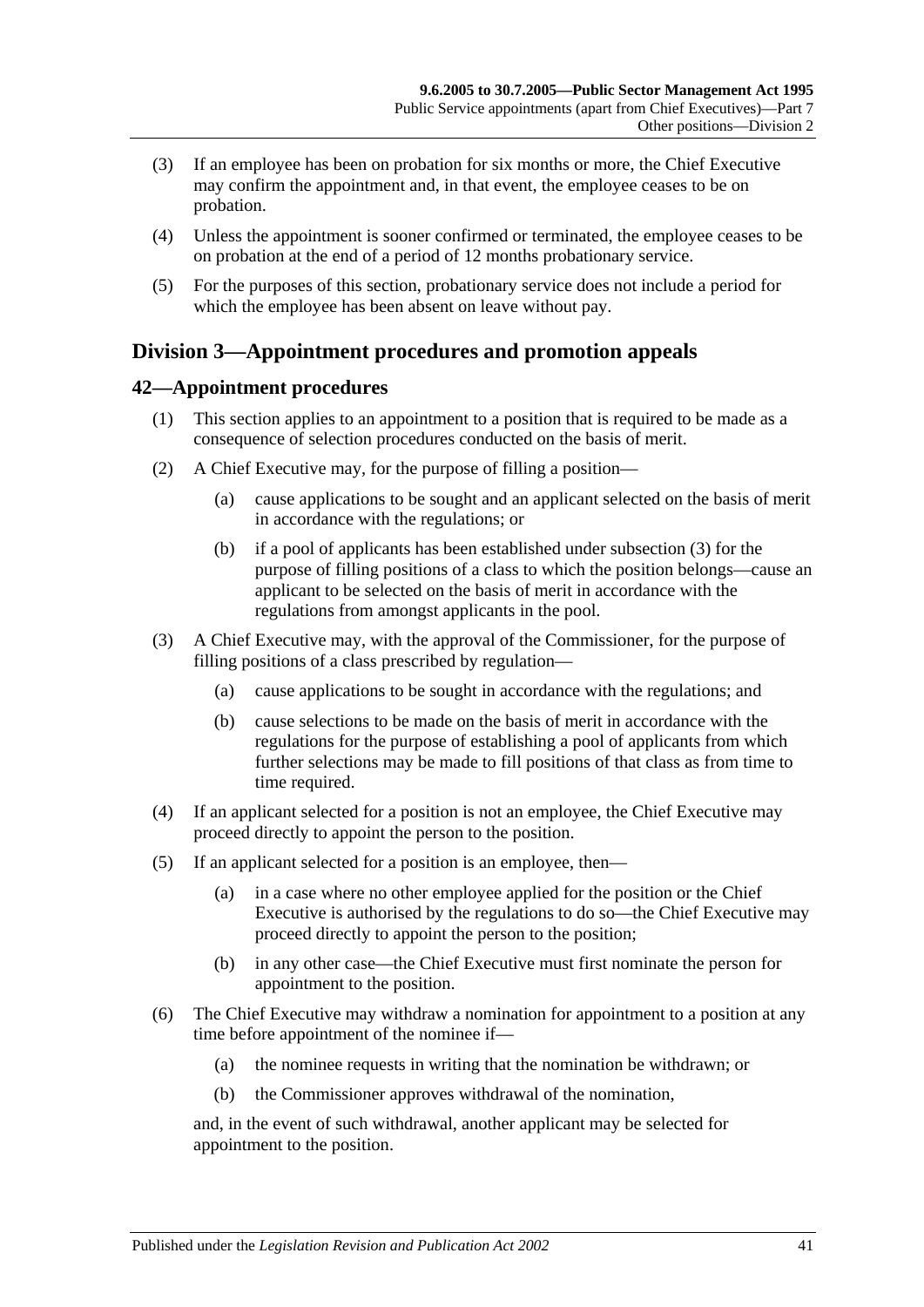## **43—Promotion appeals**

- (1) Where an employee has been nominated for appointment to a position, any other employee who applied for the position and is eligible for appointment to the position may, within seven days after the publication of the notice of nomination, appeal to the Promotion and Grievance Appeals Tribunal against the nomination.
- (2) An appeal against a nomination may only be made on one or more of the following grounds:
	- (a) that the employee nominated is not eligible for appointment to the position; or
	- (b) that the selection processes leading to the nomination were affected by nepotism or patronage or were otherwise not properly based on assessment of the respective merits of the applicants; or
	- (c) that there was some other serious irregularity in the selection processes,

and may not be made merely on the basis that the Tribunal should redetermine the respective merits of the appellant and the employee nominated.

- (3) The Tribunal may, if of the opinion that an appeal is frivolous or vexatious, decline to entertain the appeal.
- (4) Where, on an appeal under this section, the Tribunal is satisfied that there has been some serious irregularity in the selection processes leading to the nomination such that it would be unreasonable for the nomination to stand, the Tribunal may—
	- (a) set aside the nomination; and
	- (b) order that the selection processes be recommenced from the beginning or some later stage specified by the Tribunal.
- (5) For the purposes of this section—
	- (a) a person is not eligible for appointment to a position if the person does not have qualifications determined by the Commissioner to be essential in respect of the position; and
	- (b) a determination by the Chief Executive seeking to fill a position that specific qualifications, experience or other attributes are essential or desirable in respect of the position will be binding on the Tribunal.
- (6) Where an employee has been nominated for appointment to a position and no other employee is entitled to appeal or successfully appeals against the nomination, the nominee must be appointed to the position.
- (7) The regulations may make provision with respect to entitlement to appeal against a nomination under this section.
- (8) Nothing in this section prevents a Chief Executive or the Commissioner from attempting to resolve by conciliation a matter the subject of an appeal under this section prior to the commencement of the hearing of the appeal.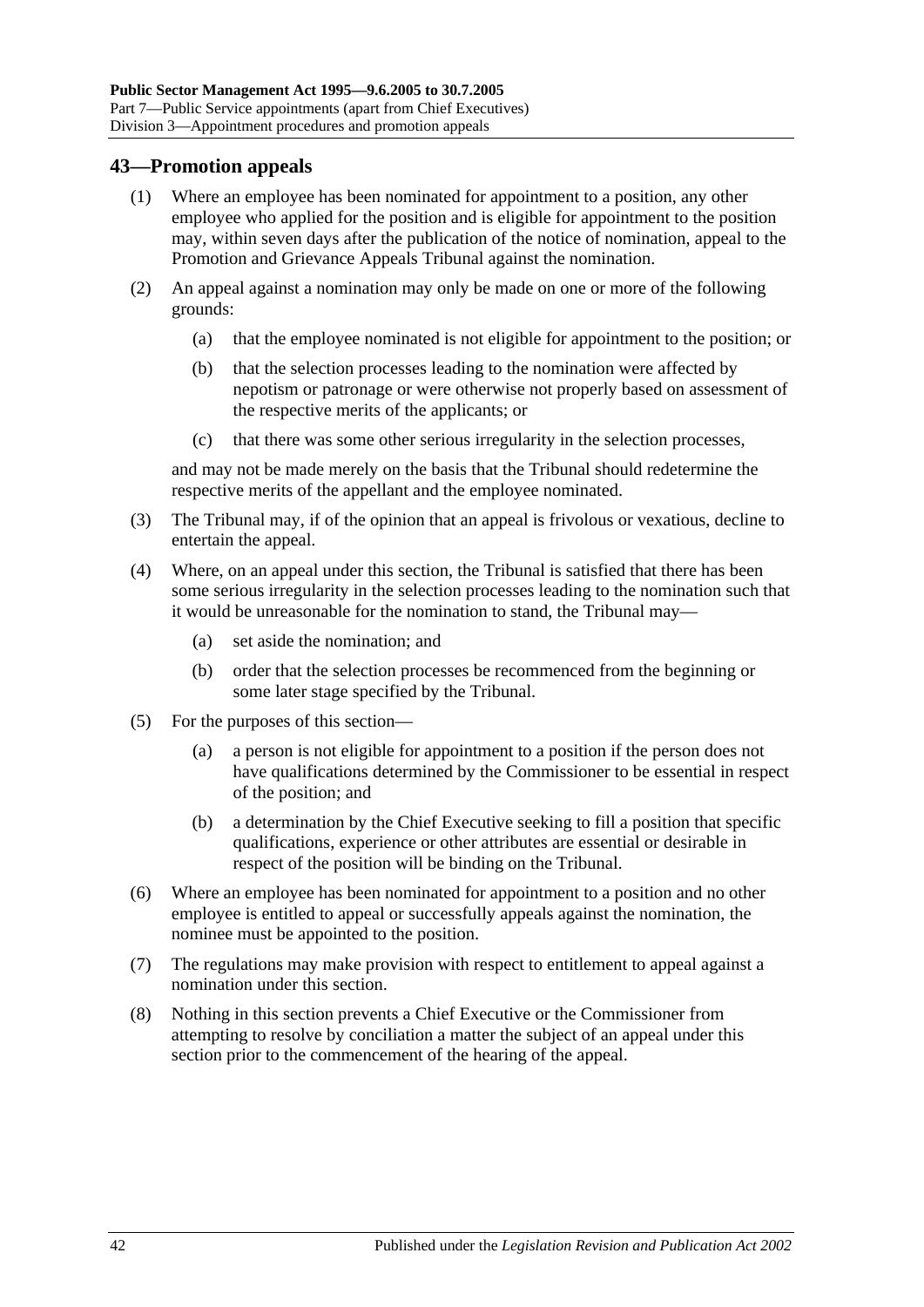# <span id="page-42-0"></span>**Part 8—General Public Service employment provisions**

# <span id="page-42-2"></span>**Division 1—Assignment between positions**

# **44—Assignment**

- (1) Subject to this section, the Chief Executive of an administrative unit may assign an employee from one position in the unit to another position in the unit.
- (2) Subject to this section, an employee may be assigned from a position in one administrative unit to a position in another administrative unit by the Commissioner in consultation with the Chief Executives of the units.
- <span id="page-42-1"></span>(3) Promotion of an employee to a higher remuneration level through assignment under this section—
	- (a) may be made only subject to conditions determined by the Commissioner; and
	- (b) may continue only for up to 12 months or such longer period not exceeding three years as the Commissioner may allow in a particular case.
- (4) An employee may not be assigned from a position to another position with a lower remuneration level except—
	- (a) with the employee's consent; or
	- (b) in order to return an employee to his or her former remuneration level as required for compliance with [subsection](#page-42-1) (3).
- (5) If an employee whose employment is subject to a contract is assigned to another position, the provisions of the contract continue to apply in relation to the employee's employment in the new position subject to any necessary modifications or further agreement between the employee and the Chief Executive.

# **Division 2—Remuneration**

### **45—Remuneration**

- (1) Subject to this Act, an employee is entitled to remuneration at the rate appropriate to the remuneration level of the position occupied by the employee.
- (2) A deduction may be made from an employee's remuneration for any charge payable by the employee under a determination of the Commissioner under [Part 6](#page-33-0) in respect of accommodation, services, goods or any other benefit provided to the employee in connection with his or her employment.

### **46—Additional duties allowance**

- (1) The Chief Executive of an administrative unit may direct an employee in the unit to perform specified duties in addition to those on which the remuneration level of the employee's position is based.
- (2) If an employee performs duties in accordance with a direction under this section for a continuous period of more than one week, the Chief Executive may authorise payment to the employee of an allowance appropriate to the duties being performed.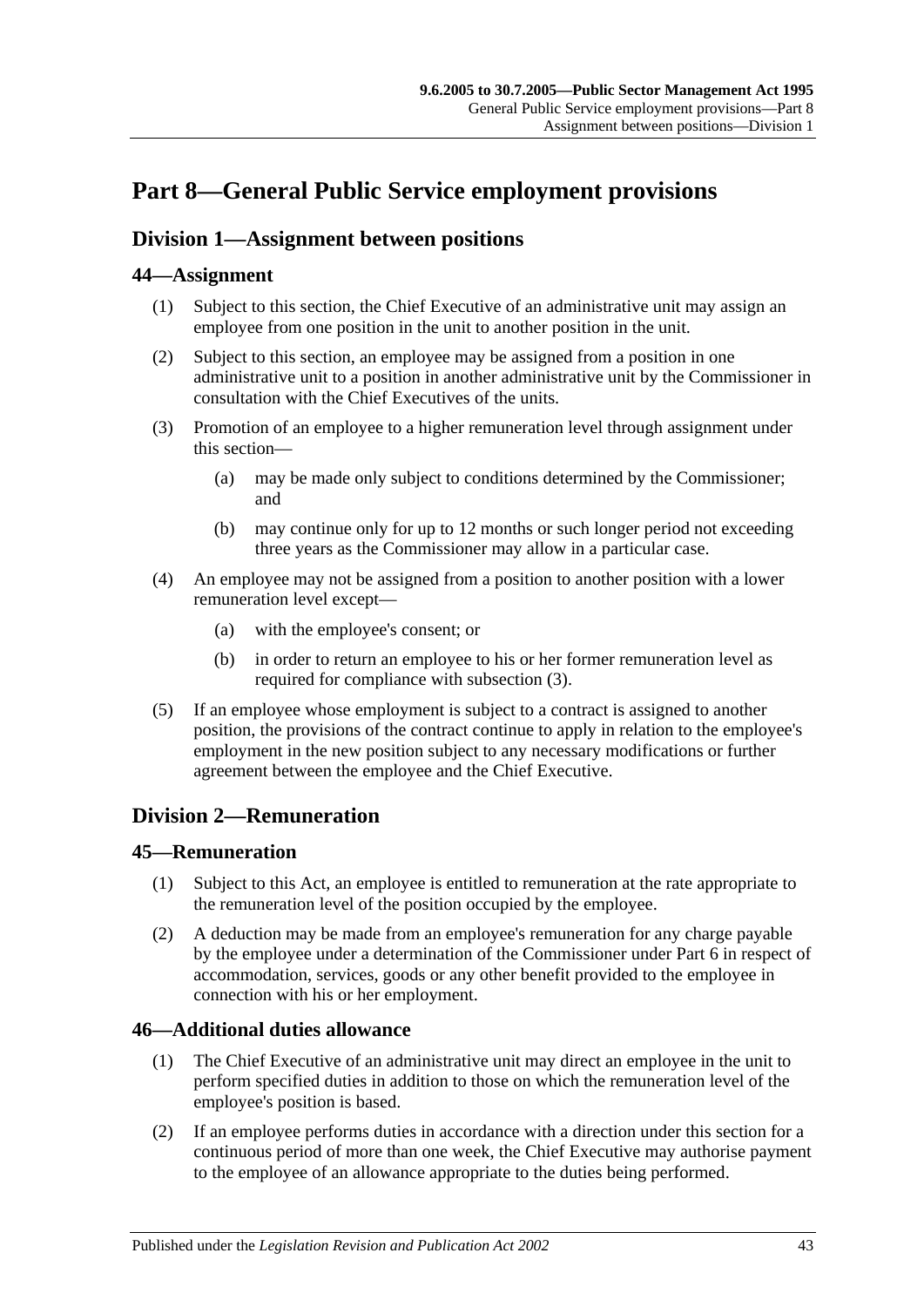### **47—Reduction in salary arising from refusal or failure to carry out duties**

- (1) If, in consequence or furtherance of industrial action, an employee refuses or fails to carry out duties that the employee has been lawfully instructed to perform, the employee must not, if the Commissioner so directs, be paid salary for any day (or part of a day) on which the employee refuses or fails to carry out those duties.
- (2) A direction under this section is effective to prevent payment of salary to an employee despite the fact that, on any day (or part of a day) to which the direction relates, the employee performs some (but not all) of the duties that the employee has been lawfully instructed to perform.

#### **48—Payment of remuneration on death**

On the death of an employee, the Commissioner may, if of the opinion that it is appropriate to do so, direct that an amount payable in respect of the employee's remuneration be paid to dependants of the employee and not to the personal representative.

# **Division 3—Hours of duty and leave**

#### **49—Hours of duty and leave**

The hours of duty of an employee and the rights of an employee to holidays and leave are governed by [Schedule 2.](#page-58-0)

#### **Division 4—Excess employees**

#### <span id="page-43-0"></span>**50—Excess employees**

- <span id="page-43-1"></span>(1) If the Chief Executive of an administrative unit is satisfied—
	- (a) that—
		- (i) the services of an employee have become underutilised; or
		- (ii) an employee is no longer required to perform, or cannot perform, the duties of his or her position,

because of—

- (iii) changes in technology or work methods or in the organisation or nature or extent of operations of the administrative unit; or
- (iv) loss of a qualification that is necessary for the performance or proper performance of the duties; and
- (b) that it is not practicable to assign the employee under [Division 1](#page-42-2) to another position in the administrative unit,

the Chief Executive must refer the matter to the Commissioner.

- (2) If a matter is referred to the Commissioner under [subsection](#page-43-0) (1) and the Commissioner is satisfied
	- (a) as to the matters referred to in [subsection](#page-43-1)  $(1)(a)$ ; and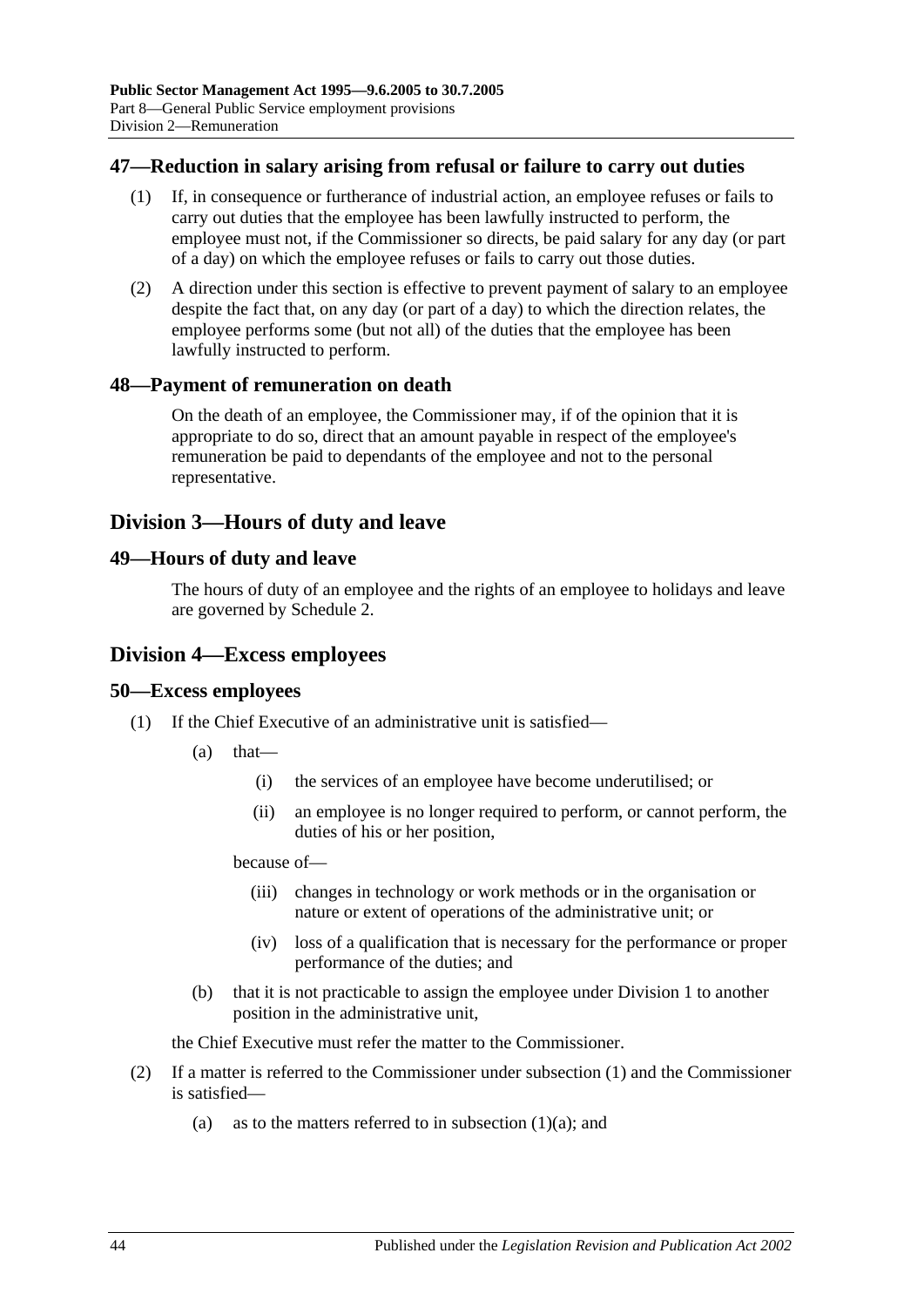- (b) that all reasonable endeavours have been made to assign the employee under [Division 1](#page-42-2) to another position in the Public Service (whether in the same or another administrative unit) but that it is not practicable to do so in the circumstances of the case; and
- (c) that reasonable consultations have taken place with the appropriate recognised organisation,

the Commissioner may—

- (d) transfer the employee to another position in the Public Service with a lower remuneration level; or
- (e) recommend to the Governor that the employee's employment in the Public Service be terminated.
- (3) The Governor may, on the recommendation of the Commissioner under this section, terminate an employee's employment in the Public Service.
- (4) If an employee is transferred under this section to a position with a lower remuneration level, the employee is entitled to supplementation of the employee's remuneration in accordance with the relevant provisions of an award or enterprise or industrial agreement or, if there is no award or enterprise or industrial agreement covering the matter, in accordance with a scheme prescribed by the regulations.

# **Division 5—Mental or physical incapacity**

# <span id="page-44-0"></span>**51—Mental or physical incapacity**

- $(1)$  If—
	- (a) the Chief Executive of an administrative unit is satisfied that an employee in the unit is not performing duties of his or her position satisfactorily; and
	- (b) it appears to the Chief Executive that the employee's unsatisfactory performance is caused by mental or physical illness or disability,

the Chief Executive may require the employee to undergo a medical examination by a medical practitioner selected by the employee from a panel of medical practitioners nominated by the Chief Executive.

- (2) If an employee refuses or fails, without reasonable excuse, to submit to a medical examination as required under [subsection](#page-44-0) (1), the Chief Executive may suspend the employee from duty in the Public Service (without remuneration and, as the Chief Executive thinks fit, with or without accrual of rights in respect of recreation leave and long service leave) until the employee submits to a medical examination as required by the Chief Executive.
- <span id="page-44-1"></span>(3) The Chief Executive must—
	- (a) furnish the employee with a copy of any report on the results of a medical examination required under this section; and
	- (b) before considering the report under [subsection](#page-45-0) (4), allow the employee a period of not less than 14 days from the date of the employee's receipt of the report to furnish the Chief Executive with any medical reports obtained by the employee on his or her mental or physical condition.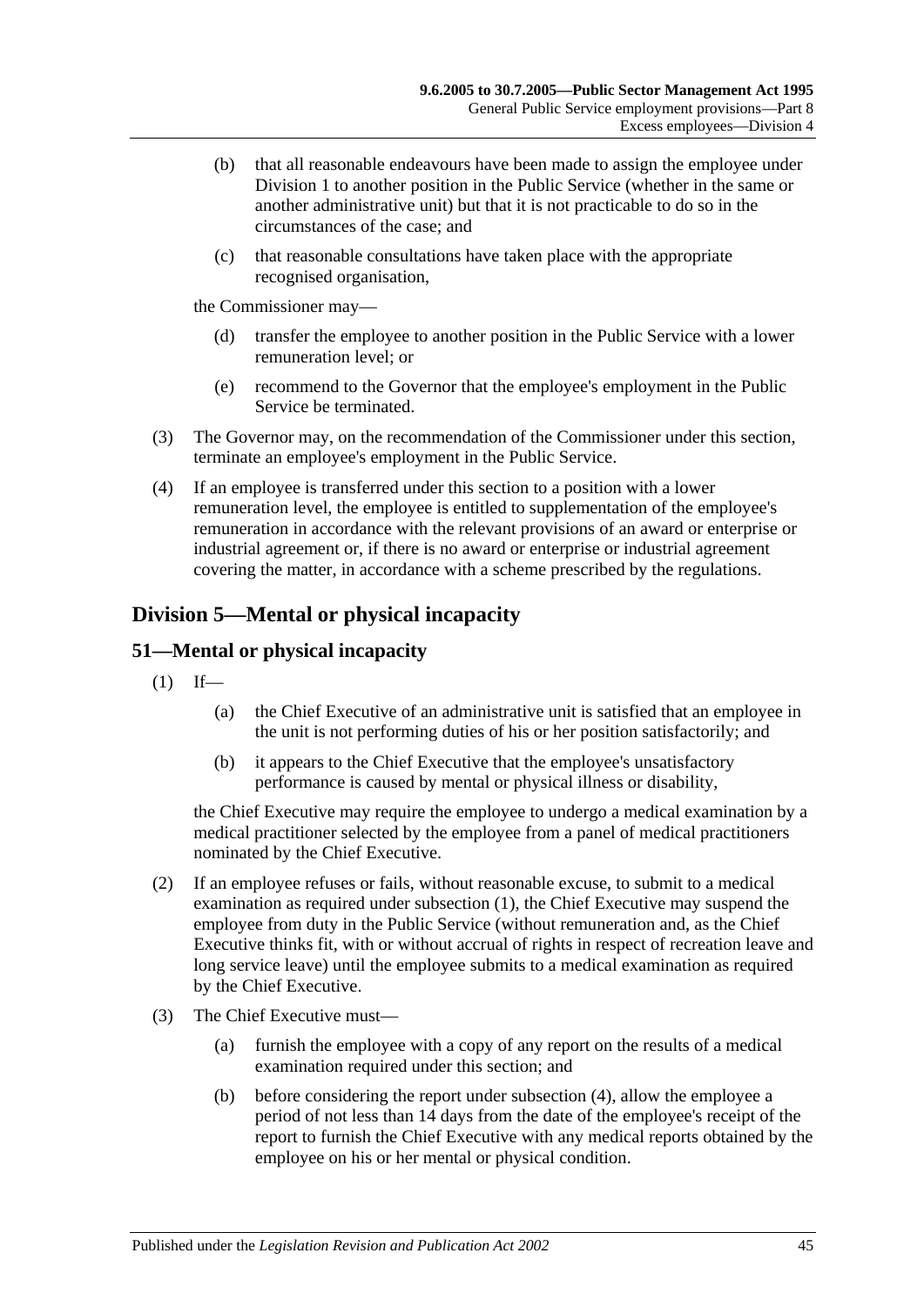- <span id="page-45-0"></span>(4) If the Chief Executive of an administrative unit is satisfied, after consideration of all relevant medical reports, that—
	- (a) an employee in the unit is not performing duties of his or her position satisfactorily; and
	- (b) the employee's unsatisfactory performance is caused by mental or physical illness or disability; and
	- (c) it is not practicable to assign the employee under [Division 1](#page-42-2) to another position (whether in the same or another administrative unit) with duties within the employee's capacity,

the Chief Executive must consult with the Commissioner about the matter.

- (5) If the Commissioner and the Chief Executive are both satisfied that it is not practicable to assign the employee under [Division 1](#page-42-2) to another position (whether in the same or another administrative unit), the following provisions apply:
	- (a) the Commissioner and the Chief Executive must examine whether it is practicable to transfer the employee to another position with a lower remuneration level (whether in the same or another administrative unit);
	- (b) if it is practicable to do so, the employee may be transferred by the Chief Executive to another position with a lower remuneration level in the same unit, or may be transferred to a position with a lower remuneration level in another unit by the Commissioner in consultation with the Chief Executive of the other unit;
	- (c) if the Commissioner and the Chief Executive are satisfied that it is not practicable to so transfer the employee, the Commissioner may recommend to the Governor that the employee's employment in the Public Service be terminated.
- (6) The Governor may, on the recommendation of the Commissioner under this section, terminate an employee's employment in the Public Service.
- (7) The termination of an employee's employment under this section may, with the consent of the employee, have effect from a date earlier than the date of the decision to terminate the employee's employment.
- (8) In this section—

*relevant medical report* means—

- (a) if a medical examination is required by the Chief Executive under [subsection](#page-44-0) (1)—
	- (i) the report on the results of that examination; and
	- (ii) any medical reports furnished to the Chief Executive by the employee before or within the period allowed under [subsection](#page-44-1) (3); or
- (b) in any other case—any medical report furnished to the Chief Executive by the employee.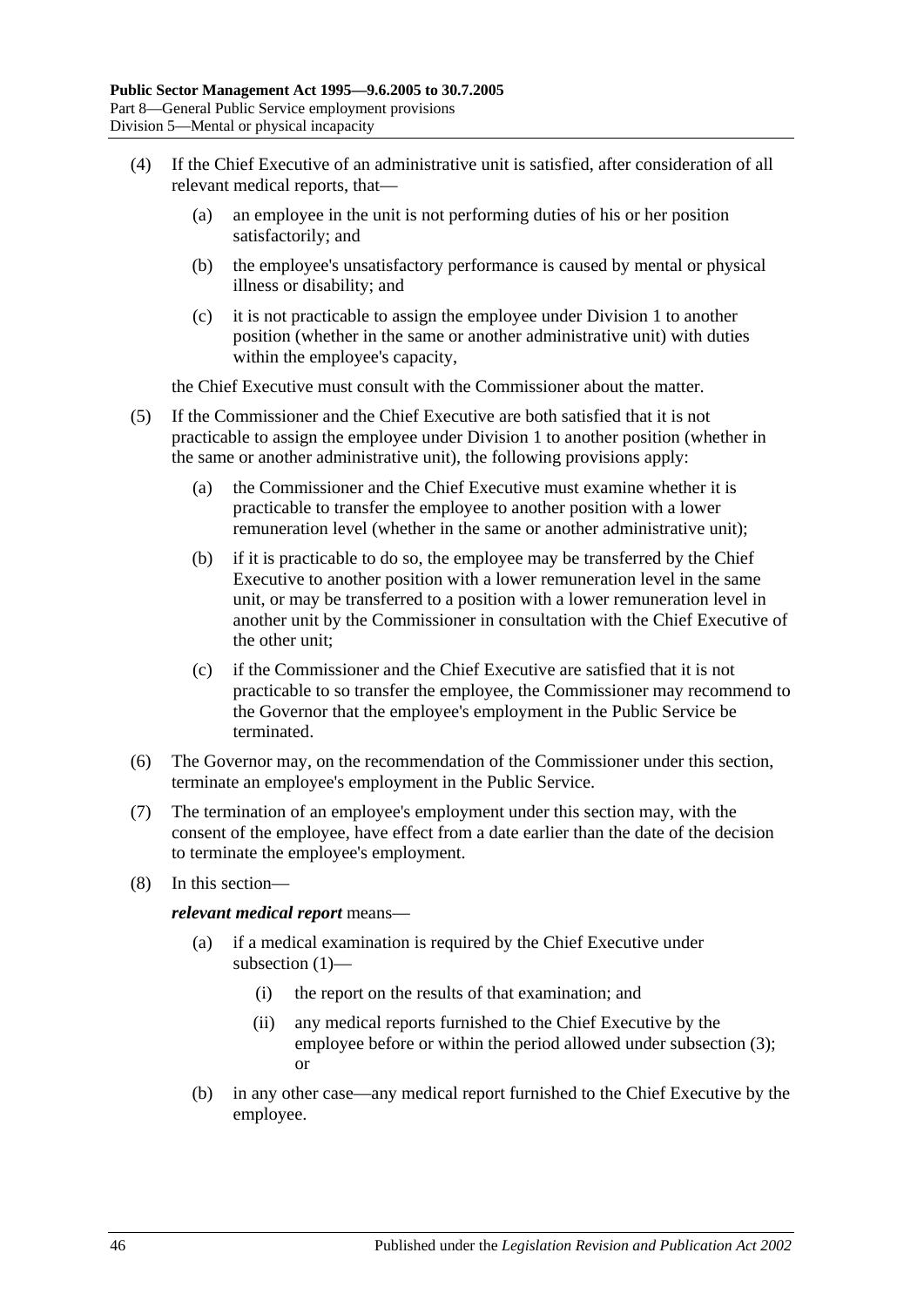# **Division 6—Unsatisfactory performance**

#### **52—Unsatisfactory performance**

- (1) If the Chief Executive of an administrative unit is satisfied that—
	- (a) an employee in the unit is not performing duties of his or her position satisfactorily or to performance standards specified in a contract relating to his or her employment; and
	- (b) it is not practicable to assign the employee under [Division 1](#page-42-2) to another position (whether in the same or another administrative unit) with duties suited to the employee's capabilities or qualifications,

the Chief Executive must consult with the Commissioner about the matter.

- (2) If the Commissioner and the Chief Executive are both satisfied that it is not practicable to assign the employee under [Division 1](#page-42-2) to another position (whether in the same or another administrative unit), the following provisions apply:
	- (a) the Commissioner and the Chief Executive must examine whether it is practicable to transfer the employee to another position with a lower remuneration level (whether in the same or another administrative unit);
	- (b) if it is practicable to do so, the employee may be transferred by the Chief Executive to another position with a lower remuneration level in the same unit, or may be transferred to a position with a lower remuneration level in another unit by the Commissioner in consultation with the Chief Executive of the other unit;
	- (c) if the Commissioner and the Chief Executive are satisfied that it is not practicable to so transfer the employee, the Commissioner may recommend to the Governor that the employee's employment in the Public Service be terminated.
- (3) The Chief Executive may not take action under this section on the ground that an employee is not performing duties satisfactorily or to applicable performance standards unless the employee has first been advised of his or her unsatisfactory performance and allowed a reasonable opportunity to improve.
- <span id="page-46-0"></span>(4) An employee must be given not less than 14 days notice in writing of a decision to transfer the employee or recommend that the employee's employment in the Public Service be terminated under this section.
- (5) If, within the period referred to in [subsection](#page-46-0) (4), the employee appeals to the Promotion and Grievance Appeals Tribunal against the decision, the decision is suspended until the determination of the appeal.
- (6) The Governor may, on the recommendation of the Commissioner under this section, terminate an employee's employment in the Public Service.
- (7) This section does not apply if an employee's unsatisfactory performance is due to mental or physical illness or disability.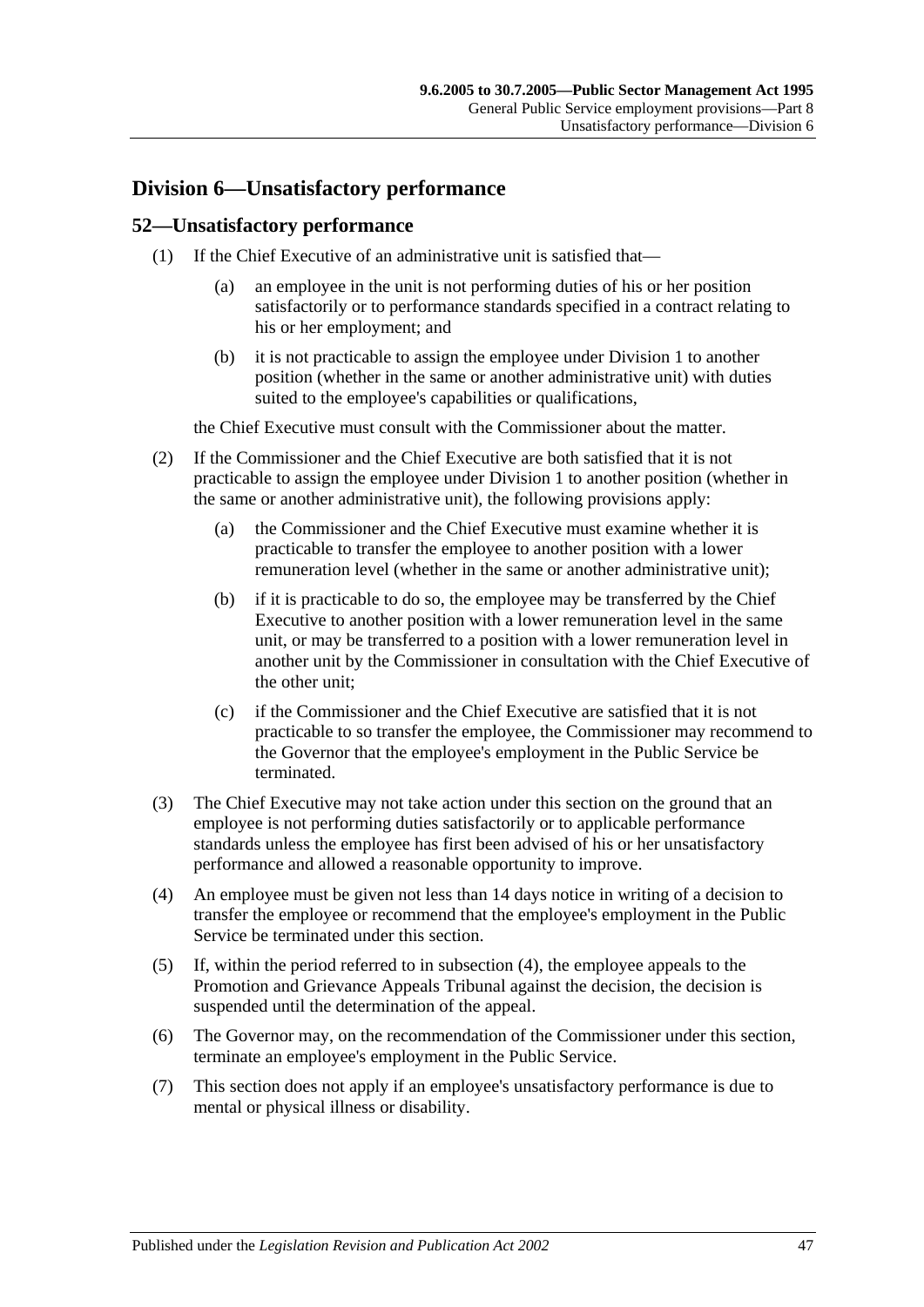# **Division 7—Resignation and retirement**

#### **53—Resignation**

- (1) An employee may resign from the Public Service by not less than 14 days notice in writing to the Chief Executive of the administrative unit in which the employee is employed (unless notice of a shorter period is accepted by the Chief Executive).
- (2) If an employee—
	- (a) is absent, without authority, from employment in the Public Service for a period of 10 working days; and
	- (b) gives no proper written explanation or excuse for the absence to the Chief Executive of the administrative unit in which the employee is employed before the end of that period,

the employee will, if the Chief Executive so determines, be taken to have resigned from the Public Service.

#### **54—Reappointment of employee who resigns to contest election**

- $(1)$  If—
	- (a) an employee resigns from the Public Service for the purpose of standing as a candidate for election to the Parliament of the State or the Commonwealth; and
	- (b) the resignation takes effect not more than one month before the issue of the writ for the election; and
	- (c) the former employee is not elected and applies for reappointment to the Public Service within two months after the return of the writ for the election,

the employee must be reappointed (without any requirement for selection processes and without probation) to his or her former position in the Public Service or a position with the same remuneration level as that position.

(2) For the purpose of determining the rights of an employee who is reappointed to the Public Service under this section, the period between the resignation and reappointment is to be taken to be leave without pay granted under this Act.

### **55—Retirement**

An employee who has attained the age of 55 years is entitled to retire from the Public Service.

# **Division 8—Conduct and discipline**

### **57—General rules of conduct**

An employee is liable to disciplinary action if the employee—

- (a) contravenes or fails to comply with—
	- (i) a provision of this Act; or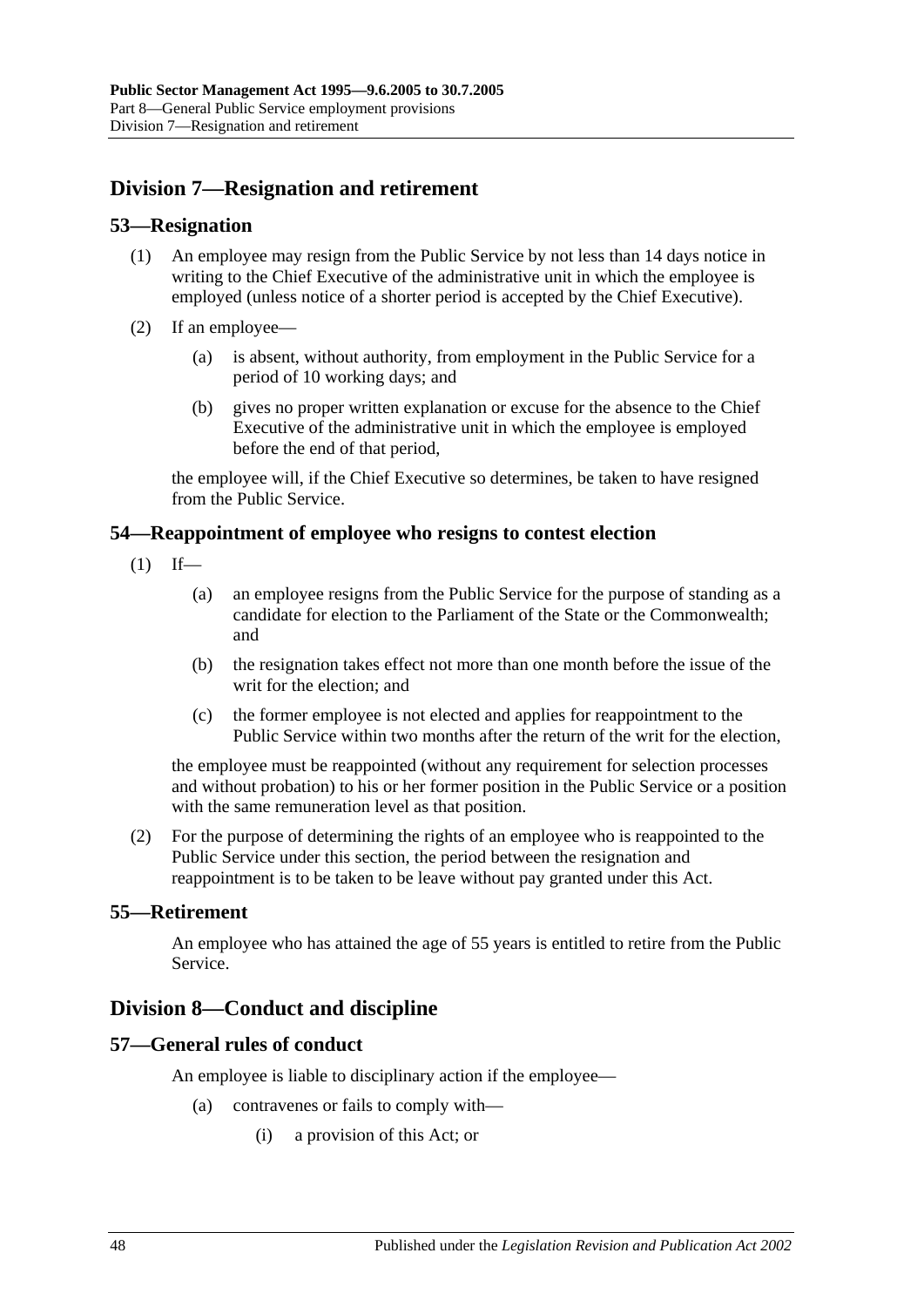- (ii) a direction given to the person as an employee by a person with authority to give that direction (whether the authority derives from this Act or otherwise); or
- (b) is negligent or indolent in the discharge of the duties of the employee's position; or
- (c) is absent from duty without reasonable excuse (proof of which lies on the employee); or
- (d) is guilty of disgraceful or improper conduct in an official capacity, or is guilty in a private capacity of disgraceful or improper conduct that reflects seriously and adversely on the Public Service; or
- (e) makes improper use of property of the Crown; or
- (f) except as authorised under the regulations, engages in any remunerative employment, occupation or business outside the Public Service; or
- (g) except as authorised under the regulations, discloses information gained in the employee's official capacity, or comments on any matter affecting the Public Service or the business of the Public Service.

### **58—Inquiries and disciplinary action**

- (1) If the Chief Executive of an administrative unit suspects on reasonable grounds that an employee in the unit may be liable to disciplinary action, the Chief Executive may hold an inquiry to determine whether the employee is liable to disciplinary action.
- (2) Notice in writing of an inquiry under this section setting out the grounds on which the employee is suspected of being liable to disciplinary action must be given to the employee.
- (3) Nothing in this section prevents the making of any preliminary investigations prior to the holding of an inquiry or the giving of a notice of inquiry under this section.
- (4) The employee affected by an inquiry under this section—
	- (a) may be assisted or represented in the inquiry by another person; and
	- (b) must be afforded a reasonable opportunity—
		- (i) to be present throughout the course of the inquiry; and
		- (ii) to question persons making allegations against the employee or providing information in support of the allegations; and
		- (iii) to bring persons or documents before the Chief Executive to provide information in support of the employee; and
		- (iv) to make statements and representations to the Chief Executive.
- <span id="page-48-0"></span>(5) If, on an inquiry under this section, the Chief Executive is satisfied on the balance of probabilities that the employee is liable to disciplinary action, then the Chief Executive may do one or more of the following:
	- (a) reprimand the employee;
	- (b) order that the leave entitlement of the employee be reduced by a specified amount;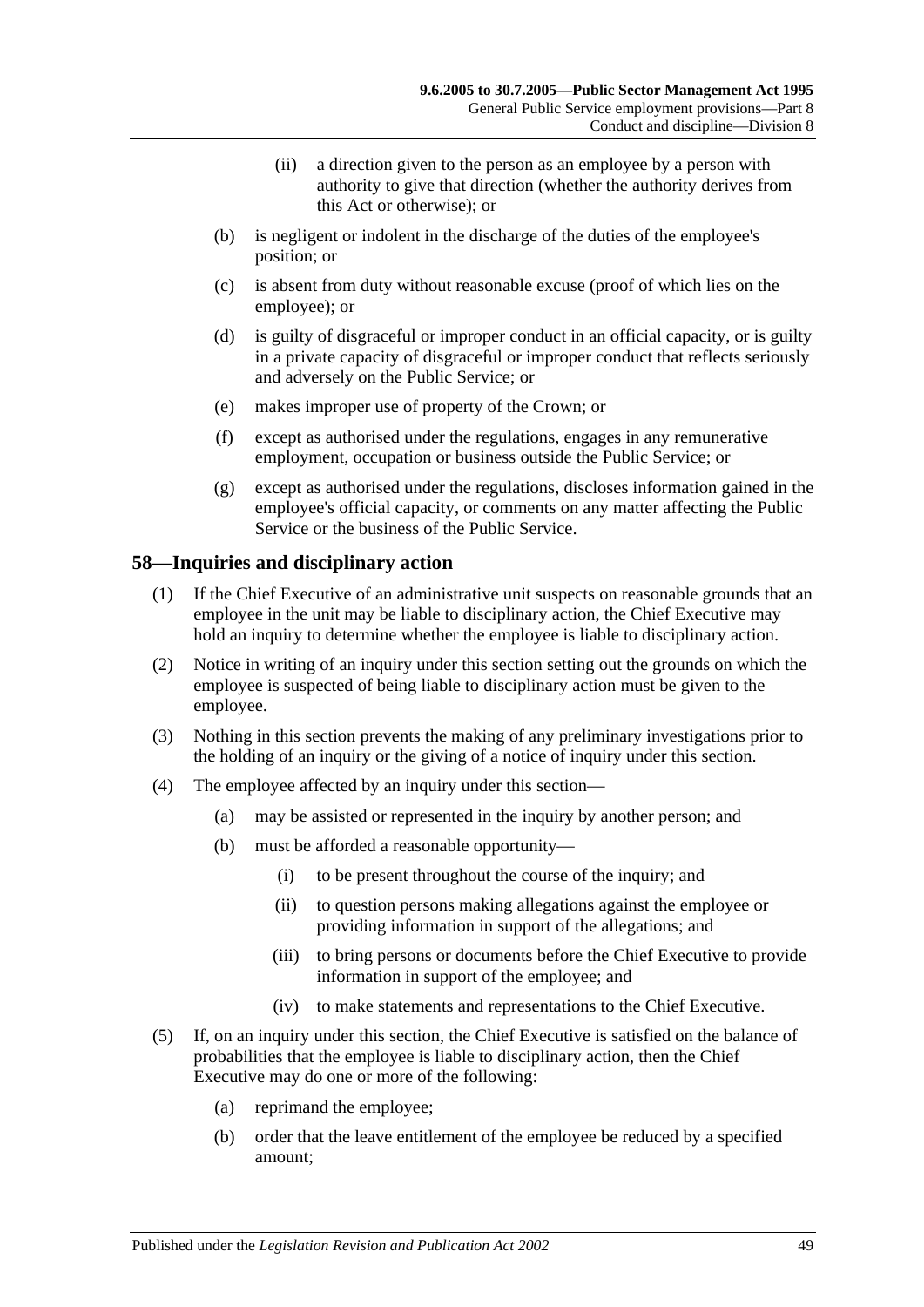- (c) order that the employee be suspended from duty in the Public Service for a specified period with or without remuneration and, as the Chief Executive thinks fit, with or without accrual of rights in respect of recreation leave and long service leave;
- (d) order that the salary of the employee be reduced by a specified amount for a specified period;
- (e) recommend to the Governor—
	- (i) that the employee be transferred to some other position in the Public Service with a lower remuneration level; or
	- (ii) that the employee's employment in the Public Service be terminated.
- (6) For the purposes of [subsection](#page-48-0) (5), a period of suspension may, if the Chief Executive thinks fit to so order, be comprised of or include the whole or part of any period for which the employee has been suspended without remuneration under another power conferred by this Division.
- (7) The Chief Executive may, if he or she thinks fit, suspend an order under [subsection](#page-48-0) (5) subject to compliance by the employee with conditions specified by the Chief Executive.
- (8) Before taking or recommending disciplinary action in respect of an employee under [subsection](#page-48-0) (5), the Chief Executive must give the employee at least 14 days notice in writing of his or her findings and of the disciplinary action (if any) that he or she proposes to take or recommend.
- (9) The holding of an inquiry under this section in respect of an employee must, if the employee is charged with an offence relating to a matter to which the inquiry relates, be suspended pending the determination of the proceedings in respect of the offence.
- (10) The Governor may, on the recommendation of the Chief Executive under this section—
	- (a) transfer an employee to some other position in the Public Service with a lower remuneration level; or
	- (b) terminate an employee's employment in the Public Service.

### **59—Suspension or transfer where disciplinary inquiry or offence punishable by imprisonment charged**

- (1) If an employee—
	- (a) is charged with an offence punishable by imprisonment; or
	- (b) is given notice of a disciplinary inquiry under this Division,

the Chief Executive of the administrative unit in which the employee is employed may—

- (c) suspend the employee from duty in the Public Service (with or without remuneration and, as the Chief Executive thinks fit, with or without accrual of rights in respect of recreation leave and long service leave); or
- (d) transfer the employee from his or her position to some other position in the administrative unit with the same remuneration level; or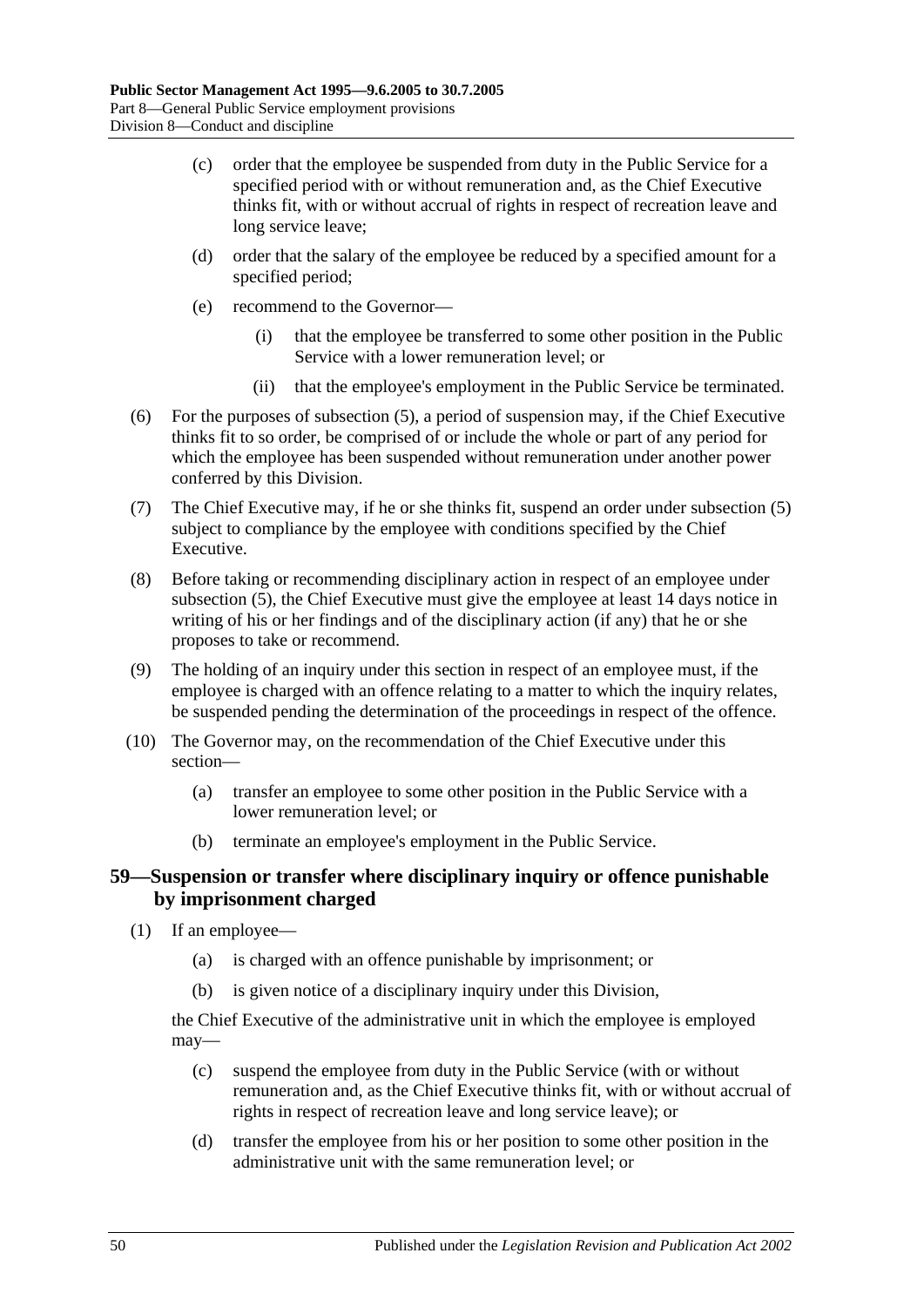- (e) recommend to the Commissioner that the employee be transferred to a position in another administrative unit with the same remuneration level.
- (2) An employee who is charged with an offence punishable by imprisonment must, as soon as practicable, notify the Chief Executive of the administrative unit in which he or she is employed of that fact.
- (3) The Commissioner may, on the recommendation of the Chief Executive under this section, transfer an employee to a position in another administrative unit with the same remuneration level.
- <span id="page-50-0"></span>(4) A suspension or transfer imposed under this section is revocable at any time and must be revoked by the Chief Executive—
	- (a) where the employee has been both charged with an offence (whether or not punishable by imprisonment) and given notice of a disciplinary inquiry under this Division relating to a matter to which the charge relates—if the employee is both acquitted of the charge and found not liable to disciplinary action on the inquiry; or
	- (b) in any other case—if the employee is acquitted of the charge, or found not liable to disciplinary action on the inquiry, in relation to which the suspension or transfer was imposed.
- (5) For the purposes of [subsection](#page-50-0) (4), if a charge against an employee is dismissed, lapses or is withdrawn, the employee will be taken to have been acquitted of the charge.
- (6) If a suspension imposed under this section is revoked, the employee is, subject to [subsection](#page-50-1) (7), entitled to any remuneration and accrual of leave rights withheld in consequence of the suspension and any additional payment approved by the Commissioner.
- <span id="page-50-1"></span>(7) If a suspension imposed under this section is revoked on the employee being convicted of an offence punishable by imprisonment or being found liable to disciplinary action, the employee will not, unless the Chief Executive so determines, be entitled to any remuneration or accrual of leave rights withheld in consequence of the suspension.
- (8) If a transfer imposed under this section is revoked, the employee must be transferred back to the employee's former position or, if that position is no longer available, to a position with the same remuneration level as the employee's former position.
- (9) Subject to [subsection](#page-50-2) (10), a decision to suspend or transfer an employee under this section is not subject to appeal or review under this Act or any other law.
- <span id="page-50-2"></span>(10) A decision that remuneration be withheld from a person suspended under this section may be the subject of an appeal under this Act.

## **60—Disciplinary action on conviction of an offence punishable by imprisonment**

- <span id="page-50-3"></span>(1) If an employee is convicted of an offence punishable by imprisonment, the Chief Executive of the administrative unit in which the employee is employed may recommend to the Governor—
	- (a) that the employee be transferred to some other position in the Public Service with a lower remuneration level; or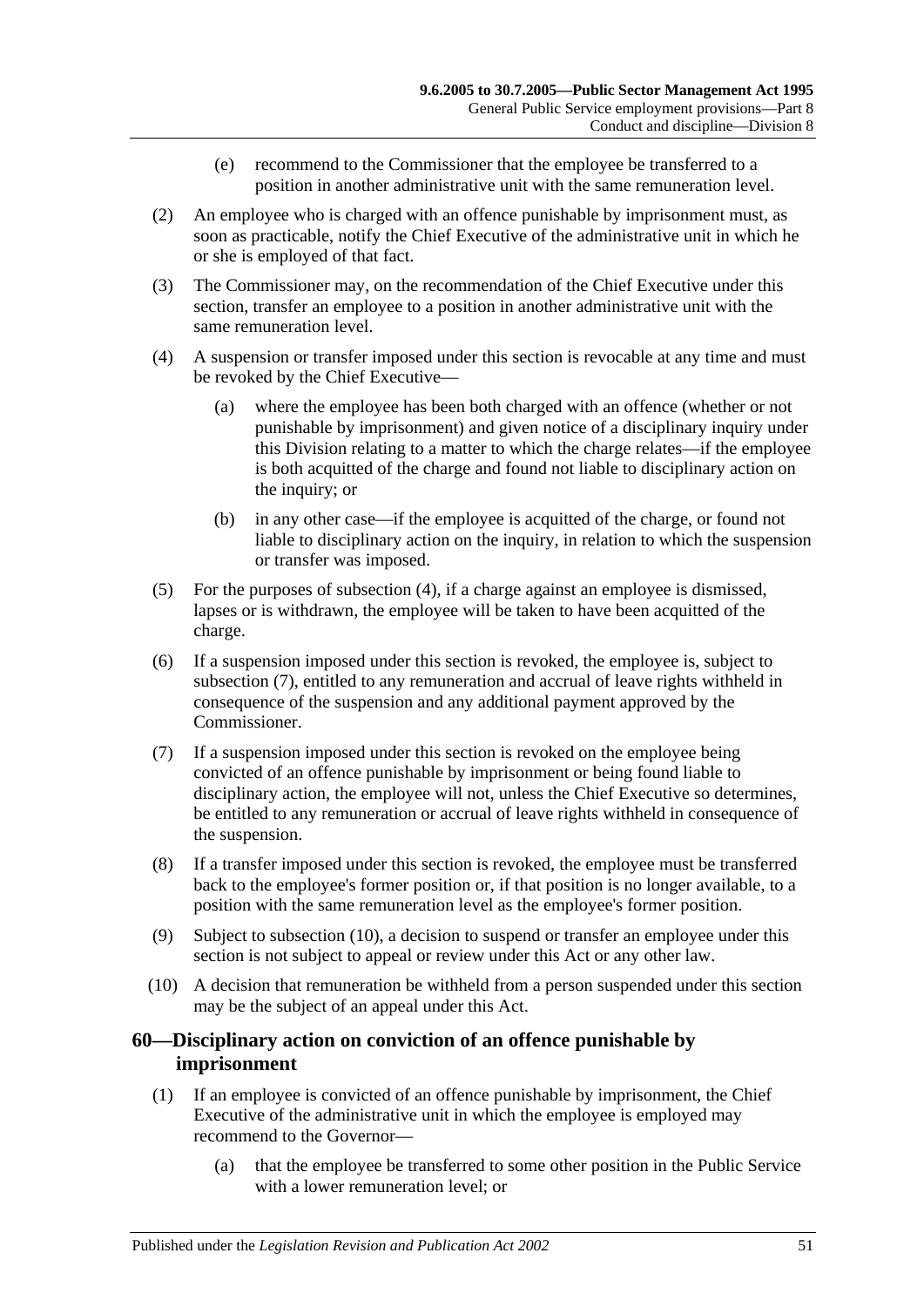- (b) that the employee's employment in the Public Service be terminated.
- (2) The Chief Executive must, before recommending any disciplinary action under [subsection](#page-50-3) (1) because an employee has been convicted of a summary offence, give the employee at least 14 days notice in writing of the disciplinary action that the Chief Executive proposes to recommend.
- (3) Disciplinary action must not be taken under this section on the basis of a conviction that is under appeal, or against which a right of appeal still lies.
- (4) The Governor may, on the recommendation of the Chief Executive under this section—
	- (a) transfer an employee to some other position in the Public Service with a lower remuneration level; or
	- (b) terminate an employee's employment in the Public Service.

#### **61—Disciplinary appeals**

- (1) An employee may, within 14 days after receiving notice of a decision that the employee is liable to disciplinary action or a decision as to disciplinary action to be taken or recommended in respect of the employee under this Division, appeal to the Disciplinary Appeals Tribunal against the decision.
- (2) The Tribunal may, on an appeal under this section—
	- (a) affirm the decision subject to the appeal;
	- (b) set aside the decision subject to the appeal and substitute a decision that should have been made in the first instance;
	- (c) make any consequential or ancillary orders.
- (3) If an appellant succeeds in an appeal under this section, the Tribunal may order costs against the Crown.
- (4) An employee does not have a right of appeal under this section against a decision recommending disciplinary action because the employee has been convicted of an indictable offence.

#### **62—Payments where employee has liability to Crown**

If an employee or former employee is alleged to have misappropriated or damaged property of the Crown or to have incurred any other liability to the Crown, a payment that would otherwise be required to be made to the person in respect of his or her employment in the Public Service—

- (a) may be withheld pending the determination of criminal or other proceedings in respect of the matter; and
- (b) may be applied in or towards satisfaction of any liability of the person to the Crown.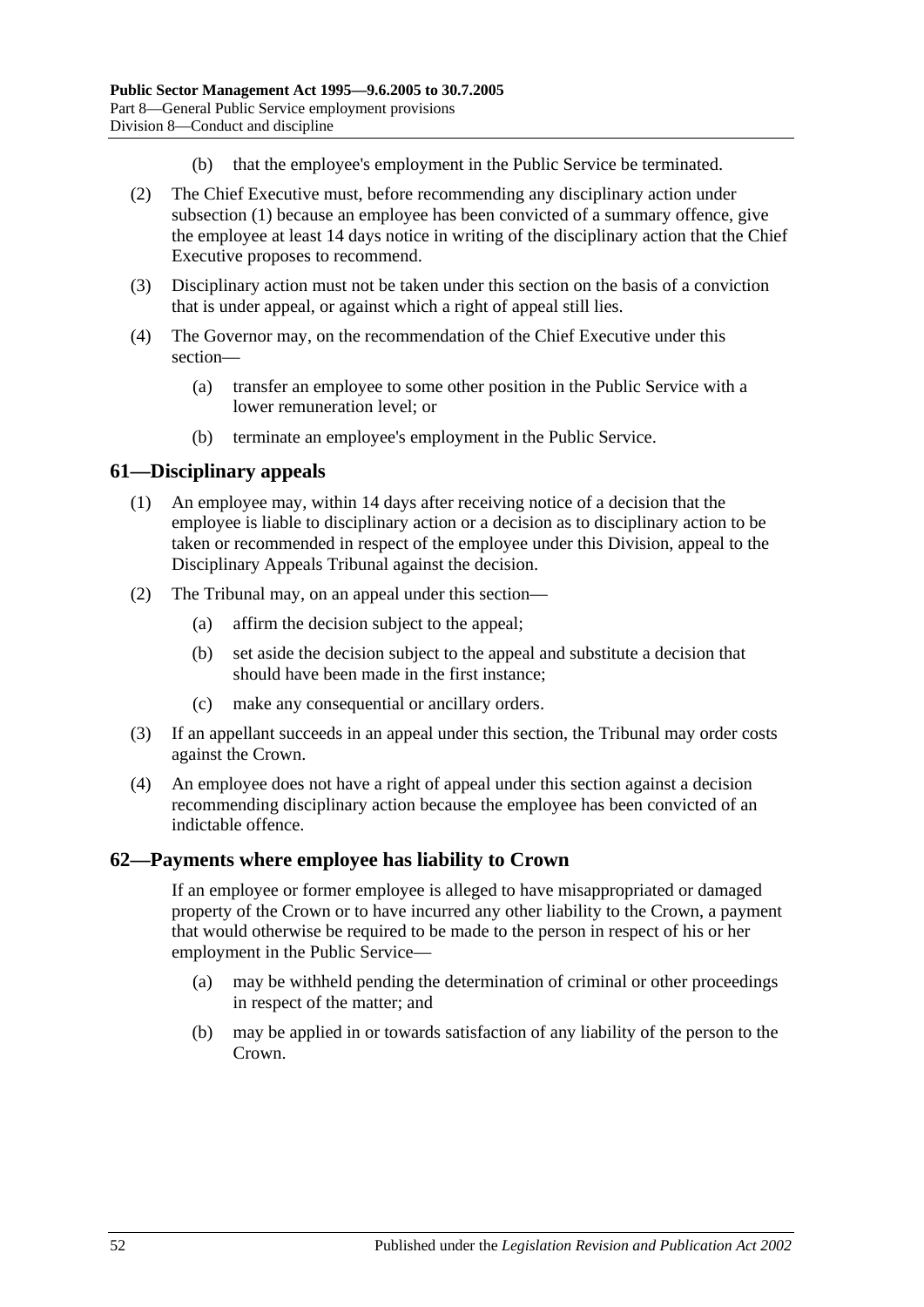# **Division 9—Appeal against administrative decisions**

## **63—Chief Executive's responsibility to conciliate grievances**

Despite the provisions of this Division, the Chief Executive of an administrative unit is required to endeavour to resolve by conciliation any grievance that an employee in the unit may have in respect of his or her employment.

#### **64—Grievance appeals**

- (1) An employee who is aggrieved by an administrative decision that directly affects the employee may appeal to the Promotion and Grievance Appeals Tribunal against the decision.
- (2) Nothing in this section prevents a Chief Executive or the Commissioner from attempting to resolve by conciliation a matter the subject of an appeal under this section prior to the commencement of the hearing of the appeal.
- (3) The Tribunal may, if of the opinion—
	- (a) that an appeal is frivolous or vexatious; or
	- (b) that an appellant has not fully explored avenues for review or redress available within the administrative unit in which the appellant is employed,

decline to entertain the appeal.

- (4) The Tribunal may, on an appeal under this section—
	- (a) affirm the decision subject to the appeal; or
	- (b) give any directions that are, in the opinion of the Tribunal, necessary or desirable to redress the grievance.
- (5) An employee does not have a right of appeal under this section against a decision—
	- (a) that is appealable under some other provision of this Act; or
	- (b) that is of a class excluded by regulation from appeal under this section.

# <span id="page-52-0"></span>**Part 9—Miscellaneous**

### **65—Preservation of powers of Governor to appoint, transfer and dismiss**

- (1) Nothing in this Act is to be taken to abrogate or restrict a right or power that the Governor may otherwise have to appoint a person to, or dismiss a person from, a position in the Public Service.
- (2) The Governor may transfer an employee from a position in the Public Service to any other position in the Public Service with the same or a higher remuneration level.
- (3) An employee may be transferred to a position for a specified term and, in that event, the employee must, at the end of the term—
	- (a) be transferred back to the employee's former position; or
	- (b) if that position is no longer available—be transferred to some other position with the same remuneration level as, or a higher remuneration level than, that of the employee's former position.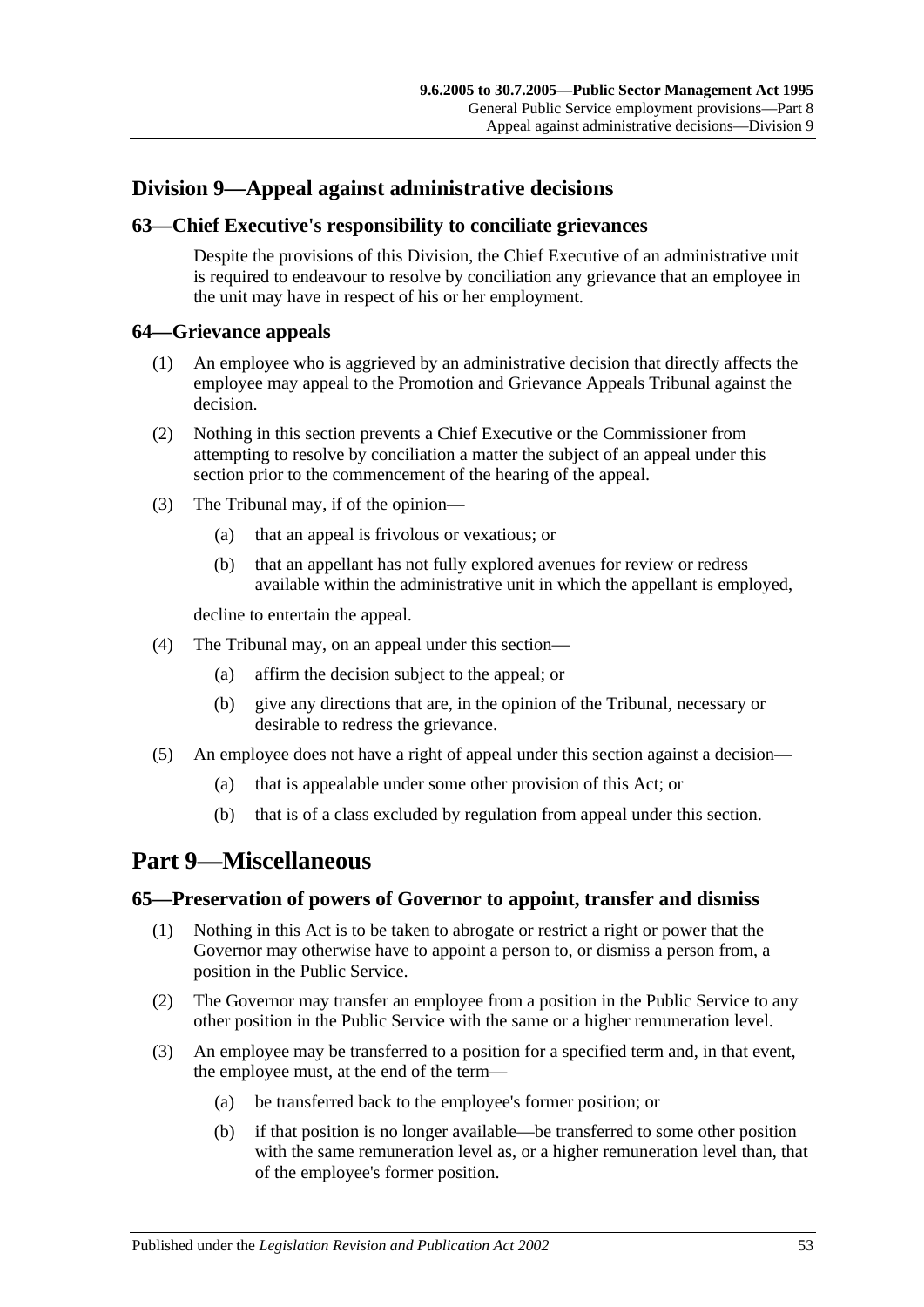### **67—Equal employment opportunity programs**

- (1) The Minister may publish in the Gazette equal employment opportunity programs designed to ensure that persons of a defined class have equal opportunities in relation to employment in the public sector with persons not of that class.
- (2) The Minister may, in an equal employment opportunity program, make special provision—
	- (a) to assist persons of a defined class disproportionately represented amongst the unemployed to gain employment in the public sector; or
	- (b) to assist persons of a defined class employed in the public sector to compete for other positions or pursue careers in the public sector as effectively as persons not of that class,

and any such special provision will, despite the provisions of this or any other Act, be lawful.

(3) The Minister may, by notice published in the Gazette, vary or revoke an equal employment opportunity program.

#### **68—Transfers of employees within public sector**

- (1) If an employee is liable to be transferred under [Part 8](#page-42-0) to another position in the Public Service, the Commissioner may instead, if the Commissioner thinks fit, transfer the employee to a position in the employment of a public sector agency outside the Public Service.
- (2) If a public sector agency outside the Public Service determines that—
	- (a) a person employed by the agency is no longer required to perform the duties of his or her position, or cannot or is not performing the duties satisfactorily for health or other reasons; and
	- (b) it is not practicable to transfer the person to some other position in the employment of the agency,

the Commissioner may, if the Commissioner thinks fit, transfer the person to a position in the Public Service or in the employment of another public sector agency.

- <span id="page-53-0"></span>(3) A transfer under this section may be made on conditions as to—
	- (a) maintenance (whether complete or partial) of the person's remuneration and accrued and accruing rights in respect of superannuation; and
	- (b) maintenance of the person's accrued and accruing leave rights; and
	- (c) transfer of the person back to the person's former position or an equivalent position,

as determined by the Commissioner.

(4) Conditions determined by the Commissioner under [subsection](#page-53-0) (3) will have effect according to their terms and despite the provisions of this or any other Act.

### **69—Appointment of Ministerial staff**

(1) The Premier may appoint a person as a member of a Minister's personal staff on conditions determined by the Premier.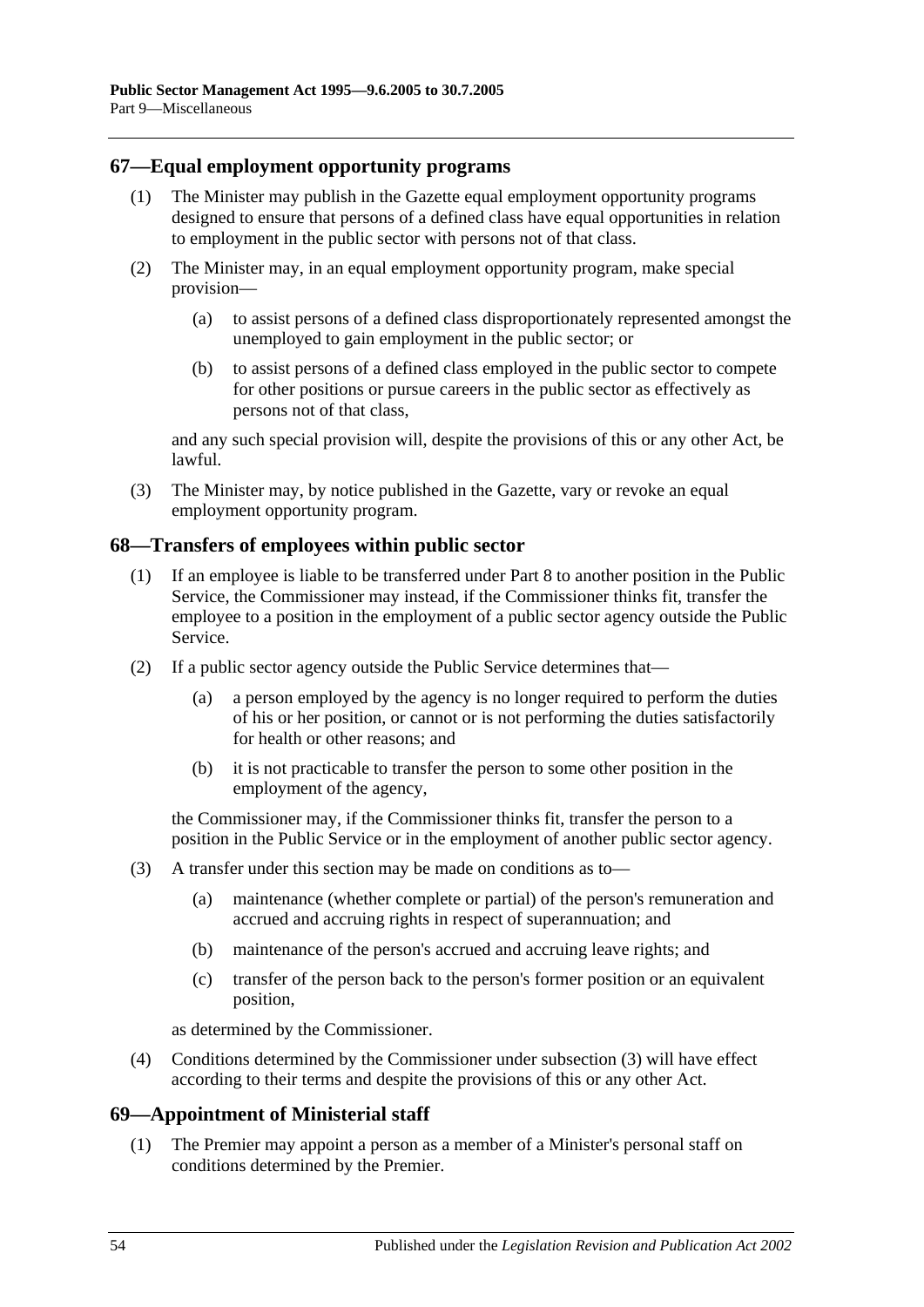- (2) A person appointed under this section is not an employee in the Public Service.
- (3) Appointments may not be made under this section so that at any time the number of persons so employed exceeds one per cent of all employees in the Public Service.
- (4) An appointment to a Minister's personal staff continues while the Minister continues to be a Minister (whether or not in the same Ministerial office) unless it sooner expires or is terminated under the conditions of appointment.
- <span id="page-54-0"></span>(5) The Premier must cause a report to be prepared not less frequently than once every 12 months setting out with respect to each Minister—
	- (a) details of all appointments made to the Minister's personal staff under this section (other than those described in previous reports under this section); and
	- (b) the number of persons for the time being employed on the Minister's personal staff under this section; and
	- (c) the remuneration and other conditions of appointment of each person for the time being employed on the Minister's personal staff under this section.
- (6) A report under [subsection](#page-54-0) (5) must—
	- (a) be published in the Gazette next issued after preparation of the report; and
	- (b) be laid before each House of Parliament within six sitting days after preparation of the report.

#### **70—Commissioner may approve arrangements for multiple appointments etc**

The Commissioner may approve, on conditions determined by the Commissioner, arrangements under which—

- (a) a person may be appointed to and employed in the Public Service for a period during which the person continues to hold or remains in some other office or employment outside the Public Service; or
- (b) a person who is employed in the Public Service may remain in that employment for a period during which the person holds or is engaged in some other office or employment outside the Public Service,

and any such arrangements will have effect according to their terms and despite the provisions of this or any other Act.

#### **70A—Incompatible public offices**

- (1) If a person holding an office is or has been appointed to a further office, he or she is not to be taken to have vacated the firstmentioned office or to have been invalidly appointed to the further office because—
	- (a) the potential exists or has existed for the duties of the offices to be in conflict; or
	- (b) the duties of either one or more of the offices require, by implication, the person's full time attention.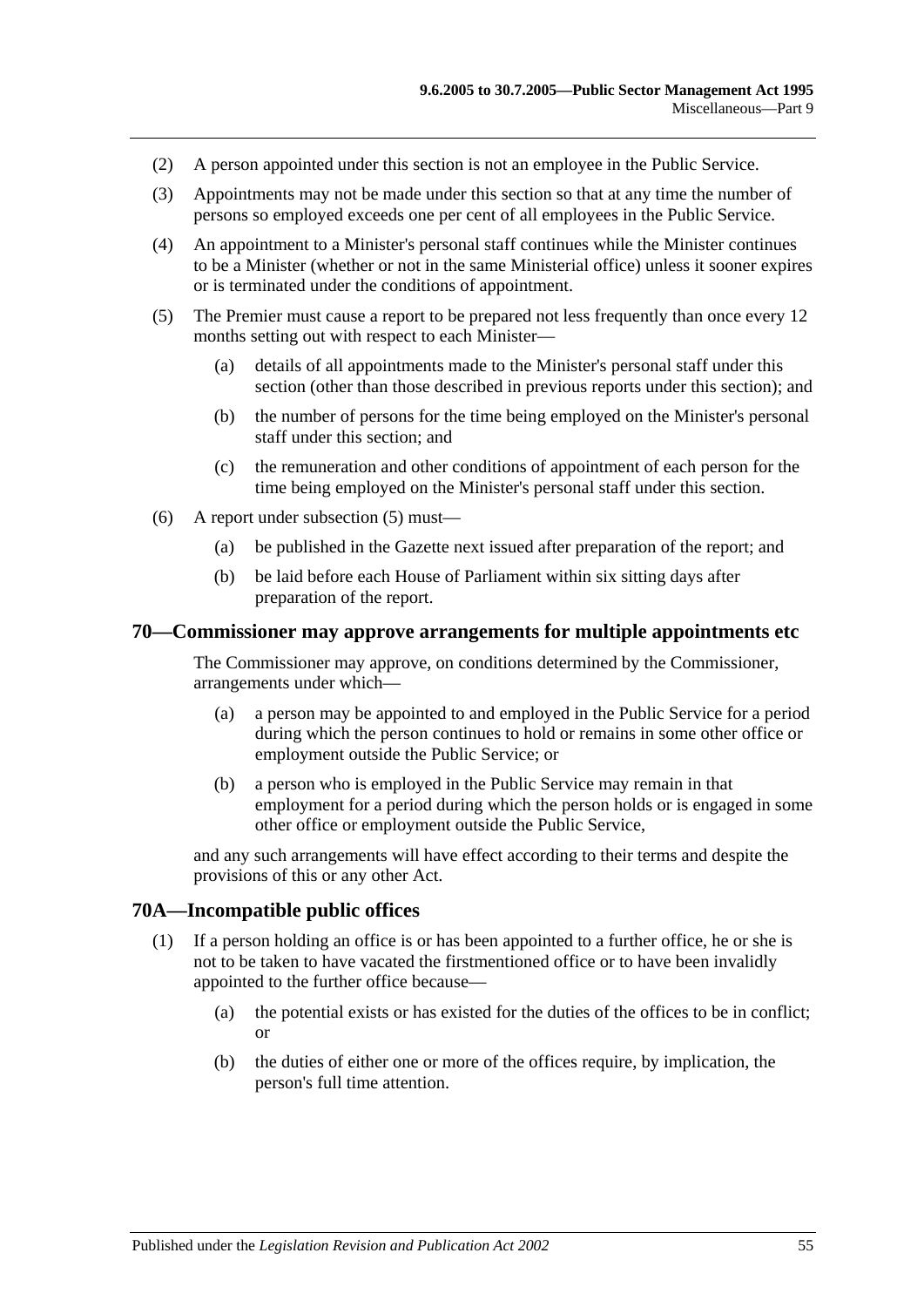- (2) The Governor may give directions in relation to an actual or potential conflict of duty and duty between offices held concurrently, or in relation to some other incompatibility between offices held concurrently, and, if the office holder concerned complies with those directions, he or she is excused from any breach that would otherwise have occurred.
- (3) In this section—

*office* means—

- (a) a public office; or
- (b) any position or employment in the public sector.

### **71—Extension of operation of certain provisions of Act**

- (1) The Governor may, by proclamation—
	- (a) extend the operation of specified provisions of this Act, subject to such modifications (if any) as may be specified in the proclamation, to any specified class of public sector employees to whom those provisions do not apply of their own force; or
	- (b) vary or revoke a proclamation previously made under this subsection.
- <span id="page-55-1"></span>(2) Subject to [subsection](#page-55-0) (3), the provisions of [Schedule 2](#page-58-0) relating to long service leave apply to all public sector employees who—
	- (a) are remunerated at hourly, daily, weekly or fortnightly rates of payment; and
	- (b) are assigned to duties that form part of the operations of an administrative unit; and
	- (c) are, in the performance of the duties, subject to direction by the Chief Executive of the administrative unit.
- <span id="page-55-0"></span>(3) The Governor may, by proclamation—
	- (a) declare that the provisions of [Schedule 2](#page-58-0) relating to long service leave do not apply to a class of employees referred to in [subsection](#page-55-1) (2); or
	- (b) vary or revoke a proclamation previously made under this subsection.
- (4) A proclamation under this section may, if it so provides, have effect from a date specified in the proclamation that is earlier than the date of the proclamation.

### **72—Operation of Industrial and Employee Relations Act**

A determination or decision under this Act affecting remuneration or conditions of employment is subject to an award, determination or enterprise or industrial agreement in force under the *Industrial [and Employee Relations Act](http://www.legislation.sa.gov.au/index.aspx?action=legref&type=act&legtitle=Industrial%20and%20Employee%20Relations%20Act%201994) 1994*.

### **73—Freedom of association for employees**

- (1) No employee may be compelled to become, or remain, a member of an industrial or professional association.
- (2) No employee who is eligible for membership of an industrial or professional association may be prevented (except by the association itself acting in accordance with its rules) from becoming or remaining a member of the association.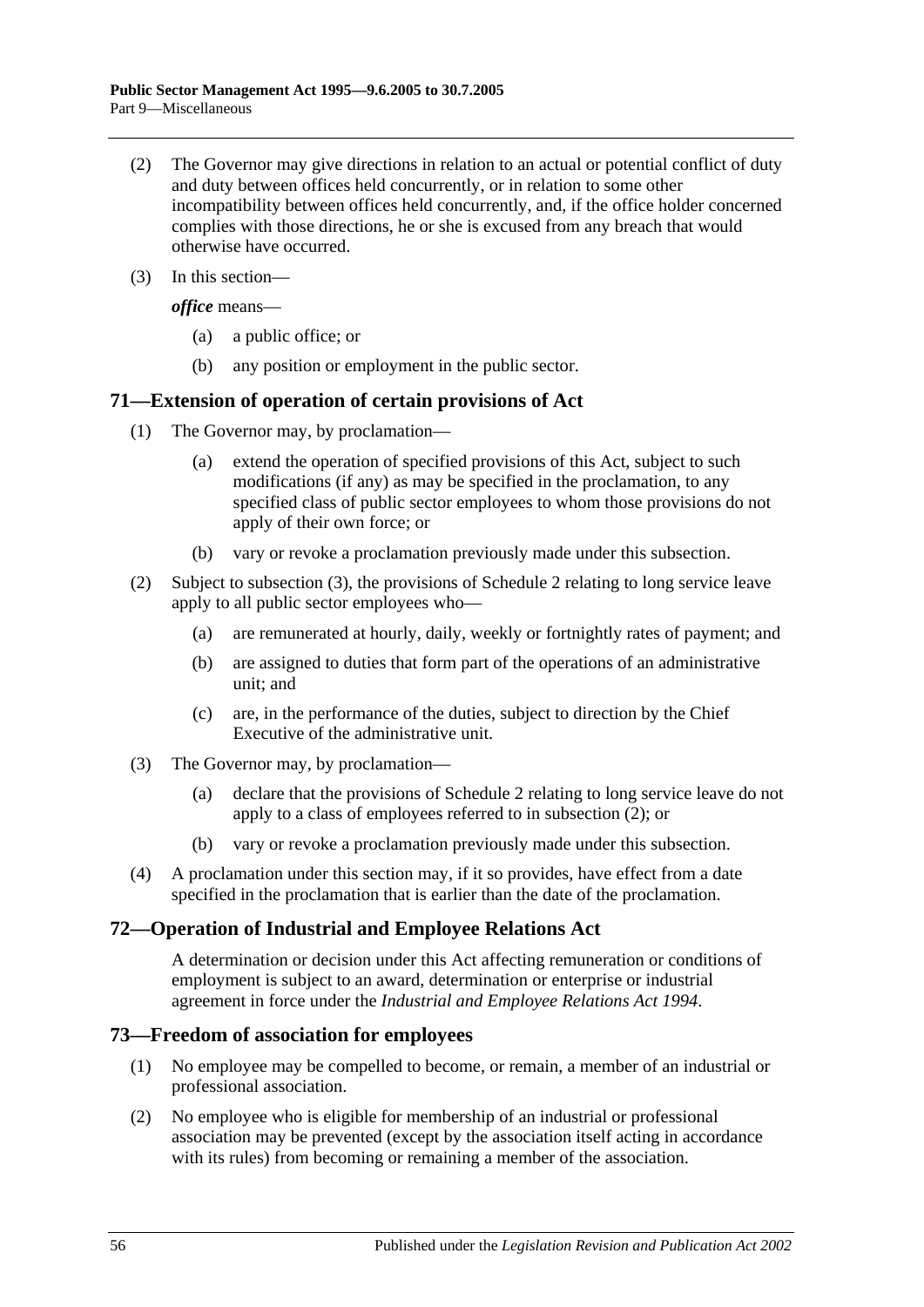## <span id="page-56-1"></span>**74—Immunity from civil liability**

- (1) Subject to [subsection](#page-56-0) (3), no civil liability attaches to an employee or other person holding an office or position under this Act for an act or omission in the exercise or purported exercise of official powers or functions.
- (2) An action that would, but for [subsection](#page-56-1) (1), lie against an employee or other person lies instead against the Crown.
- <span id="page-56-0"></span>(3) This section does not prejudice rights of action of the Crown itself in respect of an act or omission not in good faith.

### **75—Temporary exercise of statutory powers**

- $(1)$  If—
	- (a) a statutory power or function is exercisable by an employee in an administrative unit; and
	- (b) the employee is absent or is for any reason unable to exercise the power or function,

the power or function may be exercised by the Chief Executive of the administrative unit or some other employee nominated by the Chief Executive by instrument in writing.

(2) An apparently genuine document purporting to be a copy of an instrument of nomination under this section will be accepted in any legal proceedings, in the absence of proof to the contrary, as proof that the employee referred to as the nominee was duly authorised to exercise the power or function referred to in the instrument.

#### **76—Obsolete references**

- (1) If the title of an administrative unit or position in the Public Service is altered, a reference in an Act or statutory instrument to the administrative unit or position under an earlier title is, unless the contrary intention appears, to be read as a reference to the administrative unit or position under its new title.
- <span id="page-56-2"></span>(2) The Governor may, by proclamation, direct that a reference in an Act or statutory instrument to an administrative unit or position in the Public Service be read as a reference to some other administrative unit or position in the Public Service.
- (3) In [subsection](#page-56-2) (2)—

*administrative unit* includes an administrative unit or department established under a repealed Act;

*position* includes a position or office in the Public Service created under a repealed Act.

(4) The Governor may, by proclamation, vary or revoke a proclamation under this section.

#### **77—Evidentiary provision**

- (1) A certificate signed by the Commissioner certifying—
	- (a) that an administrative unit referred to in the certificate existed as an administrative unit of the Public Service at a time or over a period referred to in the certificate; or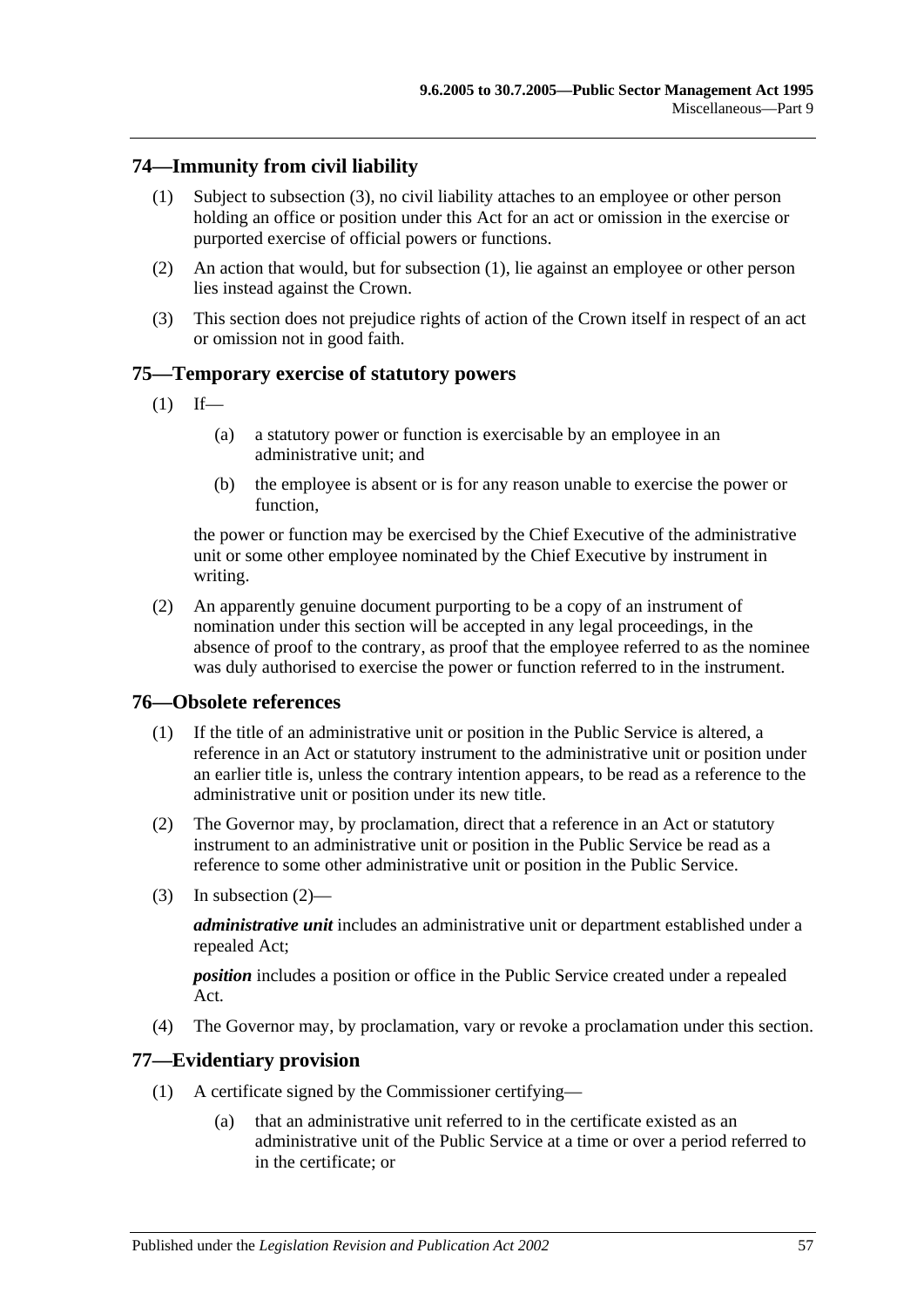(b) that a person named in the certificate occupied a specified position in the Public Service at a time or over a period referred to in the certificate,

will be accepted in any legal proceedings, in the absence of proof to the contrary, as proof of the matter so certified.

(2) An apparently genuine document purporting to be a certificate under this section will be accepted in any legal proceedings, in the absence of proof to the contrary, as such a certificate.

## **78—War Service (Preference in Employment) Act**

Nothing in this Act derogates from the *[War Service \(Preference in Employment\)](http://www.legislation.sa.gov.au/index.aspx?action=legref&type=act&legtitle=War%20Service%20(Preference%20in%20Employment)%20Act%201943)  Act [1943](http://www.legislation.sa.gov.au/index.aspx?action=legref&type=act&legtitle=War%20Service%20(Preference%20in%20Employment)%20Act%201943)*.

### **79—Service of notices**

A notice or document required or authorised by this Act to be given to or served on an employee may be given to or served on the employee personally or by post addressed to the employee at the address last notified by the employee in accordance with the regulations.

### **79A—Proceedings for offences**

- (1) Proceedings may not be brought for an offence against this Act except with the consent of the Director of Public Prosecutions.
- (2) Notwithstanding any other Act, proceedings for a summary offence against this Act may be brought within the period of three years after the date on which the offence is alleged to have been committed or, with the consent of the Director of Public Prosecutions, at any later time.
- (3) A document purporting to be a consent of the Director of Public Prosecutions given under this section is, in the absence of proof to the contrary, proof of the consent.

#### **80—Regulations**

- (1) The Governor may make such regulations as are contemplated by this Act, or as are necessary or expedient for the purposes of this Act.
- (2) A regulation—
	- (a) may be of general or limited application and may vary in operation according to factors stated in the regulation; and
	- (b) may leave a matter or thing to be determined, dispensed with, regulated or prohibited according to the discretion of the Minister, the Commissioner or a Chief Executive, either generally or in particular case or class of cases; and
	- (c) may impose a penalty not exceeding a Division 8 fine for contravention of, or non-compliance with, the regulation.

# **Schedule 1—Persons excluded from Public Service**

- 1 (1) The following persons are excluded from the Public Service:
	- (a) members of the judiciary;
	- (b) members of the police force;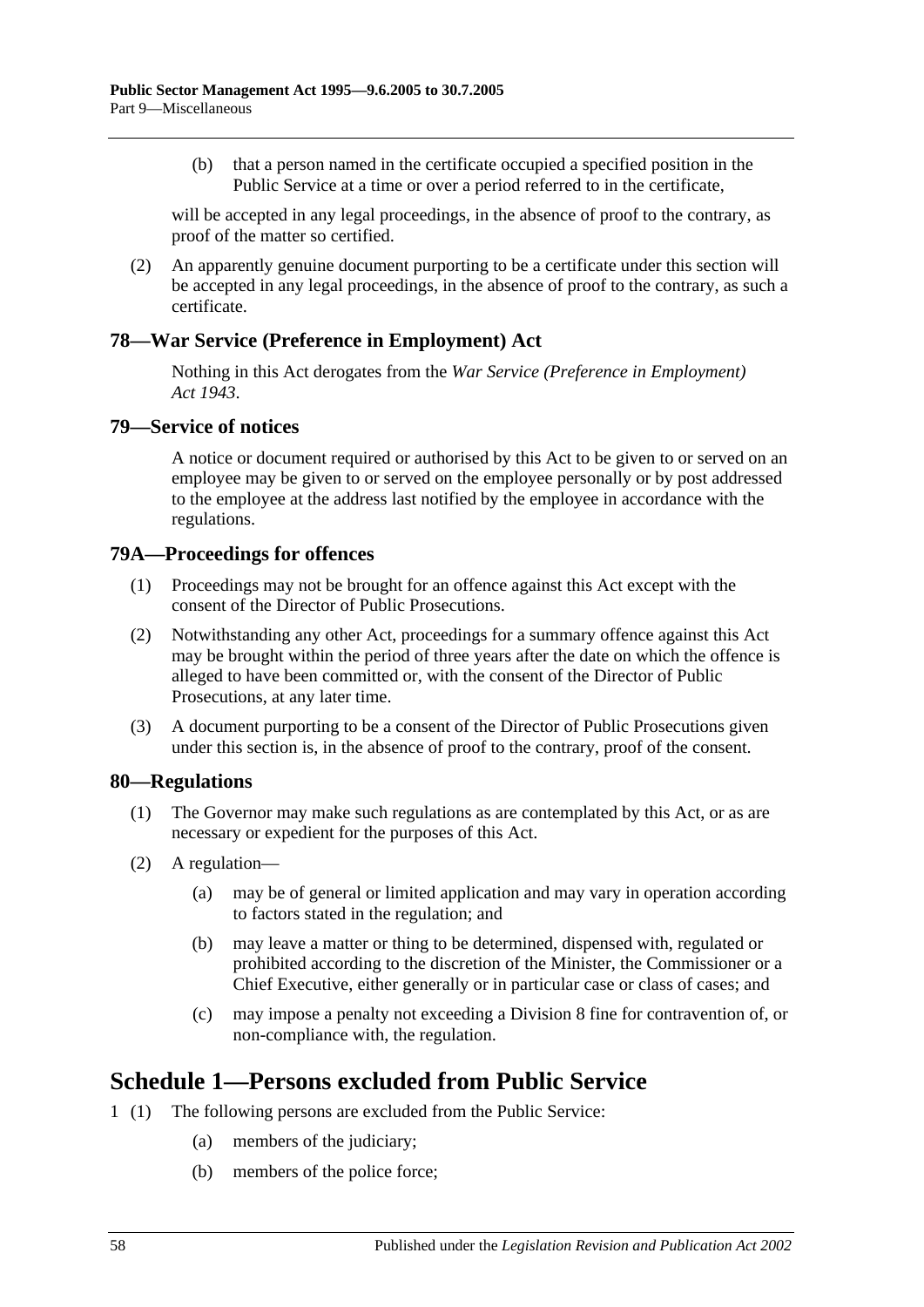- (c) the Auditor-General;
- (d) the Ombudsman;
- (e) the Police Complaints Authority;
- (f) the Electoral Commissioner and the Deputy Electoral Commissioner;
- (g) an officer of either House of Parliament or a person under the separate control of the President of the Legislative Council or the Speaker of the House of Assembly or a member of the joint parliamentary service;
- (h) the Commissioner;
- (i) an officer or employee appointed by the Minister under the *[Education](http://www.legislation.sa.gov.au/index.aspx?action=legref&type=act&legtitle=Education%20Act%201972)  Act [1972](http://www.legislation.sa.gov.au/index.aspx?action=legref&type=act&legtitle=Education%20Act%201972)*;
- (j) an officer or employee appointed by the Minister under the *[Technical and](http://www.legislation.sa.gov.au/index.aspx?action=legref&type=act&legtitle=Technical%20and%20Further%20Education%20Act%201975)  [Further Education Act](http://www.legislation.sa.gov.au/index.aspx?action=legref&type=act&legtitle=Technical%20and%20Further%20Education%20Act%201975) 1975*;
- (k) a person appointed by the Premier to a Minister's personal staff under [Part 9;](#page-52-0)
- (l) subject to a proclamation under [Part 3—](#page-24-0)
	- (i) an officer or employee who is remunerated solely by fees, allowances or commission;
	- (ii) an employee who is remunerated at hourly, daily, weekly or piece-work rates of payment (other than a person appointed under [Part 7](#page-35-0) to a casual position);
	- (iii) an officer or employee who is excluded under any other Act from the Public Service or whose terms and conditions of appointment are under another Act to be determined by the Governor, a Minister or any specified person or body;
- (m) an officer or employee excluded from the Public Service by proclamation under [subclause](#page-58-1) (2).
- <span id="page-58-1"></span>(2) The Governor may, by proclamation—
	- (a) exclude an officer or employee or class of officers or employees from the Public Service; or
	- (b) vary or revoke a proclamation under this subclause.

# <span id="page-58-0"></span>**Schedule 2—Hours of attendance, holidays and leave of absence Part 1—Hours of attendance**

#### **1—Hours of attendance**

(1) Subject to this clause and any direction of the Chief Executive of the relevant administrative unit, an employee is obliged to attend at the employee's place of employment throughout the hours fixed by the regulations as ordinary business hours in relation to the Public Service.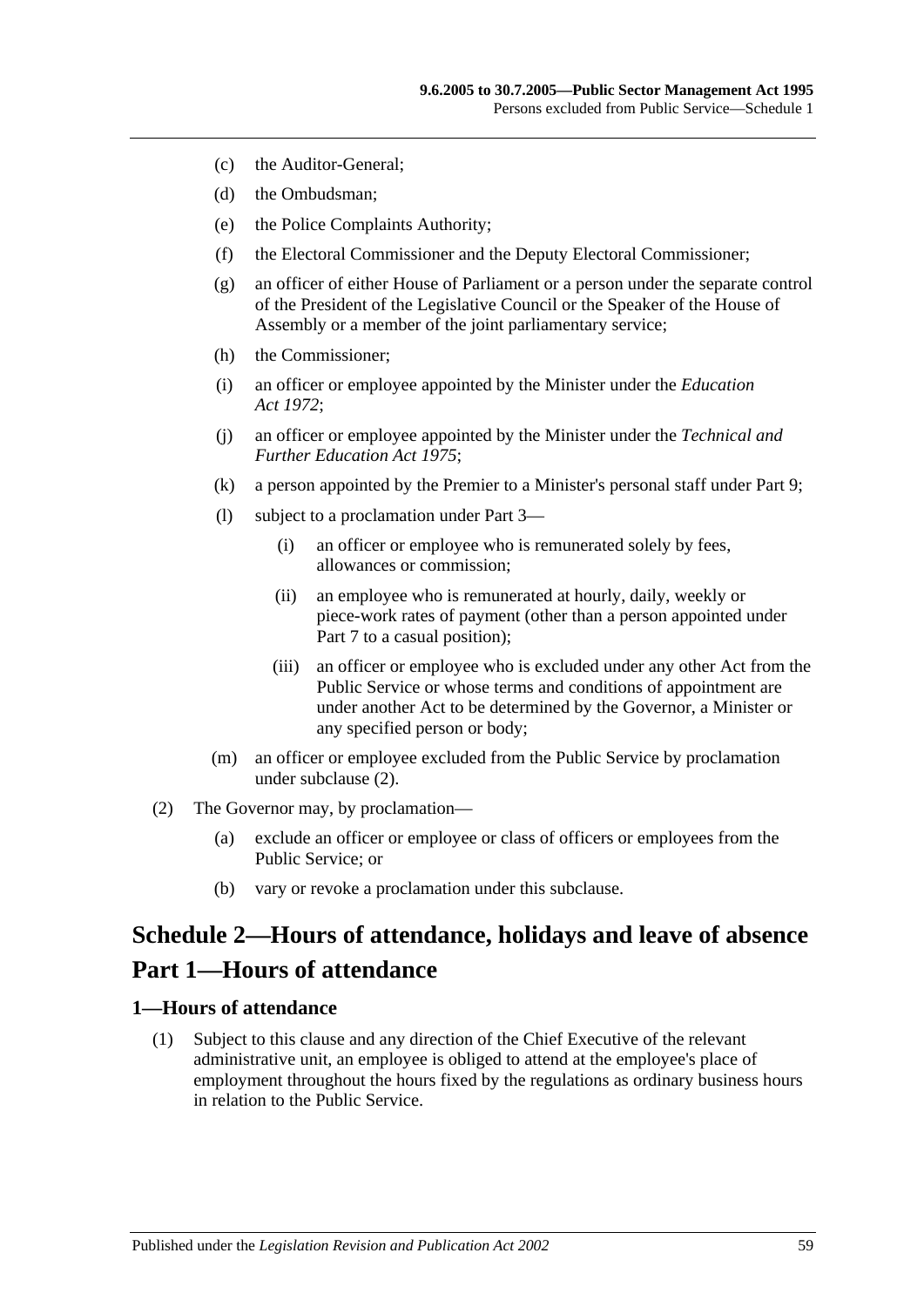- (2) The Chief Executive of an administrative unit may, at the request and with the consent of an employee occupying a position in the unit, determine that the duties of the position be performed on a part-time basis, and, in that event, the employee is not required to attend at his or her place of employment except according to the basis determined by the Chief Executive.
- (3) An employee is entitled to be absent from the employee's place of employment if the absence is authorised by or under a flexi-time scheme adopted by the Chief Executive of the relevant administrative unit.

# **2—Directions relating to part-time employment**

- (1) The Commissioner may issue directions with respect to employment in the Public Service on a part-time basis.
- (2) The directions issued by the Commissioner under this section will have effect according to their terms and despite the other provisions of this Act.

# **Part 2—Holidays and closure of offices**

# **3—Public Service holidays**

- (1) Subject to [subclause](#page-59-0) (2), the following days are to be observed as holidays in the Public Service:
	- (a) all public holidays;
	- (b) any other days declared by proclamation to be holidays in the Public Service.
- <span id="page-59-0"></span>(2) The Chief Executive of an administrative unit may require employees employed in that administrative unit to attend for duty on a holiday.

### <span id="page-59-1"></span>**4—Closure of offices etc**

- (1) The Minister may direct—
	- (a) that all or any of the offices of an administrative unit be closed; and
	- (b) that specified classes of employees be not required to work,

on a specified day or days.

- <span id="page-59-3"></span>(2) If an employee is not required to work on a particular day because of a direction under [subclause](#page-59-1) (1) then, subject to [subclause](#page-59-2) (3), the employee is to be taken to have been granted recreation leave on that day or those days.
- <span id="page-59-2"></span>(3) An employee who is not required to work on a day by reason of a direction under [subclause](#page-59-1) (1) must if, the employee would, but for [subclause](#page-59-3) (2), have been entitled to sick leave on that day, be granted the sick leave, and, in that event, the employee is to be taken not to have been granted recreation leave on that day.

# **Part 3—Recreation leave**

- 5 (1) Subject to this clause and the regulations, an employee is entitled to 1⅔ days recreation leave for each completed month of the employee's service.
	- (2) If an employee performs the duties of a position on a part-time basis, the period of the employee's service for the purposes of this clause is to be determined in accordance with the regulations and any directions of the Commissioner.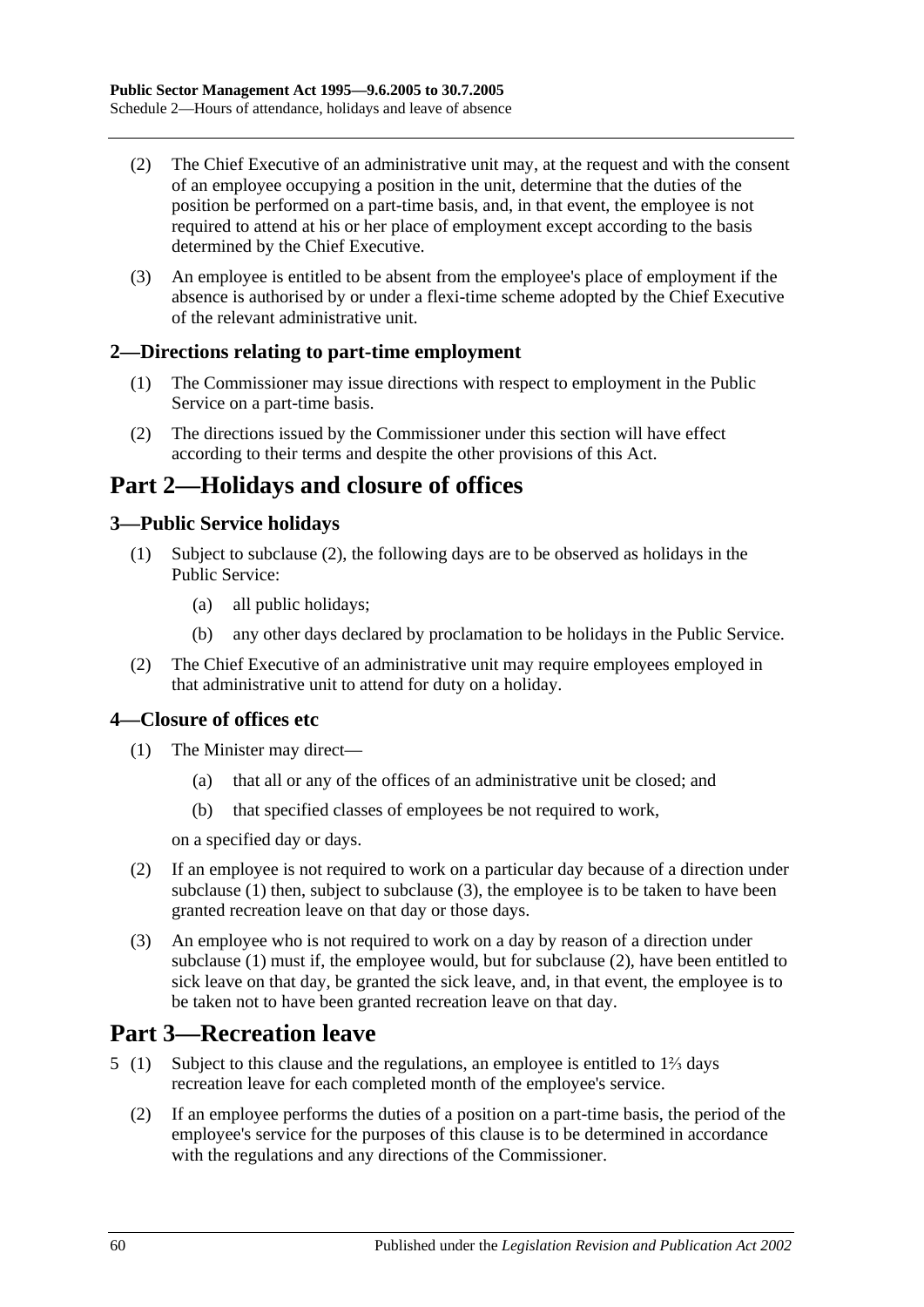- (3) The Commissioner may, in appropriate cases, increase the entitlement to recreation leave of a particular employee or employees of a particular class.
- (4) Recreation leave must be granted by the Chief Executive in accordance with the regulations and any directions of the Commissioner.
- (5) Recreation leave may, in accordance with the regulations and any directions of the Commissioner, be taken in anticipation of the entitlement to that recreation leave accruing to the employee.
- (6) If an employee who is entitled to recreation leave dies or ceases for any reason to be an employee, the employee, or the employee's personal representative, as the case requires, must, unless the Commissioner otherwise directs, be paid a sum calculated in accordance with the directions of the Commissioner as being the monetary value of the leave.
- $(7)$  If—
	- (a) an employee has taken recreation leave in anticipation of the entitlement to that leave accruing to the employee; and
	- (b) before the entitlement to the leave accrues to the employee, the employee ceases for any reason to be an employee,

then, unless the Commissioner otherwise directs, a sum equal to the sum paid to the employee in respect of that leave is payable to the Treasurer as a debt by the employee.

(8) This clause does not apply to an employee employed in a casual position.

# **Part 4—Sick leave**

#### **6—Sick leave etc**

- (1) An employee is, subject to the regulations, entitled to take sick leave not exceeding the amount of sick leave standing to the credit of the employee.
- (2) Sick leave must be credited to an employee as follows:
	- (a) on the commencement of the employee's employment, six days sick leave must be credited to the employee;
	- (b) if an employee's employment commenced after 30 June in any year but before 1 January in the next year, then on 1 January a further six days sick leave must be credited to the employee;
	- (c) on 1 July after the commencement of an employee's employment and on each succeeding 1 July, a further 12 days sick leave must be credited to the employee.
- (3) Despite the other provisions of this clause—
	- (a) an employee is not entitled to take—
		- (i) more than six days sick leave during the first six months of the employee's employment; or
		- (ii) more than 12 days sick leave during the first 12 months of the employee's employment; and
	- (b) the sick leave to be credited to an employee must—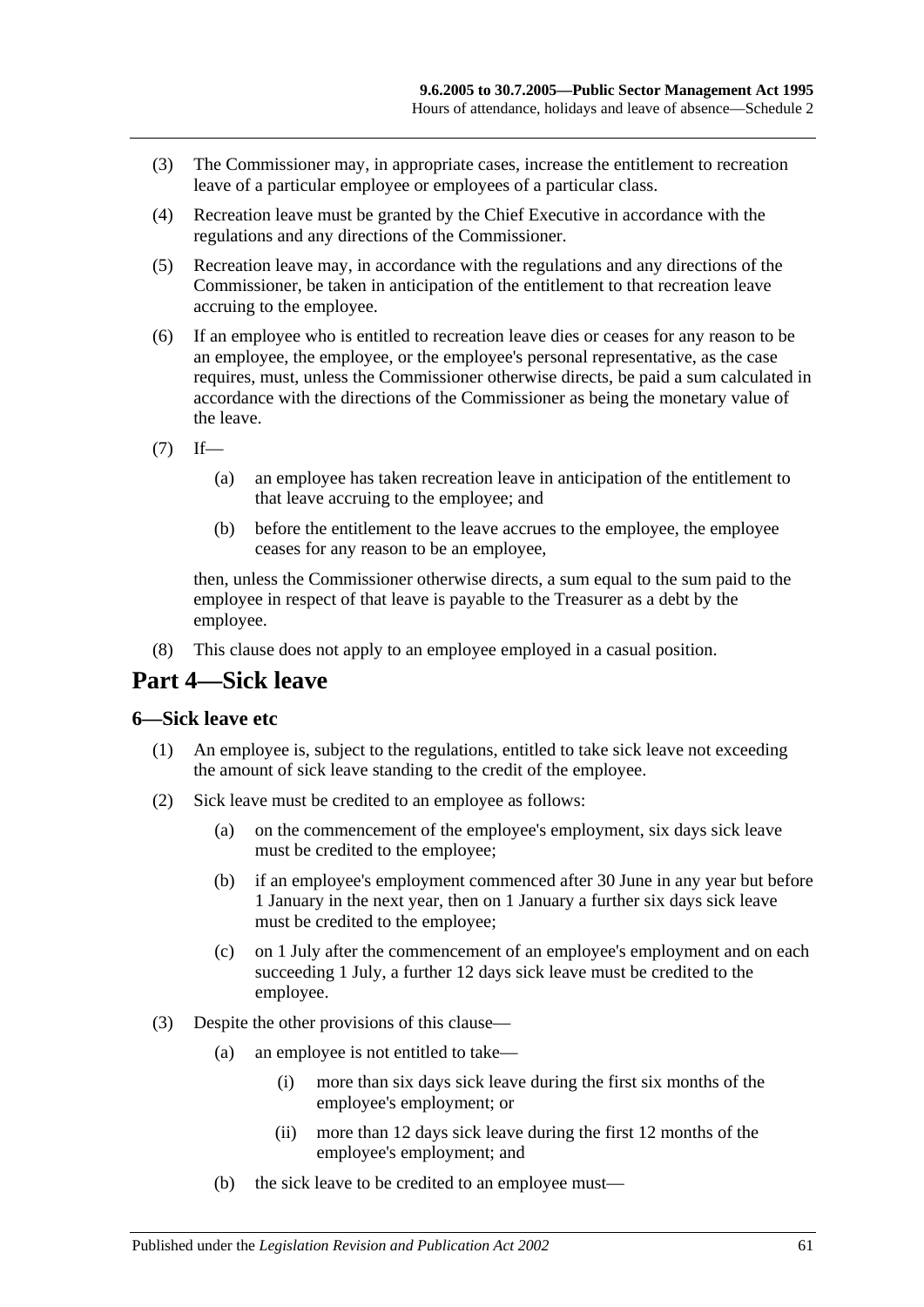- (i) if an employee is employed on a part-time basis for any period; or
- (ii) if an employee is absent for any period on leave without pay,

be reduced in accordance with the regulations and any directions of the Commissioner; and

- (c) the Commissioner may, in appropriate cases, increase the entitlement to sick leave of a particular employee or employees of a particular class; and
- (d) the Commissioner may approve a scheme in relation to a class of employees under which this clause will apply in a modified way in relation to employees of that class who individually apply to come under the scheme.
- (4) This clause does not apply to an employee employed in a casual position.

# **Part 5—Special leave**

#### **7—Special leave**

- (1) Special leave with pay may be granted for purposes prescribed by regulation.
- (2) The Chief Executive of the administrative unit in which an employee is employed may, subject to the directions of the Commissioner, grant to the employee special leave with pay—
	- (a) for a period determined in accordance with the regulations and the directions of the Commissioner in relation to the purpose for which special leave is to be taken; or
	- (b) for such other period as may be authorised, in the particular circumstances, by the Minister.
- (3) The Chief Executive of the administrative unit in which an employee is employed—
	- (a) must, subject to the directions of the Commissioner, grant to the employee special leave without pay for a period determined in accordance with the regulations and the directions of the Commissioner if the employee applies for special leave on the ground that—
		- (i) the employee is pregnant; or
		- (ii) the employee requires the leave to undertake the care of a young child not of school age of whom the employee is a parent; and
	- (b) may, subject to the directions of the Commissioner, grant to the employee special leave without pay for such other reason and such period as appears to the Chief Executive to be reasonable in the particular circumstances.
- (4) The granting of special leave under this clause is to be on such conditions as the Chief Executive may, subject to the directions of the Commissioner, determine.
- (5) The Chief Executive must, subject to the directions of the Commissioner, determine for what purposes (if any) and to what extent (if any) special leave without pay granted by the Chief Executive is to be counted as service or effective service for the purposes of this Act.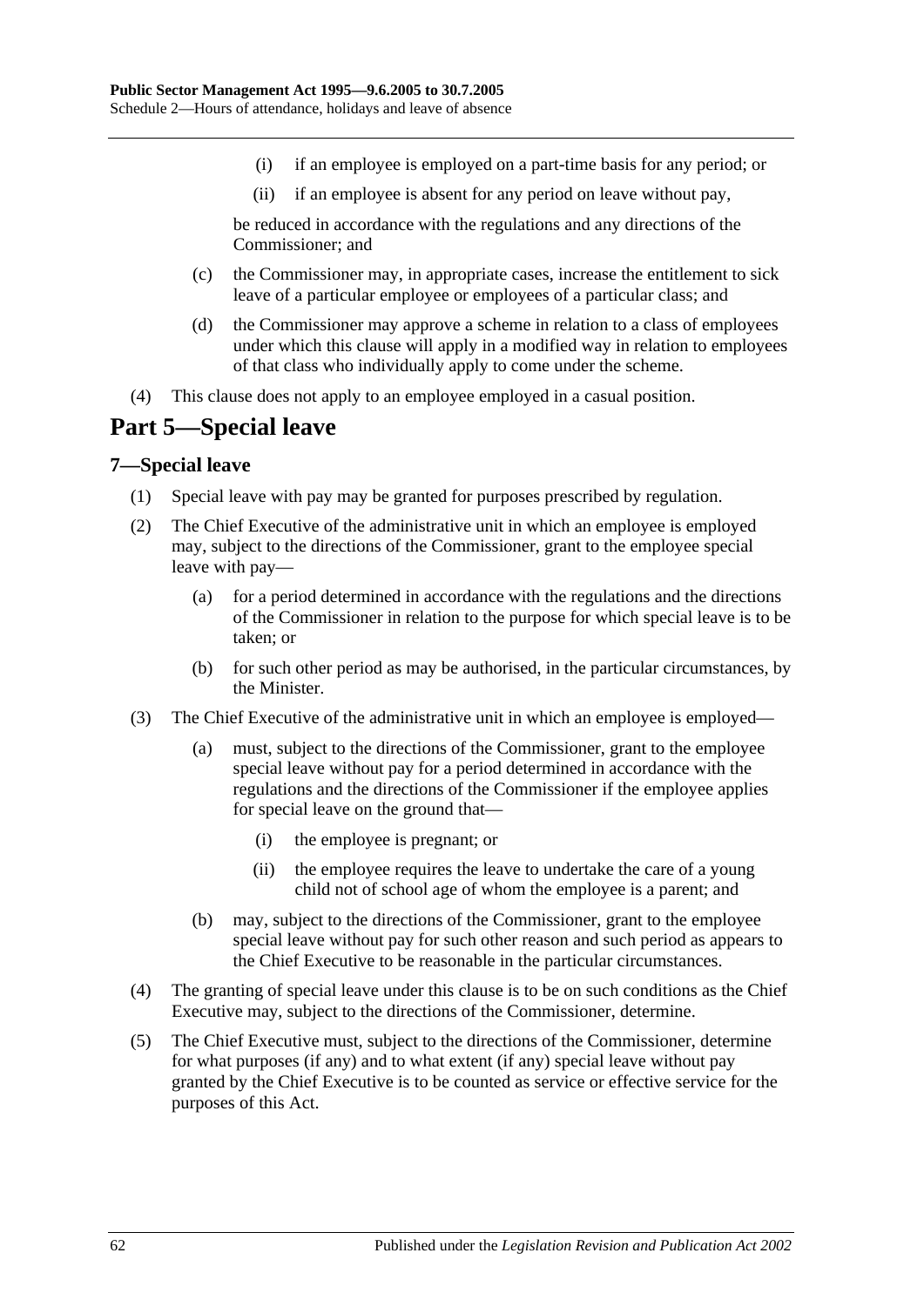# **Part 6—Long service leave**

## **8—Long service leave**

- (1) An employee who has 10 years or more effective service is entitled to the following long service leave:
	- (a) 90 days in respect of the first 10 years of effective service;
	- (b) nine days in respect of each subsequent year of effective service;
	- (c) 15 days in respect of the sixteenth and each subsequent year of effective service.
- (2) If an employee performs the duties of a position on a part-time basis, the employee's effective service is to be determined in accordance with the regulations and any directions of the Commissioner.
- (3) Every day occurring during a period of long service leave is (whether it is a working day or not) to be regarded as a day of that leave.
- (4) Where long service leave has been taken by an employee or a payment in lieu of long service leave has been made to an employee (either before or after the commencement of this Act), the employee's entitlement to long service leave is reduced accordingly.

### **9—Time and manner in which long service leave is to be taken**

- (1) Subject to the regulations and the directions of the Commissioner, long service leave must be taken at times and for periods agreed on by the employee entitled to the leave and the Chief Executive of the administrative unit in which the employee is employed.
- (2) Subject to the regulations, the Chief Executive may permit an employee who has not less than seven years effective service to take *pro rata* long service leave in respect of that effective service.

# **10—Long service leave to be on full pay**

- (1) Subject to this clause, the salary to which an employee is entitled during long service leave is—
	- (a) the salary appropriate to the remuneration level of the employee's position during that leave; and
	- (b) subject to the regulations, if the employee was employed at a higher remuneration level (either before or after the commencement of this Act) during part of the employee's effective service, additional salary as determined by the Commissioner.
- (2) If the effective service of an employee consists in whole or in part of part-time service or service in a casual position, the salary to which the employee is entitled during long service leave is to be as determined by the Commissioner by reference to the rate of remuneration applying to the employee's position during the period of the leave and the extent to which the employee's effective service was part-time or in a casual position.
- (3) An employee may elect to take long service leave on half salary, and in that event—
	- (a) the period of leave is to be twice the period to which the employee would otherwise have been entitled; and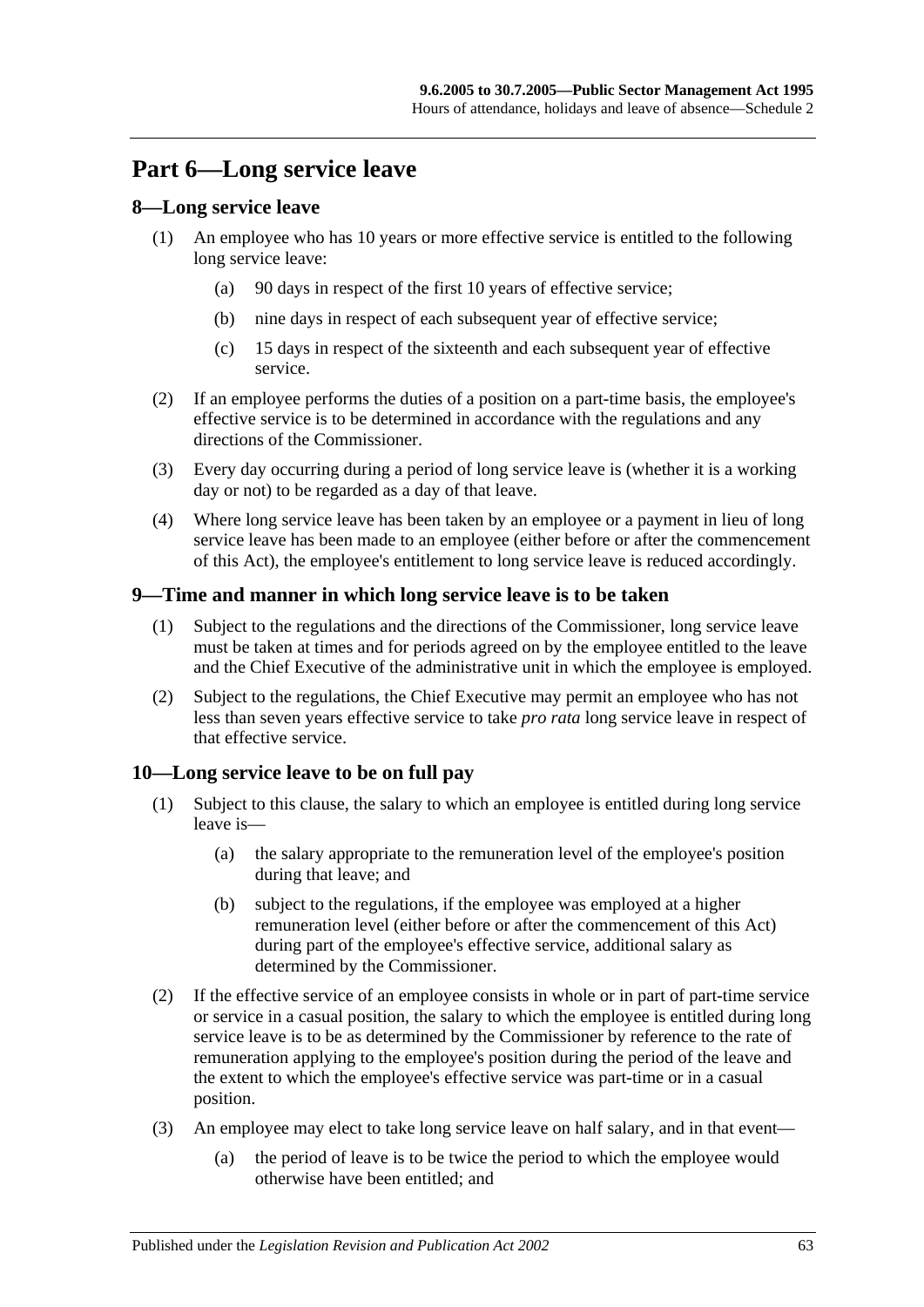- (b) the first half of the leave is to be on full pay; and
- (c) the second half of the leave is to be taken to be leave without pay.
- (4) An employee is, while on long service leave, entitled to receive, in addition to salary, the allowances (if any) determined by the Commissioner.

### **11—Payment in lieu of long service leave**

- (1) The Minister may, on application by a Chief Executive, and the Chief Executive of an administrative unit may, on application by an executive in the unit, authorise that the Chief Executive or executive be paid, in lieu of a period of long service leave to which the person has accrued an entitlement, an amount equal to the salary and allowances (if any) that the person would have been entitled to receive during such a period of leave.
- (2) If an employee—
	- (a) who is entitled to long service leave; or
	- (b) to whom *pro rata* long service leave could have been granted,

dies or ceases for any reason to be an employee, then—

- (c) in the case of death—the employee's personal representative; or
- (d) in the case of cessation of service for any other reason—the employee,

must be paid a sum determined as follows:

- (e) in the case of an employee who was entitled to long service leave—the salary that would have been payable if the long service leave had commenced on the day of cessation of service;
- (f) in the case of an employee to whom *pro rata* long service leave could have been granted—the salary that would have been payable if *pro rata* long service leave had been granted in respect of all the employee's effective service and that leave had commenced on the day of cessation of service;
- (g) in either case—
	- (i) if the employee's service ceases during a year of service—a sum that bears to the salary that would have been payable in respect of long service leave for that year of service if it had been completed the same proportion as the number of complete months served in that year bears to 12; and
	- (ii) the allowances (if any) determined by the Commissioner.
- (3) In determining a sum payable under this clause, no allowance may be made for an increase in salary granted or payable after the date of the payment.

# **Part 7—Adjustment to leave rights based on prior service**

### **12—Adjustment to leave rights based on prior service**

If a person becomes an employee within three months after ceasing to be—

- (a) an officer or employee of the Crown in right of this State, the Commonwealth or another State or Territory of the Commonwealth; or
- (b) an officer or employee of a prescribed class,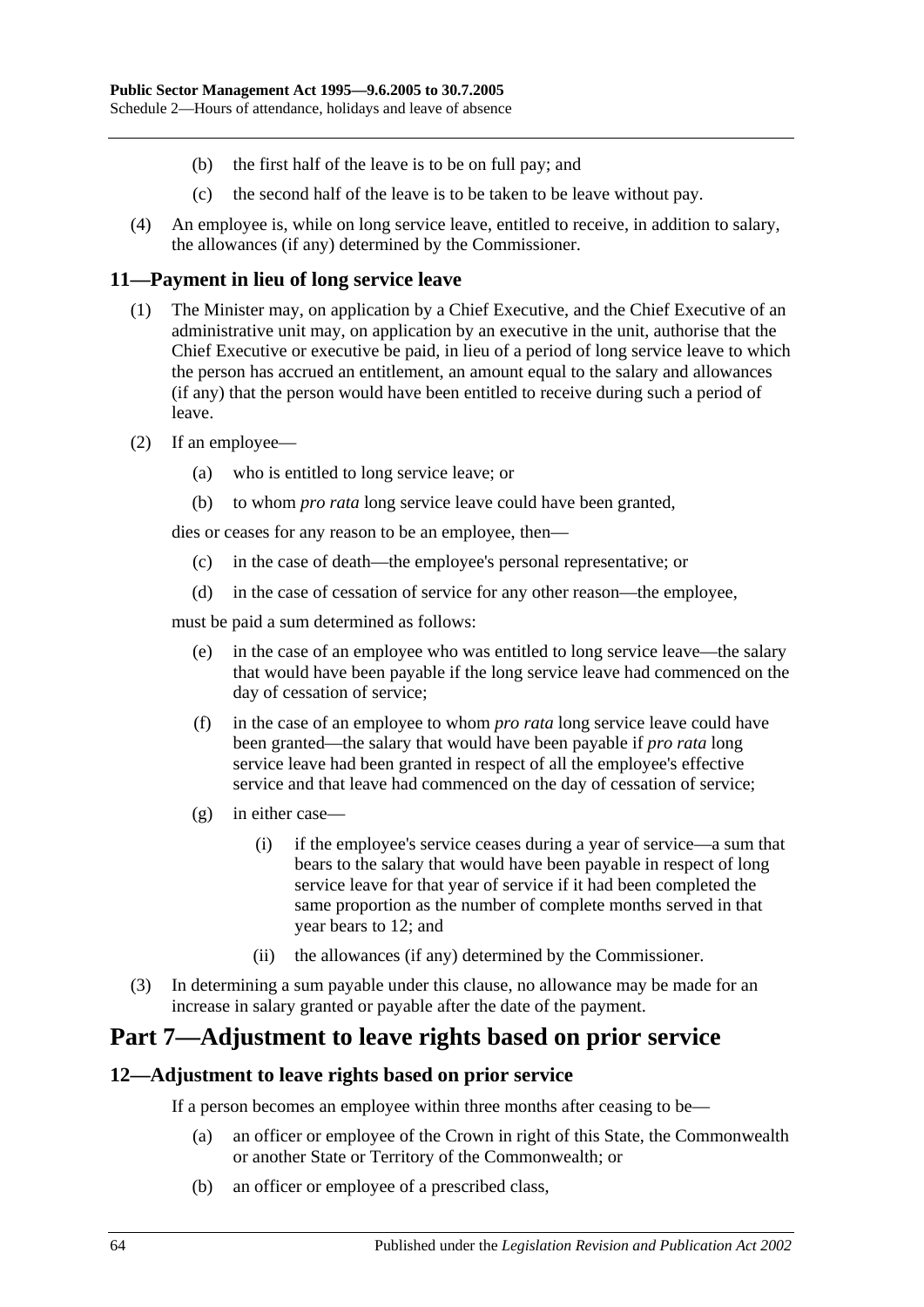then, for the purpose of determining the person's entitlement to recreation leave, sick leave or long service leave, the period of the person's service in that capacity is, to the extent determined by the Commissioner and subject to the conditions (if any) imposed by the Commissioner, to be counted as service or effective service for the purposes of this Act.

# **Part 8—Payments on death**

## **13—Payment in respect of leave on death**

Despite any other provisions of this Schedule, the Chief Executive of an administrative unit may, if of the opinion that it is appropriate to do so, direct that a sum payable in respect of leave on the death of an employee in the unit be paid to dependants of the employee and not to the personal representative.

# **Schedule 3—Promotion and Grievance Appeals Tribunal and Disciplinary Appeals Tribunal**

# **1—Promotion and Grievance Appeals Tribunal and Disciplinary Appeals Tribunal**

- (1) The following Tribunals are established:
	- (a) the *Promotion and Grievance Appeals Tribunal*; and
	- (b) the *Disciplinary Appeals Tribunal*.
- (2) Except where the contrary intention appears, the remaining provisions of this Schedule apply in relation to both the Promotion and Grievance Appeals Tribunal and the Disciplinary Appeals Tribunal.

# <span id="page-64-0"></span>**2—Appointment of Presiding Officer and Deputy Presiding Officer**

- (1) The Governor may appoint—
	- (a) a suitable person to be Presiding Officer of the Tribunal; and
	- (b) a suitable person to be Deputy Presiding Officer of the Tribunal.
- (2) Before the Governor makes an appointment under [subclause](#page-64-0) (1), the Minister must invite representations from recognised organisations on the proposed appointment.
- (3) A person is not eligible to be appointed as Presiding Officer or Deputy Presiding Officer of the Disciplinary Appeals Tribunal unless that person is a member or a former member of the judiciary of the State or the Commonwealth.
- (4) A person is not eligible to be appointed as Presiding Officer or Deputy Presiding Officer of the Promotion and Grievance Appeals Tribunal—
	- (a) if the person is an employee; or
	- (b) unless the person has, in the opinion of the Governor, appropriate knowledge and experience of principles and practices of personnel management in the public sector.
- (5) In the absence of the Presiding Officer of the Tribunal, or if there is temporarily no Presiding Officer of the Tribunal, the Deputy Presiding Officer has all the powers and functions of the Presiding Officer.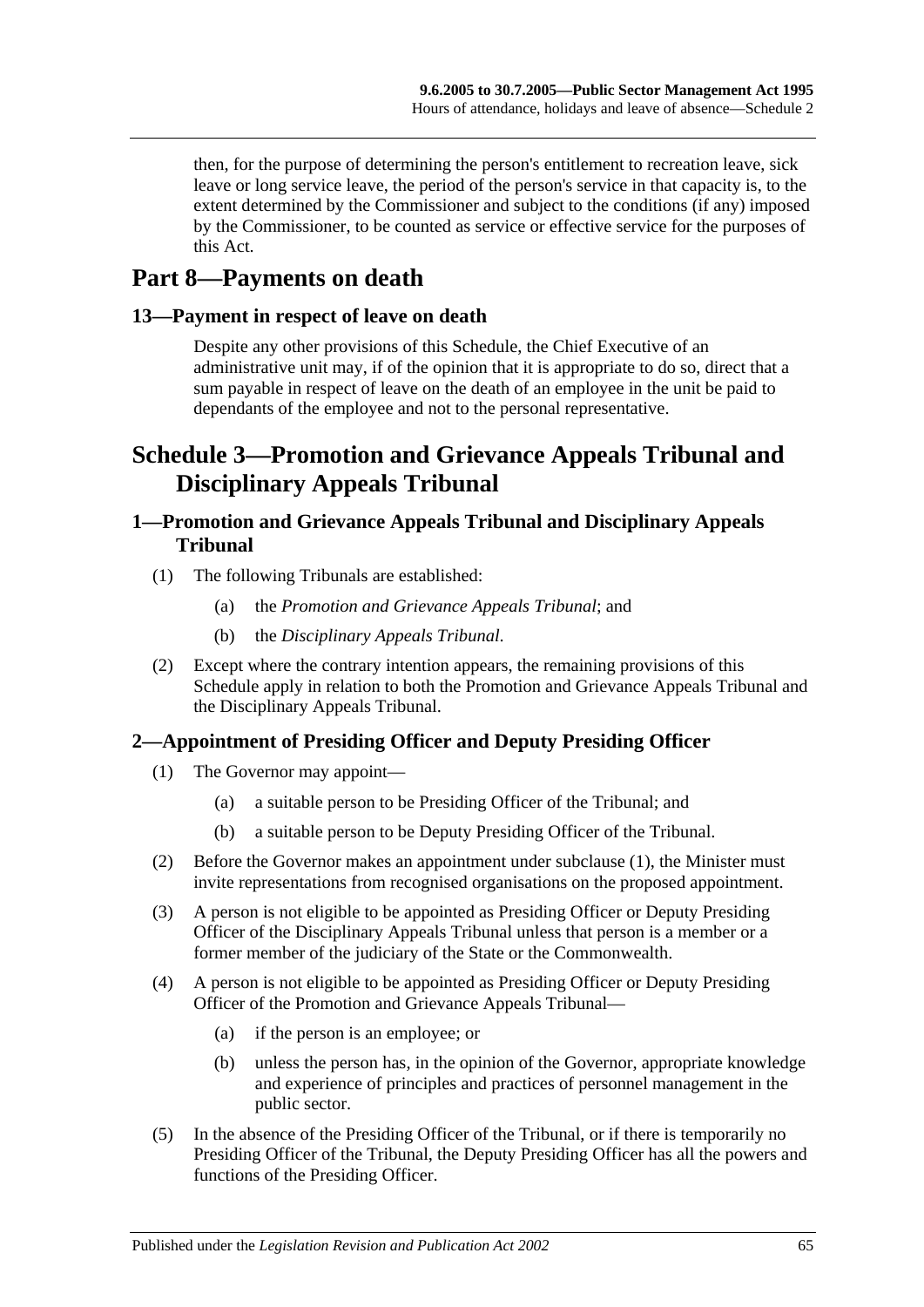- (6) A Presiding Officer or Deputy Presiding Officer of the Tribunal is to be appointed for a term of office (not exceeding five years) determined by the Governor and specified in the instrument of appointment and, at the end of a term of office, is eligible for reappointment.
- (7) A person ceases to be Presiding Officer or Deputy Presiding Officer of the Promotion and Grievance Appeals Tribunal if the person—
	- (a) completes a term of office and is not reappointed; or
	- (b) resigns by written notice addressed to the Minister; or
	- (c) is removed from office by the Governor on the ground of—
		- (i) misconduct; or
		- (ii) neglect of duties; or
		- (iii) incompetence; or
		- (iv) mental or physical incapacity to carry out official duties; or
	- (d) is convicted of an offence punishable by imprisonment; or
	- (e) becomes a member, or a candidate for election as a member, of the Parliament of the State or the Commonwealth.
- (8) A person ceases to be Presiding Officer or Deputy Presiding Officer of the Disciplinary Appeals Tribunal if the person—
	- (a) completes a term of office and is not reappointed; or
	- (b) resigns by written notice addressed to the Minister; or
	- (c) ceases to be a member of the judiciary.
- (9) A person who ceases to be Presiding Officer or Deputy Presiding Officer of the Tribunal on completion of a term of office, on resignation under this clause, or on retirement or resignation as a member of the judiciary, may continue to act in the relevant office for the purpose of completing the hearing and determination of proceedings part-heard at the completion of the term of office, or at the time of the retirement or resignation.

### **3—Panels of nominees**

- (1) For the purpose of constituting the Tribunal there is to be—
	- (a) a panel of employees nominated by the Commissioner; and
	- (b) a panel of employees nominated by recognised organisations.
- <span id="page-65-1"></span><span id="page-65-0"></span>(2) The Minister may from time to time invite the recognised organisations to nominate employees to constitute the panel referred to in [subclause](#page-65-0) (1)(b).
- (3) If a recognised organisation fails to make a nomination in response to an invitation under [subclause](#page-65-1) (2) within the time allowed in the invitation, the Minister may choose employees instead of nominees of the recognised organisation and any employees so chosen are to be taken to have been nominated to the relevant panel.
- (4) A person ceases to be a member of a panel if the person—
	- (a) ceases to be an employee; or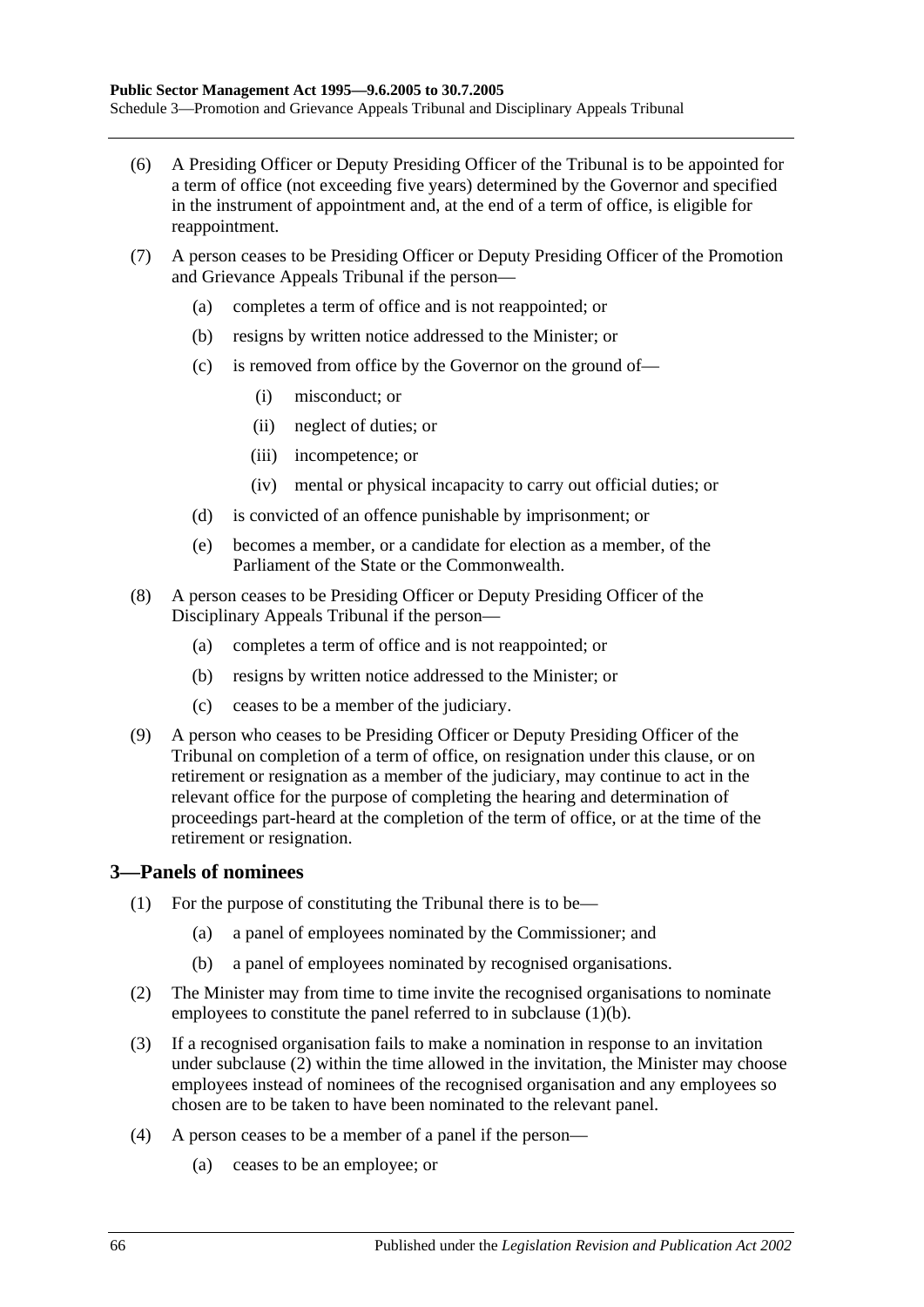- (b) resigns by notice in writing addressed to the Minister; or
- (c) is removed from the panel by the Minister on the ground of misconduct, neglect of duty, incompetence or mental or physical incapacity to carry out official duties; or
- (d) has completed a period of two years as a member of the panel since being nominated, or last renominated, as a member of the panel, and is not renominated to the panel.
- (5) A person who ceases to be a member of a panel on retirement or resignation from the Public Service, on resignation under this clause, or on completion of a period of two years as a member of the panel, may continue as a member of the panel for the purpose of completing the hearing and determination of proceedings of the Tribunal part-heard at the completion of the period as a member, or at the time of the retirement or resignation.

### <span id="page-66-0"></span>**4—Constitution of Tribunal and divisions of Tribunal**

- (1) For the purpose of hearing and determining any proceedings, the Tribunal is to be constituted of—
	- (a) the Presiding Officer or Deputy Presiding Officer of the Tribunal; and
	- (b) a member of the panel of nominees of the Commissioner selected by the Presiding Officer for the purpose of those proceedings; and
	- (c) a member of the panel of nominees of recognised organisations selected for the purpose of those proceedings—
		- (i) by the appellant; or
		- (ii) if there are two or more appellants and they do not agree on the selection of a nominee—by the Presiding Officer.
- (2) The Presiding Officer, if of the opinion that it is expedient that separate divisions of the Tribunal should be constituted, may direct that the Tribunal sit in separate divisions.
- (3) A division of the Tribunal is to be constituted in accordance with [subclause](#page-66-0) (1).
- (4) Separate divisions of the Tribunal may sit contemporaneously to hear separate proceedings.

### **5—Procedure at meetings of Tribunal**

- (1) The Presiding Officer or Deputy Presiding Officer of the Tribunal must preside at the hearing of any proceedings by the Tribunal.
- (2) The Presiding Officer or Deputy Presiding Officer of the Disciplinary Appeals Tribunal must decide any question of law arising in proceedings before that Tribunal but any other decision in which any two or more members of the Tribunal concur is a decision of the Tribunal.
- (3) A decision in which any two or more members of the Promotion and Grievance Appeals Tribunal concur is a decision of that Tribunal.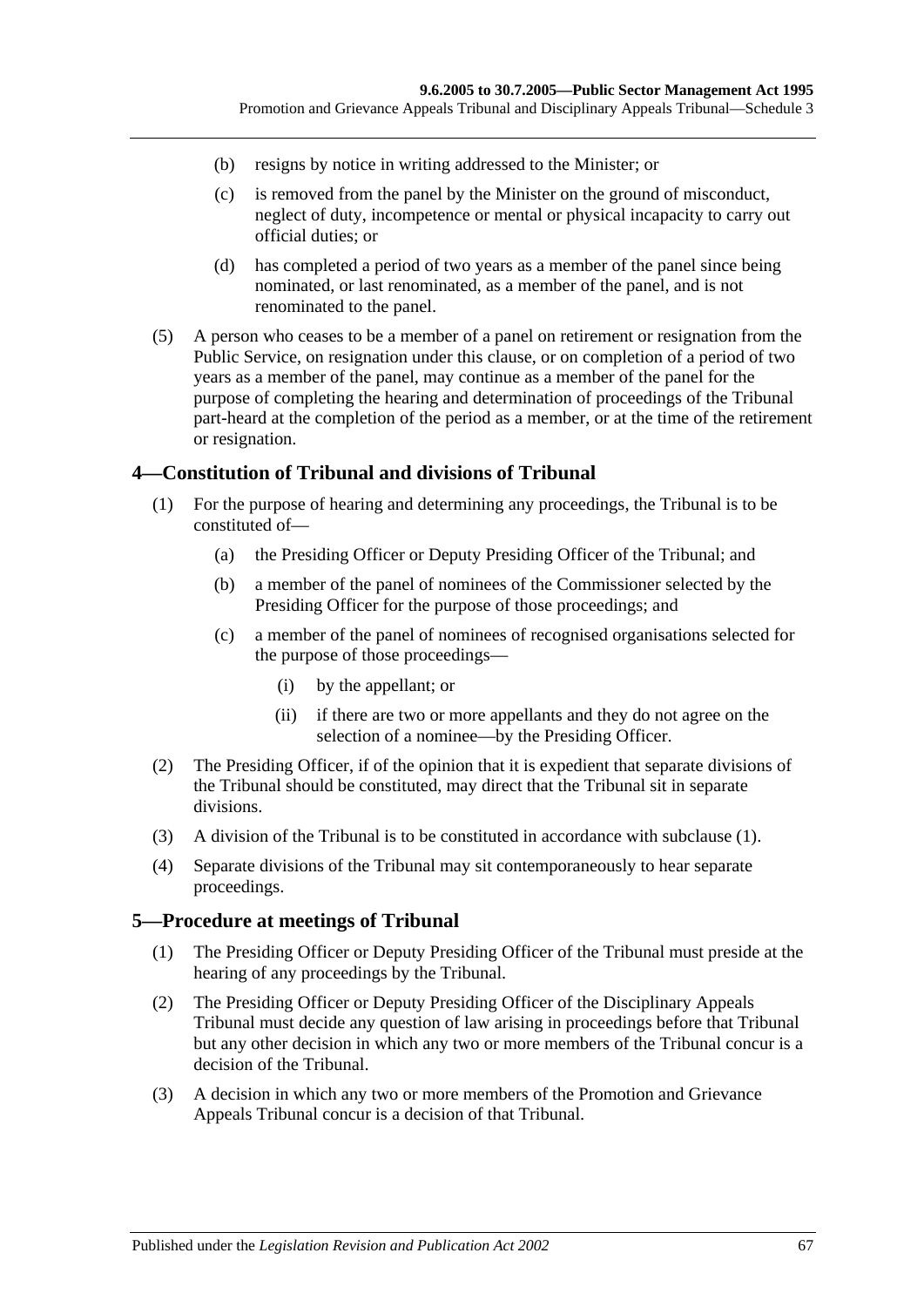### **6—Employee not subject to direction**

A member of the Tribunal who is an employee is not subject to direction as an employee in respect of the performance of duties as a member of the Tribunal.

#### **7—Secretary to Tribunal**

There is to be a Secretary to the Tribunal.

#### **8—Principles on which Promotion and Grievance Appeals Tribunal is to act**

In proceedings under this Act, the Promotion and Grievance Appeals Tribunal—

- (a) is to act according to equity, good conscience and the substantial merits of the case without regard to technicalities and legal forms; and
- (b) is not bound by any rules of evidence, but may inform itself on any matter in such manner as it thinks fit.

#### **9—Notice of proceedings etc**

- (1) The Presiding Officer or the Secretary to the Tribunal must give a party to proceedings before the Tribunal reasonable notice of the time and place at which the Tribunal is to hear those proceedings.
- (2) The Commissioner is to be treated as a party to all proceedings before the Tribunal.
- (3) A party must be afforded a reasonable opportunity to call or give evidence, to examine or cross-examine witnesses, and to make submissions to the Tribunal.
- (4) If a party does not attend at the time and place fixed by the notice, the Tribunal may hear the proceedings in the absence of that party.

#### **10—Representation**

- (1) Subject to [subclause](#page-67-0) (2), a person is entitled to appear personally, or by representative, in proceedings before the Tribunal.
- <span id="page-67-0"></span>(2) A person is not entitled to be represented by a legal practitioner except in proceedings before the Disciplinary Appeals Tribunal.

### **11—Powers of Tribunal**

- (1) In the exercise of its powers or functions under this Act, the Tribunal may—
	- (a) by summons signed on behalf of the Tribunal by a member of the Tribunal, or the Secretary to the Tribunal, require the attendance before the Tribunal of any person; and
	- (b) by summons signed on behalf of the Tribunal by a member of the Tribunal, or the Secretary to the Tribunal, require the production of any record or object; and
	- (c) require a person to make an oath or affirmation to answer truthfully all questions put by the Tribunal, or a person appearing before the Tribunal; and
	- (d) require a person appearing before the Tribunal to answer relevant questions put by a member of the Tribunal or by a person appearing before the Tribunal.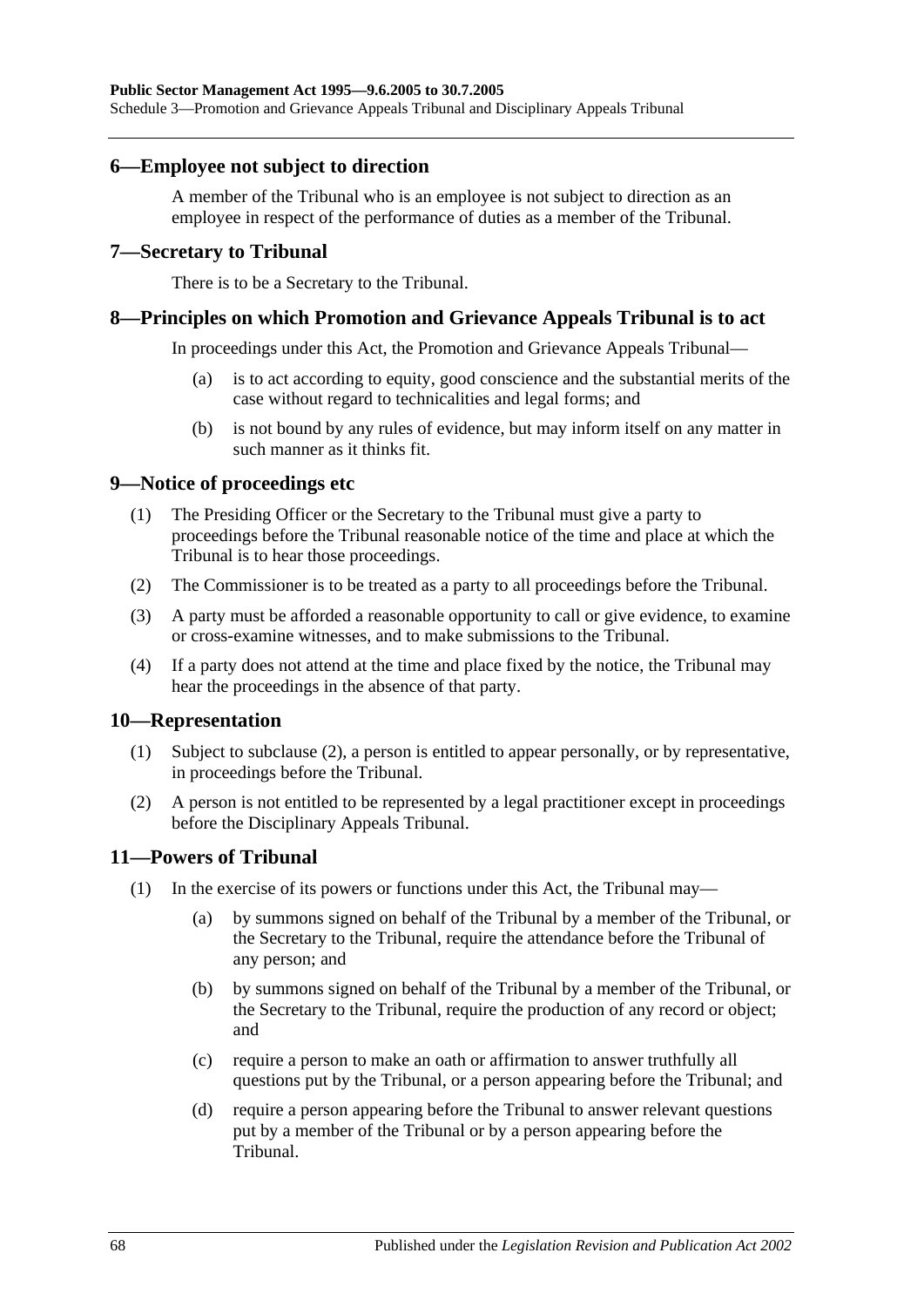- (2) Subject to [subclause](#page-68-0) (3), if a person—
	- (a) who has been served with a summons to attend before the Tribunal fails without reasonable excuse to attend in obedience to the summons; or
	- (b) who has been served with a summons to produce a record or object fails without reasonable excuse to comply with the summons; or
	- (c) misbehaves before the Tribunal, wilfully insults the Tribunal or a member of the Tribunal or interrupts the proceedings of the Tribunal; or
	- (d) refuses to be sworn or to affirm, or to answer a relevant question when required to do so by the Tribunal,

the person is guilty of an offence.

Penalty: Division 6 fine.

- <span id="page-68-0"></span>(3) A person is not obliged to answer a question or to produce a record or object (other than a record or object of the Government) under this clause if to do so would tend to incriminate the person of an offence.
- (4) In the course of proceedings, the Tribunal may—
	- (a) receive in evidence a transcript of evidence in proceedings before a court or tribunal and draw any conclusions of fact from the evidence that it considers proper; or
	- (b) adopt any findings, decision or judgment of a court or tribunal that may be relevant to the proceedings.

#### **12—Witness fees**

A person who appears as a witness in proceedings before the Tribunal is entitled to reimbursement of expenses in accordance with the regulations.

#### **13—Reasons for decision**

At the conclusion of an appeal, the Tribunal must, at the request of a party to the appeal, furnish the party with a statement of the reasons for the Tribunal's decision on the appeal.

#### **14—Report on proceedings of Tribunal**

- (1) The Presiding Officer of the Tribunal must, within three months after the end of each financial year, report to the Minister on the work of the Tribunal during that financial year.
- (2) The Minister must, within 12 sitting days after receipt of a report under this clause, cause copies of the report to be laid before each House of Parliament.

# **Schedule 4—Repeal and transitional provisions**

#### **1—Repeal**

The *[Government Management and Employment Act](http://www.legislation.sa.gov.au/index.aspx?action=legref&type=act&legtitle=Government%20Management%20and%20Employment%20Act%201985) 1985* is repealed.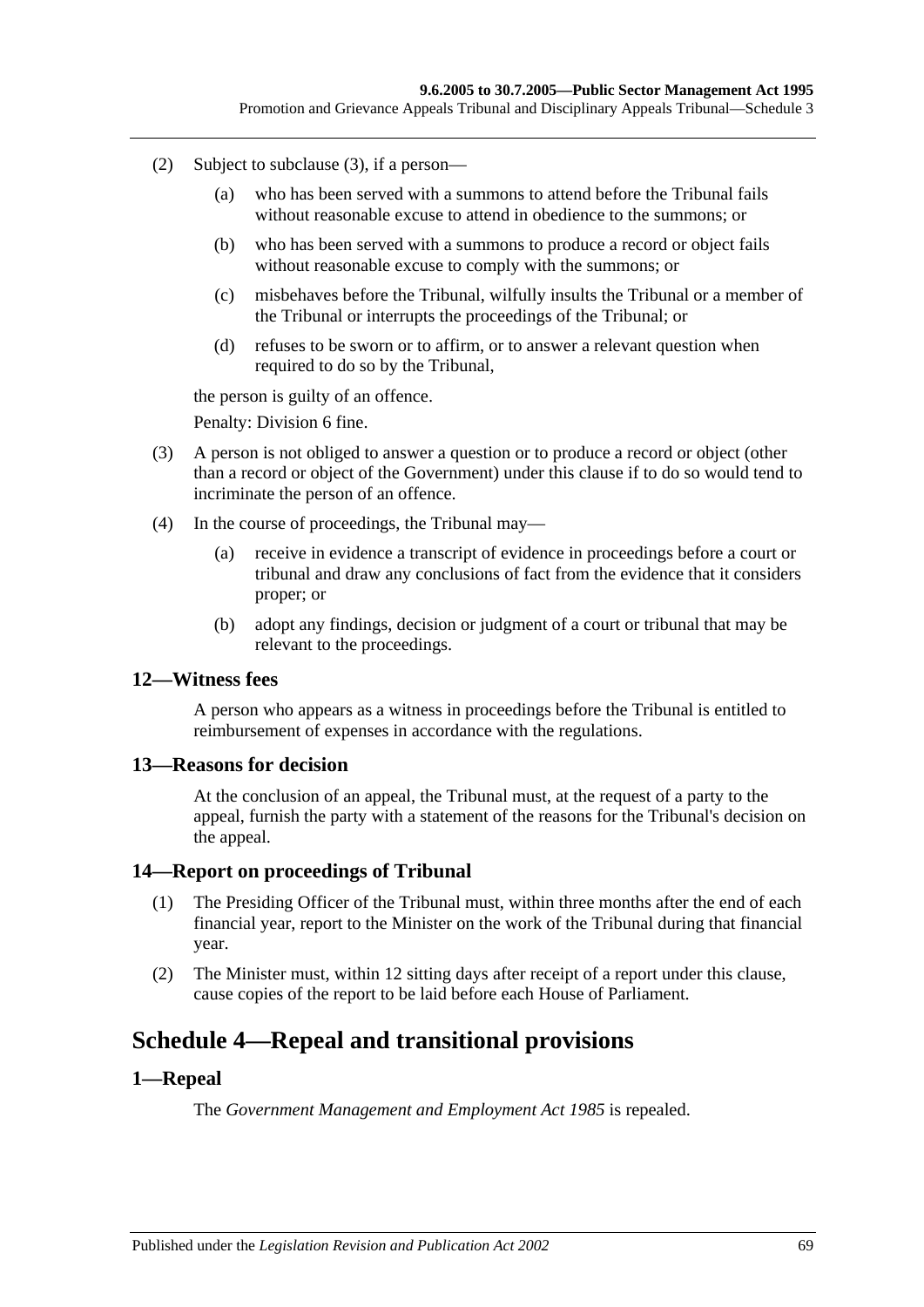### **2—Commissioner**

- (1) The person holding office as Commissioner under the repealed Act immediately before the commencement of this Act continues as the Commissioner subject to this Act.
- (2) Any entitlement of the Commissioner under the repealed Act to employment in a position in the Public Service at the end of a term of appointment continues to apply subject to any agreement made between the Commissioner and the Minister after the commencement of this Act.

### **3—Administrative units continued**

The administrative units of the Public Service in existence under the repealed Act immediately before the commencement of this Act continue in existence subject to this Act.

### **4—Positions continued**

- (1) The Public Service positions in existence under the repealed Act immediately before the commencement of this Act continue in existence as positions in the same administrative units subject to this Act.
- (2) A position classified as a senior position under the repealed Act immediately before the commencement of this Act continues as an executive position subject to this Act.

### **5—Employees continued in positions**

The persons employed in the Public Service under the repealed Act immediately before the commencement of this Act continue to be employed in the same positions in the Public Service subject to this Act.

### **6—Basis of employment**

- (1) A person employed on probation under the repealed Act immediately before the commencement of this Act continues to be employed on probation subject to this Act.
- (2) A person employed in the Public Service on a temporary basis under the repealed Act immediately before the commencement of this Act is to be taken to be employed subject to a contract (which may be modified by agreement) between the employee and the relevant Chief Executive under which the employee's employment may be terminated by the Chief Executive at any time.
- (3) A person employed in the Public Service on a casual basis under the repealed Act immediately before the commencement of this Act is to be taken to be employed subject to a contract (which may be modified by agreement) between the employee and the relevant Chief Executive under which—
	- (a) the same conditions continue to apply in relation to the employment; and
	- (b) the employee's employment may be terminated by the Chief Executive at any time.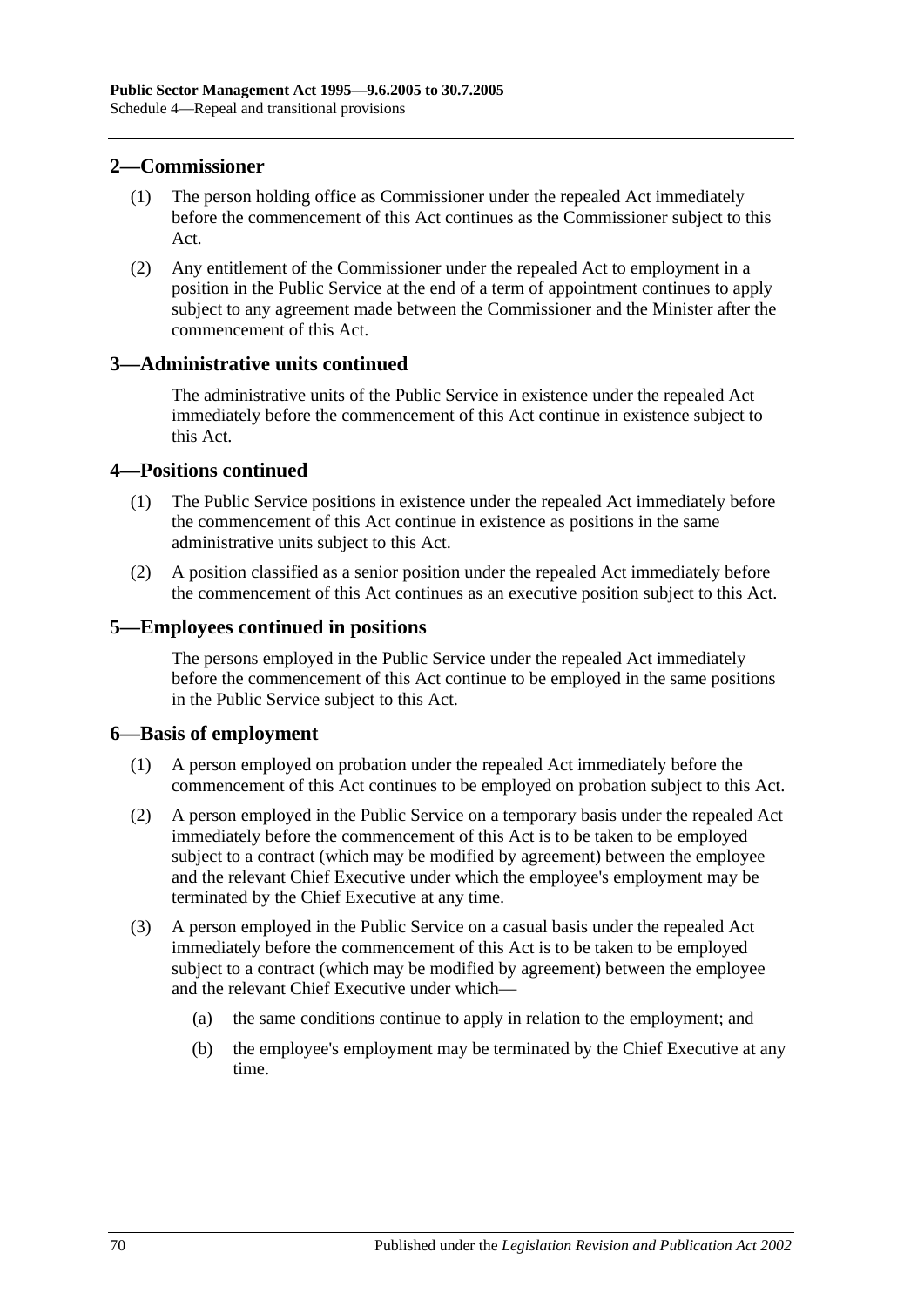- (4) A person employed in the Public Service for a fixed term under the repealed Act immediately before the commencement of this Act is to be taken to be employed subject to a contract (which may be modified by agreement) between the employee and the relevant Chief Executive under which—
	- (a) the same fixed term continues to apply in relation to the employment; and
	- (b) any entitlement of the employee under the repealed Act to employment in another position in the Public Service at the end of the fixed term continues to apply in relation to the employment.
- (5) A person employed in the Public Service for a fixed term and subject to negotiated conditions under the repealed Act immediately before the commencement of this Act is to be taken to be employed subject to a contract (which may be modified by agreement) between the employee and the relevant Chief Executive under which the same fixed term and conditions continue to apply in relation to the employment.

### **7—Executives**

- <span id="page-70-0"></span>(1) The following provisions apply to an employee occupying a senior position under the repealed Act immediately before the commencement of this Act:
	- (a) despite [Division 1](#page-35-1) of [Part 7,](#page-35-0) the conditions of the person's employment as an executive need not, but may, if the parties so choose, be made subject to a contract under that Division between the employee and the relevant Chief Executive;
	- (b) [paragraph](#page-70-0) (a) ceases to apply to the employee—
		- (i) if the employee applies for and is appointed to an executive position; or
		- (ii) once the employee becomes a party to a contract under [Division 1](#page-35-1) of [Part 7](#page-35-0) governing the conditions of his or her employment as an executive.
- (2) The remuneration and other benefits, or limits of remuneration and other benefits, that may be determined by the Commissioner under [Part 6](#page-33-0) in relation to executive positions at a particular remuneration level may vary according to whether the conditions of a person's employment in such a position are or are not subject to a contract under [Division 1](#page-35-1) of [Part 7.](#page-35-0)

## **8—Chief Executives**

The following provisions apply to a Chief Executive occupying a position of Chief Executive Officer of an administrative unit under the repealed Act immediately before the commencement of this Act:

- (a) the conditions of appointment to the Chief Executive's position are to be taken to be subject to a contract under [Part 4;](#page-25-0)
- (b) the contract is to be taken to provide that—
	- (i) the Chief Executive's appointment is for the same term as applied to his or her appointment under the repealed Act; and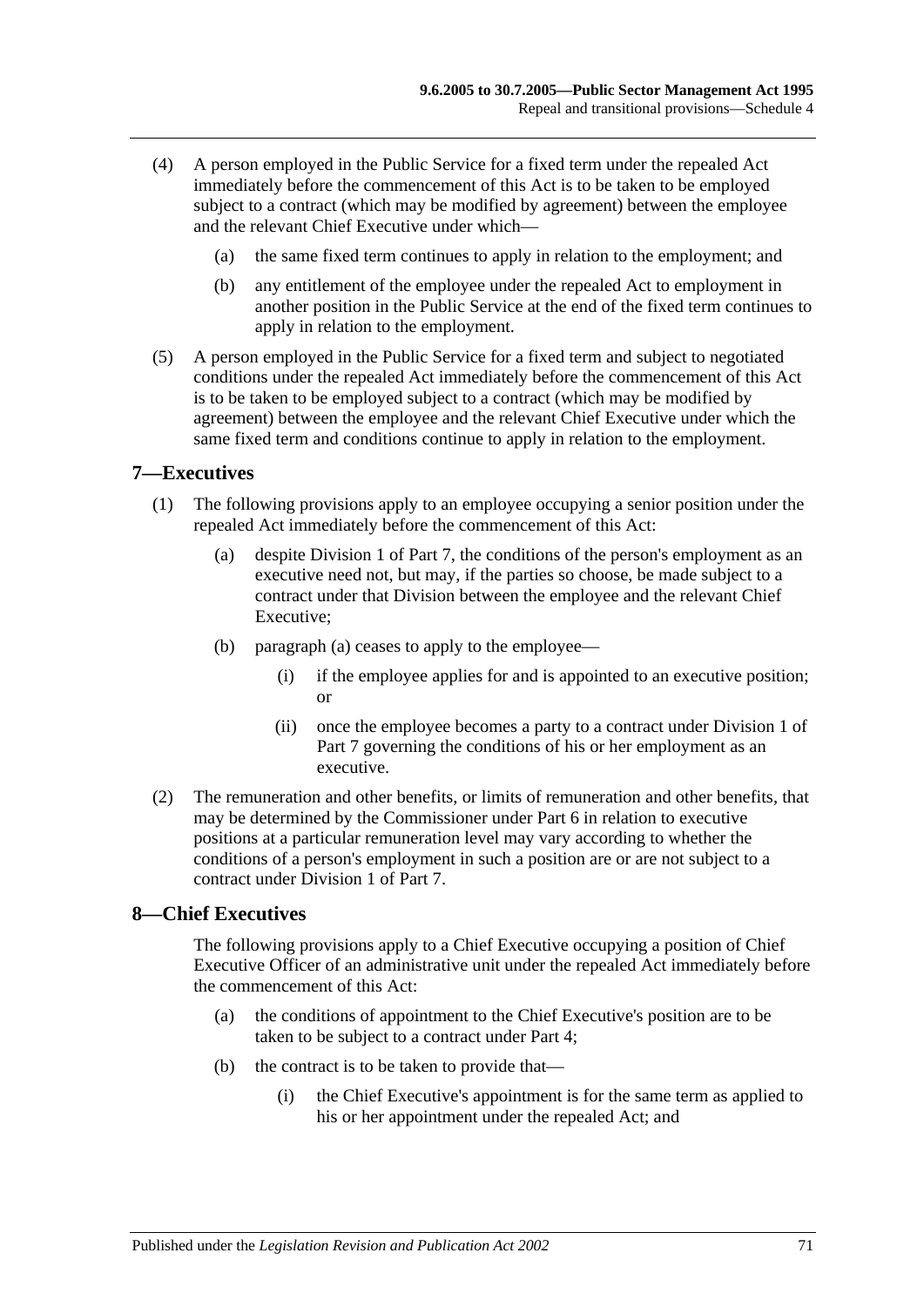- (ii) the Chief Executive is to meet performance standards as set from time to time by the Premier and the Minister responsible for the administrative unit; and
- (iii) the Chief Executive is entitled to the same remuneration and other benefits as applied to his or her appointment under the repealed Act; and
- (iv) any entitlement of the Chief Executive under the repealed Act to subsequent employment in a position in the Public Service continues to apply to his or her appointment in the event that—
	- (A) the Chief Executive is not reappointed at the end of a term of appointment; or
	- (B) the Chief Executive ceases to occupy the position before the end of a term of appointment otherwise than as a result of
		- resignation or retirement; or
		- termination by the Governor on the ground that the Chief Executive has, because of mental or physical incapacity, failed to carry out duties of the position satisfactorily or to the performance standards specified under the contract; or
		- termination by the Governor on the ground that the Chief Executive has been guilty of misconduct; or
		- termination by the Governor on the ground that the Chief Executive has been convicted of an offence punishable by imprisonment; or
		- termination by the Governor on the ground that the Chief Executive has engaged in any remunerative employment, occupation or business outside the duties of the position without the consent of the Minister responsible for the administrative unit; or
		- termination by the Governor on the ground that the Chief Executive has become bankrupt or applied to take the benefit of a law for the relief of insolvent debtors; or
		- termination because the Chief Executive becomes a member of the Parliament of the State or the Commonwealth or is sentenced to imprisonment for an offence;
- (c) the contract is subject to modification by agreement;
- (d) the provisions of [Part 4,](#page-25-0) including the provisions for termination by not less than three months notice and for a resulting termination payment, apply in relation to the Chief Executive;
- (e) the Chief Executive is not entitled to any payment as provided by section  $37(1)(d)(ii)$  of the repealed Act.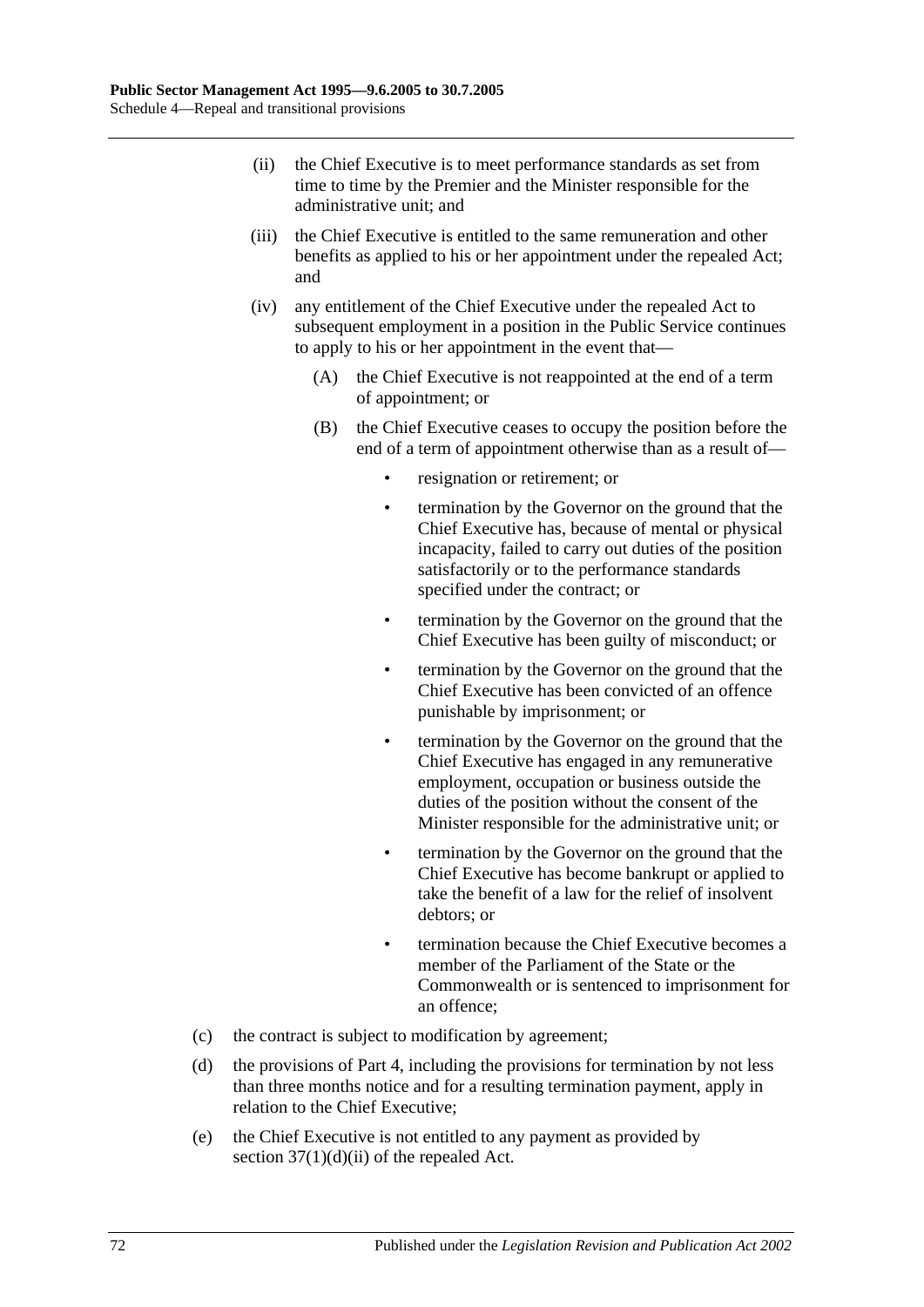### **9—Temporary promotional reassignments**

An employee occupying a position as a result of a temporary promotional reassignment under the repealed Act continues to occupy the position subject to the requirement that the employee must, within three years from the date of the temporary promotional reassignment, be assigned back to the employee's former position or, if that position is no longer available, to a position with a remuneration level that corresponds to the classification level of the employee's former position.

### **10—Classification and remuneration levels of positions**

The classification levels of positions in the Public Service under the repealed Act immediately before the commencement of this Act continue as the remuneration levels of the positions subject to this Act.

### **11—Tribunals continued**

The Disciplinary Appeals Tribunal and the Promotion and Grievance Appeals Tribunal as constituted under the repealed Act immediately before the commencement of this Act continue as the same Tribunals subject to this Act.

### **12—Leave rights**

Subject to this Act, existing and accruing rights in respect of leave of employees continued in employment under this Act remain in full force and effect.

#### **13—Directions etc continued**

A direction, instruction, determination or decision issued or made under a provision of the repealed Act and in force under the repealed Act immediately before the commencement of this Act continues in force subject to this Act as if issued or made under the corresponding provision of this Act.

### **14—Acts Interpretation Act applies**

The *[Acts Interpretation Act](http://www.legislation.sa.gov.au/index.aspx?action=legref&type=act&legtitle=Acts%20Interpretation%20Act%201915) 1915* applies, except to the extent of any inconsistency with the provisions of this Schedule, to the repeal effected by this Act.

### **15—Interaction with Superannuation legislation**

- (1) Termination of an employee's employment in the Public Service under [Division](#page-43-0) 4 of [Part 8](#page-42-0) is to be taken to constitute retrenchment for the purposes of the *[Superannuation](http://www.legislation.sa.gov.au/index.aspx?action=legref&type=act&legtitle=Superannuation%20Act%201988)  Act [1988](http://www.legislation.sa.gov.au/index.aspx?action=legref&type=act&legtitle=Superannuation%20Act%201988)*, the *[Superannuation \(Benefit Scheme\) Act](http://www.legislation.sa.gov.au/index.aspx?action=legref&type=act&legtitle=Superannuation%20(Benefit%20Scheme)%20Act%201992) 1992* and the *[Southern State](http://www.legislation.sa.gov.au/index.aspx?action=legref&type=act&legtitle=Southern%20State%20Superannuation%20Act%201994)  [Superannuation Act](http://www.legislation.sa.gov.au/index.aspx?action=legref&type=act&legtitle=Southern%20State%20Superannuation%20Act%201994) 1994*.
- (2) Termination of an employee's employment in the Public Service under [Division 5](#page-44-0) of [Part 8](#page-42-0) is to be taken to constitute termination on account of or on the ground of invalidity for the purposes of the *[Superannuation Act](http://www.legislation.sa.gov.au/index.aspx?action=legref&type=act&legtitle=Superannuation%20Act%201988) 1988*, the *[Superannuation](http://www.legislation.sa.gov.au/index.aspx?action=legref&type=act&legtitle=Superannuation%20(Benefit%20Scheme)%20Act%201992)  [\(Benefit Scheme\) Act](http://www.legislation.sa.gov.au/index.aspx?action=legref&type=act&legtitle=Superannuation%20(Benefit%20Scheme)%20Act%201992) 1992* and the *[Southern State Superannuation Act](http://www.legislation.sa.gov.au/index.aspx?action=legref&type=act&legtitle=Southern%20State%20Superannuation%20Act%201994) 1994*.
- (3) Termination of employee's employment in the Public Service under [Division 6](#page-46-0) of [Part](#page-42-0)  [8](#page-42-0) is to be taken to constitute termination on the ground of incompetence for the purposes of the *[Superannuation Act](http://www.legislation.sa.gov.au/index.aspx?action=legref&type=act&legtitle=Superannuation%20Act%201988) 1988*.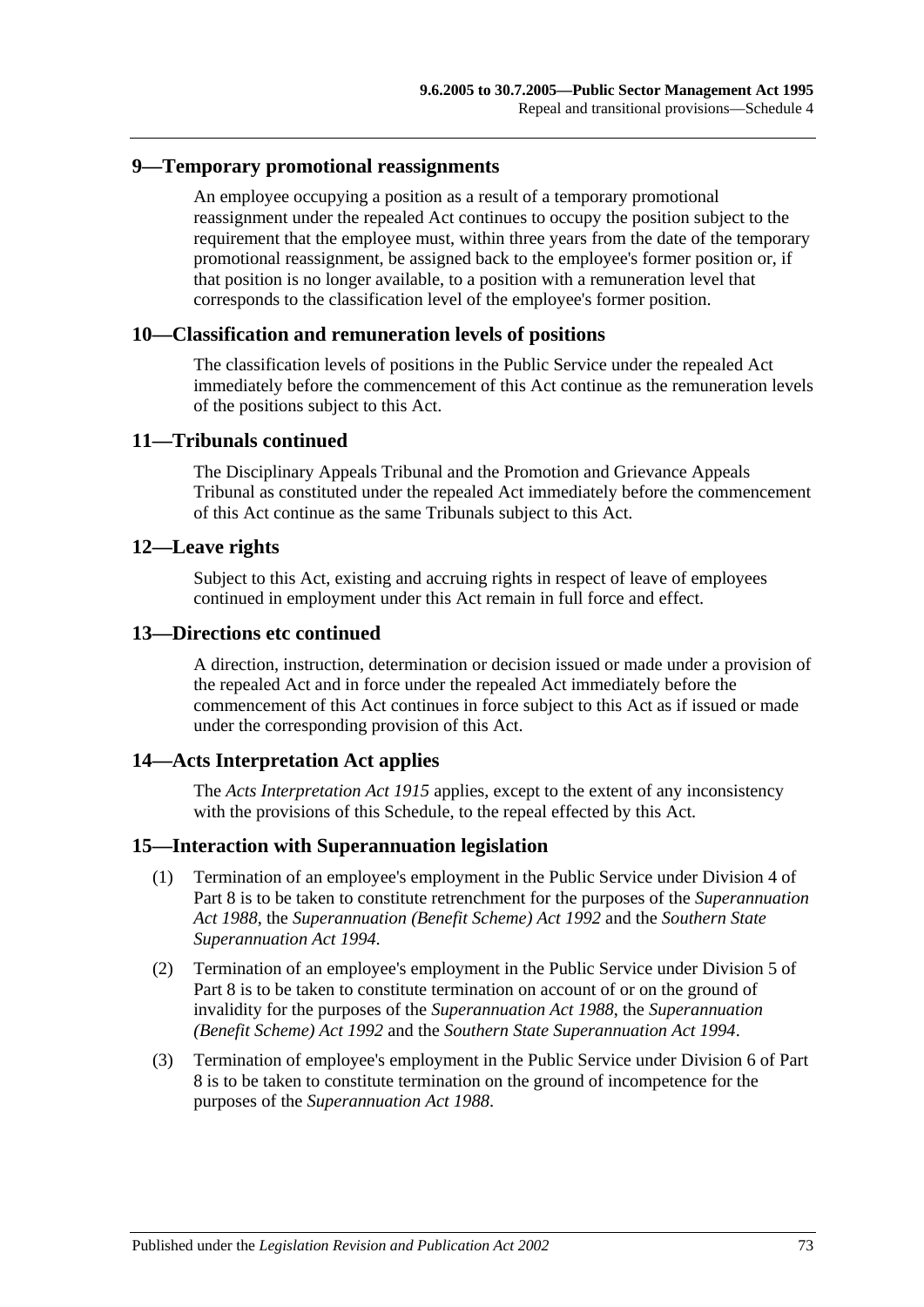# **Legislative history**

### **Notes**

- In this version provisions that are uncommenced appear in italics.
- Amendments of this version that are uncommenced are not incorporated into the text.
- Please note—References in the legislation to other legislation or instruments or to titles of bodies or offices are not automatically updated as part of the program for the revision and publication of legislation and therefore may be obsolete.
- Earlier versions of this Act (historical versions) are listed at the end of the legislative history.
- For further information relating to the Act and subordinate legislation made under the Act see the Index of South Australian Statutes or www.legislation.sa.gov.au.

## **Legislation amended by principal Act**

The *Public Sector Management Act 1995* amended the following:

*Industrial and Employee Relations Act 1994*

## **Principal Act and amendments**

| Year | N <sub>0</sub> | Title                                                                                                    | Assent     | Commencement                                                                                                                   |
|------|----------------|----------------------------------------------------------------------------------------------------------|------------|--------------------------------------------------------------------------------------------------------------------------------|
| 1995 | 39             | <b>Public Sector Management Act 1995</b>                                                                 | 4.5.1995   | 17.7.1995 (Gazette 13.7.1995 p54)                                                                                              |
| 1998 | 17             | <b>Public Sector Management</b><br>(Incompatible Public Offices)<br>Amendment Act 1998                   | 2.4.1998   | 30.4.1998 (Gazette 30.4.1998 p2022)                                                                                            |
| 2003 | 36             | Statutes Amendment (Honesty and<br>Accountability in Government) Act<br>2003                             | 31.7.2003  | Pt 5 (ss $18-29-29.4.2004$ (Gazette<br>29.4.2004 p1173) except new ss 6H & 6L<br>(as inserted by s 21) and<br>s 28—uncommenced |
| 2003 | 44             | <i>Statute Law Revision Act 2003</i>                                                                     | 23.10.2003 | Sch 1-24.11.2003 (Gazette 13.11.2003)<br><i>p4048</i> )                                                                        |
| 2005 | 25             | <b>Public Sector Management (Chief</b><br><i>Executive Accountability</i> )<br><b>Amendment Act 2005</b> | 9.6.2005   | 9.6.2005                                                                                                                       |

New entries appear in bold.

## **Provisions amended**

New entries appear in bold.

Entries that relate to provisions that have been deleted appear in italics.

| Provision       | How varied                            | Commencement |
|-----------------|---------------------------------------|--------------|
| Long title      | amended by $44/2003$ s $3(1)$ (Sch 1) | 24.11.2003   |
| Pt <sub>1</sub> |                                       |              |
| s 2             | deleted by $44/2003$ s $3(1)$ (Sch 1) | 24.11.2003   |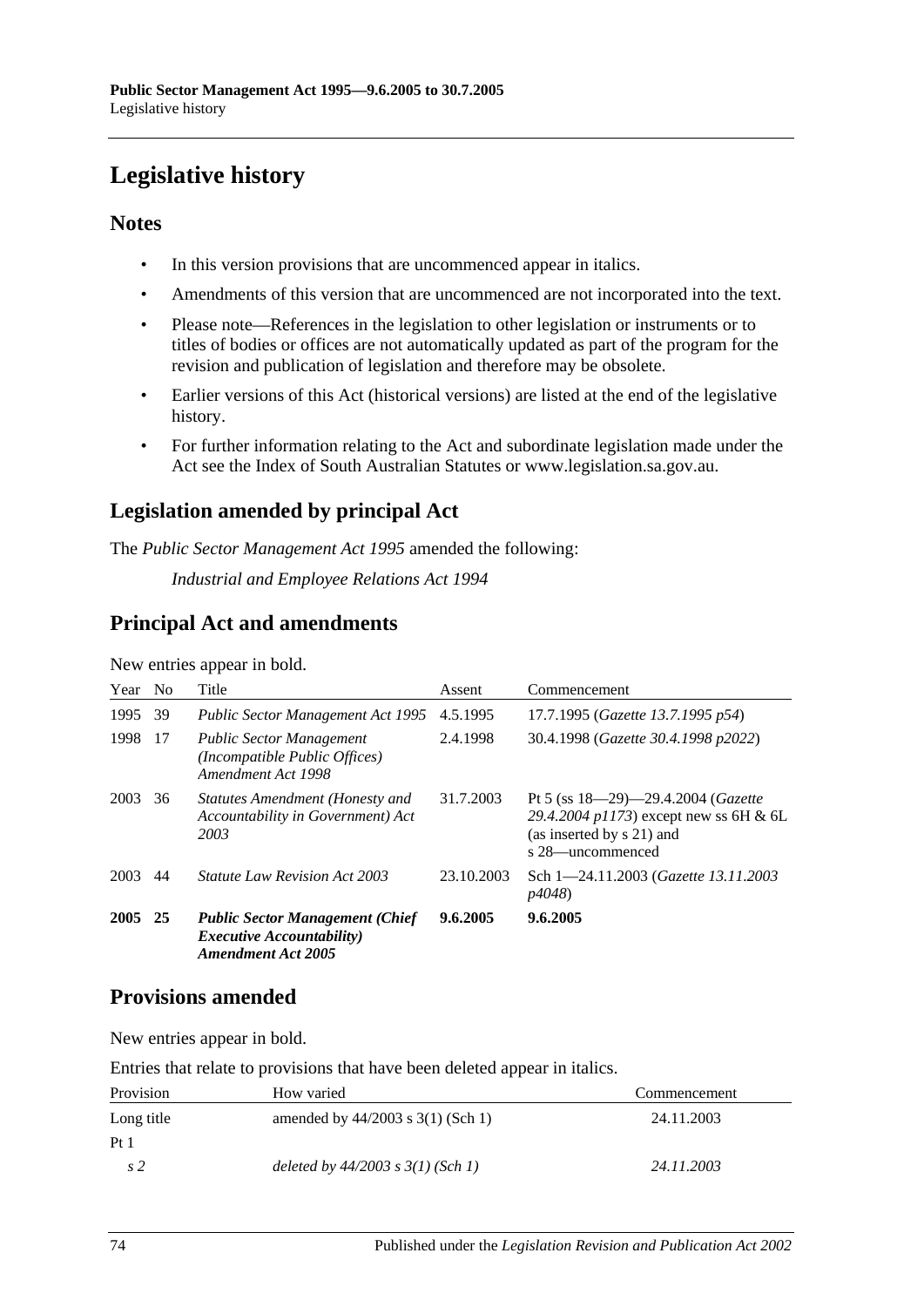| $s \; 3(1)$                   |                                                     |           |
|-------------------------------|-----------------------------------------------------|-----------|
| administrative<br>decision    | amended by $36/2003$ s $18(a)$                      | 29.4.2004 |
| advisory body                 | inserted by $36/2003$ s $18(b)$                     | 29.4.2004 |
| beneficiary                   | inserted by $36/2003$ s $18(b)$                     | 29.4.2004 |
| contractor                    | inserted by $36/2003$ s $18(c)$                     | 29.4.2004 |
| contract work                 | inserted by $36/2003$ s $18(c)$                     | 29.4.2004 |
| corporate agency<br>executive | inserted by $36/2003$ s $18(c)$                     | 29.4.2004 |
| corporate agency<br>member    | inserted by $36/2003$ s $18(c)$                     | 29.4.2004 |
| debenture                     | inserted by $36/2003$ s $18(c)$                     | 29.4.2004 |
| managed<br>investment scheme  | inserted by $36/2003$ s $18(d)$                     | 29.4.2004 |
|                               | public sector agencyamended by 36/2003 s 18(e), (f) | 29.4.2004 |
| relative                      | inserted by $36/2003$ s $18(g)$                     | 29.4.2004 |
| relevant interest             | inserted by $36/2003$ s $18(g)$                     | 29.4.2004 |
| relevant Minister             | inserted by $36/2003$ s $18(g)$                     | 29.4.2004 |
| senior official               | inserted by $36/2003$ s $18(h)$                     | 29.4.2004 |
| spouse                        | inserted by $36/2003$ s $18(h)$                     | 29.4.2004 |
| subsidiary                    | inserted by $36/2003$ s $18(h)$                     | 29.4.2004 |
| nt objectives                 | whole-of-governmeinserted by 25/2005 s 3            | 9.6.2005  |
| $s \cdot 3(1a)$               | inserted by $36/2003$ s $18(i)$                     | 29.4.2004 |
| s(2)                          | amended by $36/2003$ s $18(j)$                      | 29.4.2004 |
| Pt 2                          | heading substituted by 36/2003 s 19                 | 29.4.2004 |
| Div <sub>1</sub>              | heading inserted by 36/2003 s 19                    | 29.4.2004 |
| s <sub>6</sub>                | amended by 36/2003 s 20                             | 29.4.2004 |
| Div <sub>2</sub>              | inserted by 36/2003 s 21                            | 29.4.2004 |
| Div 3                         | inserted by 36/2003 s 21 but s 6H uncommenced       | 29.4.2004 |
| Div <sub>4</sub>              | inserted by 36/2003 s 21 but s 6L uncommenced       | 29.4.2004 |
| Div <sub>5</sub>              | inserted by 36/2003 s 21                            | 29.4.2004 |
| Div <sub>6</sub>              | inserted by 36/2003 s 21                            | 29.4.2004 |
| Div 7                         | inserted by 36/2003 s 21                            | 29.4.2004 |
| Div 8                         | inserted by 36/2003 s 21                            | 29.4.2004 |
| Div 9                         | inserted by 36/2003 s 21                            | 29.4.2004 |
| Pt 4                          |                                                     |           |
| s 12                          |                                                     |           |
| s 12(1)                       | amended by 36/2003 s 22                             | 29.4.2004 |
|                               | amended by $25/2005$ s $4(1)$ , $(2)$               | 9.6.2005  |
| s 14                          | substituted by 25/2005 s 5                          | 9.6.2005  |
| s 15                          |                                                     |           |

s 3

**s 15(1) substituted by 25/2005 s 6 9.6.2005**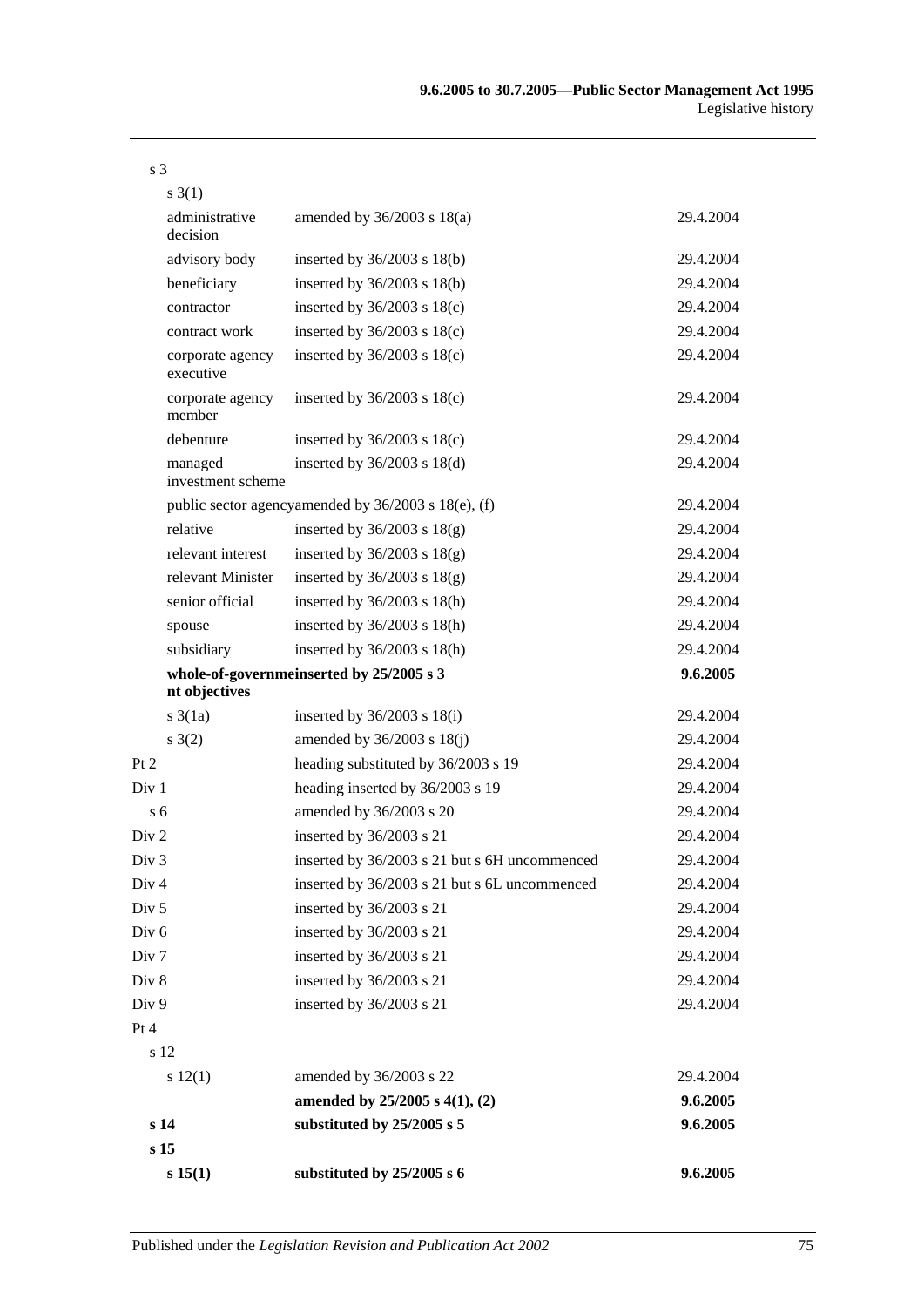| s 18                                 | deleted by 36/2003 s 23                                 | 29.4.2004                    |
|--------------------------------------|---------------------------------------------------------|------------------------------|
| $Pt\,5$                              |                                                         |                              |
| s 21                                 |                                                         |                              |
| $s \, 21(1)$                         | amended by 36/2003 s 24                                 | 29.4.2004                    |
| s <sub>27</sub>                      | deleted by 36/2003 s 25                                 | 29.4.2004                    |
| Pt 8                                 |                                                         |                              |
| s <sub>56</sub>                      | deleted by 36/2003 s 26                                 | 29.4.2004                    |
| Pt 9                                 |                                                         |                              |
| s 66                                 | deleted by 36/2003 s 27                                 | 29.4.2004                    |
| s 70A                                | inserted by 17/1998 s 3                                 | 30.4.1998                    |
| s 74                                 |                                                         |                              |
| s74(1)                               | amended by $36/2003$ s $28(a)$ , (b)                    | uncommenced—not incorporated |
| s74(2)                               | amended by 36/2003 s 28(c), (d)                         | uncommenced-not incorporated |
| s74(3)                               | amended by 36/2003 s 28(e)                              | uncommenced-not incorporated |
| s 74(4)                              | inserted by $36/2003$ s $28(f)$                         | uncommenced-not incorporated |
| s 79A                                | inserted by 36/2003 s 29                                | 29.4.2004                    |
| Sch <sub>2</sub>                     |                                                         |                              |
| Heading preceding<br>cl 1            | deleted by $44/2003$ s $3(1)$ (Sch 1)                   | 24.11.2003                   |
| Pt 1 heading                         | inserted by $44/2003$ s 3(1) (Sch 1)                    | 24.11.2003                   |
| Heading preceding<br>$cl$ 3          | deleted by $44/2003$ s $3(1)$ (Sch 1)                   | 24.11.2003                   |
| Pt 2 heading                         | inserted by $44/2003$ s 3(1) (Sch 1)                    | 24.11.2003                   |
| Heading preceding<br>cl <sub>5</sub> | deleted by $44/2003$ s $3(1)$ (Sch 1)                   | 24.11.2003                   |
| Pt 3 heading                         | inserted by $44/2003$ s 3(1) (Sch 1)                    | 24.11.2003                   |
| Heading preceding<br>cl 6            | deleted by $44/2003$ s $3(1)$ (Sch 1)                   | 24.11.2003                   |
| Pt 4 heading                         | inserted by $44/2003$ s 3(1) (Sch 1)                    | 24.11.2003                   |
| cl 7                                 | Heading preceding deleted by $44/2003$ s $3(1)$ (Sch 1) | 24.11.2003                   |
| Pt 5 heading                         | inserted by 44/2003 s 3(1) (Sch 1)                      | 24.11.2003                   |
| Heading preceding<br>cl 8            | deleted by $44/2003$ s $3(1)$ (Sch 1)                   | 24.11.2003                   |
| Pt 6 heading                         | inserted by $44/2003$ s $3(1)$ (Sch 1)                  | 24.11.2003                   |
| Heading preceding<br><i>cl</i> 12    | deleted by $44/2003$ s $3(1)$ (Sch 1)                   | 24.11.2003                   |
| Pt 7 heading                         | inserted by 44/2003 s 3(1) (Sch 1)                      | 24.11.2003                   |
| Heading preceding<br>$cl$ 13         | deleted by $44/2003$ s $3(1)$ (Sch 1)                   | 24.11.2003                   |
| Pt 8 heading                         | inserted by 44/2003 s 3(1) (Sch 1)                      | 24.11.2003                   |
| Sch 5                                | deleted by $44/2003$ s $3(1)$ (Sch 1)                   | 24.11.2003                   |

## **Historical versions**

Reprint No 1—30.4.1998